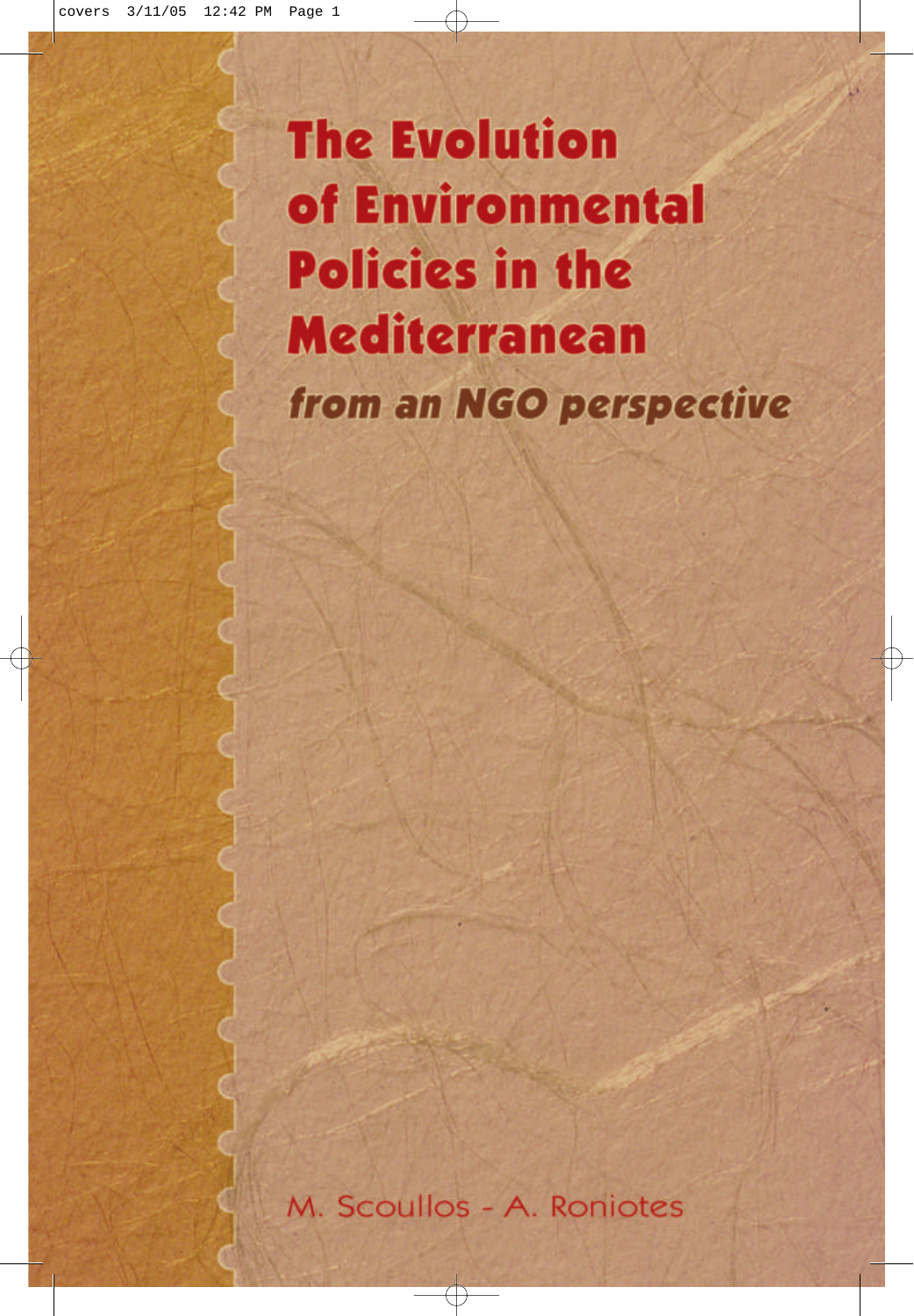# The Evolution of Environmental Policies in the Mediterranean from an NGO perspective

Athens 2003

M. Scoullos and A. Roniotes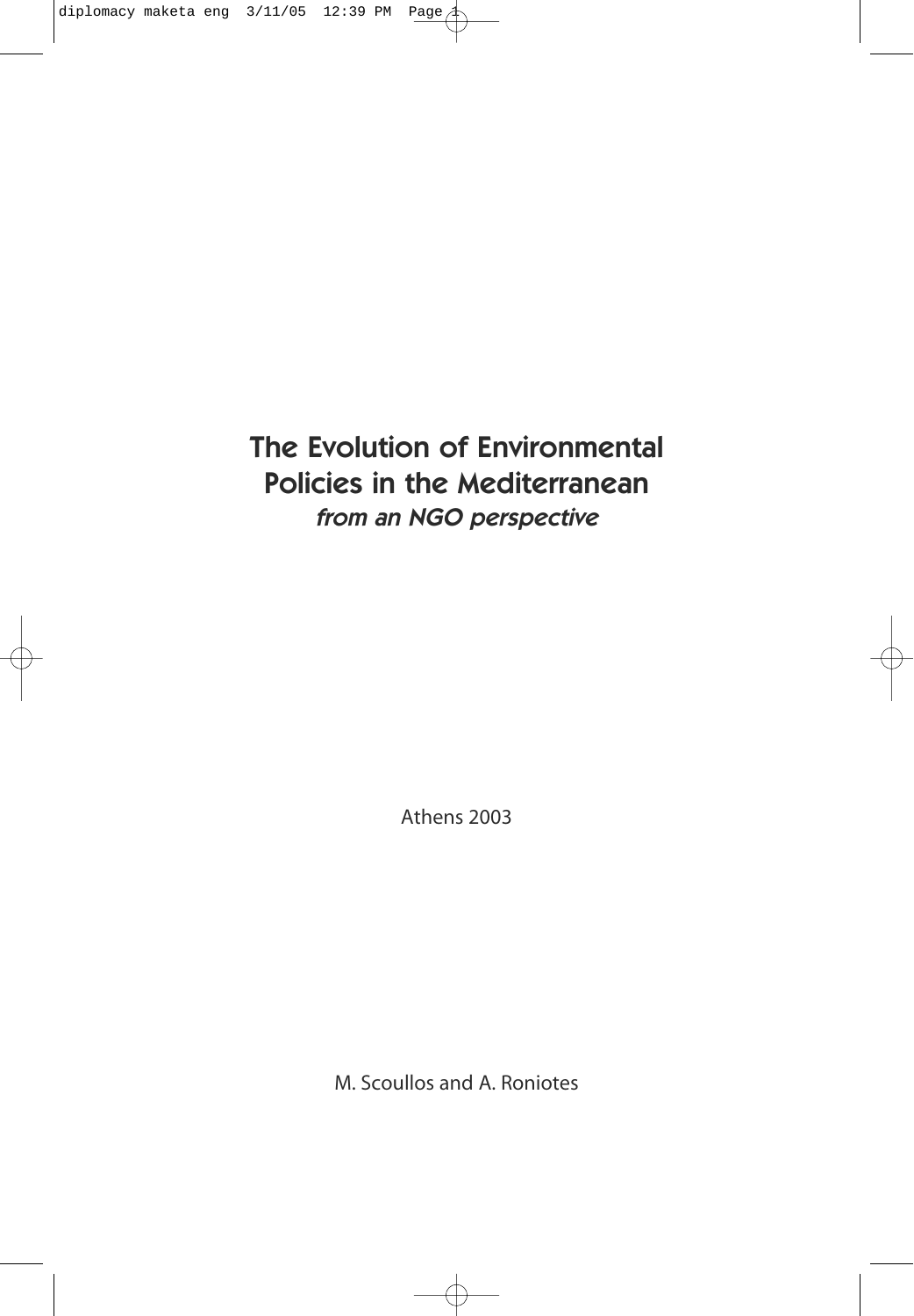

Mediterranean Information Office for Environment, Culture and Sustainable Development 28, Tripodon str., 105 58, Athens, Greece Tel. + 30 210 3247490, 3247267, Fax: +30 210 3317127 e-mail: mio-ee-env@ath.forrtnet.gr, website: www.mio-ecsde.org

Authors: M. Scoullos and A. Roniotes

Text editing: A. Roniotes

Artistic Design: Art in Design

This publication was compiled and produced by MIO-ECSDE with the support of the Commission of the European Union, DG Environment.

Copyright MIO-ECSDE 2003

This publication should be cited as: Scoullos M. and A. Roniotes (2003), "The Evolution of Environmental Policies in the Mediterranean from an NGO perspective", MIO-ECSDE, Athens.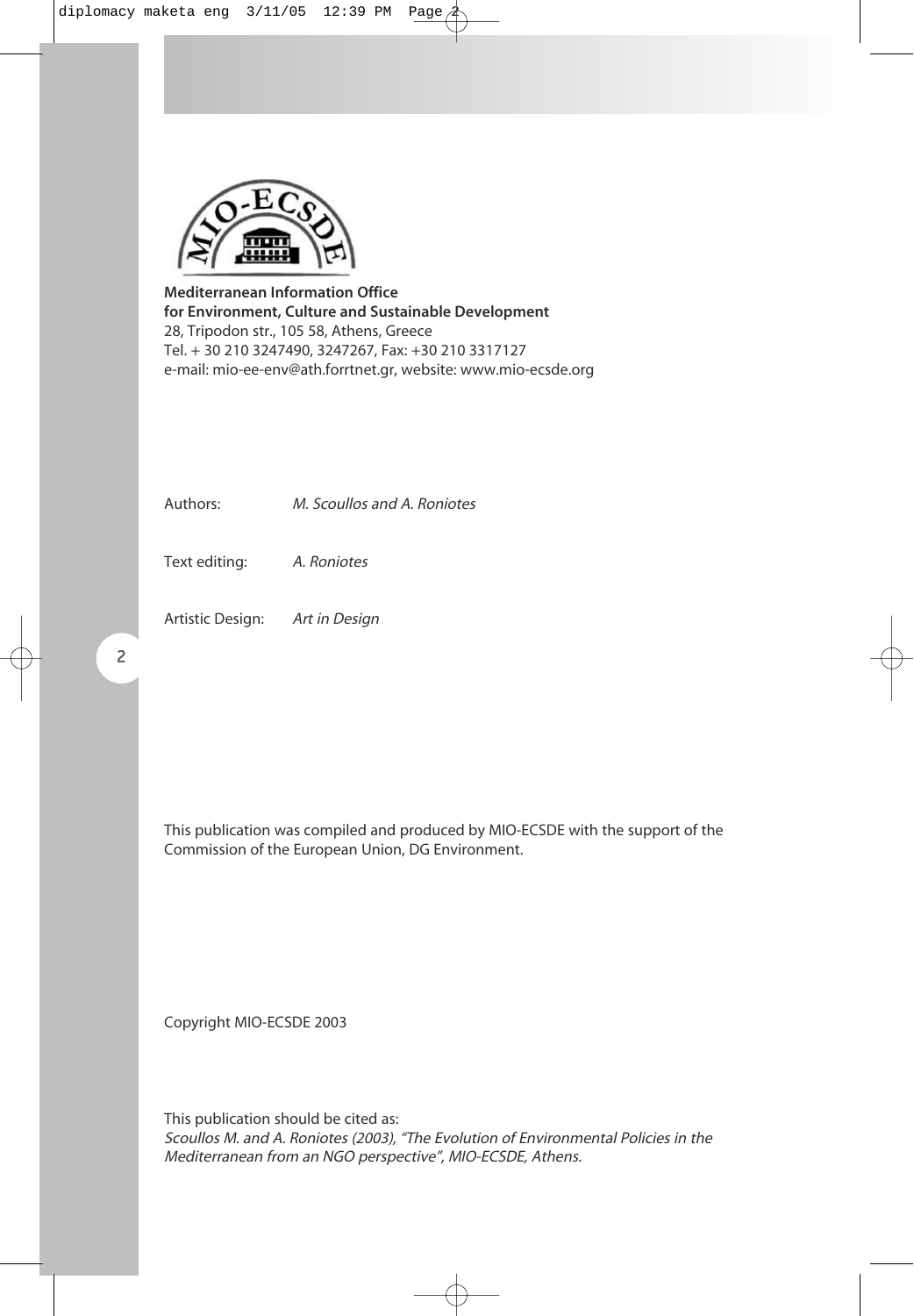#### Mediterranean Information Office for Environment, Culture and Sustainable Development (MIO-ECSDE)

The Mediterranean Information Office for Environment, Culture and Sustainable Development (MIO-ECSDE) is a Federation of Mediterranean Non-Governmental Organizations (NGOs) for Environment and Development. MIO-ECSDE has since 1991 been acting as a technical and political platform for the intervention of NGOs in the Mediterranean scene. In co-operation with Governments, Intergovernmental and International Organisations, as well as other socio-economic partners, MIO-ECSDE plays an active role in protecting the environment and promoting the sustainable development of the Mediterranean region.

The main objective of MIO-ECSDE is to protect the natural environment and the cultural heritage and its ultimate goal is to promote sustainable development in a peaceful Mediterranean.

Major tools and methods used by MIO-ECSDE in order to achieve its objectives are the following:

- Promotion of understanding and collaboration among the people of the Mediterranean, especially through their NGOs, between NGOs and Governments, Parliaments, Local Authorities, International Organizations and socio-economic actors of the Mediterranean region at all levels.
- Assistance for the establishment, strengthening, co-operation and co-ordination of Mediterranean NGOs and facilitation of their efforts by ensuring the flow of appropriate information among relevant bodies.
- Promotion of education, research and study on Mediterranean issues, by stimulating collaboration between NGOs and scientific and/or academic institutions.
- Raising public awareness on crucial Mediterranean environmental and social issues, through campaigns, publications, exhibitions, presentations, etc.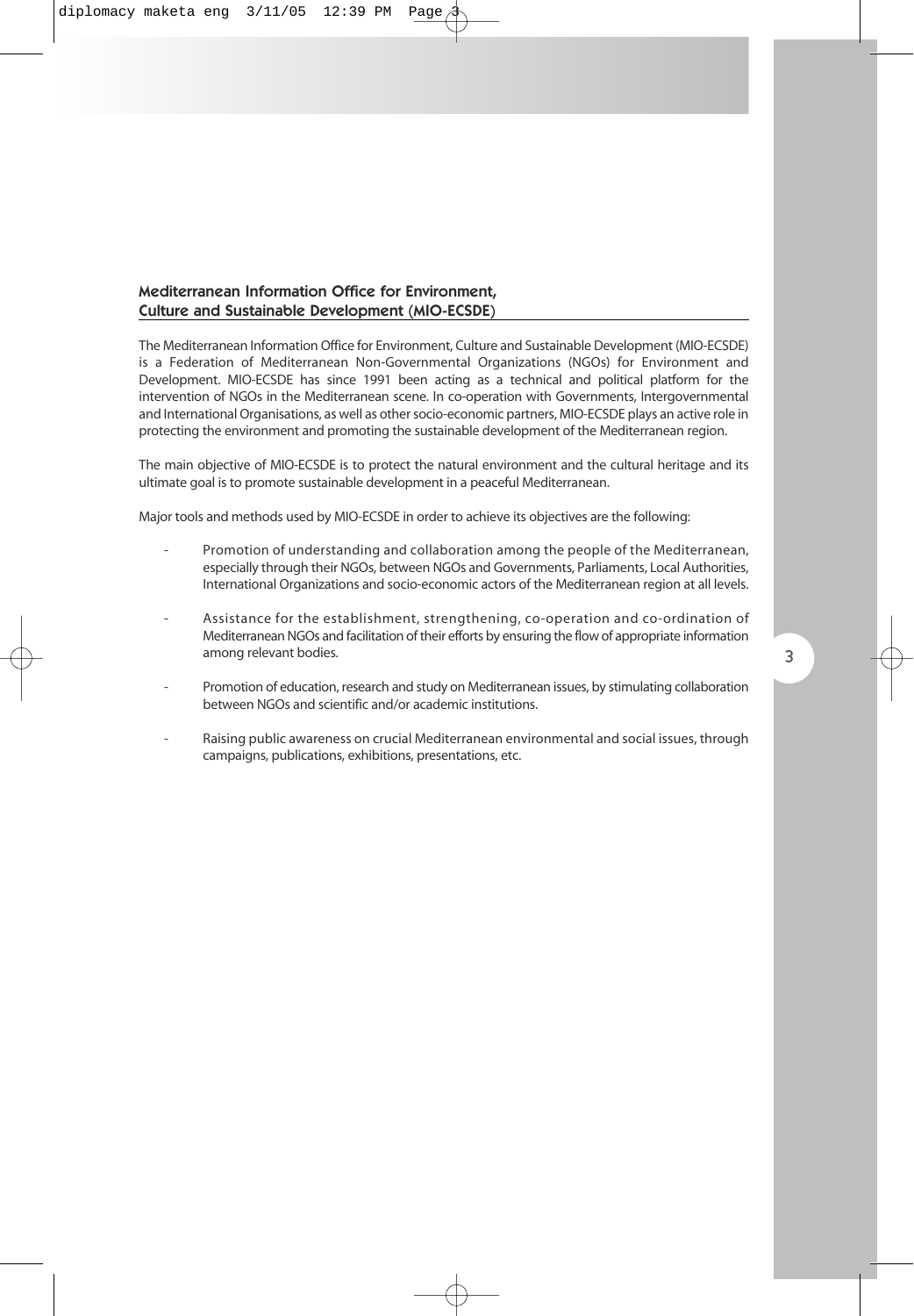# **LIST OF CONTENTS**

| <b>PREFACE</b>                                                                         | 6  |
|----------------------------------------------------------------------------------------|----|
|                                                                                        |    |
| PART 1:                                                                                |    |
| <b>ENVIRONMENTAL DIPLOMACY</b>                                                         | 7  |
|                                                                                        |    |
| THE EVOLUTION OF INTERNATIONAL ENVIRONMENTAL POLICY                                    |    |
| AND THE OBJECT OF ENVIRONMENTAL DIPLOMACY                                              | 8  |
| THE ROLE OF ENVIRONMENTAL DIPLOMACY AND ITS RELATIONSHIP                               |    |
| WITH GENERAL FOREIGN POLICY AND ENVIRONMENTAL POLICY:                                  |    |
| DEFINITIONS AND EXPLANATIONS                                                           | 13 |
|                                                                                        |    |
| A BRIEF OVERVIEW OF THE EVOLUTION OF INTERNATIONAL                                     |    |
| ENVIRONMENTAL POLICY AND DIPLOMACY AT GLOBAL LEVEL                                     |    |
| (1972 – 2003)                                                                          | 21 |
|                                                                                        |    |
| CONSTITUENT ELEMENTS FOR THE FORMULATION AND<br>APPLICATION OF ENVIRONMENTAL DIPLOMACY | 31 |
|                                                                                        |    |
| USUAL SPHERES OR DIRECTIONS OF ENVIRONMENTAL DIPLOMACY                                 | 35 |
|                                                                                        |    |
| APPLYING ENVIRONMENTAL DIPLOMACY                                                       | 39 |
|                                                                                        |    |
| PART 2:                                                                                |    |
| THE DEVELOPMENT OF ENVIRONMENTAL DIPLOMACY                                             |    |
| IN THE MEDITERRANEAN                                                                   | 43 |
|                                                                                        |    |
| <b>INTRODUCTION</b>                                                                    | 44 |
|                                                                                        |    |
| THE MEDITERRANEAN REGION                                                               | 45 |
| THE AWAKENING OF ENVIRONMENTAL ANXIETIES AND                                           |    |
| CATEGORIES OF PLAYERS IN INTERNATIONAL ENVIRONMENTAL                                   |    |
| POLICY FOR THE MEDITERRANEAN                                                           | 46 |
|                                                                                        |    |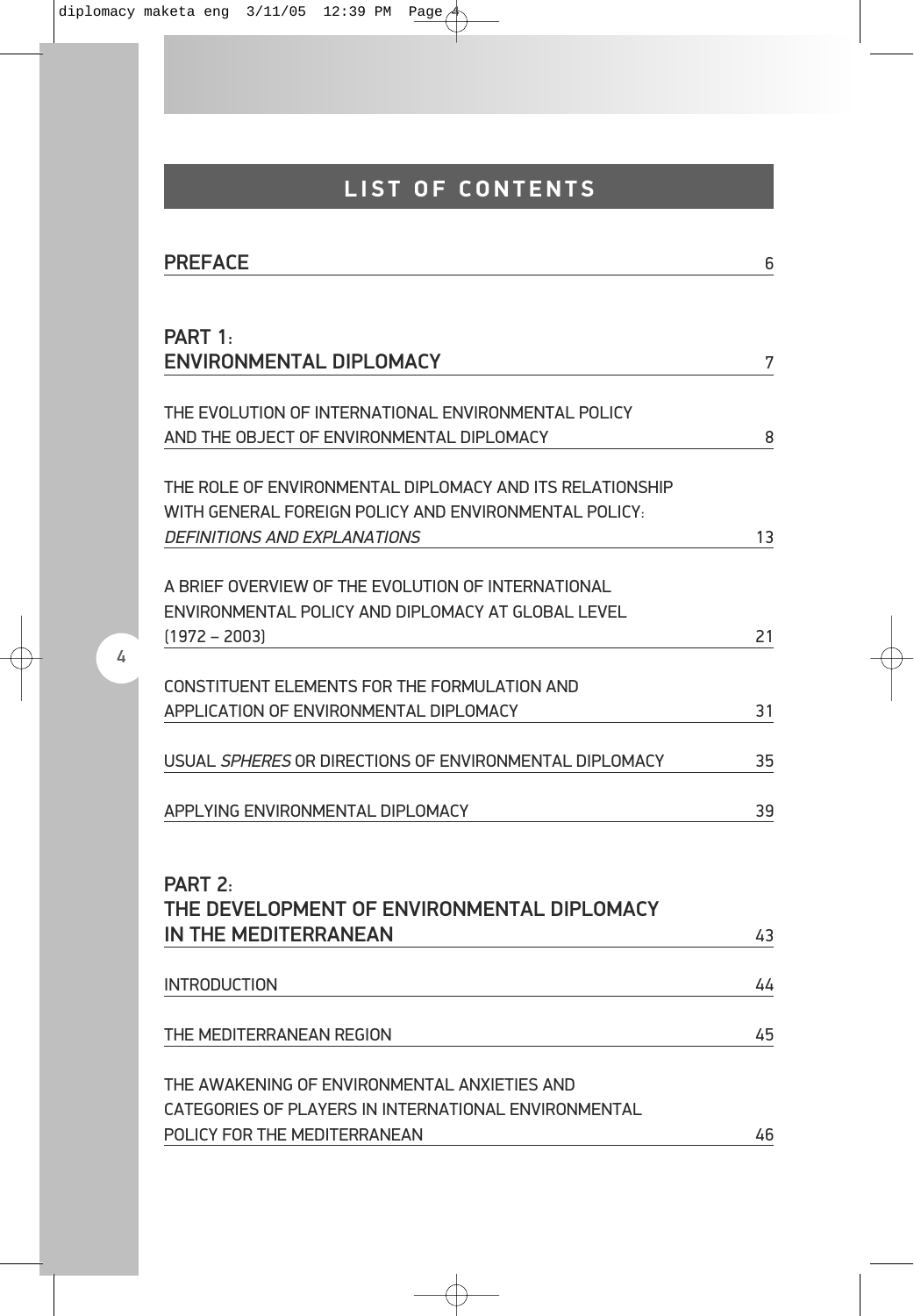| THE SITUATION BEFORE THE ESTABLISHMENT OF UNEP/MAP.                                                                |    |
|--------------------------------------------------------------------------------------------------------------------|----|
| PIONEERING ORGANIZATIONS AND INITIATIVES                                                                           | 48 |
| THE BARCELONA CONVENTION AND UNEP/MAP                                                                              | 50 |
| USEFUL CONCLUSIONS DRAWN FROM THE DEVELOPMENT                                                                      |    |
| OF ENVIRONMENTAL DIPLOMACY IN THE MEDITERRANEAN                                                                    |    |
| WITHIN THE CONTEXT OF THE <i>BARCELONA CONVENTION</i>                                                              | 51 |
| NGO INITIATIVES TO STRENGTHEN EUROPEAN INTEREST                                                                    |    |
| IN THE MEDITERRANEAN                                                                                               | 52 |
| THE NICOSIA CHARTER AND ACCEPTANCE OF                                                                              |    |
| FULL INDEPENDENCE OF NGOS                                                                                          | 54 |
| METAP (Mediterranean Environmental Technical Assistance Programme)                                                 | 56 |
| THE MEDITERRANEAN REGION AND THE EARTH SUMMIT, AGENDA MED 21,<br>THE REVISION OF THE BARCELONA CONVENTION AND MCSD | 57 |
|                                                                                                                    |    |
| THE EURO-MEDITERRANEAN PARTNERSHIP (EMP), SMAP,                                                                    |    |
| COMITE DE SUIVI AND EMP CIVIL FORA                                                                                 | 60 |
| MEDITERRANEAN ENVIRONMENTAL DIPLOMACY AND THE WSSD                                                                 | 64 |
| MEDITERRANEAN ENVIRONMENTAL DIPLOMACY AFTER THE WSSD                                                               | 70 |
| <b>REFERENCES</b>                                                                                                  | 76 |
|                                                                                                                    |    |
| <b>USEFUL ACRONYMS</b>                                                                                             | 77 |
| <b>ANNEXES</b>                                                                                                     | 83 |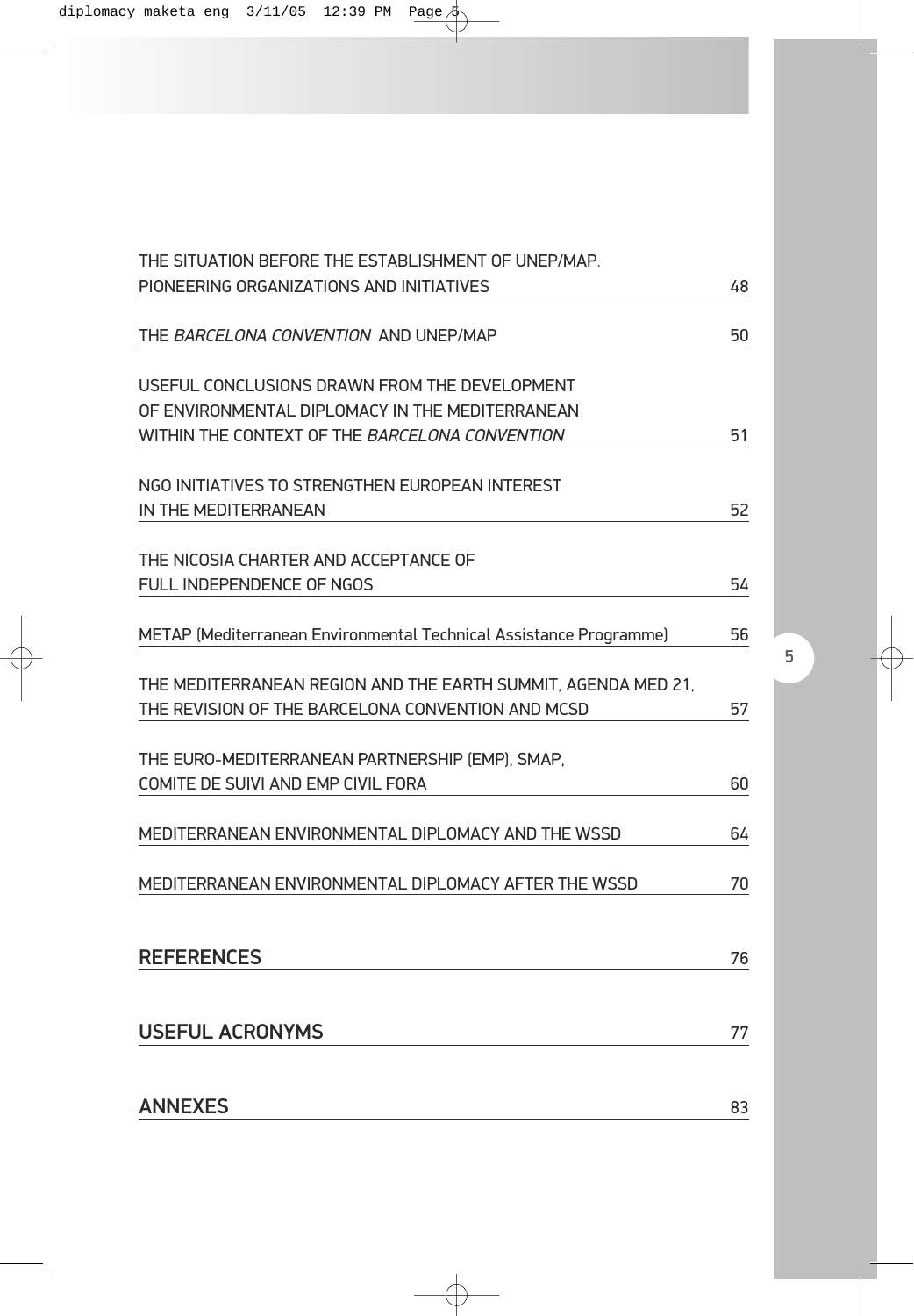### **PREFACE**

6

This small book is an introduction to the evolution of International Environmental Policy and the gradual, empirical development of a new kind of diplomacy, the so called "Environmental Diplomacy" with emphasis on the Mediterranean region. It should be stressed that Environmental Diplomacy has over the last few years become involved *de facto* also in international negotiations involving the more general issue of sustainable development.

It is not possible to chart the whole area of Environmental Diplomacy – not even from a narrow perspective – within the limits of one single work. The range of important actions, involved agencies and interactions is so broad that if we wished to examine closely just a few special areas or organisations we would risk becoming bogged down in a mass of details which would interest only a handful of specialised academics, diplomats or other officials. On the other hand, if we confine ourselves to generalisations alone there is little chance of original or little known information being communicated and discussed.

Therefore, like the cartographers in the past, we shall adopt a twofold approach, dividing our study into two parts: one general, showing the overall picture, and one more specific, focussing on a few points of greater interest.

In the first part we shall attempt a broad outline and description of the content of Environmental Diplomacy explaining its relationship to foreign policy and environmental policy. We shall also try to explain the various different forms it assumes, its various objectives as well as the difficulties and "deadlocks" it faces.

We shall then briefly describe the development of International Environmental Policy and Diplomacy at the global level over the last thirty years, reviewing the historical milestones – the major UN conferences, and the basic initiatives and reactions of the EU, other groups of countries and NGOs.

A brief description is also given of the component parties, the 'responsible' agencies and key partners in the shaping of Environmental Diplomacy. We go on to describe the various directions ('circles and spheres') taken when implementing Environmental Diplomacy (identification of priority, creation of appropriate conditions, negotiation, verification and monitoring of results).

The second part is – to some extent – a critical approach which examines the evolution and implementation of Environmental Diplomacy in the Mediterranean region, describing the prehistory, the main factors, the main Convention in force (Barcelona) and its development from a purely environmental agreement to a shared framework for attaining sustainable development, perhaps more so than any other agreement concerning a regional sea. Other cooperative schemes and agencies in the Mediterranean are reviewed in some depth and – for the first time – information, data and behind-the-scenes processes are revealed, with special emphasis on the role of NGOs and their interaction with governments and international organisations, offering examples of the application of Environmental Diplomacy.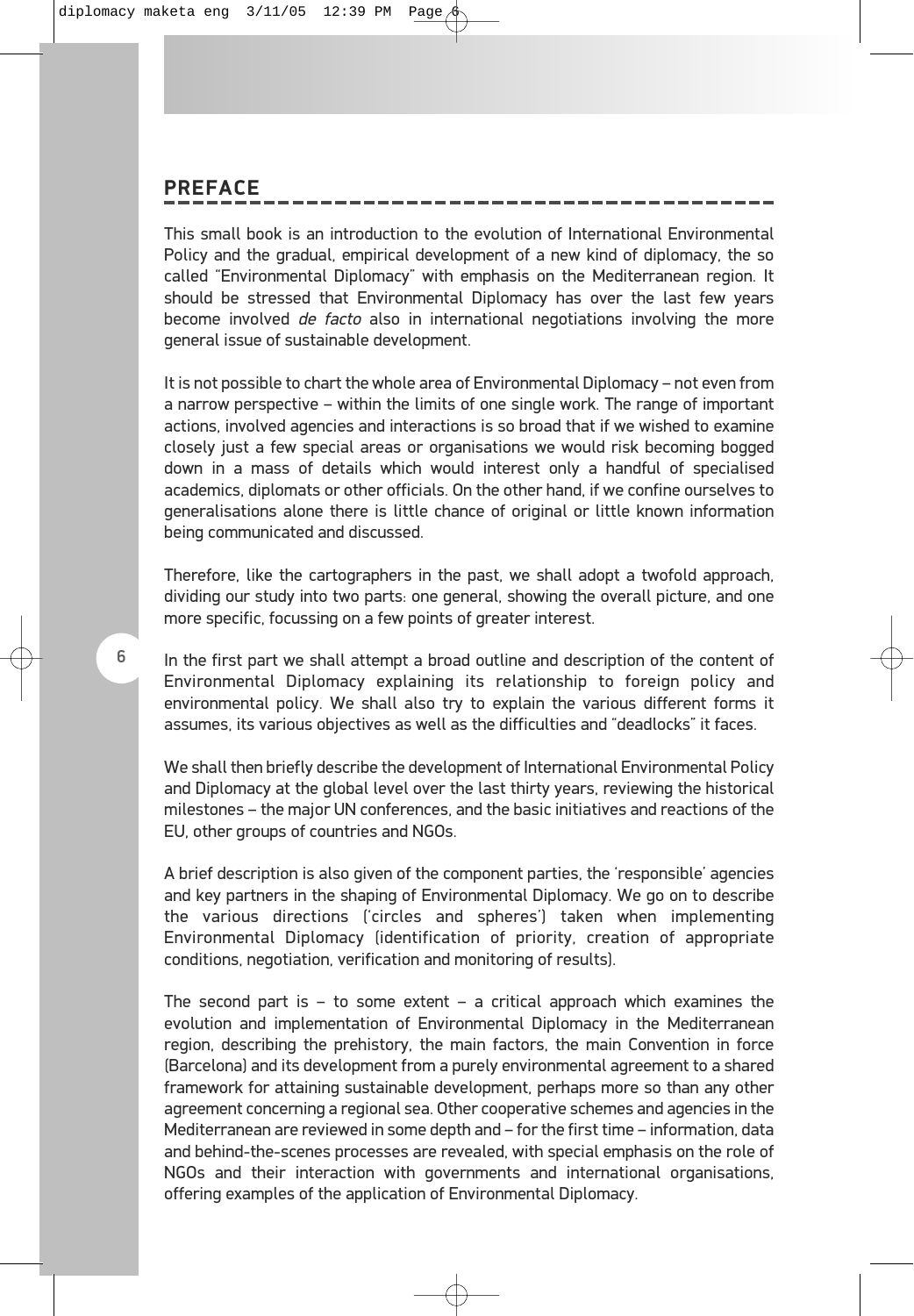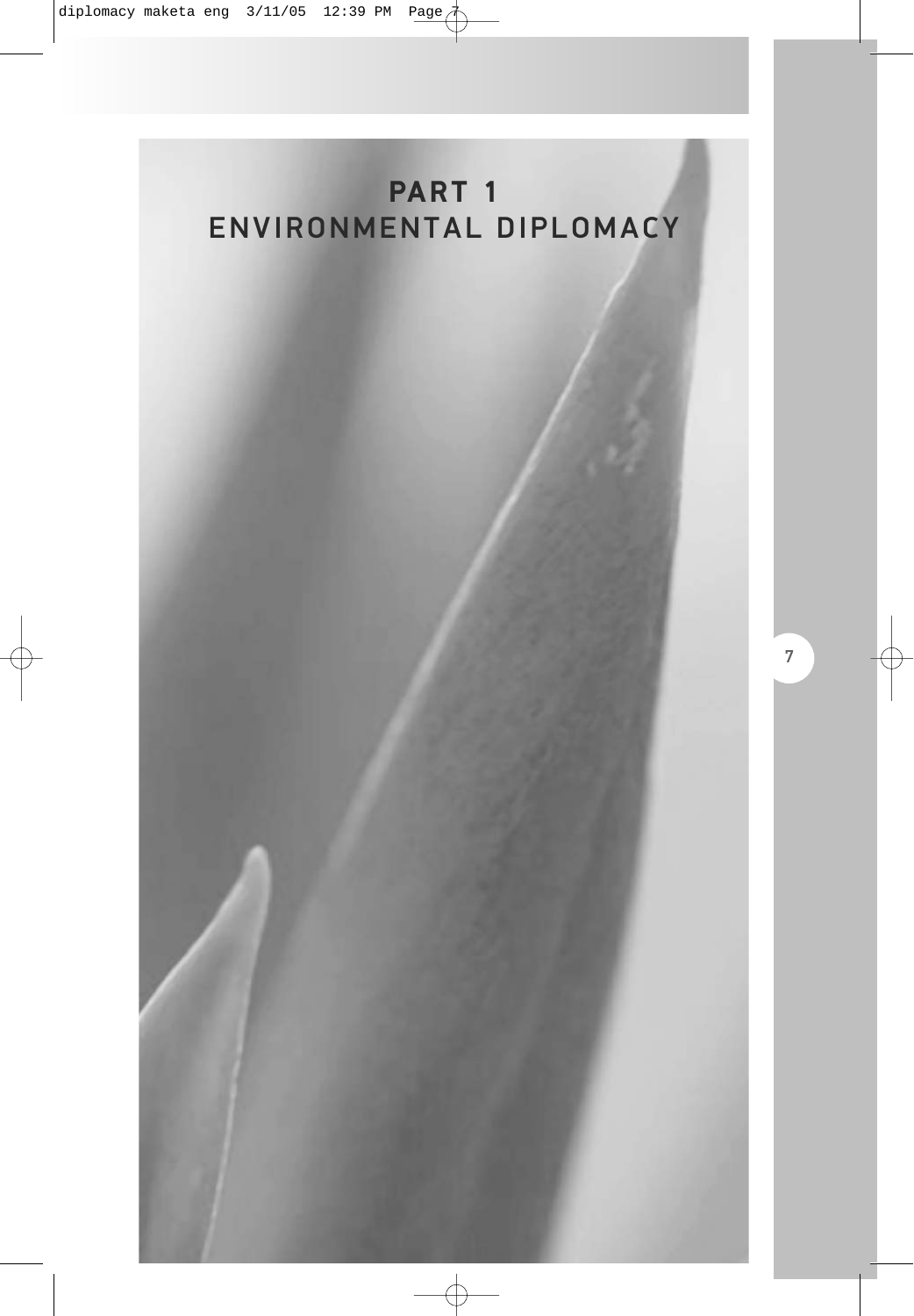## **THE EVOLUTION OF INTERNATIONAL ENVIRONMENTAL POLICY AND THE OBJECT OF ENVIRONMENTAL DIPLOMACY**

When a little over thirty years ago (1972), at the Stockholm Conference on the Human Environment, it was decided to set up the UN Environmental Programme (UNEP), the environment was regarded as an important but rather narrow, specialised issue, associated with a number of scientific disciplines (biology, chemistry, etc.) with obvious social and economic ramifications and consequences. However, it was also considered to be an issue of limited political importance and secondary economic significance, relatively very low on governmental agendas. This encouraged many individual citizens and groups to undertake their own initiatives – in parallel to the activities of governments and various inter-state agencies – within a diverse environmental movement which generated and staffed hundreds of national and dozens of international NGOs. At the same time, there were numerous official and semi-official initiatives in the scientific, academic and purely governmental sectors, which gradually led to the founding of a large number of intergovernmental bodies, agencies and organisations of varying degree of competence and political backing, intended to play a coordinating or networking role or to frame marginal 'soft' policies in support of other initiatives.

Despite the various movements and policies, which indisputably brought some positive results at the international and, most definitely, at the local level, the state of the environment in global terms continued to deteriorate at an alarmingly rapid rate.

Concentrations of carbon dioxide in the atmosphere reached the highest levels yet known, critically contributing to the anthropogenic causes of climate change (IPCC, 2001). Reputable biologists maintained that the human impact on ecosystems brought forth the 6th large-scale disaster for global biodiversity. The previous disaster was 65 million years earlier, when the dinosaurs disappeared. One quarter of the planet's mammals are threatened with extinction over the next few years, along with 13% of its flora (Baillie and Groombridge, 1997; Walter and Gillet, 1998). The forests, which were home to most species of plant and animal life, were destroyed at an unprecedented rate, while fish stocks were in such dire straits that without immediate intervention they could be expected to collapse entirely. 60% of the 200 main recorded fish habitats were seriously affected by over-exploitation.

Water resources were, and still are, also in a crisis owing to excessive consumption, pollution and poor management; this was reflected also in soil productivity.

This brief account of the critical environmental problems prevailing in the last 30 years can demonstrate why attempts have now intensified to provide more accurate and detailed documentation of environmental trends, and to create mechanisms to reduce, curb and prevent the various kinds of environmental degradation.

At the same time it has become evident that scientists cannot by themselves supply answers to the questions about the best solutions and mechanisms for preventing environmental degradation and restoration of the environment to a satisfactory condition, since the concept of what is 'satisfactory' is not determined only by eco-toxicological,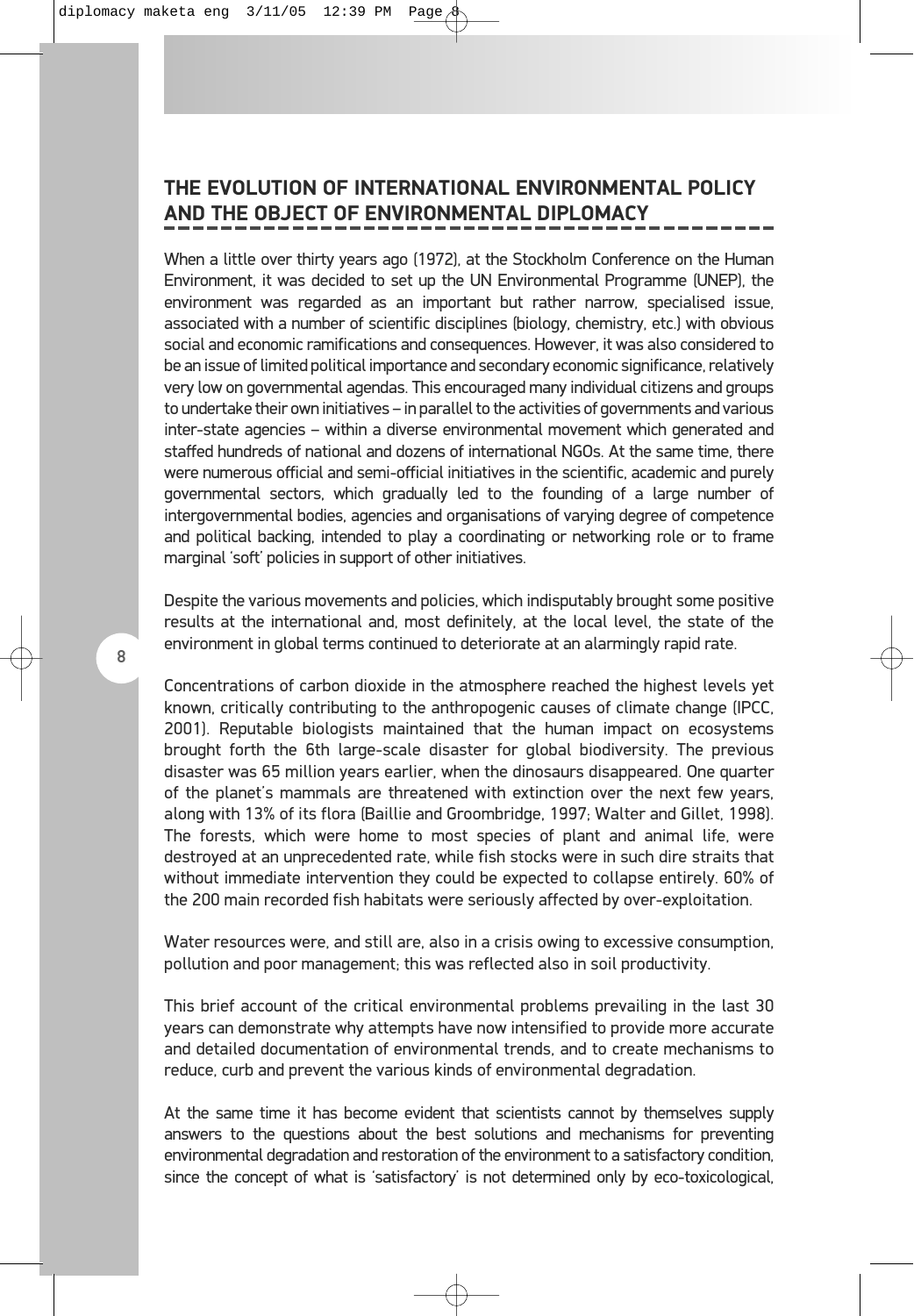chemical or biological parameters, but also by the choices of the community as a whole, which are not always consistent, stable, uniform and on time but rather reflect different values at different times and in different places under the different prevailing conditions.

The environment has now become the object of specific environmental policies and has been included in broader political priorities for many countries and their governments; this trend is growing steadily more pronounced and internationally more powerful, despite occasional differentiation and reversals due to combinations of circumstances.

The issues of environmental policy per se initially involved legislation concerning environmental specifications or limits on emissions and systems of environmentally protected areas. However, it was not long before more complex questions began to arise, such as:

- What are the limits of the needed scientific proof and what is the level of 'certainty' required before measures are taken? (this issue is approached quite differently by the US and the EU).
- What degree of environmental degradation (including reversible and non-reversible changes) are we prepared to accept?
- Is it easy to distribute the responsibility between polluters and non-polluters, between the current and future generations? Which social groups or groups of states should share the environmental costs, and on what basis?
- Can today's national and international institutions and mechanisms successfully address the environmental problems we have described?
- How can we ensure that other sectoral policies, national or international, will not undermine, hinder or delay the impact of whatever environmental policies are decided at the various decision-making levels?

Attempts have been made on many levels to answer these and many other similar questions, which are so fundamental to international and national environmental policy-making and eventually to foreign affairs, by governments and through a large range of initiatives, both public and private. Many of these attempts began from small groups of individuals and other nuclei in various parts of the international community, others were initiated by governments or international organisations and all are tangible expressions of Environmental Diplomacy.

The result is that, apart from individual countries, many international and multinational inter-state and/or private organisations and companies have already adopted certain environment friendly policies or strategies and have set up environmental services and offices, while incorporating even more environmental principles, conditions and provisions in their central activities, thereby attempting to undo in good time the adverse impact of other policies on the environment. Here we need to focus mainly on the intentions and not so much on the results, which are in most cases still poor.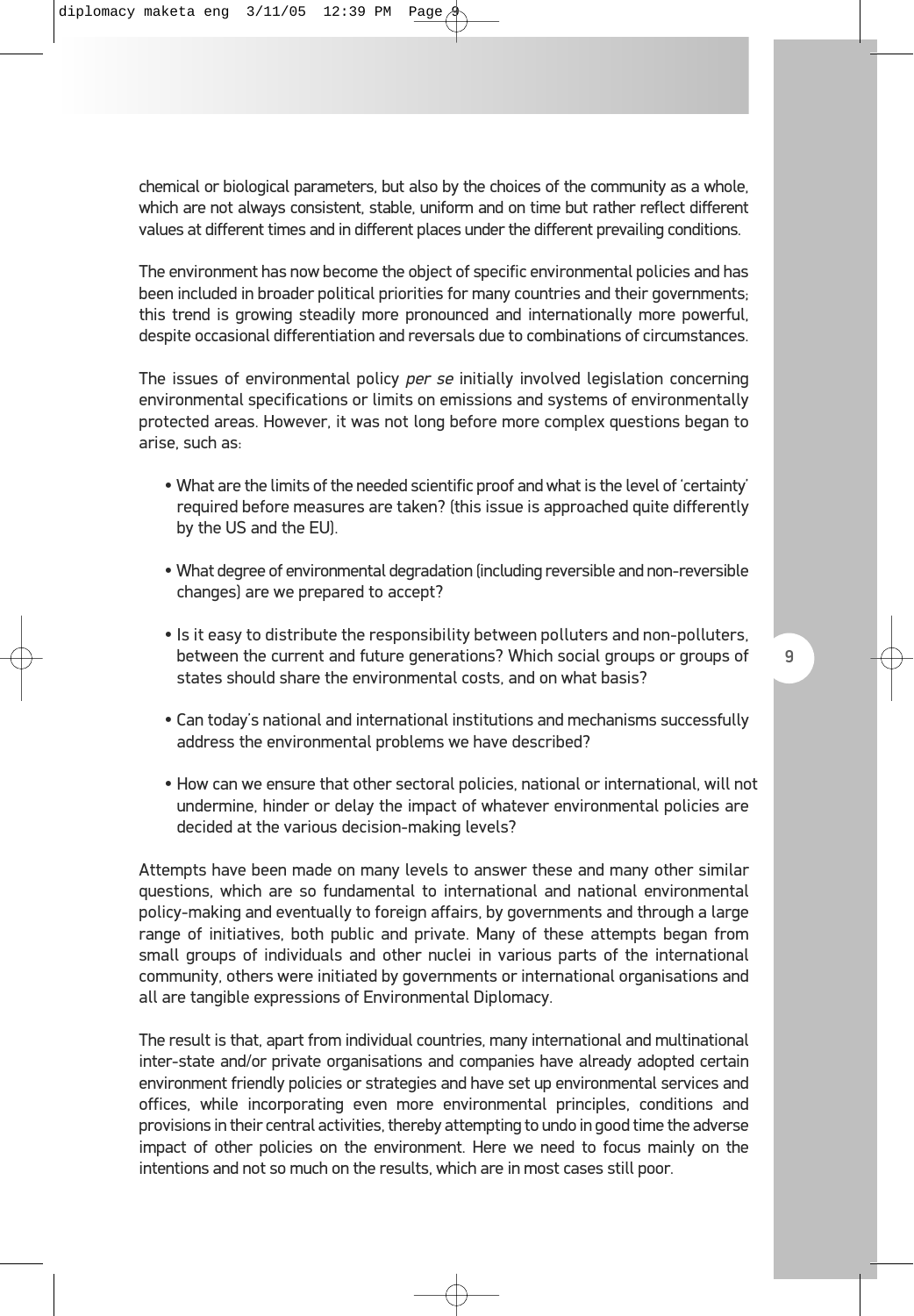Since Rio de Janeiro (Conference of Environment and Development (UNCED), 1992) there has been a tendency for environmental scenaria to be inclusive of equivalent developmental parameters, i.e. social and economic, in an attempt to approach the goal of sustainable development; it is true, of course, that certain attempts are being made to approach the same goal (sustainable development) 'directly' through purely developmental initiatives. The fact is, however, that in the second case most of the organisations, ministries, etc. which were responsible for – and oriented towards – purely developmental (economic, commercial, manufacturing, agricultural, etc.) directions, became, little by little, engaged in increasing the environmental dimensions of their infrastructures, human and material, while also of course increasing the corresponding interaction with centres at all levels involved in shaping environmental policies.

This development in the international arena is, in principle and insofar as it is approached in 'macroscopic' terms, quite clearly of benefit to the environment. Of course, the next fundamental and necessary step is to increase the efficacy of international environmentally friendly action, through improved coordination of the relevant international organisations and the harmonisation of regional, national and local policies with the provisions and agreements which are actually implemented at the international level.

After thirty years of rapid developments in the environmental field, environmental science, technology, policy, legislation and practice have advanced at an unprecedented rate. There has been a corresponding advance in the specialisation in environmental issues in many international organisations and inter-state agencies within and outside the UN family, and within the NGO community. Where there has been insufficient progress is in the coordination of the relevant work.

The constructive approach, coordination and participation in shaping the framework for relations between bodies which formulate or impact upon environmental policies, and the interaction among them, requires experience in the area of international policy and knowledge which, when accumulated, can provide the basis for the new, emerging cognitive discipline usually referred to as 'Environmental Diplomacy'.

Our understanding of the framework or, more precisely, the composite of Environmental Diplomacy, is assisted by the three-dimensional representation of a prism, or even more properly a sphere (inductively easier). Each international organisation develops its activities in a smaller or larger orbit and the larger and more complex it is (e.g. UN) the more numerous and more complex its ramifications above, within and outside the sphere. Whole series of such ramified orbits (smaller or larger) of the various organisations – e.g. EU, Council of Europe, OECD, etc. – overlap and intersect one another, representing the various forms of synergy among the organisations (joint committees, joint actions, conferences, etc.). There are dozens of important inter-state organisations in the field (and therefore dozens of corresponding orbits) which are linked directly or indirectly with thousands of national organisations, agencies and services. There are as many, if not more, large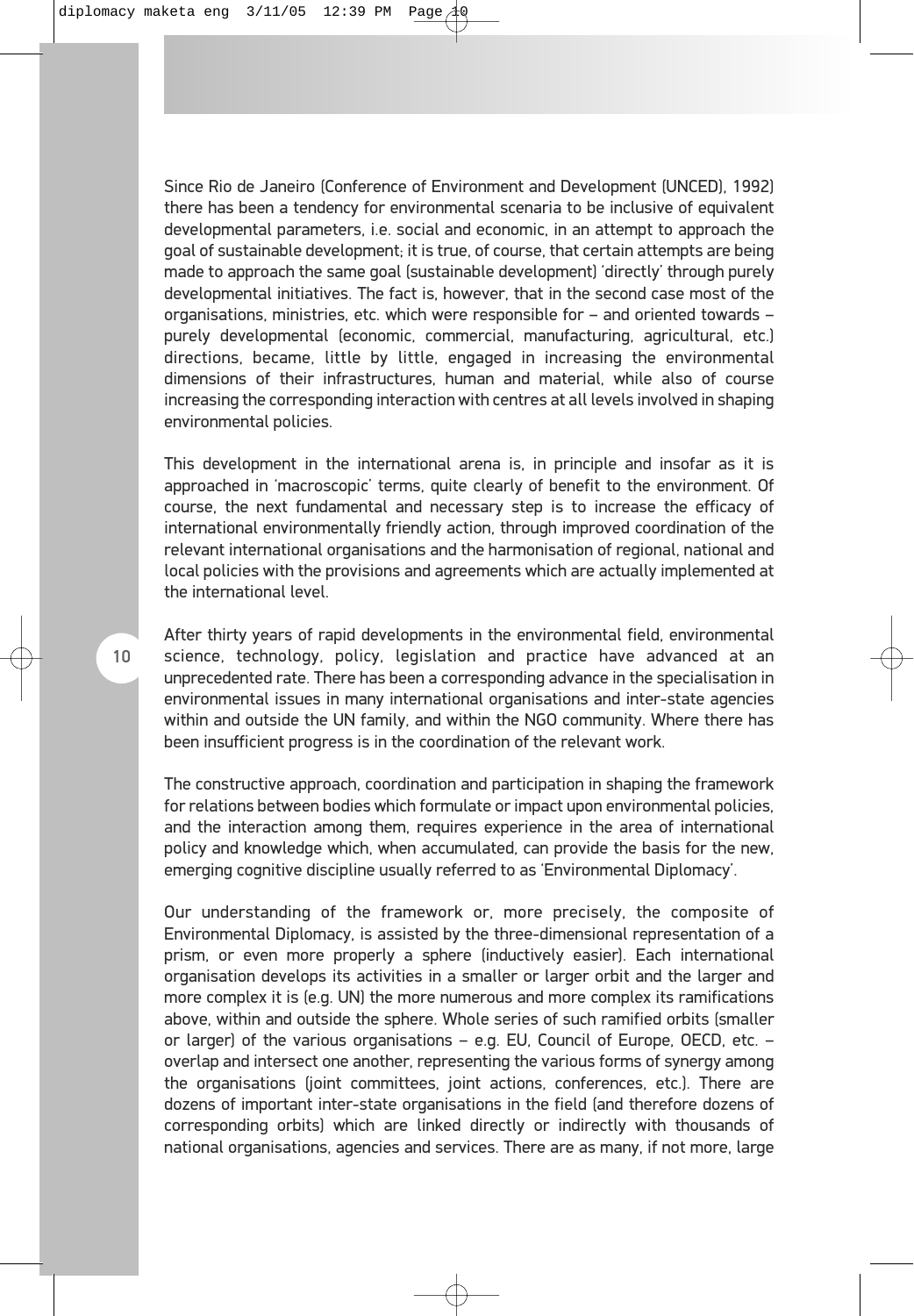NGOs which branch out into or unite together thousands of other smaller NGOs, associations, etc. at the national or local level.







Attempts to represent the several circles or spheres within which Greek environmental diplomacy is implemented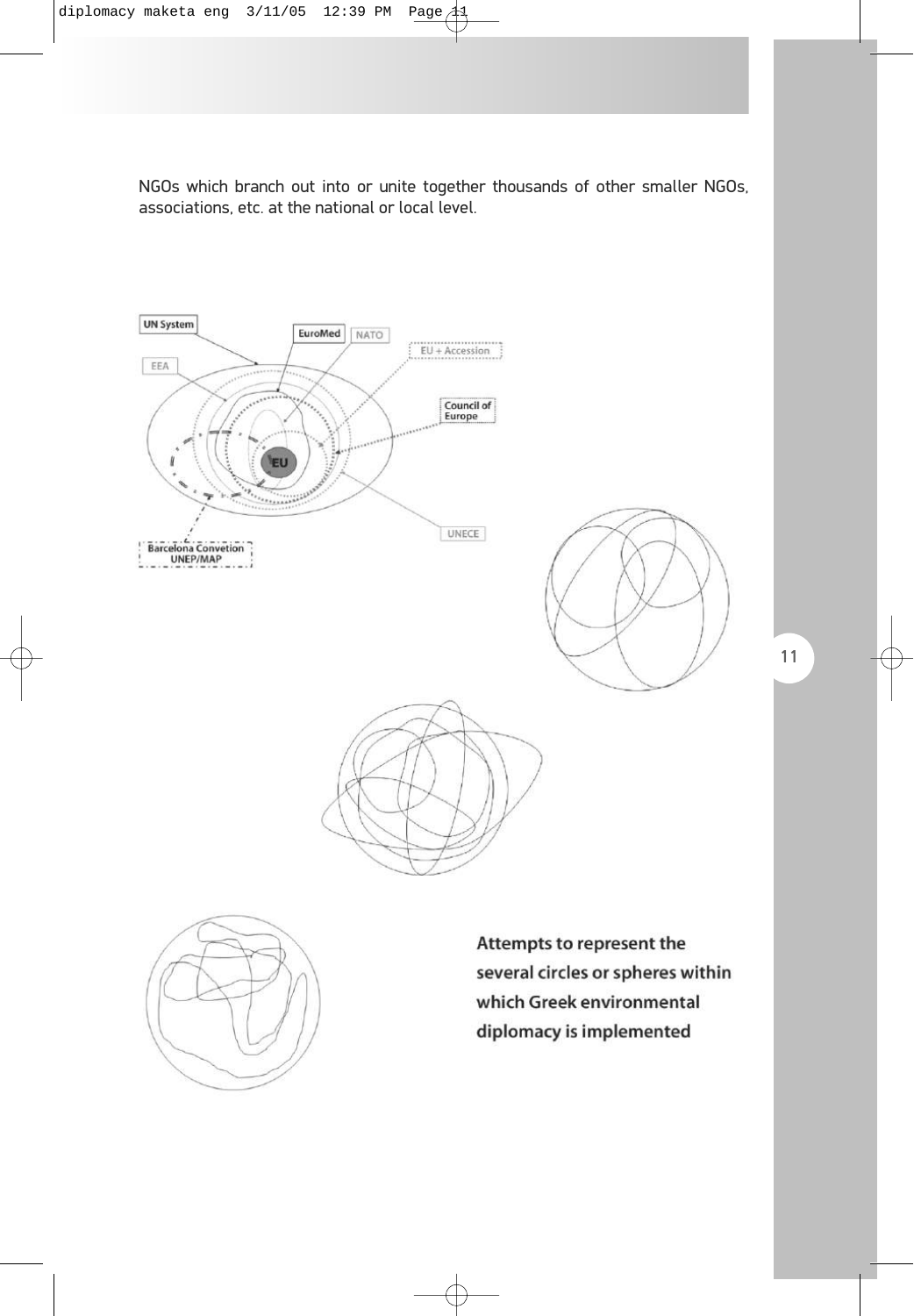Navigating through this galaxy of organisations, exploring, approaching and selecting the shortest and safest orbits, the most beneficial intersections and contacts and the creation of permanent or casual/fleeting spheres of "flickering" clusters of influence of varying degrees is often what is required of both national centres of Environmental Diplomacy (frequently situated in Ministries of Foreign Affairs) and organisations interested in implementing policy in the relevant area.

The processes referred to above (navigation, exploration, approach, selection) as well as others (such as involvement in negotiation, formulating and supporting basic and communicational positions), are that part of the implementation of Environmental Policy which is usually formally described as 'Environmental Diplomacy'.

It should be noted that in recent years a number of specific types of diplomacy have evolved, most of them establishing themselves firmly at the international level. It is perhaps worth mentioning 'Commercial Diplomacy', which is also officially promoted by a special organisation of the UN – the UN Conference on Trade and Development (UNCTAD)1 – through the "Commercial Diplomacy Programme", which is intended to assist developing countries in all aspects of their commercial negotiations.

<sup>&</sup>lt;sup>1</sup> http://www.unctad.org/Templates/Page.asp?intItemID=1530&lang=1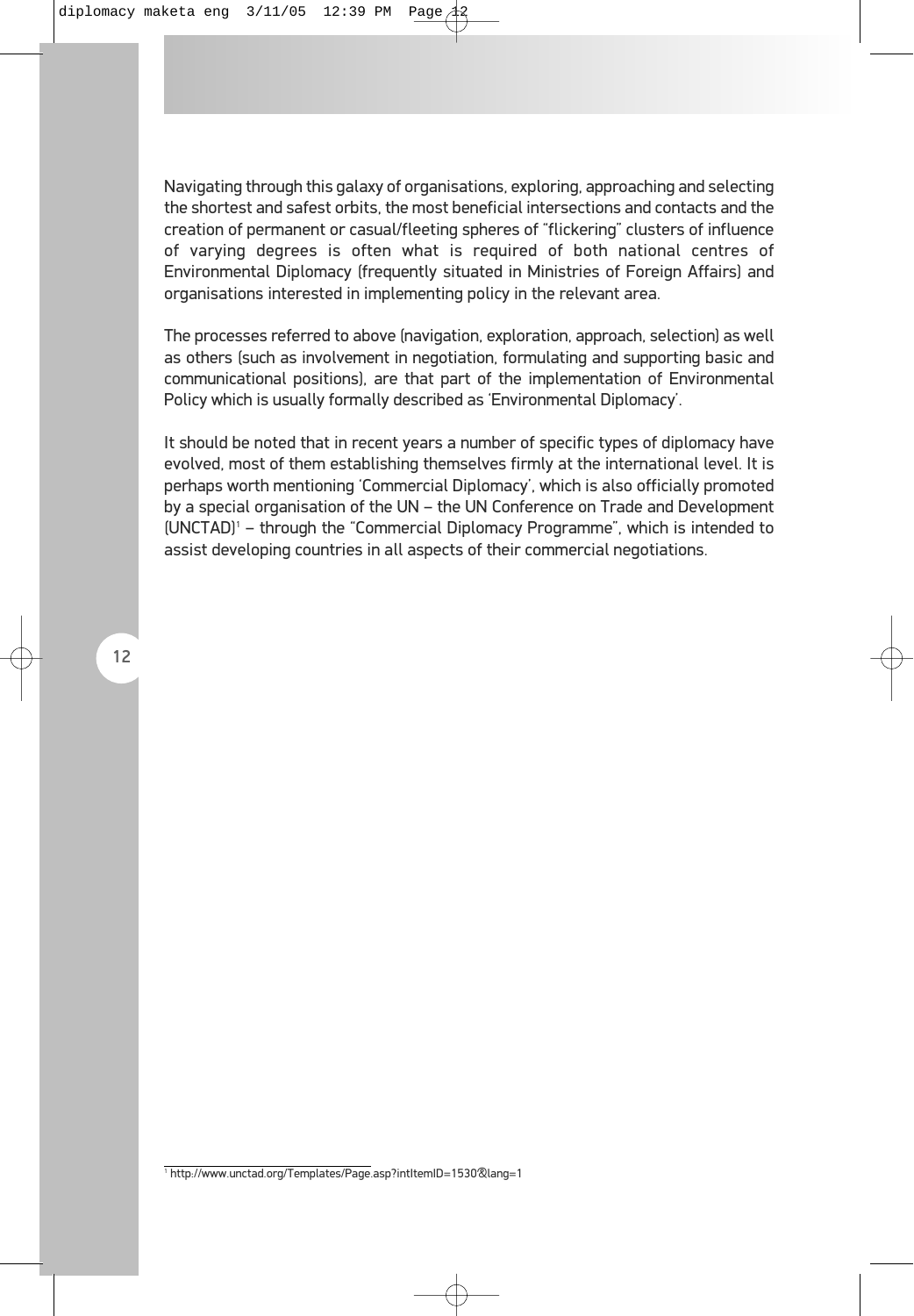# THE ROLE OF ENVIRONMENTAL DIPLOMACY AND ITS RELATIONSHIP WITH GENERAL FOREIGN POLICY AND ENVIRONMENTAL POLICY: DEFINITIONS AND EXPLANATIONS

The concept of Environmental Diplomacy has two components, one referring to the environment and therefore to environmental policies, and the other referring to diplomacy and the exercise of foreign policy.

At the inter-state and international level a clear need was developed for convergence and agreement in order to:

- a) achieve policies which will protect the environment at local and global level and
- b) shape foreign policy so that it acknowledges the environment as an important international and regional factor, one which may be decisive in achieving cooperation and stability.

If Environmental Diplomacy is to succeed we must never forget this twofold basis and provenance when shaping international or even national environmental policies and/or when applying diplomatic strategies.

When we talk of Environmental Diplomacy we are referring primarily to the whole range of diplomatic actions which involve bilateral or multilateral inter-state and other related negotiations and agreements traditionally included in the exercise of foreign policy, which directly or indirectly address the protection, use and management of the natural or man-made environment – land, aquatic (including marine) and atmospheric – as well as the related ecosystems and the biosphere in general. In a similar way most negotiations on some part of the environment are directly linked with the corresponding natural resources. When we are discussing the conditions in the estuary of a river we automatically become involved in the examination of the quality of its water and of the fluctuations in its flow and therefore inevitably in its sources and origin, interventions in its flow e.g. dams etc. and therefore water resources themselves. Because natural resources are an essential and integral part of the development potential or the pressures exerted on a region, the object of Environmental Diplomacy since the Rio UNCED in 1992 has extended in an ad hoc way to include the concept of sustainable development. Since the 2002 World Summit on Sustainable Development (Johannesburg) in particular, the boundaries of the relevant environmental issues have at the global level decidedly expanded to encompass the issue of sustainable development, while national policies continue to be much more discernible and sector-based (environmental, social, economic, etc.).

It must be made clear that environmental diplomacy is not confined solely to negotiation aiming to achieve the most secure and beneficial national, regional etc. conditions and provisions for an environmental agreement, but – and indeed primarily – to integrate itself into a framework which will promote and utilise the more general immediate and, mainly, medium and long-term interests, aspirations,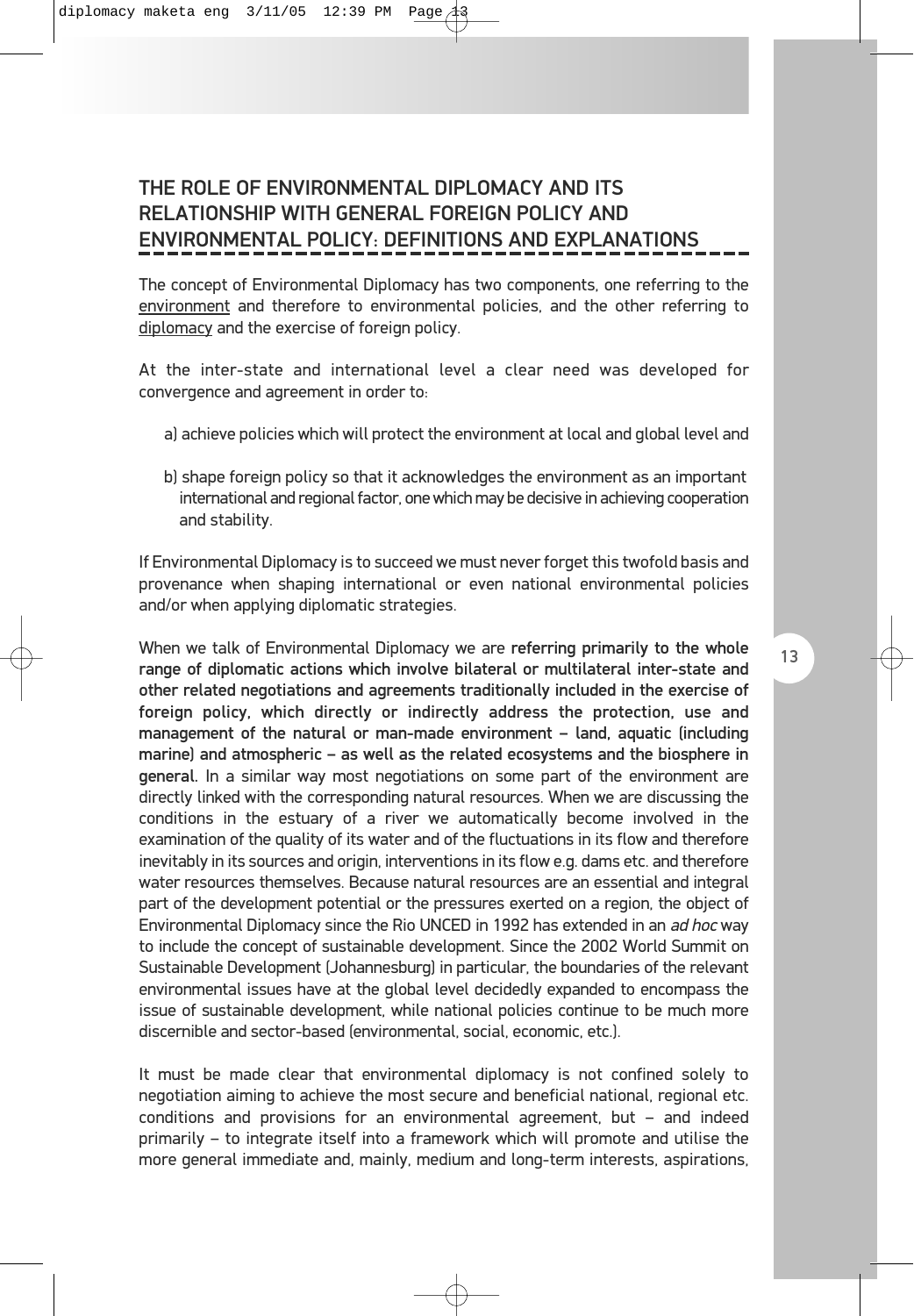prospects and potential of the country or agency which is engaged in the environmental diplomatic process, usually in the context of a broader foreign policy. According to the US Naval War College (December 1997) 'Environmental Diplomacy in the US is a recent initiative developed by the State Department since the end of the Cold War, in recognition that environmental problems are now of global interest and their resolution requires international and regional cooperation'. The same text goes on to say that environmental issues have been recognised as being of fundamental importance for US security. The State Department has identified a direct link between the planet's environmental problems and the long-term economic and political interests of the USA. 'Scarcity of vital resources may have a negative impact on the political stability of most strategically important regions of the planet. Moreover, the exhaustion of fundamental natural resources may contribute to internal political upheaval and, by extension, to international conflict'.

It must also be made clear that although specific environmental problems such as climate change, pesticides, bio-diversity, desertification, the oceans, the ozone layer, water resources, atmospheric pollution, energy resources, land uses, industrial development, etc. are indeed all objects of Environmental Diplomacy, its main, central objective is 'the understanding of the environment as a factor in international relations and collaborations in combination and synergy with the policies being developed by international organisations'.

In other words, as was traditionally the case with other issues (such as cultural and educational agreements or development aid) the environment and its protection, as 'soft' issues of undisputed global interest, unavoidable interaction, critical importance and frequently (or at least so it was believed in the beginning) not the source of any intense disagreement, are an ideal means and opportunity for the development of cooperation and joint bilateral and multilateral actions involving the participation of the countries themselves and other partners, such as NGOs. From this perspective Environmental Diplomacy is closer than other areas and manifestations of foreign policy to the ordinary citizen, and sometimes uses methods (e.g. consultation procedures) which are traditionally associated more with the exercise of environmental rather than foreign policy.

We must therefore emphasise once again that Environmental Diplomacy cannot succeed unless it is based on, derived from and combines Environmental Policy and Foreign Policy. It must understand and interpret both policies correctly and present and promote appropriately the corresponding messages. At the same time it must contribute through a process of feedback, to the most successful possible combination of formulation, monitoring and exercise (i) of international environmental policy and, more broadly, of policy for sustainable development, in a consistent way beneficial to the citizens of a country and (ii) of the broader international foreign policy, its priorities, prospects and interests, whose ultimate objective is to establish peaceful coexistence and efficient governance for the benefit of humankind all around the world.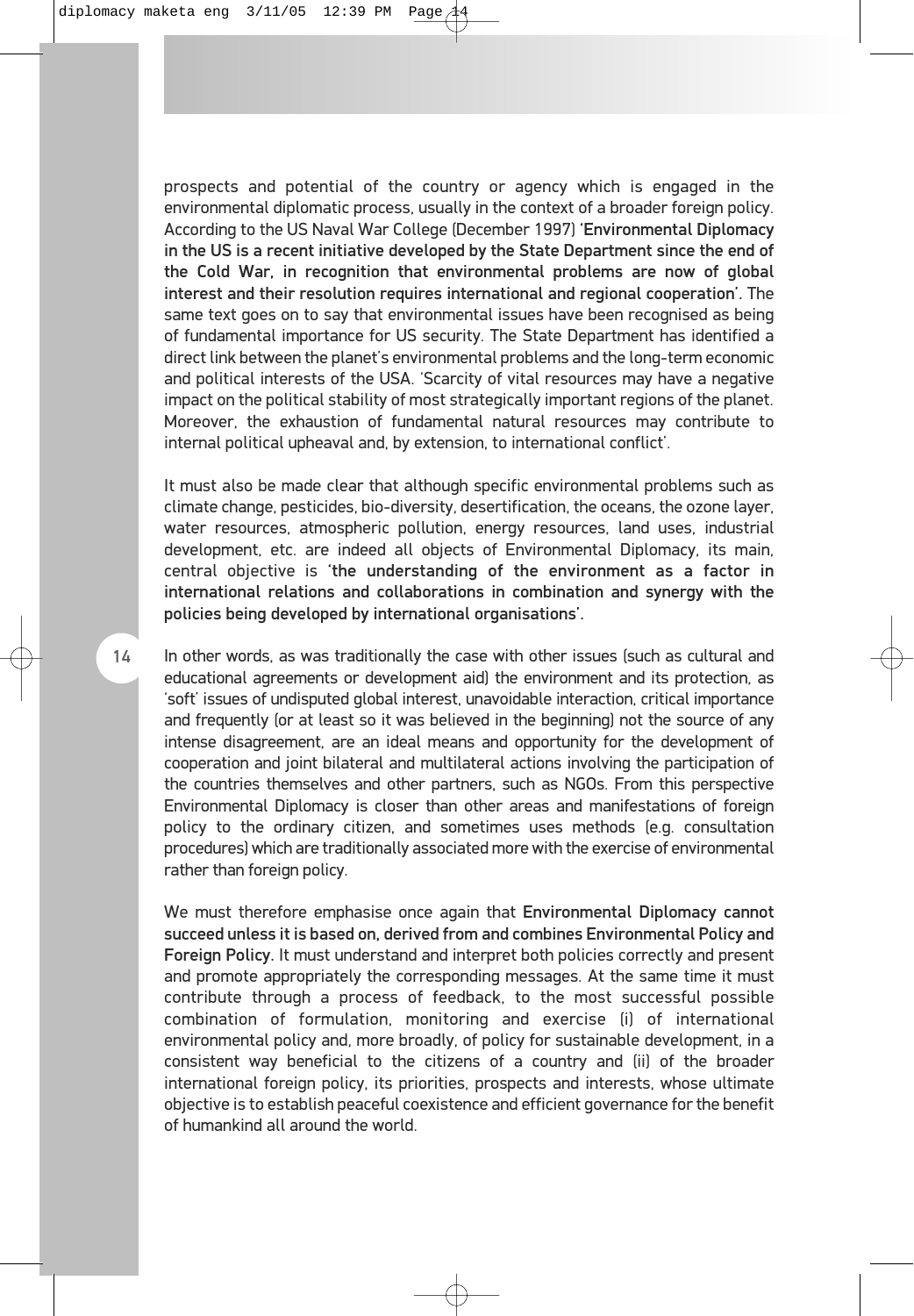It must be made clear that Environmental Diplomacy does not identify or define national environmental needs and priorities, nor does it occupy itself with environmental services and the bodies which define them. These priorities, especially when they concern purely domestic matters, are the epicentre of the (internal) environmental policy of a country, exercised by the Ministries of the Environment and the National Environment Agencies and/or Environmental Networks. Of course, when such a policy is drawn up it must take account of international and regional (e.g. EU) frameworks and other commitments. On the other hand, the negotiation of national environmental positions and priorities between the government and third parties, especially abroad, is the object of Environmental Diplomacy.

The necessary coordination between the services and ministries involved is neither automatic nor straightforward; it is discussed elsewhere in the text.

Environmental Diplomacy, therefore, serves the same broader objectives that foreign policy does: it endeavours to secure stability and security for the environmental pillar of development and peace as the foundations for freedom and progress. It may, however, synthesise and sometimes even replace older, narrowly national and 'sectoral' areas of foreign policy and diplomatic practices which are incompatible with 'sustainable' development and the 'globalisation of responsibility' (Hain, 2001).

We may borrow an image of a loom in which the foundation of Environmental Diplomacy might be seen to be woven by the warp with the limits, laws and special features of the natural environment and the rules, special features and conditions created by globalisation in all its forms, especially since the end of the Cold War, functioning as the woof.

National objectives and priorities are continually receding before the priorities of the planet as a whole and its very survival. Yet, these priorities are understood and approached differently by different groups of states, which form themselves into groups not only, or so much, on the basis of geography (e.g. European) or politics-ideology, as in the past, but mainly on the basis of (a) Gross Domestic Product (GDP), and (b) the maturity of their sociopolitical institutions. The latter includes the scope for action, independence, significance and role allowed or recognised to NGOs by the governments of the various countries, by scientific and academic circles and the civil society in general, as well as to the economic partners as these are organised or expressed individually or collectively. This factor transcends traditional alliances and participation in international treaties, the management of bilateral and multilateral agreements and the creation of inter-governmental organizations. It also involves the new dimension of political actions, necessary for the elimination of generalised risks which do not arise so much from the demands, aspirations and hostile disposition of a country or 'power' but from the weakness or inability of the existing institutions and mechanisms of the international system of governance, and of the national systems, to confront major and generalised threats, deriving from the rapid loss of bio-diversity and global climate change, etc. to the rapid spread of drug use and AIDS. The failure, crisis or inertia of the system as a whole has raised the issue of 'governance' to a central political question, as we seek a 'systemic' approach-solution in which Environmental Diplomacy will play an important and meaningful role.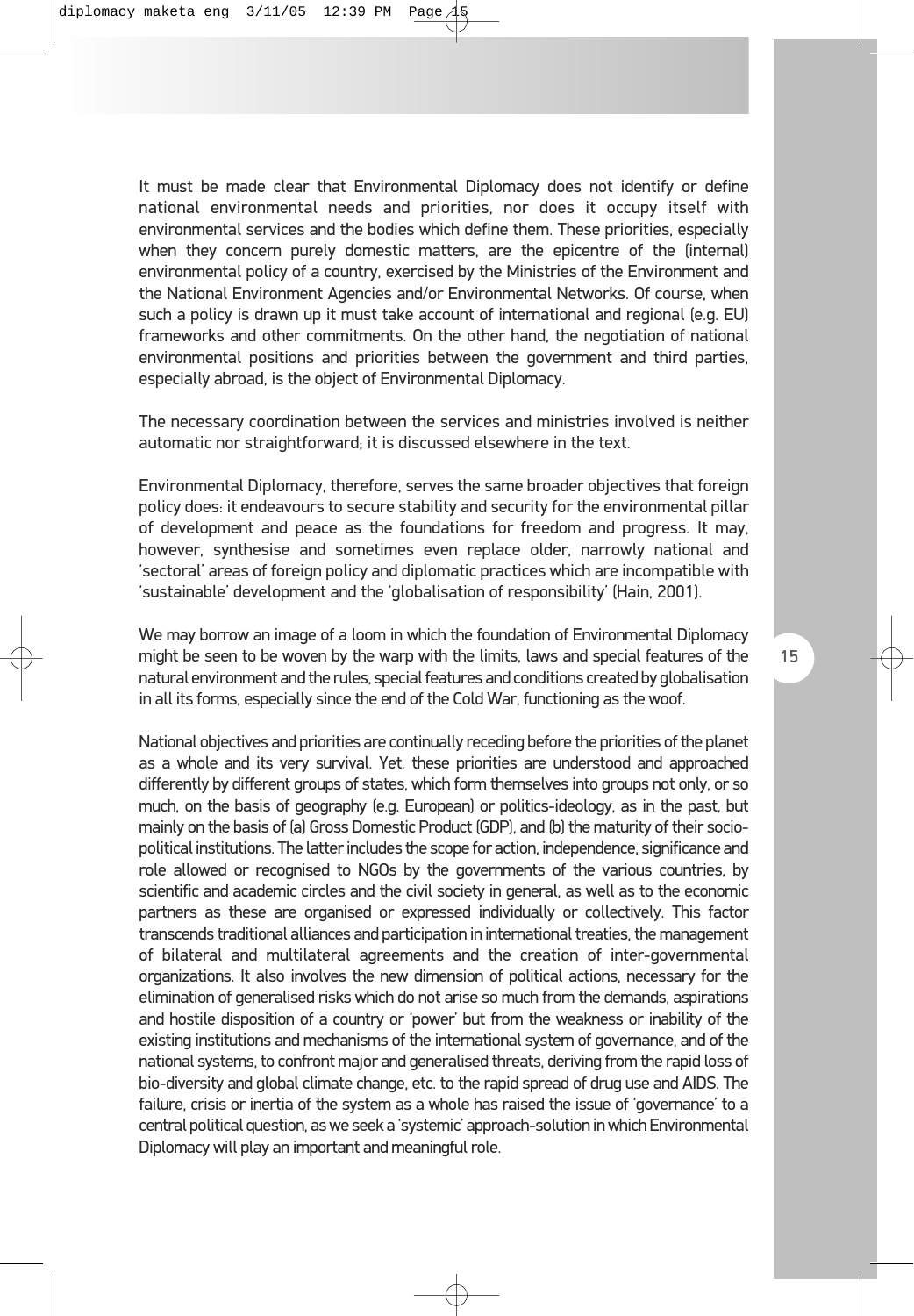The most important problem in this approach is that as the system grows and becomes more complex the limits of all the traditional policies become more difficult to discern. At this point we require further clarification of the term and limits of Environmental Diplomacy. Phenomena such as the loss of species or bio-diversity and free access to nature are inseparably linked to the development, for example, of genetically modified organisms (GMOs), and are visibly and directly connected with the environment and Environmental Diplomacy. The above issues, however, are also directly associated with the aspirations and interests of major corporations or countries, and also, inevitably, with the protests against globalisation and the World Trade Organisation (WTO) and also the anti-war and peace movement or, more precisely, its evolution. Where, then, are the boundaries of Environmental Diplomacy? Is there perhaps a part of the course which needs to be covered by Environmental Diplomacy before the baton is passed on to a classic diplomatic approach? Or is Environmental Diplomacy part of a single diplomatic manifestation? Arguments for or against GMOs during negotiation are the object of Environmental Diplomacy, but this may also directly characterise the general stance and position of a country in broader issues of foreign policy. Corresponding issues include the use of nuclear power for energy, questions of bio-diversity, etc.

It is possible that these limits cannot be defined in static terms and the questions cannot be succinctly answered. The limits will be sought and determined through a dynamic process in future, in line with the subject, by:

- (1) The 'natural boundaries' which make up the geographical and classic geopolitical frontiers within which an environmental issue evolves e.g. on the basis of natural catchment areas and eco-systems or eco-regions (at this point the relationship between cultural diversity and bio-diversity becomes a new, serious and 'emerging' parameter)
- (2) The classic and traditional divisions of levels of intervention, e.g. planet  $\rightarrow$  Europe  $\rightarrow$  Mediterranean  $\rightarrow$  sub-regional, Balkan, etc. in close relation to the international organisations which are active in the corresponding areas
- (3) The more specific area of focus on each occasion (e.g. greenhouse effect use of chemicals – surface waters) and
- (4) The appropriate forms of 'legalisation' for each occasion, the forms of representation and the corresponding levels of governance required for more effective intervention

In a world in which globalisation is neither a pure evil nor a pure good but a new reality with many positive and negative aspects, and above all with many more dangers and opportunities – some obvious, some less obvious – for the future, the need for foreign policy and diplomacy of global scope is obvious and urgent and in this context Environmental Diplomacy will definitely play a very important role, as is already quite clear.

In light of the preceding review of the subject, the content of Environmental Diplomacy is conceptually considerably broader and more serious than indicated by the definition stated earlier (at the beginning of the chapter); it may therefore be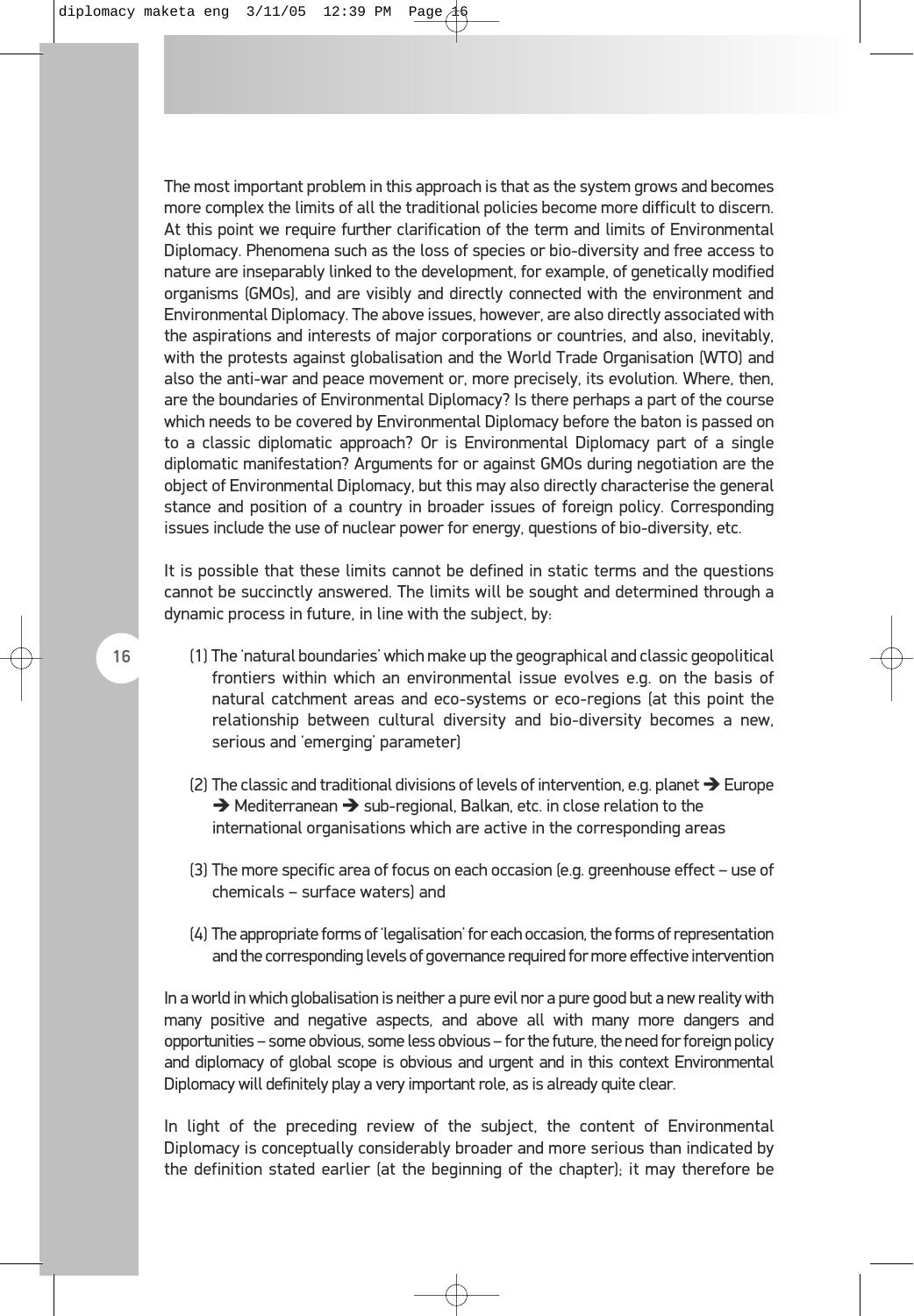defined as that part of the support system for global policies which involve the environment and sustainable development, including the interaction between the various manifestations of globalisation and the natural and man-made environment. Closely connected with the latter are culture and cultural goods.

On the basis of the above it seems clear that Environmental Diplomacy can involve and embrace many other forms of diplomatic activity, as these can be classified in various government structures, as well as in those of international organisations, NGOs, multinational companies, etc.

Environmental Diplomacy, as we have already said, has its focus also in environmental policy. By the framing or shaping of environmental policy we mean the collective and coordinated attempt to limit and neutralise the negative impact of mainly man-made pressures on the natural and cultural environment. We use the word 'mainly' to refer to the fact that environmental policies have to foresee and tackle also the much rarer, exceptional or unusual natural phenomena or disasters with their corresponding symptoms, e.g. volcanic eruptions or major earthquakes, landslides, etc.

Environmental policy is shaped on many levels of governance (from the local and national to the international, regional and global). The nature of environmental issues is more and more impelling the shift from the national to the international framing of policies.

If the problem is local or even national in scope and impact it is not the concern of Environmental Diplomacy, but when it has even indirect effects on (or for some reason arouses the necessity or interest to intervene of) the international community or some of its members, it becomes a matter of Environmental Diplomacy and foreign policy, even if it may not be officially part of international environmental policy. For example, it is common for environmental or scientific organisations or pressure groups to take steps to protect a biotope which has not been formally listed, or even a species which may not be included in the official directories of red books of threatened or rare species. The same may be true of a geological formation or a landscape of outstanding natural beauty. The way in which issues are approached in each case often depends on the circumstances. Regardless of whether the management of the issue (usually in the hands of the Ministries of the Environment) is considered effective or not, legally correct or not, consistent or not with existing national or international provisions, it must be seen as a potential issue of Environmental Diplomacy, involving the country's image abroad.

The issue is clearly more serious and with more evident legal and other consequences and ramifications in the case where a third, foreign party is interested in a local or national environmental resource (biotope, species, etc.) already protected by international treaties or when the inappropriate use (e.g. excessive consumption or pollution) of some resource is reported (e.g. transboundary water resource) which is covered by bilateral or multilateral agreements.

Environmental Diplomacy may play a critical role in negotiating about environmental degradation in which one or more parties are affected in different ways or over which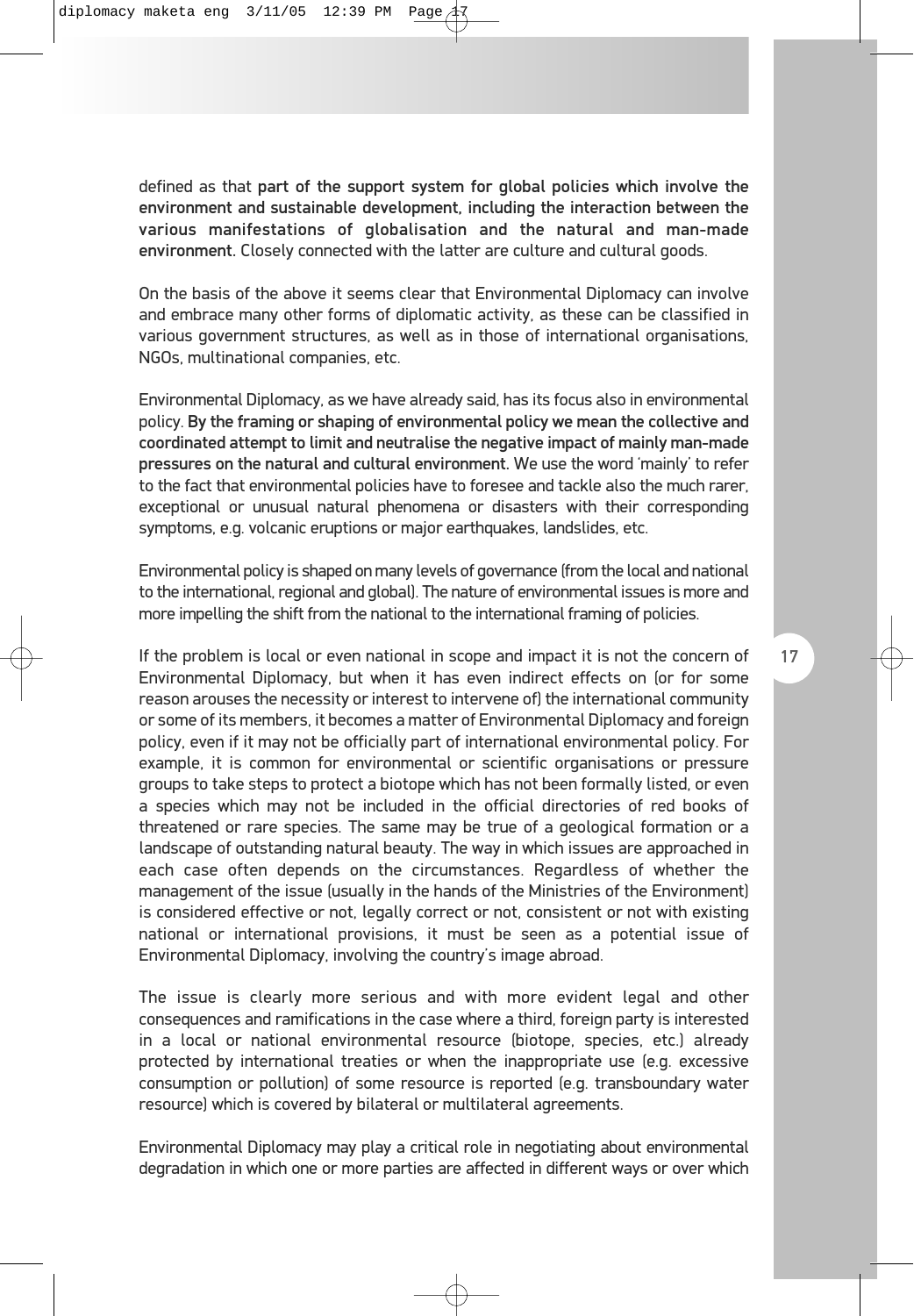they resort to international bodies, and involve actions taken by States or other legal or individual entities. Examples may include negotiations over fishing, protected species or protected fish stocks in international waters or pollution caused by ships. Environmental Diplomacy may also be involved when there is absence of policy or failure to apply existing legislation which results in adverse consequences for a neighbouring country e.g. emissions from factories of country A causing acid rain and damage to the forests of country B or when the shared global environment is damaged (e.g. emissions which destroy the ozone layer or contribute to climate change caused by human activities). In the case of the latter examples, which are clearly of a global scale and character, Environmental Diplomacy becomes meaningful and effective only if an agreed or at least draft corresponding Global (international) Environmental Policy exists. For a legally binding commitment there must be agreement and ratification of some Treaty/Convention/Protocol by a sufficient number of countries.

The exercise of Environmental Diplomacy on a cross-border issue requires recognition of the existence of the problem and some form of cooperation between those who are causing the problem and those suffering its effects. In the case of such effects falling outside national frontiers, e.g. in international waters, there is often a need for negotiation not only between the party who caused the pollution, or who is abusing a natural resource and those who suffer the consequences and/or the potential "protector" of this resource, but also with relevant international agencies, which are either involved "neutral" parties responsible for the initiation of dialogue, expert advice, etc. or in other cases the Secretariat of the "framework" Convention which is being breached, etc. In many cases the organisation or Secretariat may take action on its own accord to verify the implementation or violation of the relevant provisions. The relationship between States or national agencies and international (intergovernmental and non-governmental) environmental organisations or international organisations which influence directly or indirectly the positions, ability and capacity of national agencies to exercise environmental policy is also the object of Environmental Diplomacy and is closer to the epicentre of foreign policy. One may mention the following characteristic examples:

In the case of a series of environmental problems (e.g. management of toxic waste, management of risk from genetically modified organisms, etc.) the majority of the countries, especially the developing ones, lack the necessary expertise and infrastructures to thoroughly deal with them. Although the International Conventions and provisions are in place, it is necessary for the individual State with its own peculiarities, weaknesses and needs to communicate them in a convincing way to the international community and seek the appropriate understanding, support and, if necessary, transfer of know-how, etc. This is one of the objectives of Environmental Diplomacy. Furthermore, given the increased influence of the globalised economy, trade and investment activities, natural resources are still often threatened by overexploitation (e.g. timber, water resources, soil, fish stocks, bio-diversity, etc.) in countries without an established and effective national environmental policy. Environmental Diplomacy, both in the country or organisation promoting the development activity and in the recipient country or region where the natural resources exist, may play a very important role in negotiations on the inclusion of the relevant terms and provisions to limit adverse effects.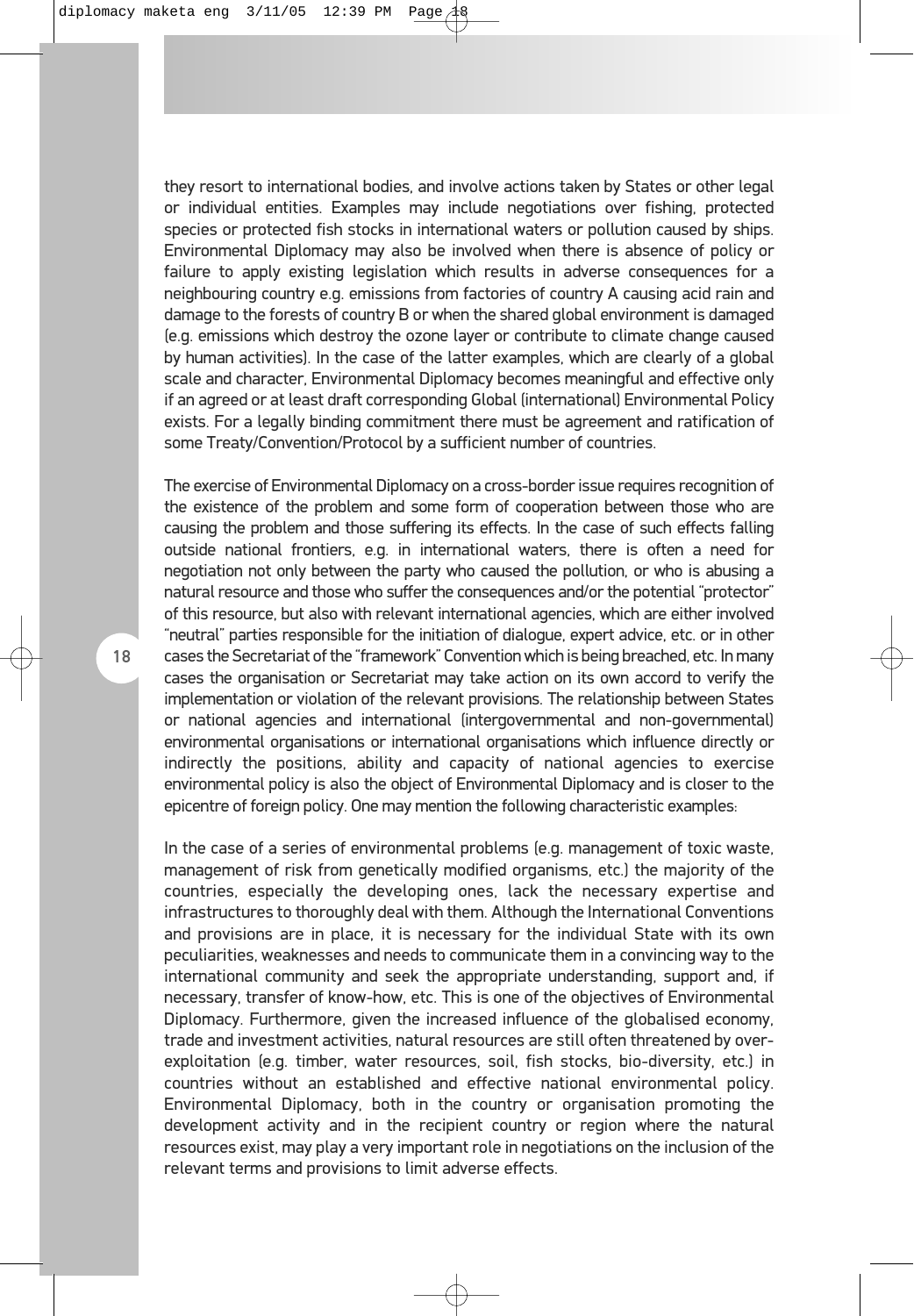At present there are quite a few environmental agreements of high complexity, stipulating terms, principles and data – often highly specific, whose even slightly varied interpretation may result in different commitments or prospects. Effective handling of these requires in-depth knowledge on the part of the operators, who may include diplomats and experts in Environmental Diplomacy, and often experts in even narrower fields, such as Environmental Diplomacy for climate, for water and so on.

Beyond the references already made to different facets and special forms of Environmental Diplomacy and the needs it is called on to serve in respect to foreign policy, we must never forget that Environmental Diplomacy may be seen and used as yet another dimension of general Foreign Affairs Diplomacy and the objectives the latter serves.

Within this context therefore, it is first and foremost to be seen as a valuable instrument in promoting cooperation among peoples, governments and other partners in environmental and sustainable development issues and by extension a tool for limiting the global ecological crisis (in the broadest possible sense). However, it would be a mistake to take too idealised a view of Environmental Diplomacy. Like any other instrument, it is dependent on the use made of it and in extreme cases even on the particular service or even persons making that use. It is therefore evident that Environmental Diplomacy might be used, like diplomacy in general, to hinder progress in an environmental or related issue, or even to serve any number of other objectives or hidden agendas.

At this point we should note that in the present stage of developments in the international environmental agenda we tend to speak less and less of pure "environmental policy" and "environmental diplomacy". We nowadays usually refer to the environmental dimension of sustainable development, which is seen by almost all the parties involved as the dimension which inspired 'sustainability' and determined the specific direction that development (or even 'growth') should follow with the corresponding economic and social policies, in order to secure the desired balance, harmony and viability.

Where this balance lies, however, depends on national and local priorities, as well as on the historical background, and above all on the interdependence of specific sectoral policies and the complexity and interlinkages of common and individual interests.

To follow such a development requires a profound knowledge and balanced integration of the sectoral policies and a high degree of coordination, which is rarely attained in practice at country level, at least in the first few years of any attempt to implement sustainable development policies.

As a probable, indirect effect of this approach, we observe at present (2003) a growing reluctance by many countries to undertake new international obligations and sign up to new environmental agreements, with a parallel focusing of interest on securing means and mechanisms for more effective implementation of the obligations already undertaken. This is exacerbated by: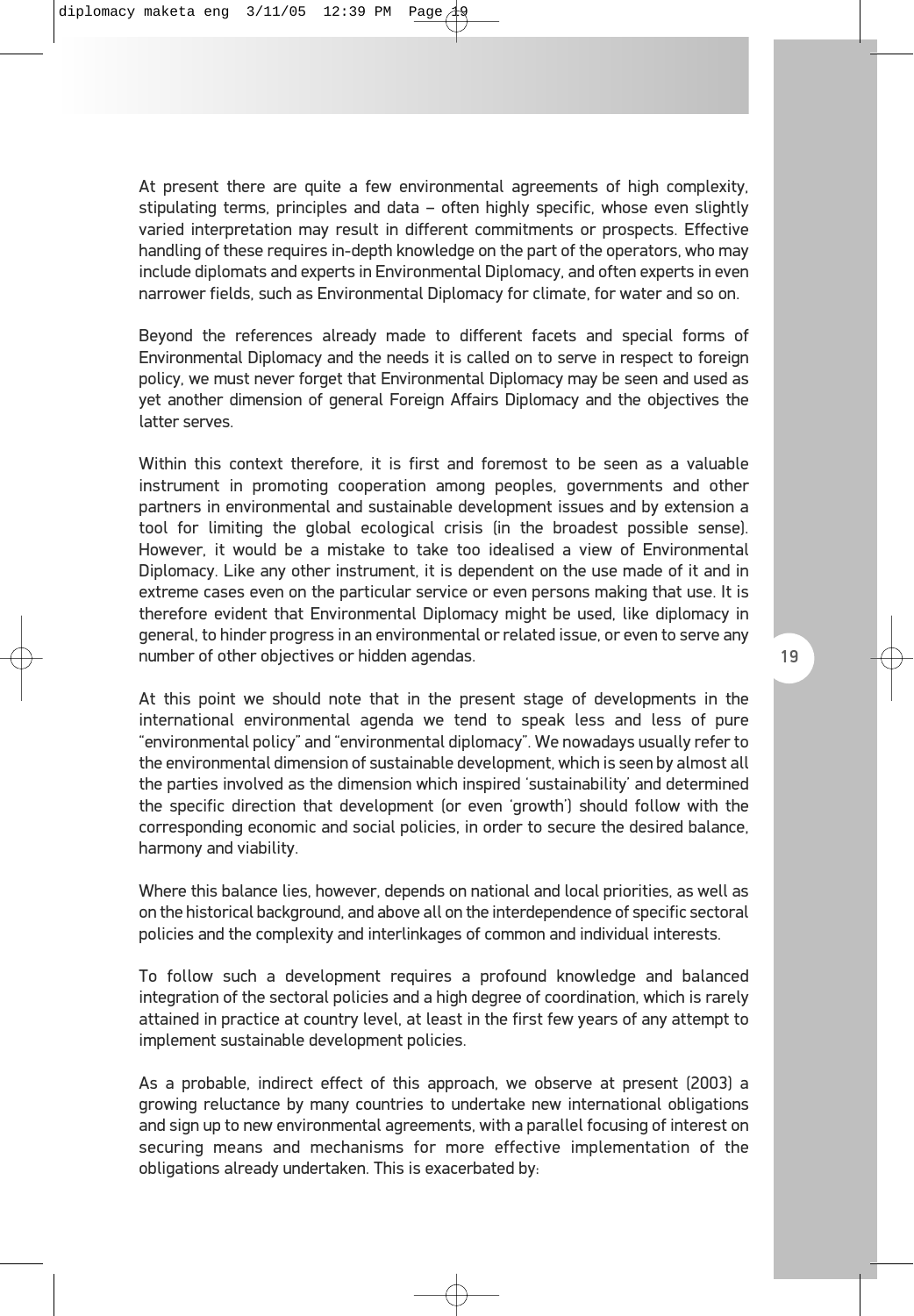- (a) the proliferation of international, global and above all regional multilateral environmental treaties, agreements, etc., and
- (b) the already meagre and improper implementation of these agreements (even those which are purely and simply environmental in nature), mainly owing to inadequate financing and the absence of sound administrative mechanisms, infrastructures and supervisory structures at national and local level,

A number of countries are attempting to promote this line, mainly the USA, followed by Canada, Australia, New Zealand, Japan and others. In a way the Developing Countries (G77) are moving in a different, but parallel, direction; they too have no desire to take on new commitments without first securing adequate resources and external assistance to fulfil them. From this perspective the EU and its allies are in danger of finding themselves diplomatically isolated - and finally politically isolated too - if they do not consolidate their Environmental Diplomacy in a persuasive, aggressive yet not arrogant or complacent manner.

This observation is made at this point in order to demonstrate another vital aspect of the role of Environmental Diplomacy, which has a direct and substantial link with the general exercise of foreign policy by broad and important groupings of countries like the European Union and its wider circle. If we wish to scrutinise the matter in more depth, we can observe that this diplomatic line, and to a corresponding extent environmental policy itself, is influenced and shaped disproportionately in terms of their size, by those countries which have a highly developed national Environmental Diplomacy. In the EU this is especially the case with the Scandinavian countries, Sweden, Denmark, Norway (not even an EU Member), The Netherlands (countries whose weight in other policies is clearly less) (this is also, but less, the case with Finland) and to a lesser extent with the United Kingdom and Germany, countries which have been making systematic efforts to develop Environmental Diplomacy. In the very recent years small attempts in this have been made also by other countries such as Greece and Italy.

In the development of Environmental Diplomacy methods and procedures an extremely important role has been played not only by the UN but also by the European Communities, with its internal consultations and negotiations on interstate regulations, directives, guidelines, etc., and also through its dedication to democratic processes which have introduced and/or established in many cases the involvement of NGOs and other stakeholders in international negotiations. An important role has also been played by the USA, Canada, etc. and the intergovernmental organisations like the OECD, in its capacity as a forum for serious dialogue and a 'think tank" for ideas linking environment and development issues for all the economically more developed countries.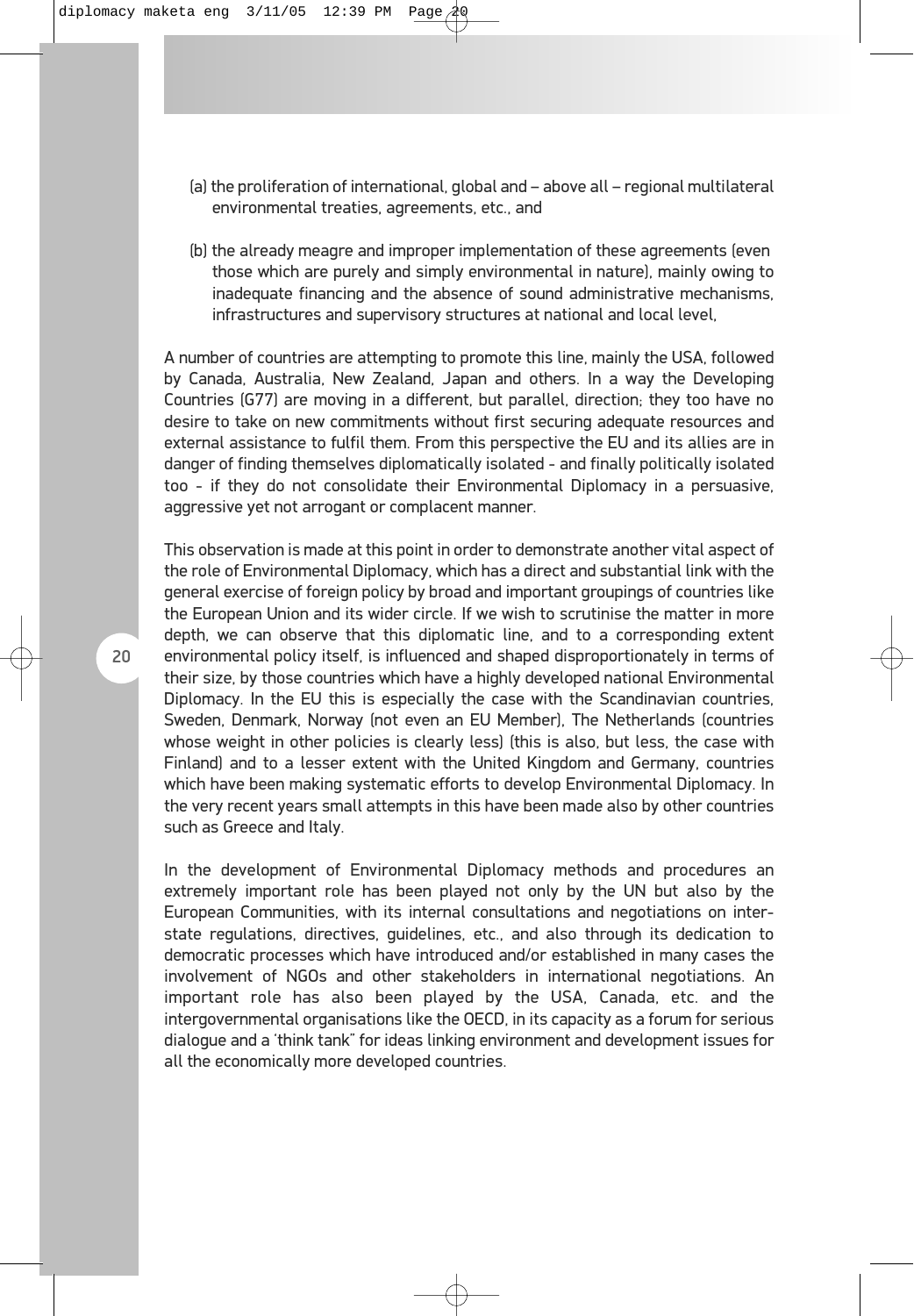## **A BRIEF OVERVIEW OF THE EVOLUTION OF INTERNATIONAL ENVIRONMENTAL POLICY AND DIPLOMACY AT GLOBAL LEVEL (1972 – 2003):**

During this thirty-year period there has been an extremely important evolution in environmental matters and international relationships which introduced and made necessary the development of Environmental Diplomacy as part and expression of International Environmental Policy, which was formally initiated on the global level at the UN Conference on the Human Environment (UN CHE), held in Stockholm in June 1972.

It is perhaps worth mentioning at this point – a fact not widely known – that the holding of this first, historic conference was the result of early Environmental Diplomacy, in the framework of which the environment was selected as a means for the Western world and the Eastern Block to come closer. With the first attempts of the post-Kruchof leadership of the USSR, US and Europe to create openings, Brezhnev himself, influenced by the striking first revelations of serious environmental problems and seeking noncontroversial 'soft' new issues for international dialogue, decided that these issues should be included in their agenda for discussions, their initial and obvious intention being to promote scientific and technological cooperation. The Scandinavians, especially the Swedes, being at the peak of their prosperity and with successful social policies in place, had serious problems with public outcry in their own country due to damage to their forests and lakes as a result of acid rain. The latter was the result of problems caused by emissions of atmospheric pollutants by other countries (both from the Eastern Block and the UK), and were thus very interested in hosting an international conference on the subject. The objectives of the conference were expanded and ideas concerning the founding of a special UN programme were greeted positively and found fertile ground. Such a proposal had been formulated and expressed earlier at various conferences in the Mediterranean and elsewhere with high involvement of various NGOs (e.g. 'Pacem in Maribus' Conferences in Malta and others). It was thus decided at the 1972 Stockholm conference to establish the UN Environment Programme (UNEP). It is perhaps not unconnected with the development of Environmental Diplomacy that the first major UNEP programme was the Regional Seas Programme, and its "flagship" the Mediterranean Action Plan – MAP (see relevant chapter), which clearly demonstrates the role of the NGOs in the shaping and promotion of government positions. The emphasis demanded by the USSR on a scientific approach to environmental issues led to related activities within UNESCO, many of which (and not only the scientific ones) ended up being beyond the direct influence of the USA. The reader may be aware that later the latter withdrew from the organisation (although it did support some of its sections, such as the Intergovernmental Oceanographic Committee). However, in the course of 2003 the USA decided to approach UNESCO again and paid a major sum towards its due fees.

Apart from the establishment of UNEP (which however is not a proper UN Agency such as FAO, UNESCO or WHO but a much 'less important' UN Programme), one of the most significant results of the UN CHE was the Stockholm Declaration and the adoption of an Action Plan for the Human Environment, which outlined the content of future activities and the areas in which environmental diplomacy would develop.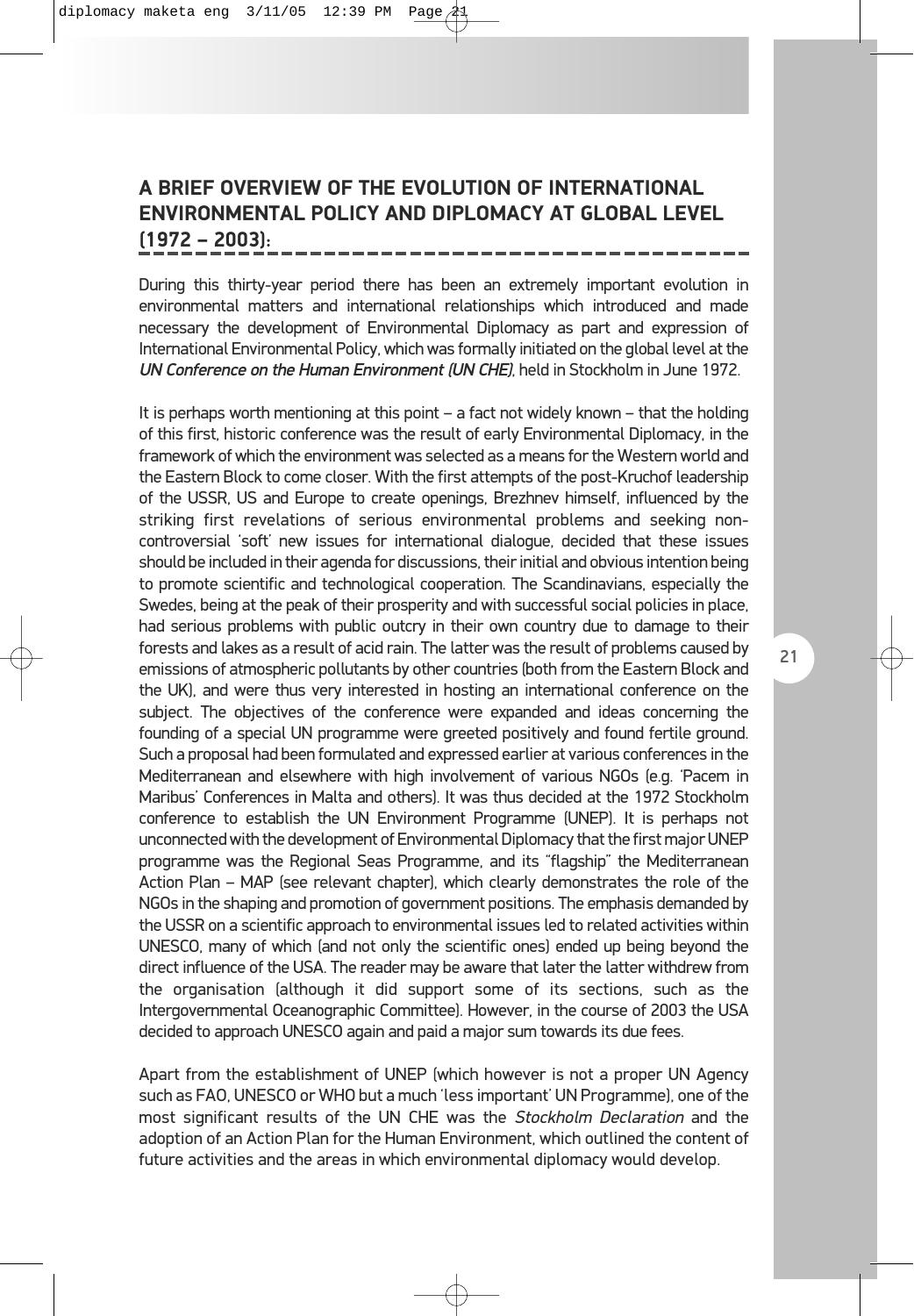An immediate consequence of the Action Programme for the Human Environment was the creation, around the world, of Ministries for the Environment or Secretariats at a high political level, as well as of environmental agencies which gave a first impulse to both environmental policy and Environmental Diplomacy.

The original approaches in environmental policy were significantly inspired by the report Limits to Growth (Meadows et al., 1972), which to a great extent reflected the concerns and guilt syndrome of the industrially developed countries at that time and the literature of the late sixties and early seventies (Silent Springs, etc.). The primary issues of the time were the protection of the natural environment from pollution and the recognition of over-population and the contemporary mentality of high consumption as the root causes behind environmental problems.

The Stockholm approaches encountered suspicion from both the developing countries of the Third World and from the business community both considering the notion of 'limits' to growth an artificial 'barrier'. The decade 1972-1982 saw a nonuniform adoption of national environmental policies. In the USA and the European Community environmental policies were adopted (particular mention should be made to the US Environment Act and the US EPA – Environmental protection Agency) which were progressive for their time and had significantly positive effects on the environment. During this decade intense Environmental Diplomacy was developed ad hoc within the European Community and between the European Community and the USA, often sharing as their starting point the OECD consultations in Paris (i.e. see the TOSCA (Toxic Substances and Chemical Act) in the US and the so called "6th Amendment" in the EC).

Developing countries as well as the Soviet Block not only enjoyed little or no progress but in many cases suffered dramatic degradation of the environment under the pressure of harsh economic competition combined with fear of confrontation, the need to tackle poverty and a series of local and national armed conflicts.

At the Nairobi UN Conference in 1982, which marked the tenth anniversary of the Stockholm Declaration, the only politically significant points were a) a first, hesitant recognition of the role of NGOs, the presence of which was allowed in just a few sessions of the conference, and b) the equally tentative recognition by some developing countries that environmental problems were of equal concern for both the North and the South.

In domestic terms environmental policies were promoted in most countries in an atmosphere of tension between NGOs and the state authorities, or between environmentalists and industries or even between environment ministries and other ministries. The same was true, if less evident, between General Directorates within the European Commission. What is certain is that international organisations and institutions created in the first decade (1972-82) put down robust roots and evolved decisively influencing the establishment of a broader and fairly ambitious environmental policy, the results of which are still present and all-important today.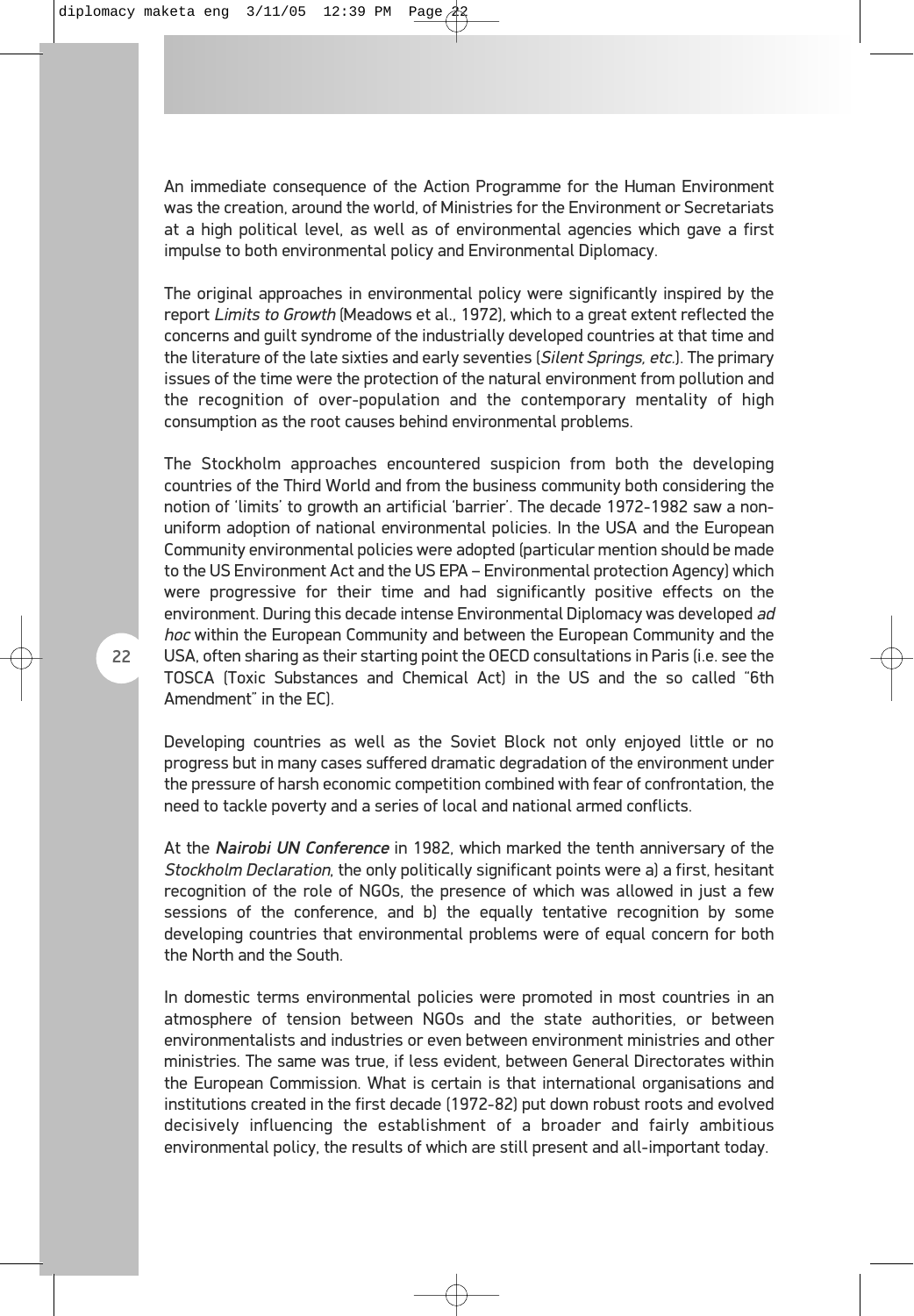Governments and international organisations attempted to resolve the tension between development policies (especially in agriculture, transport, regional development, etc.) and environmental policy by introducing 'counter balancing', 'corrective' or 'preventive' policies, such as the Environmental Impact Studies and Assessments (EISs and EIAs), and then adopting the objective of 'integration' of environmental dimensions into other policies at an early stage. Another step in the same direction was the publication in 1987 of the report Our Common Future by the UN appointed World Commission on Environment and Development (WCED) under the chairmanship of Gro Harlem Brundtland, at that time Prime Minister of Norway. The report introduced the concept of 'Sustainable Development', the development which addresses the needs of the present generation without hindering the unborn generations in also meeting their own needs. 'Sustainable Development' is a difficult term to properly translate into other languages, taken usually as synonymous to 'durable' or 'viable' development or other terms. In Greek, for instance, a new term is used: 'aeiforos' – meaning development which 'get φέρει καρπούs' (always bears fruits). The term and notion of 'Sustainable Development is borrowed from forestry and attempts to incorporate and design a consistent environmental, economic and social policy as a prerequisite for securing an adequate share of development potential for the underdeveloped countries and the world's poor, as well as for future generations.

At the UN Conference on Environment and Development (UNCED) held in June 1992 in Rio de Janeiro (informally called 'Rio Conference' or 'Earth Summit'), the concept of sustainable development was generally hailed as a guideline for incorporating the environment into global policies.

The dominant issues at this time were truly of global scope (climate change, rapid loss of bio-diversity, dramatic increase in desertification, etc.) and it became clear that there was a need for a high degree of policy coordination at global level. All the problems mentioned were aspects of the global environmental crisis and threatened the third pillar of international security and peace viz environmental security and ecological stability (the other two pillars being political and economic stability).

It was thus absolutely clear that foreign policy, regardless of the importance of national environmental problems or priorities, had to seriously engage itself with these issues. Hence, the concept and term of Environmental Diplomacy began to gain ground and be regarded as a necessary component of the general diplomatic activity of a country.

Of course, the problems mentioned until now are inseparably linked with the prevailing political, economic and social structures and with decisions and strategies agreed upon at local, national, regional and global levels.

The Earth Summit was covered by approximately 10,000 journalists, befitting the biggest Summit in history. Many thousands of delegates were present from 172 countries, among them many Heads of State and Governments. Thousands of delegates from some 2,400 NGOs also gathered on the other side of the city to make their own unofficial contribution to the proceedings.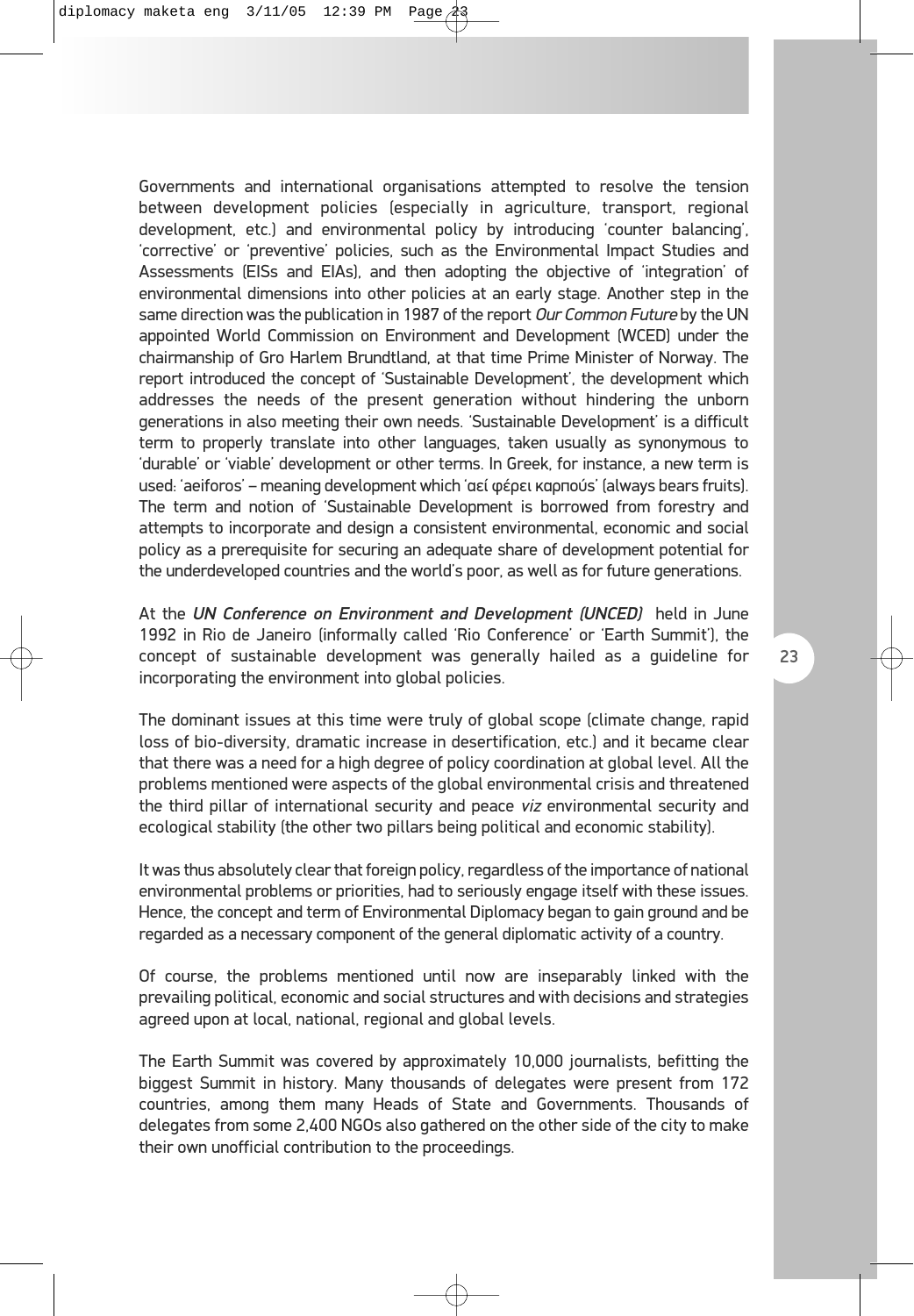Although the NGOs had played an important role in the preparations and dynamic of the Summit, the manner of their inclusion in the proceedings, despite the complicated and time-consuming procedures involved in gathering their views through complex, representative, lengthy and expensive preparatory meetings organised all around the world, was one of the weak aspects of this milestone meeting in terms of the shaping of international environmental policy and diplomacy.

This formal and 'symbolic' weakness should not be misinterpreted. Never before had a summit been accompanied by such intensive and systematic briefing of the public and such a degree of voluntary involvement by such a large number of organisations, volunteers, etc., resulting in a series of activities and long-term commitments by NGOs and in dialogues with Governments and other sectors and stakeholders with effective promotion of Environmental Diplomacy at various levels.

As a result various legally binding and non-binding international agreements were reached and signed at Rio:

Legally binding:

- The UN Framework Agreement on Climate Change
- The UN Convention on Biodiversity

### Legally non-binding:

- The so-called Rio Declaration on Environment and Development, a statement of principles for future policies on environment and development issues,
- The Agenda 21, a broad programme of action establishing the axes, policy goals and priorities for all important areas of policy associated with sustainable development,
- A statement of principles on the use, protection and sustainable development of forests of all kinds (the Statement of Forest Principles).
- Moreover, the Conference decided on the founding of the UN CSD (the UN Commission on Sustainable Development), to oversee implementation of Agenda 21 in close cooperation with NGOs.

The NGOs also agreed on a series of texts, such as:

- (1) the Earth Charter, which contains 8 principles and an introduction in line with and complementing the Rio Declaration.
- (2) A package of agreements on cooperation among NGOs and the establishmentconsolidation of institutions.
- (3) A package of Alternative Economic Issues.

The businesses, through the WBCSD and Schmidheiny's book "Changing Course" (1992) also promoted a new policy image and a new environmental diplomatic tactic of their own.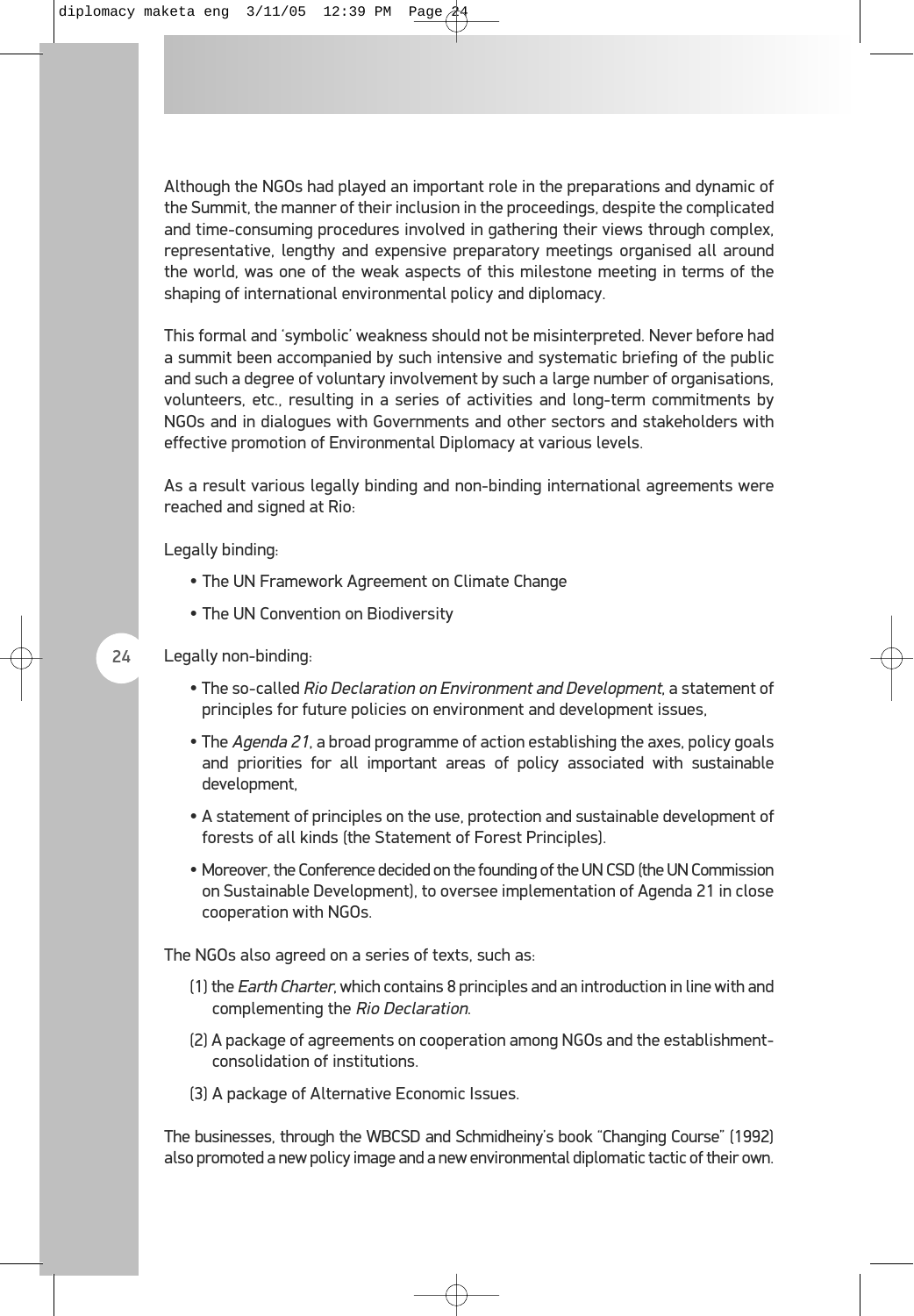Of extraordinary political significance as well as the starting point for many complex diplomatic negotiations was the fact that for the principle of sustainable development to be accepted by all groups of states the gap had to be bridged between environmental and development priorities of the industrially developed countries and the developing world.

Thus, while the developing countries accepted that environmental protection and environmental policies are an integral part of the development process (Principle 4 of the Declaration), the developed countries accepted the fact that because of their different history and current contribution to environmental degradation (e.g. to pollution, etc.) the developed and developing countries have 'shared but differentiated responsibility' in the promotion and attainment of sustainable development (Principle 7).

One could therefore claim that international Environmental Diplomacy supported the Rio agreements in achieving this very delicate balance between the expansion of environmental commitments by developing countries, while securing the commitment of the developed countries to lead the effort to combat global environmental degradation and support the developing countries economically, technically and institutionally on the other.

In pursuit of this objective the industrially developed countries pledged to transfer 0.7% of their GDP to the developing countries as part of their official development aid to them.

The results of Rio definitely inspired the introduction and/or strengthening of a new type of environmental policies in many countries, organisations and companies. Yet, it proved difficult to convert all these policies, proclaimed with such enthusiasm, into specific actions and tangible environmental improvements. The introduction of the principles of sustainability into sector policies proved much more difficult than many had believed. In the attempt to approach critical international issues dealing with specific aspects of sustainability, a series of important UN conferences were arranged over the years 1992-1997:

- International Conference of the United Nations on Population and Development, Cairo, September 1994
- 4rth World Conference on Women, Beijing, 1995
- World Summit for Social Development, Copenhagen, 1995
- 2nd UN Conference on Human Settlements Habitat II, Istanbul, 1996
- Kyoto Protocol: emissions control of greenhouse gases, 1997
- Environment and Society: Education and Public Awareness for Sustainability, Thessaloniki, 1997

All these conferences contributed greatly to the exchange of views, clarification of concepts and the elucidation of positions and opinions; they also demonstrated the urgent need to establish centres for the consistent and systematic exercise of Environmental Diplomacy within national structures, based on a thorough knowledge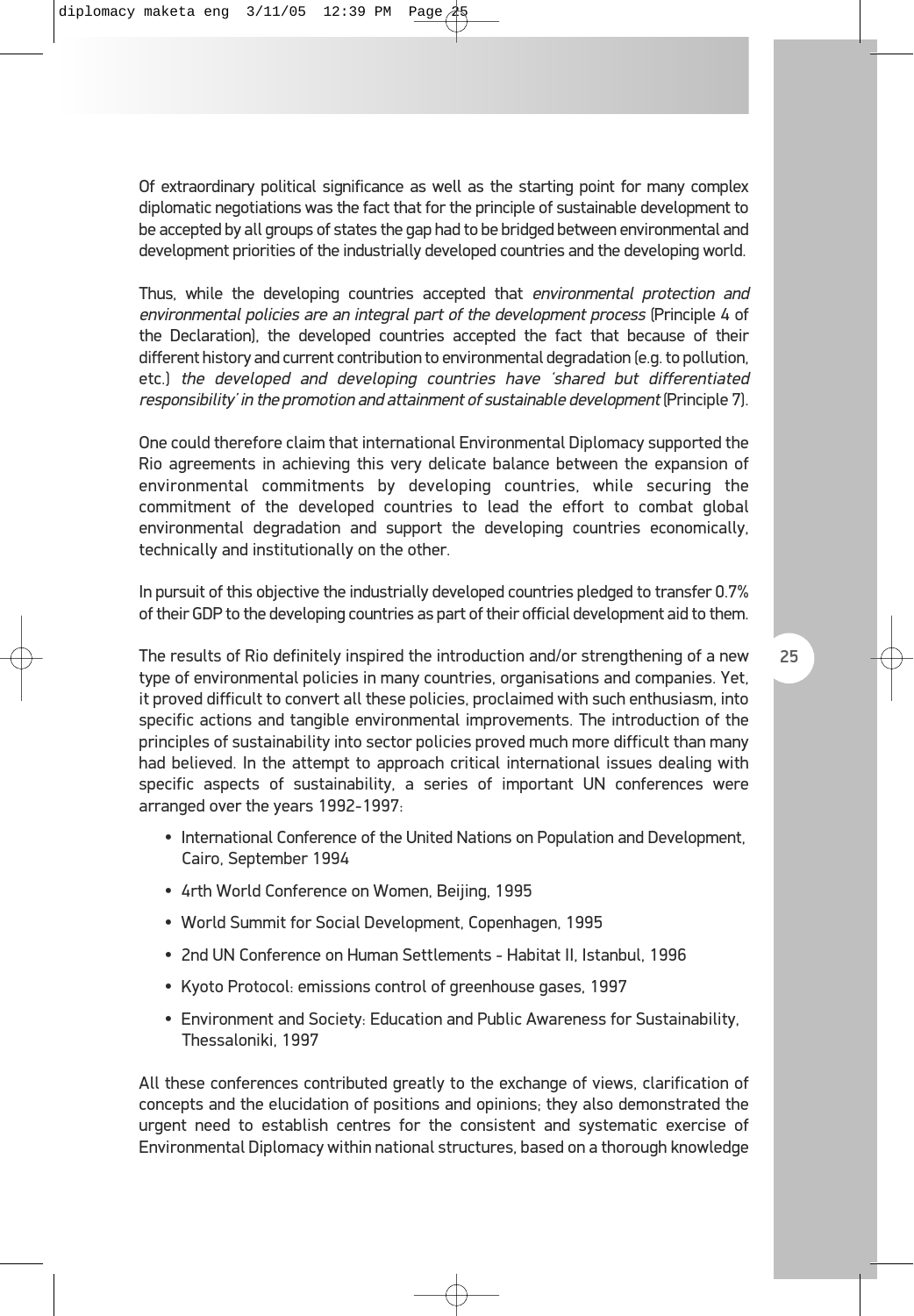of distinct environmental issues and on an alliance of forces between countries and between countries and NGOs or other major 'players' while taking into account specific policies in the broader positions of the protagonists' foreign policy.

Many of the agreements reached during this period have yet to be implemented. For example, the Kyoto Protocol, in the Framework Convention on Climate Change, has still not come into effect, since the minimum required number of Parties to the Convention have not ratified it yet<sup>1</sup>. It should be noted that according to the Protocol in question the industrially developed countries have undertaken, for the first time, binding commitments on the reduction of emissions of greenhouse gases. We are all aware that recently the USA, under the President George W. Bush Administration, have revised their position on the issue, an indication of the general 'backtracking' practice in US international environmental policies, with corresponding major changes in the objectives of their Environmental Diplomacy.

It should be noted here that even in the case of the Biodiversity Convention, which has already come into effect, there are serious difficulties in giving specific form to the implementation of the so-called 'ecosystems approach', a "hot potato" in Environmental Diplomacy negotiations.

It should also be made clear that by 1997 some of the serious difficulties in implementing the Rio commitments became officially apparent, both during the proceedings of the various special conferences and at the UN General Assembly Special Session (UNGASS) in New York (June 1997). The differences between the North and the South which had temporarily been bridged at Rio were surfacing again.

The main cause was (and continues to be) the failure on behalf of the developed countries of the North to fulfil their promise and increase official development aid to 0.7% of their GDP. In practice, this aid was actually reduced by 20% during the period 1992-1997. Some progress was made with the creation of the Multilateral Fund for the Montreal Protocol (protection of the ozone layer) and the founding of the Global Environmental Facility (GEF) as the main funding mechanism for supporting the climate and biodiversity agreements, mainly through assistance in transferring expertise and technology to developing countries.

However, both UNGASS and the *Rio+5 Conference* in Rio de Janeiro (1997) left a bitter taste, demonstrating the gap between the fine rhetoric of the proclamations and intentions and the tentative and meagre steps actually taken.

Despite the disappointment, a series of outcomes were decisive in influencing the next steps, although at the time of their formulation they did not receive the attention they deserved. Parties with experienced environmental diplomats would recognise already in 1997 the prevailing trends at Johannesburg in 2002, five years later.

<sup>&</sup>lt;sup>1</sup>The rules for entry into force of the Kyoto Protocol require 55 Parties to the Convention to ratify (or approve, accept, or accede to) the Protocol, including Annex I Parties accounting for 55% of that group's carbon dioxide emissions in 1990. See http://unfccc.int/resource/art25#art25.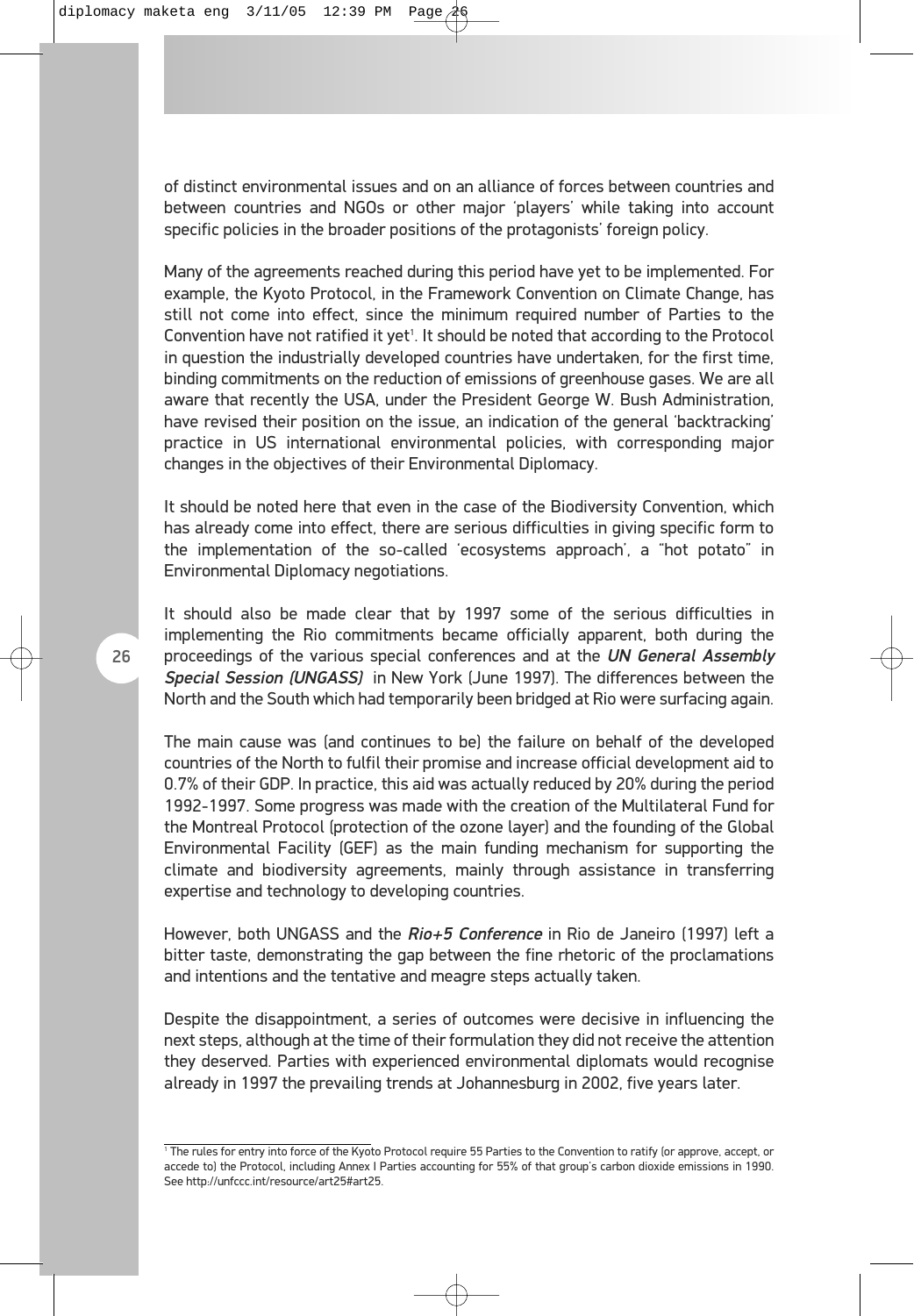The urgent needs in areas relating to Agenda 21 which were recorded during the preparations and the various sessions of Rio+5 were as follows:

- (1) The need to prioritise combating poverty and inequality in attaining sustainable development.
- (2) The need to halt the reduction in Official Development Aid (ODA).
- (3) The need to secure access to clean water and basic sanitation for a large part of the world's population.
- (4) The need for a global strategy to confront climate change.
- (5) The need for a coordinated strategy for the sustainable management of forests.
- (6) The need for more effective international cooperation in order to halt the catastrophic drop in fish stocks in many of the planet's seas.

Apart from the fact that at Rio+5 the environmental agenda was defined through the trumpeting of numerous statements and 'accomplishments', one might make three other serious observations of significance to Environmental Diplomacy:

- (1) The role of the NGOs was given official standing. Their representatives were invited to address the Ministers. This trend not only offered a symbolic and profound acknowledgment of the role of civil society; it also invited the NGOs, even if indirectly, to share the 'responsibility for failure'.
- (2) It became clear that the difficulties in international environmental cooperation were more serious from the moment that other aspects of sustainability (economy and society) had to be considered. This, at a time when the structure and expansion of the international economy and the flow and distribution of economic resources followed a rampant tendency towards globalisation, disproportionate to the directions indicated by environmental and social policy and the principles of sustainable development.

It became clear that neither Environmental Diplomacy nor the whole spectrum of foreign policy of individual States can tackle this issue if the external dimension of sustainability is not a central objective of national policies and priorities of all countries. The European Union has understood this and attempted to tackle the issue in its new Treaties which formulate the institutional basis of its existence and operation $^{\textrm{\tiny{1}}}.$ 

(3) Also apparent was the need for real improvement and in-depth readjustment and strengthening of the internal mechanism of the UN and its corresponding organisations, agencies and departments, so that the issues of the environment and sustainable development can be managed in a responsible and more effective manner.

<sup>&</sup>lt;sup>1</sup> See: the Amsterdam Treaty (signed in 1997, entered into force in 1999). Its objectives were to create the political and institutional conditions to enable the European Union to meet the challenges of the future such as the rapid evolution of the international situation, the globalisation of the economy and its impact on jobs, the fight against terrorism, international crime and drug trafficking, ecological problems and threats to public health.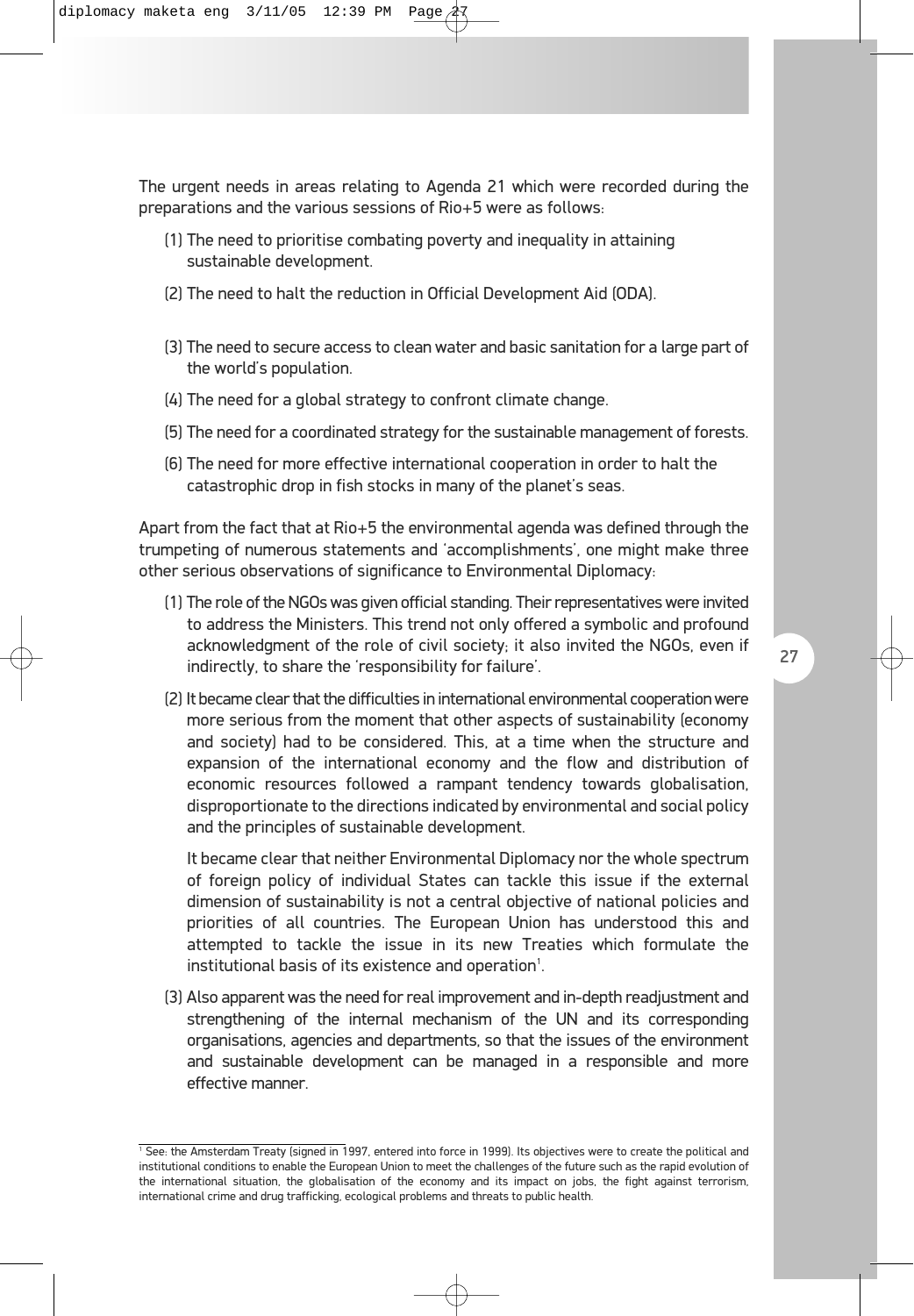The five years between 1997 and 2002 (the Johannesburg WSSD) can be described as a period of environmental 'introversion' in terms of environmental policy. More correctly, this period must be understood as a time of regional and national diffusion of the concept of sustainable development in order to readjust and strengthen the corresponding internal structures and promote 'implementation' rather than 'generation' of new policy.

In this context, the development of another process, the so called *Process for the* Environment of Europe or the Dobris process was initiated in 1991 within the framework of the UNECE (the Economic Commission for Europe, which actually includes 55 States of the northern hemisphere including the EU, republics of the former Soviet Union, as well as the US and Canada). This was of particular importance to the wider Europe including a large part of the Northern Mediterranean. The process views Europe as a single environmental space, from the Urals and central Asia to the Atlantic, as does the structuring and development of environmental policy for the Mediterranean basin (see relevant section on the Barcelona Convention).

At the same time we must not forget that the enlargement process of the European Union involves the full acceptance and integration by the new Member States of the acquis communautaire including the EU environmental policy and its commitments under internal and international environmental law.

In the European Union *sustainable development* was adopted as one of the key objectives of its internal environmental policy as far back as the Maastricht Treaty in February 1992, just a few months before Rio, and supported on the basis of this principle its 5th Action Programme for the Environment, which actually bore the title 'Towards Sustainability' and in which it stressed as its central axis the need for closer cooperation among governments, businesses and civil society. The results of the 5th Action Programme were positive but not as spectacular as most people expected.

The Amsterdam Treaty confirmed the dedication of the EU to the goals of environmental protection and the attainment of sustainable development. Of particular importance to future Union policies is the new article 6 of the EC Treaty, which stipulates that both Community bodies and Member States must incorporate environmental provisions and dimensions in the development and application of all European policies and measures, specifically in the Common Agricultural Policy, the Common Commercial Policy, the Common Fisheries Policy, Energy policies, policies for Trans-European Networks, Social Cohesion, Research and Development, and also the Policy for Development Cooperation with third countries.

With reference to article 6, the European Summit at Cardiff (June 1998) committed the EU to the meaningful implementation of the *environmental integration principle* in all European policies and their manifestations (i.e. indirectly and in the more general 'diplomacy' of the Union). It also went so far as to demand - on the basis of the so-called Cardiff Process on Policy Integration – of all the individual (sector) Councils of Ministers that they prepare detailed reports on how they plan to incorporate environmental provisions in their respective policies.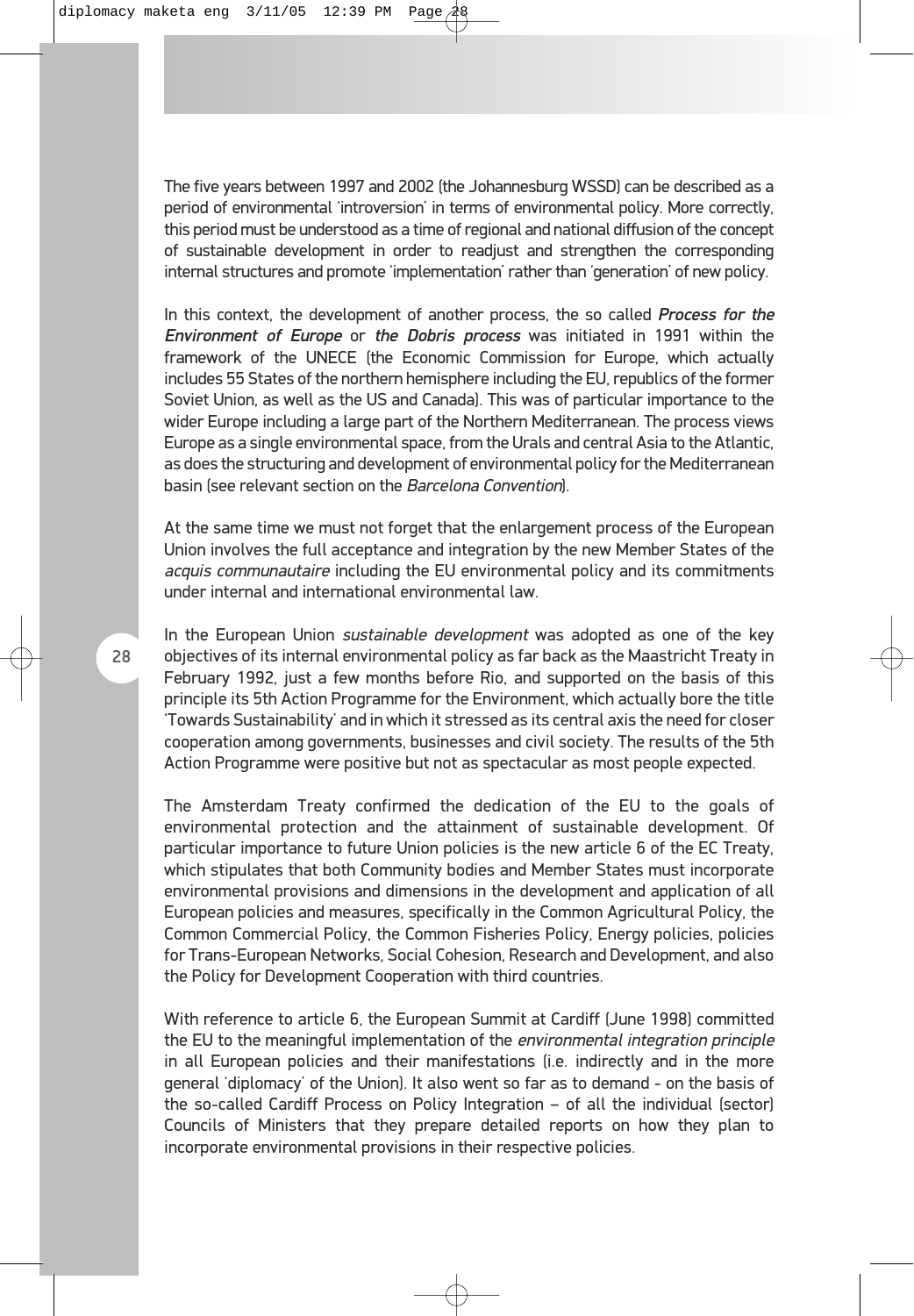The Cardiff process is inseparable from the framing of the European Strategy for Sustainable Development, demonstrating the close relationship between internal and external policy and the interdependence of the respective policies. In March 2000, the European Council in Lisbon set out a ten-year strategy to make the EU the world's most dynamic and competitive economy (Lisbon process). The environmental component was added in 2001 thus transforming it into a Sustainable Development Strategy. Under the strategy, a stronger economy will drive job creation alongside social and environmental policies that ensure sustainable development and social inclusion.

In the USA the approach has been far less statutory and 'binding'. When Clinton took office in 1993 he established the President's Council on Sustainable Development (PCSD), which in its six-year life presented a series of reports of multi-stakeholder consultations on a range of critical issues (e.g. issues of energy and transport, agriculture, ecologically productive economy, population-demographic issues, consumption, etc.) concluding its activities with the report 'Towards a Sustainable America' (1999). At the same time the EPA (Environmental Protection Agency) established a number of Regional Centres for Sustainability, whose objective was to develop strategies to bring US policy into line with the principles of sustainable development.

The arrival of President G. W. Bush in the White House diminished the initiatives of previous US administrations to promote the goals of sustainable development, with clear reflection on the country's foreign environmental policy as clearly expressed by its Environmental Diplomacy in many international fora. The shift was justified in terms of "pragmatism" and urgent needs for strengthening traditional security and economic development.

Among the most important manifestations of international environmental policy over the five years preceding the Johannesburg WSSD (2002) are the Millennium Development Goals (MDGs), which, as a result of Environmental Diplomacy, constitute the declaration of commitments by world leaders as we entered the Third Millennium. These objectives are clearly close to the central axis of attaining sustainable development and in general terms follow the main observations already made in Rio  $+5$ .

Of particular interest are the objectives to reduce poverty and secure access to clean water by 2015 for half of the population currently deprived of even a rudimentary safe water supply. These moral commitments are followed by a reassertion of the economic commitments on behalf of the developed countries, made later in Doha and Monterrey.

All the above mentioned commitments were essentially re-stated and reaffirmed at the World Summit on Sustainable Developmentin Johannesburg (August-September 2002) and especially in the Johannesburg Declaration and the so-called Plan of Implementation (POI). This Implementation Plan includes the following objectives and timetables:

- Drawing up of plans for Integrated Water Resources Management (IWRM) by 2005,
- Access to clean water and basic sanitation by 2015 for half the population currently without these basic amenities, and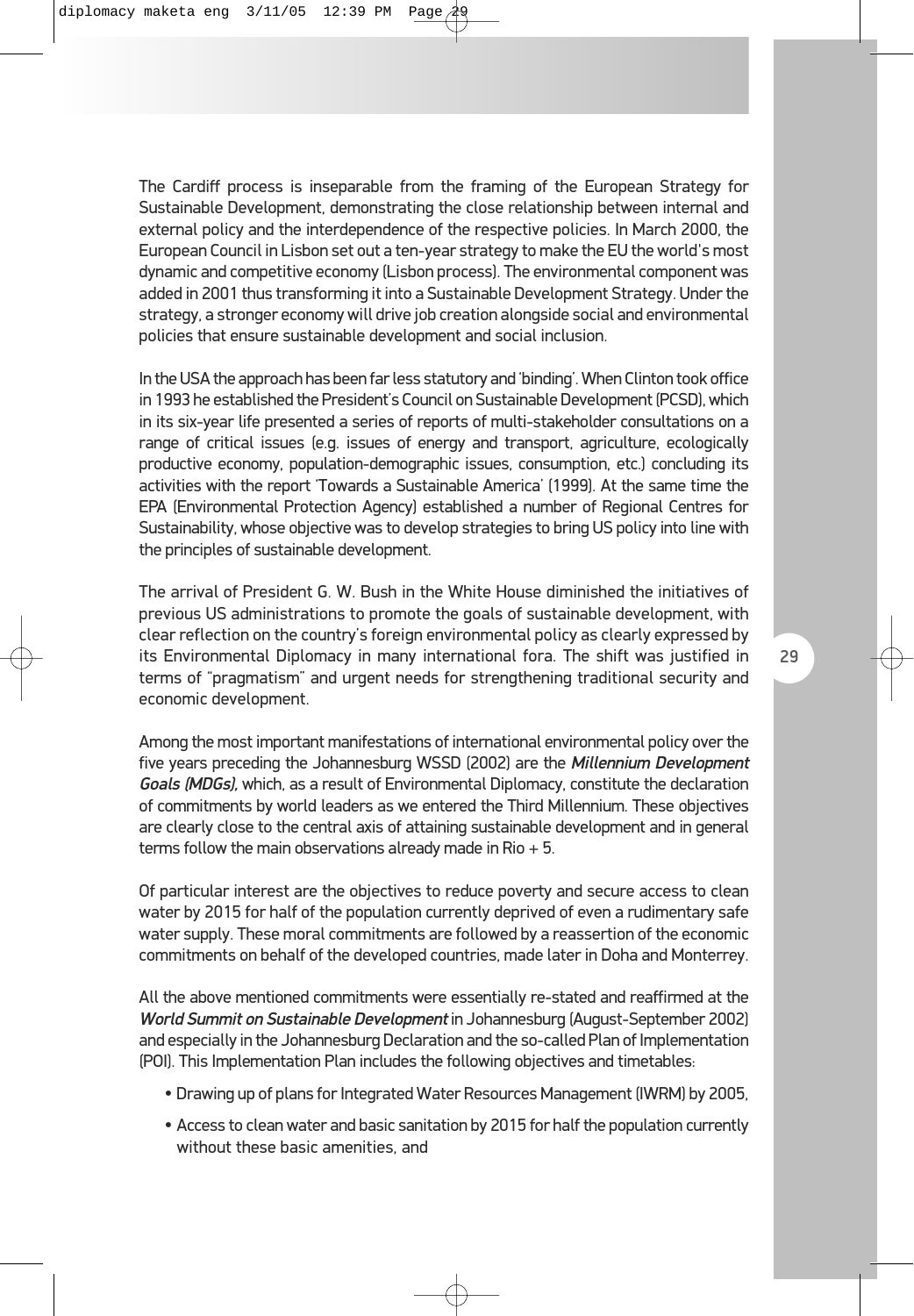- Corresponding objectives for access to energy and to education for all, with parallel promotion of education for sustainable development through a special Decade dedicated to this goal, etc.
- At the same time it was considered an important achievement that voluntary Type II Initiatives were established and officially announced; these are intended to promote pilot and other original actions on the basis of voluntary initiatives in areas of activity and geographical zones where there are greater needs or prerequisites through varied, flexible structures and combinations. Many developing countries and NGOs initially expressed reservations about these initiatives because of lack of clarity in the criteria for classification of such initiatives and because they were afraid that they might be used as a cover for lagging Official Development Aid or gradual replacement of such aid.
- With regard to the reorganisation and strengthening of the role of the UN in managing issues of the environment and sustainability, progress has been slight and relatively unclear. At both Johannesburg and the Conference of the UNEP Governing Council in Nairobi (2003), the position of UNEP was strengthened but it was not granted general responsibility for sustainable development. The role of overseeing Type II Initiatives, and more generally the Dialogue for Sustainability, remains with the UN CSD, while other UN organisations and programmes (FAO, WHO, IMO, UNESCO, WB, UNDP) are called on to incorporate environmental provisions in their policies, in a systematic way with full reporting, and to contribute to sustainable development.

This brief outline of the evolution of global environment and sustainable development policy over the last thirty years demonstrates that despite slow progress and delay in impressive steps to improve the state of the environment or of social, welfare and other issues, there has been rapid development and increased demand for a credible and properly informed Environmental Diplomacy. Such diplomacy is already being practised in many countries in an ad hoc way by small groups of diplomats with understanding of and experience in environmental issues and by environmental experts and officials often in the ministries for the environment with practical experience in diplomatic missions, dealing with international organisations, agreements and negotiations. In many case, personalities – mostly academics – from outside the administration, with relevant knowledge and experience, are recruited and entrusted as experts or external advisors to assist in the formulation and exercise of Environmental Diplomacy in close cooperation with ministries of foreign affairs and/or environmental ministries.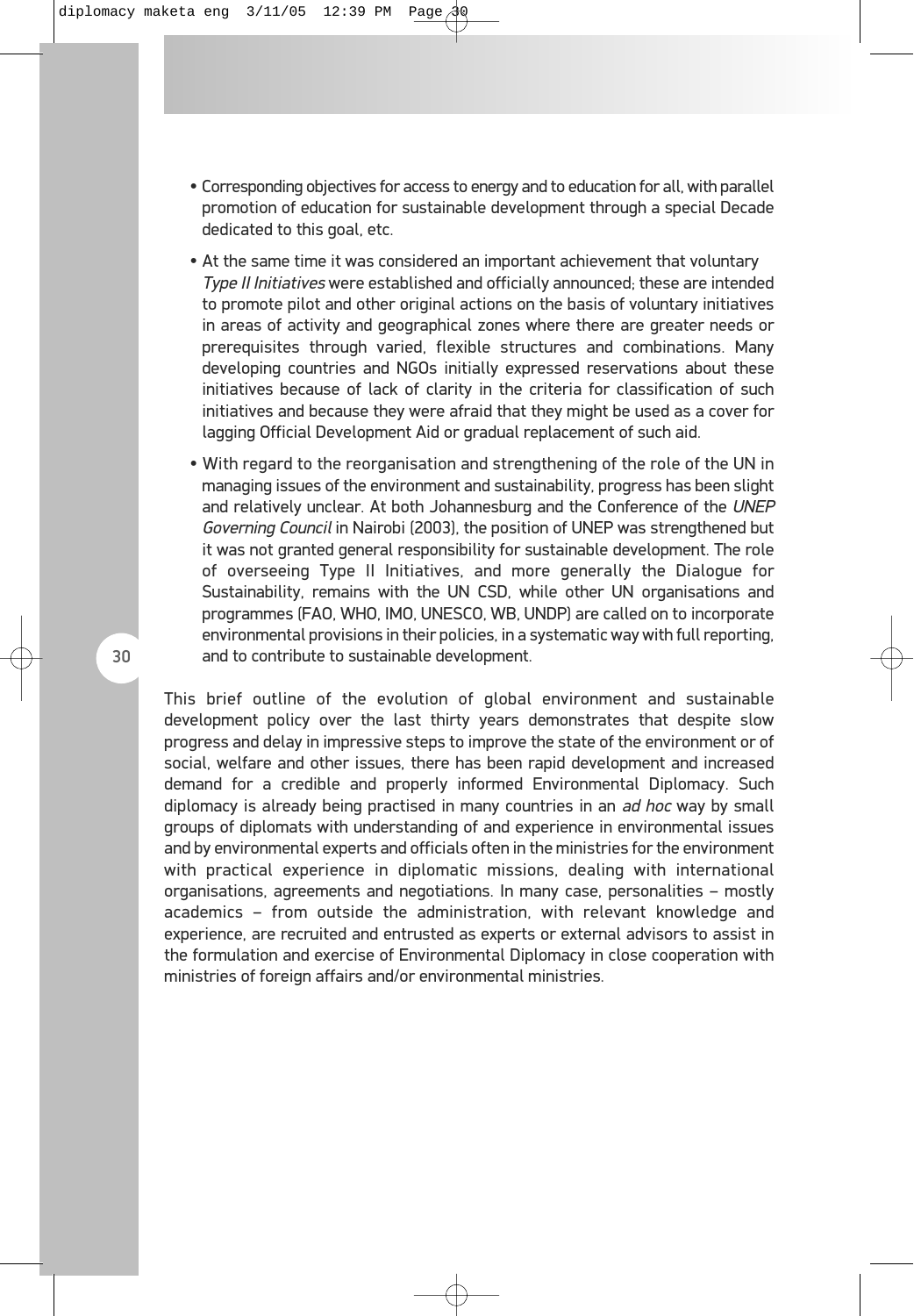# **CONSTITUENT ELEMENTS FOR THE FORMULATION AND APPLICATION OF ENVIRONMENTAL DIPLOMACY**

Given all that has been mentioned in the previous section, for Environmental Diplomacy to be exercised properly (i.e. to effectively promote an international agreement on a specific environmental issue) the best possible coordination between the analysis of data, current and historical knowledge, accumulated experience and actions should be obtained exploring the following areas:

- a) The basic lines and objectives of a country's foreign policy or the external policy of the relevant organisation, if this is the case.
- b) The country's general environmental priorities and the direction of its environmental policy and priorities for sustainable development.
- c) The particular issues (environmental, economic, social, etc.) which form the core of the specific negotiation or action.
- d) The international framework in which the action in question is to be formed, including:
	- i) The initiating international agency and its related bodies, (Committees, Working Parties, etc.)
	- ii) The historical development of the issue/initiative in question
	- iii) Similar and related actions which the new action will strengthen or replace and the relevant incentives and possible groupings supporting - or possibly opposing - the specific initiative,
	- iv) Other related international organisations or structures, whose interests coincide with, or are in conflict with, the specific action.
- e) Possible special interests or aspirations of the country or important agencies or even individuals with influence, associated with the action.
- f) The viability of the follow-up, possibility (economic, administrative, etc.) for support of the initiative/action in the future as well as in the medium and long term.

The clarification, definition, formulation, correlation, control and proper communication of the above components and other 'elements' of Environmental Diplomacy is done in significantly different ways from country to country depending on the prevailing administrative, political and scientific support structures and culture.

Obviously there is not a single course or 'recipe' to follow. As a rule, in every attempt at systematisation or definition of optimum conditions we must seek to utilise, correct, adjust and re-articulate structures and elements which are already in place rather than creating entirely new structures.

The remarks in this chapter take into account, a typical Mediterranean country. To analyse the elements already mentioned we must first understand the basic formative factors, i.e.: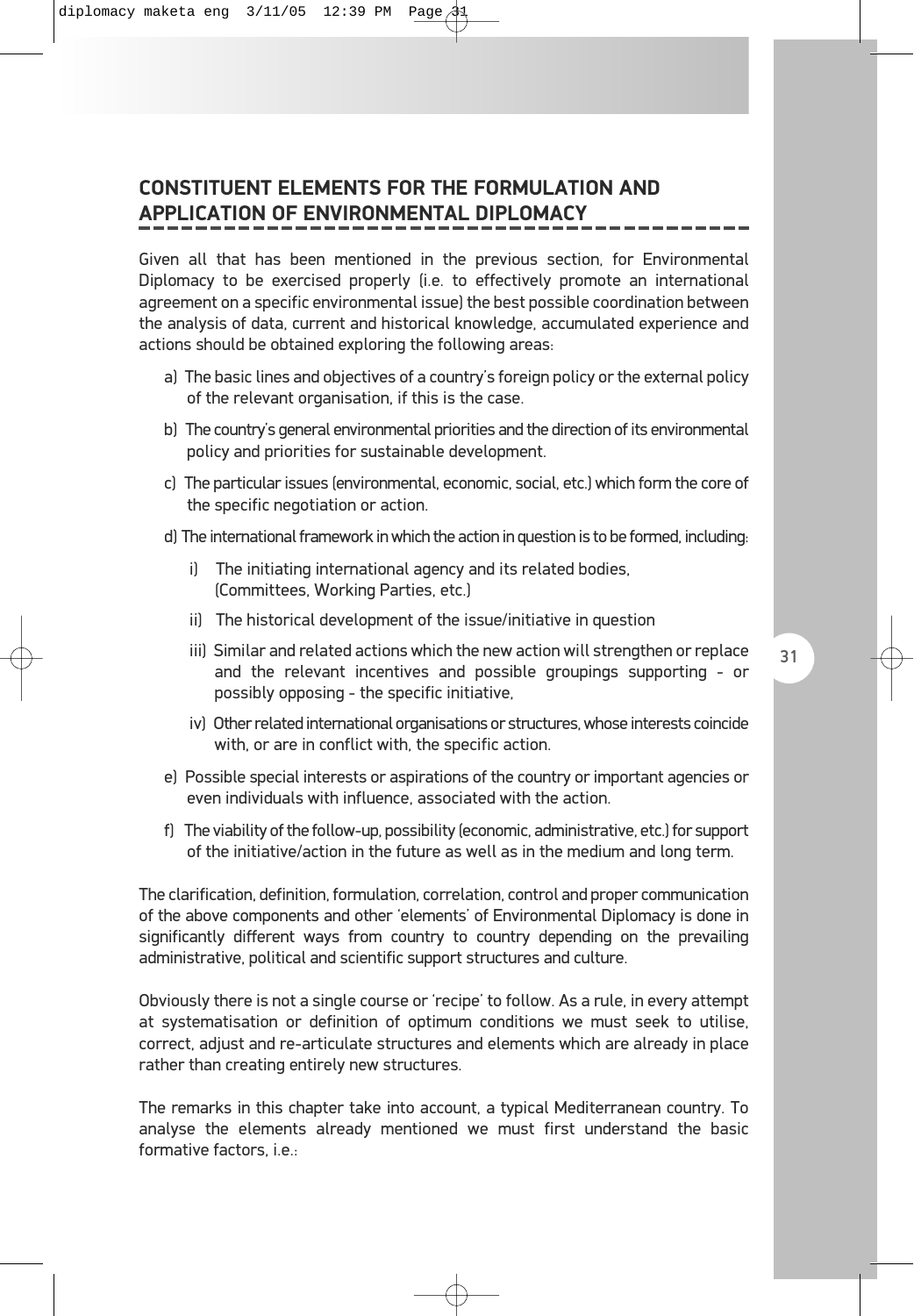- The Foreign Ministry as a whole and more frequently depending on circumstances - the directorates, services and committees within the ministry engaged in environmental matters, and the international organisations directly or indirectly involved (see below).
- The Ministry for the Environment, Ecology, or in some cases of Natural Resources or even of Sustainable Development, especially the directorates dealing with international affairs and the European Union, as well as other theme-specific directorates and services overseeing or representing the country in international agreements and fora.
- The country's permanent delegations (and accredited representatives embassies) at the major decision-taking centres e.g. New York and Geneva (UN), Brussels (EU), and at other intergovernmental organisations, e.g. Paris (OECD, UNESCO, etc.), Rome (FAO, IFAD), Nairobi (UNEP), Brussels (NATO), Copenhagen (WHO), etc.
- A series of other ministries (e.g. agriculture, energy, development, transport, mercantile marine, etc.) according to circumstances.
- Major international NGOs, mainly those involved in the drafting and consulting phases of international/global/European/Mediterranean environmental policy, and their affiliated national NGOs.

International NGOs can be divided into three categories (a) statutory NGO Federations - umbrella organisations of national and international NGOs (e.g. the European Environmental Bureau (EEB) or the Mediterranean Information Office for Environment, Culture and Sustainable Development (MIO-ECSDE), (b) loose thematic networks of NGOs (e.g. Climate Action Network, MARE, etc.) and (c) International NGOs with national branches (e.g. Greenpeace, WWF, FoE). The relative influence of each one of the above is dependent on the issue and the relevant fora where the initiative is undertaken or negotiated. In the major official fora the first category (a) being the most representative [and to which categories (b) and (c) usually also belong or with which they cooperate] has the greatest influence and weight. Also, because it comprises national NGOs it is often more acceptable to national governments. For specific issues a 'thematic network' with greater specialisation in a particular area may become much more influential. Finally, international organisations with central strategic formulation of political positions and subsequent dissemination to national centres or international conferences are usually more consistent and more effective in networking. Often however they may arouse some negative reactions within national mechanisms, sometimes being seen as 'foreign' intruding organisations with unsuitable for the country objectives or "unclear" motives.

- A series of chambers (e.g. Technical Chambers, Commercial and Industrial Chambers, etc.) institutes (e.g. Scientific Institutes, Institutes for Agricultural Research, etc.) and collective agencies (e.g. Trade Union Congresses, Unions of Municipalities and Communities, etc.) depending on the nature of the issue.
- Circles of experts, usually academics, former diplomats and public figures who have developed, through their activities, initiatives and relationships, the possibility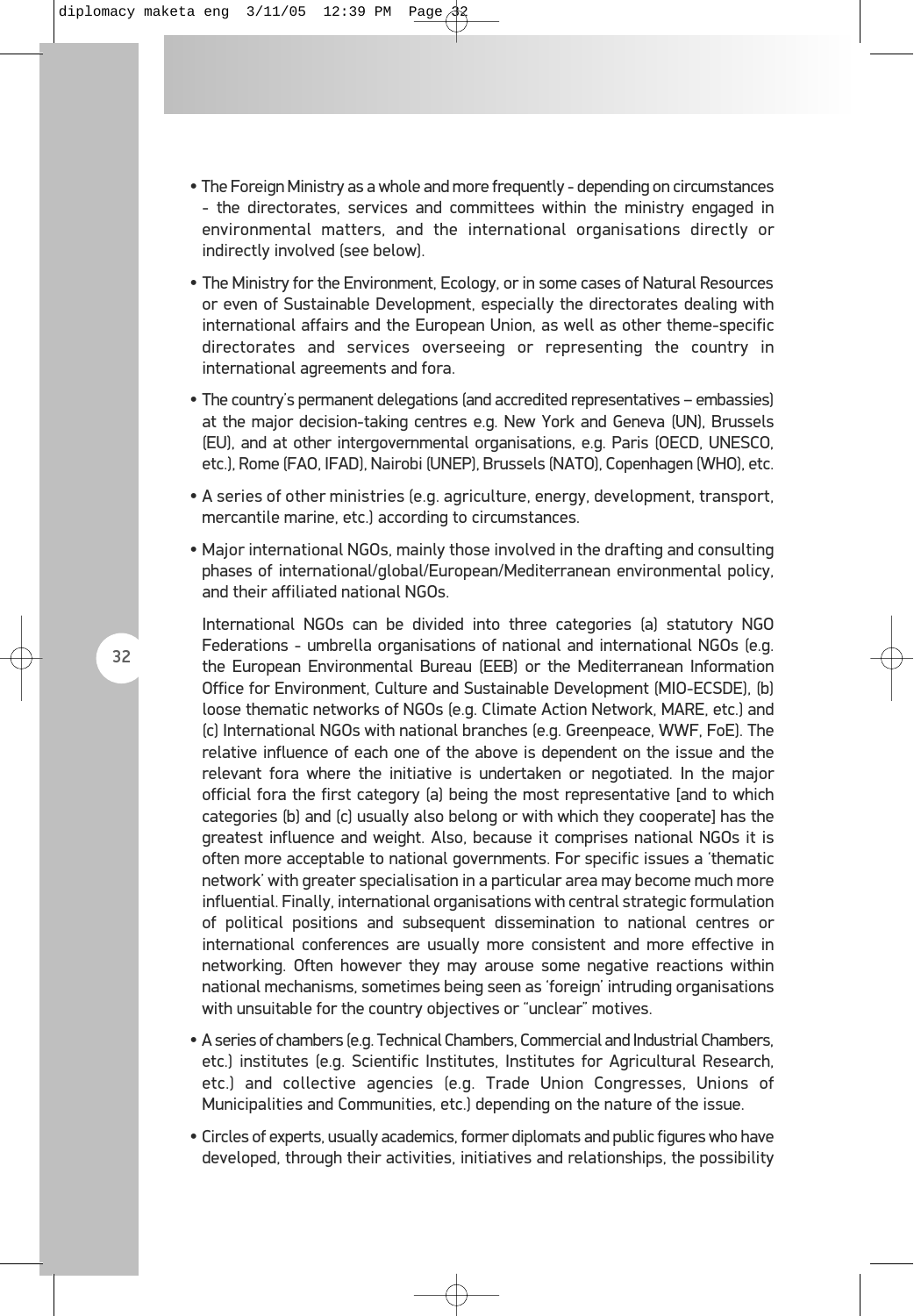of a timely intervention and/or flow of information and exertion of influence. Several personalities may be very influential in channels of informal negotiation with Secretariats of international organisations, agreements or with other countries participating in the same agencies.

• Finally, of extreme importance are the agencies which decide on the two main economic elements of the whole system i.e. a) the financing of the whole mechanism of production and application of Environmental Diplomacy, currently fragmented in most countries into many small parts, mainly at the Ministry of Foreign Affairs and Ministry of the Environment, but also linked with the Ministry of National Economy, and b) the mechanisms for management and coordination of whatever external aid is provided by the country in question to other countries for environment and sustainable development programmes. These agencies usually reside in the Ministries of Foreign Affairs.

In small countries, coordination among all the above factors or among those having something to offer at any given moment, quite often occurs ad hoc before major international initiatives, conferences or meetings where the initiative is taken by one of the 'partners'.

In a more consistent pattern the Ministries of Foreign Affairs have occasionally set up various committees whether: thematic or per corresponding international organisation e.g. National UNESCO Committees and the corresponding MAB/UNESCO Committees; 'platforms for consultation' with NGOs or managers of development aid; more specialised Advisory bodies, such as the Commission on Sustainable Development, which may involve participation of the relevant directorates of the Foreign Ministry, of the relevant departments of the Ministry for the Environment and other Ministries, and of experts able to assist in the representation of the country in relevant fora and in proposing emerging key issues or opportunities for intervention, thereby contributing to the application and implementation of Environmental Diplomacy.

If one wishes to establish a realistic illustration of the situation, it should be taken into account that the definition of priority issues in Environmental Diplomacy is determined to a very large degree by the so-called 'International Agenda', which is jointly decided by individual States and more often by large groupings of States at major international conferences and then gradually given more narrow or specific definition by regional international organisations and, in the case of EU Member States, by the EU. Thus, in respect to the allocation of responsibility for implementation there is a clear top-down process, which operates almost automatically, with relatively limited feedback and with reduced involvement on the part of the Ministries of Foreign Affairs, apart from the initial negotiation and the process of presenting the results (reporting). Nevertheless, most countries are able to exercise Environmental Diplomacy when articulating and proposing positions in a variety of other fora involving international environmental policy. For the Mediterranean countries, for instance, they could promote their views during the framing of common positions or strategy of the EU (if they are EU Members) or,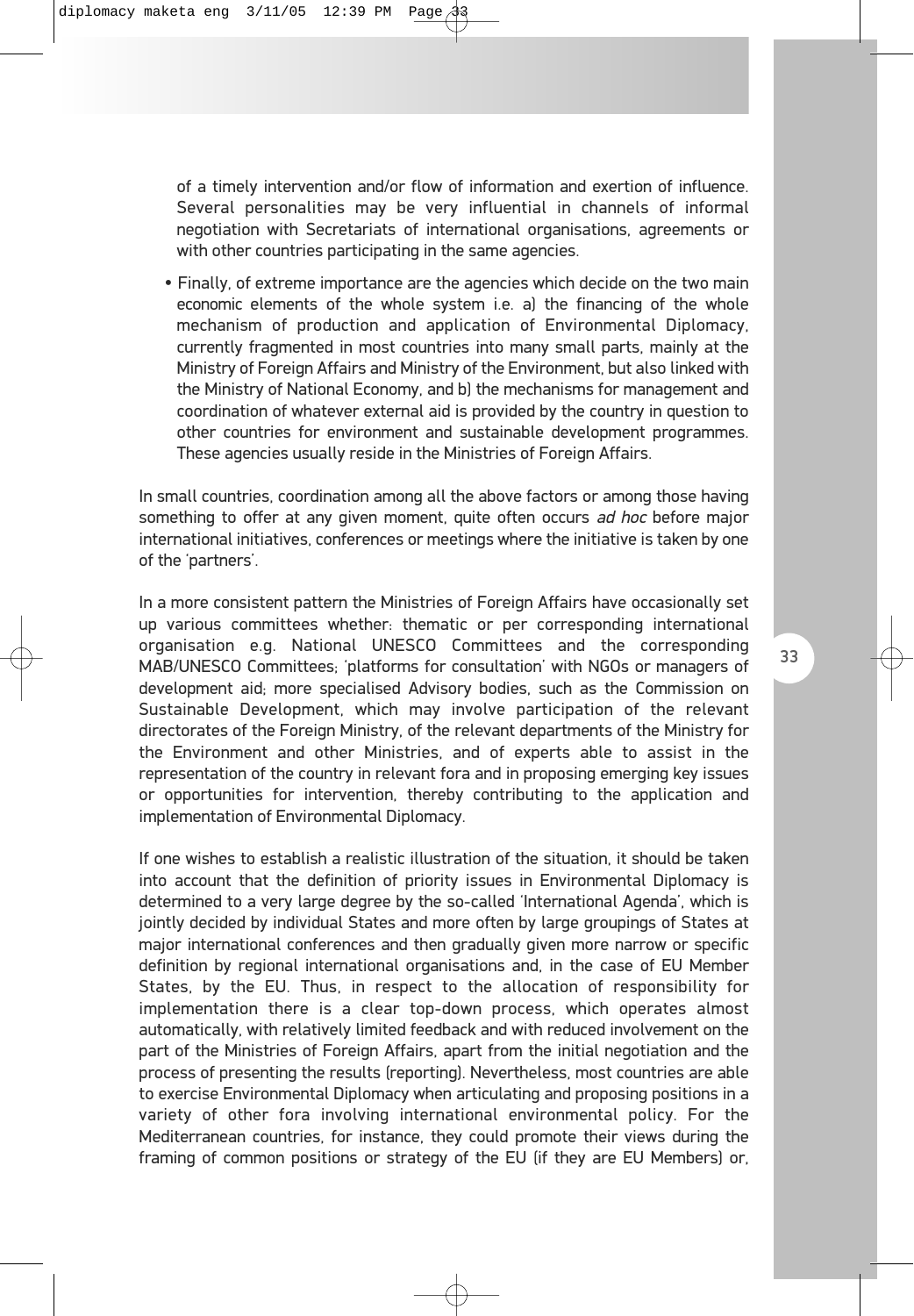through regional and other agendas and 'circles' or 'spheres' of influence (e.g. Mediterranean, Balkan or Arab sub-regions, etc.). For the identification, elaboration and synthesis of such positions there is need for a 'unit' combining the different features or at least a think tank supported even by a light administrative structure. For optimum results of such a unit or other similar structure i.e. to be able to rapidly and effectively promote policies, it should be strategically located, with adequate mandate and supported by an appropriate administrative framework and by experienced officials, external experts and representatives of competent agencies interested in each particular case.

Ideally, such a unit should also secure close links with the national Committee on Sustainable Development that may exist in the country and provide a forum for meaningful convergence and cooperation between the relevant services of the Ministry of Foreign Affairs and Ministry for the Environment as well as other critical Ministries. This forum can be facilitated by a very small staff and may act as an Advisory Board for the more transparent formulation and diffusion of Environmental Diplomacy.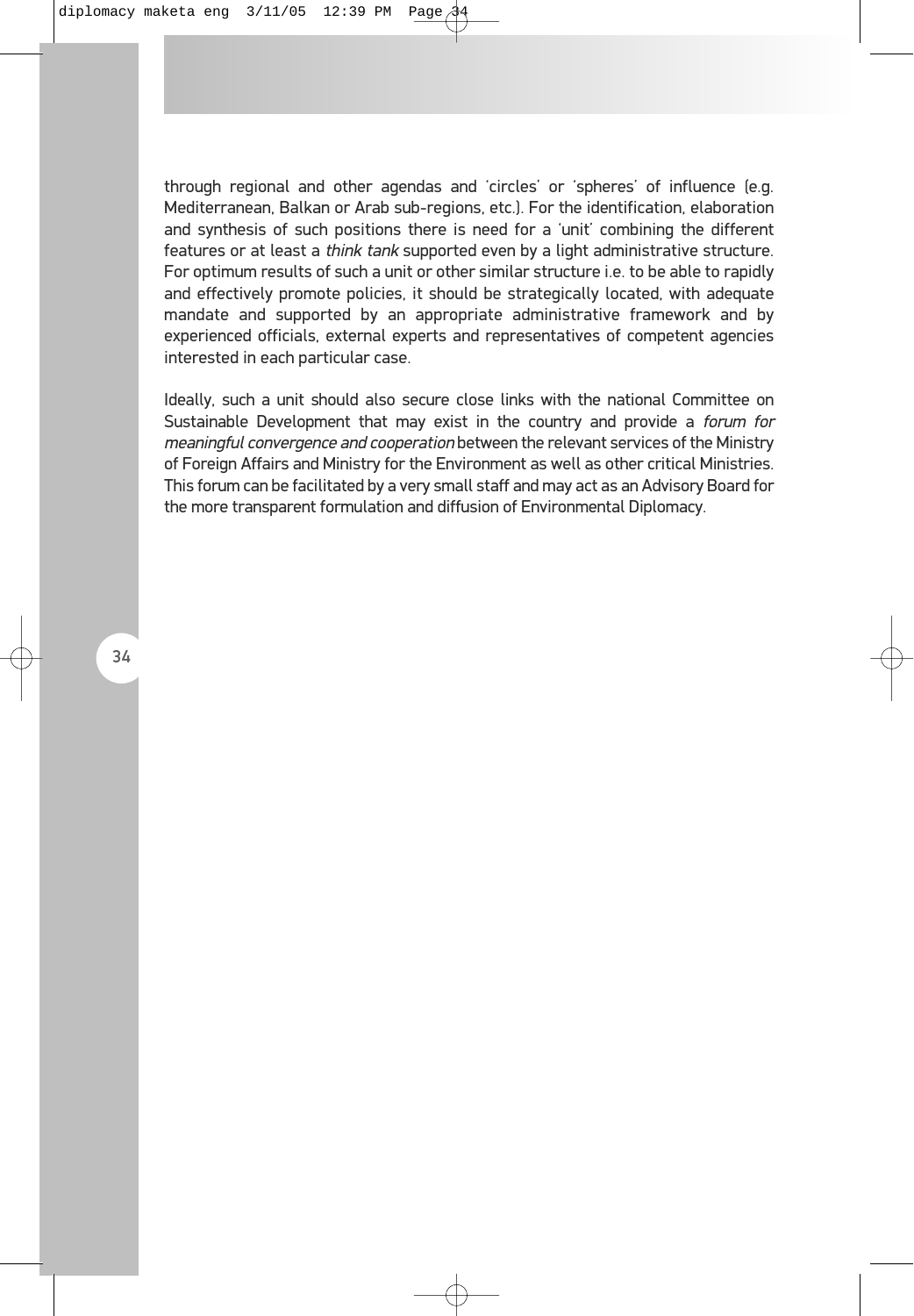# **USUAL SPHERES OR DIRECTIONS OF ENVIRONMENTAL DIPLOMACY**

First of all, it must be made clear that when referring to 'directions' in foreign environmental policy and diplomacy of a country it is possible to indicate only the general lines, means and areas in which policy and diplomacy traditionally evolve as a result of national, geopolitical and historical developments in the external relations of a given State (linked to geographical and security reasons, commerce, cultural and political relations, etc.). It is certain that regardless of planned and strategically selected priorities of a country, the *ad hoc* involvement in some environmental issues is unavoidable, either automatically as a consequence of direct or indirect contractual obligations (either bilateral or multilateral) or sometimes purely as a result of circumstances (e.g. in response to a crisis or to an offer or initiative of a neighbouring State, etc.). Such reaction and involvement entails the undertaking of activities usually assumed at the international level and implemented mainly at the national and local level. In almost all cases these initiatives are followed by reporting on actions and progress, both by the members (usually States) to the relevant Secretariats and by international organisations to their members. The frequency and weight of these reports and other contractual obligations often reflect the importance each country attaches to the corresponding organisation and its interests in a specific 'direction' or 'sphere' (e.g. EU, Mediterranean, Balkan, etc.) or issue (e.g. water).

It is also important to emphasise that contemporary perception of international interaction (and therefore of Environmental Diplomacy), without questioning the prominent position taken by the authorised agencies or 'focal points' of each State, also take seriously into account the overall picture and the messages sent out to the corresponding organisation or 'circle' of the international community by the entire range of a country's agencies - governmental and non-governmental. These messages sometimes are compatible, sometimes in contradiction. In many cases, in fact, where the interaction between partners is contradictory, (even when negotiations are a matter solely of governments or inter-governmental agencies) vital agreements, investments, etc. can be disrupted or even cancelled by the absence of 'positive independent testimony' provided by the representatives of public opinion or civil society e.g. the press, NGOs, scientists, etc. Thus, when referring to the Environmental Diplomacy of a given country, we are in fact talking about the constituents and the whole range of messages, activities and initiatives in the area of international environmental policy, in a wider sense, involving primarily the government and the public administration, but also all the basic social partners, the civil society organisations and NGOs active within the country and frequently even abroad.

Within this framework there will of course be a whole range of positions which determine the essential outcome of consultation or negotiation of Environmental Diplomacy. In many cases the official participation of a country in initiatives or activities is but the final step in a long series of proposals, unofficial consultations and actions which have been initiated by local authorities, private foundations, NGOs or even energetic individuals with or without the early involvement of the relevant government.

Activities which are part of Environmental Diplomacy can be classified systematically in many ways, and on the basis of different criteria, for example: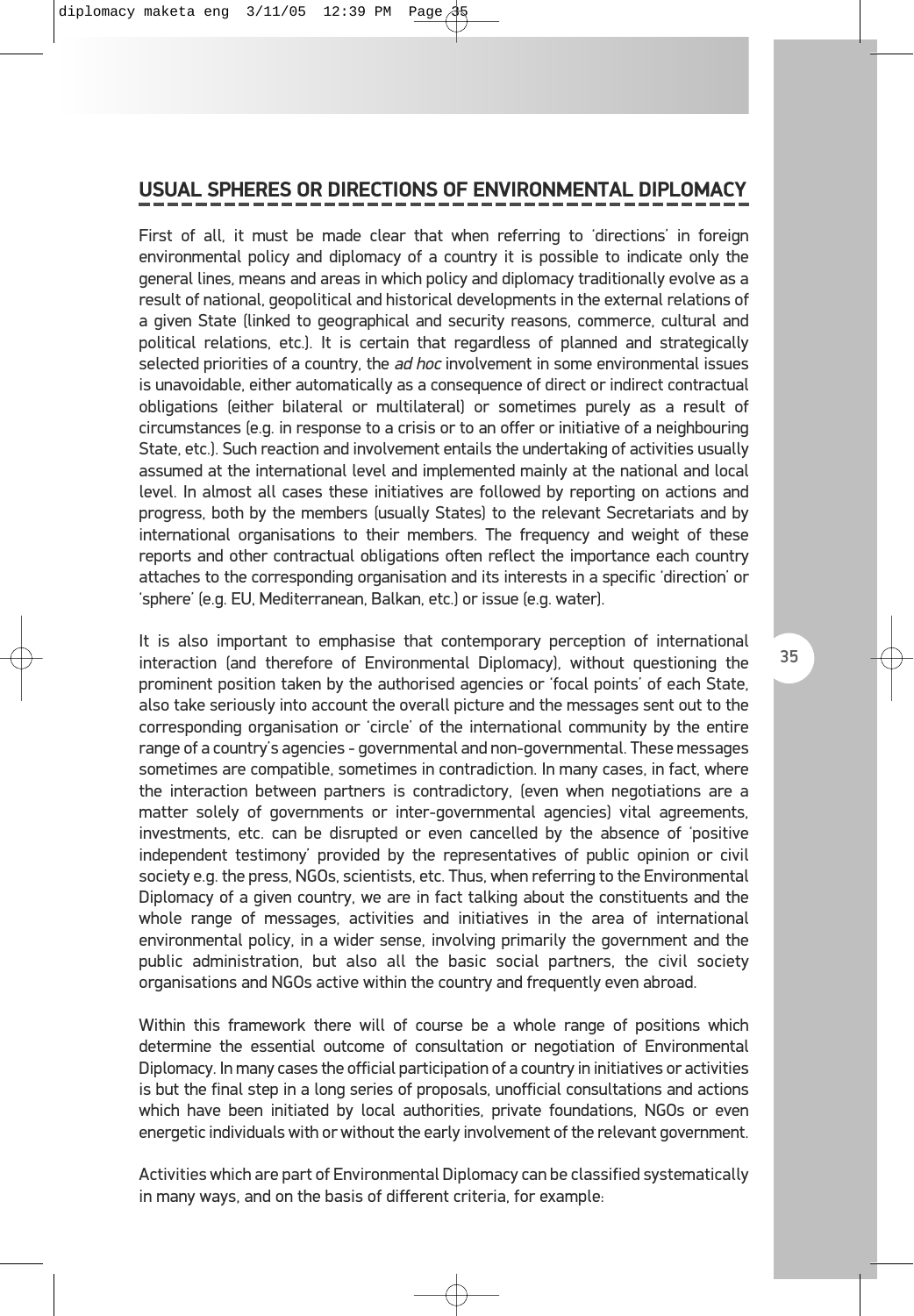- 1. The international organisation in which the core activity is developed and which might be the 'initiating' organisation, intergovernmental or other (UN, EU, etc.). In this case expertise on the issue is required, as well as thorough knowledge of the relevant organisations involved. Above all, what is required is 'collective memory' and consistency about previous positions. In other words, avoidance of fragmentary involvement and representation by frequently alternating individuals and different uncoordinated services.
- 2. The geographical area where the activity is exercised (e.g. Europe, Mediterranean region, etc.). What is required here is in-depth understanding of the evolution of environmental policies in the region and the geopolitical dynamics associated therewith; again, consistency and continuity are crucial.
- 3. The area of environmental specialisation or the specific problem in question: e.g. water, energy, desertification, oceans, etc. In this case Environmental Diplomacy cannot be exercised properly without full knowledge of technical details. The involvement of good technical/scientific experts is crucial.
- 4. The type of the national corresponding agencies or focal points related to the issue – such agencies or focal points are frequently in place as a result of many different, not always rational, reasons. They are there for monitoring and reporting the state of the environment or the country's positions on a specific issue. Often, individual officers within the public service known as 'national managers' and correspondingly those "responsible for specific issues or subjects", frequently translate the national strategies and positions or deal with the issue in an ad hoc way, contributing to the formulation of Environmental Diplomacy. In some cases instead of officers from national governments we may have relevant organisations of local government or even NGOs, Academia, political organisations (parties), technical/economic or professional organisations e.g. technical chambers, etc. Nowadays, the cluster of such organisations is involved in a very large range of activities directly or indirectly linked with a specific type of Environmental Diplomacy with or (usually) without full coordination on other levels. However, the results of these activities are usually very important components of the overall Environmental Diplomacy of a country.

An example is the initiative of the International Chamber of Commerce (ICC) in 1992 on voluntary commitments by industries to adopt a code of ethics for Rio. The ICC proposal, which reached the departments of ministries, the relevant chambers, etc. secured no response at all by some countries. However, through collaboration between NGOs – members of the EEB – and the Confederations or Chambers of Industry, a 'charter' was drafted, translated and accepted and then presented internationally. When the results were announced at international fora the corresponding national representatives knew virtually nothing about it.

There are abundant examples from which it appears that a very large number of international initiatives in the area of environmental and sustainable development policy are undertaken and completed with absolutely no provision, intention or attempt to link them with any national 'framework' of Environmental Diplomacy.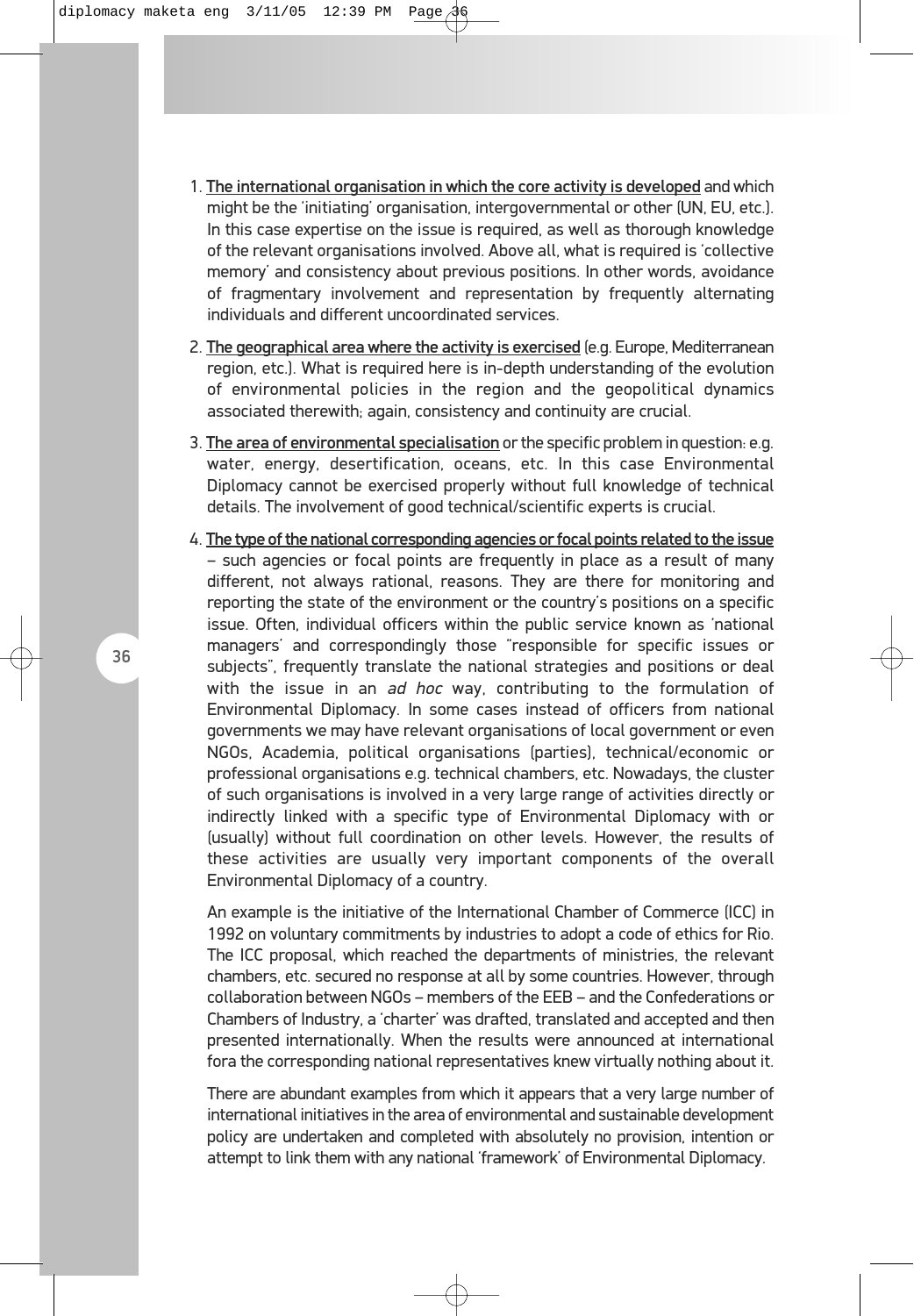5. Combinations of the above, both simple and more complex, e.g. Environmental Diplomacy involving NGOs (see 4), Environmental Diplomacy and water (see 3), Environmental Diplomacy in the framework of the Euro-Mediterranean Partnership (i.e. Mediterranean and Europe) (see 2 and also 1) because it indicates also the organisation (EU) which provides the framework.

From a practical point of view the most useful initial classification follows the grouping of countries of an area or zone in the sense of grouping entities with common features not entirely or necessarily in geographical terms, but in direct relationship with the initiating international organisation or organisations which define, shape or control the environmental or sustainable development policies or activities in the corresponding areas.

In the case of this composite grouping (geographical in combination with international organisation) we can discern many 'spheres' or 'circles' of influence or exercise of Environmental Diplomacy with activities which may involve or derive from multiple initiatives, public or private. In the following figure we attempt to schematically depict the webbed 'circles' (for Europe and the Mediterranean) with the relevant dimensional proportions.



The main intersecting spheres or overlapping circles (of varying size) of European and Mediterranean Environmental Diplomacy are as follows:

- 1. European Union and its agencies and affiliations (e.g. European Environmental Agency, European Union + EFTA + candidate countries, etc.)
- 2. Broader European (Council of Europe)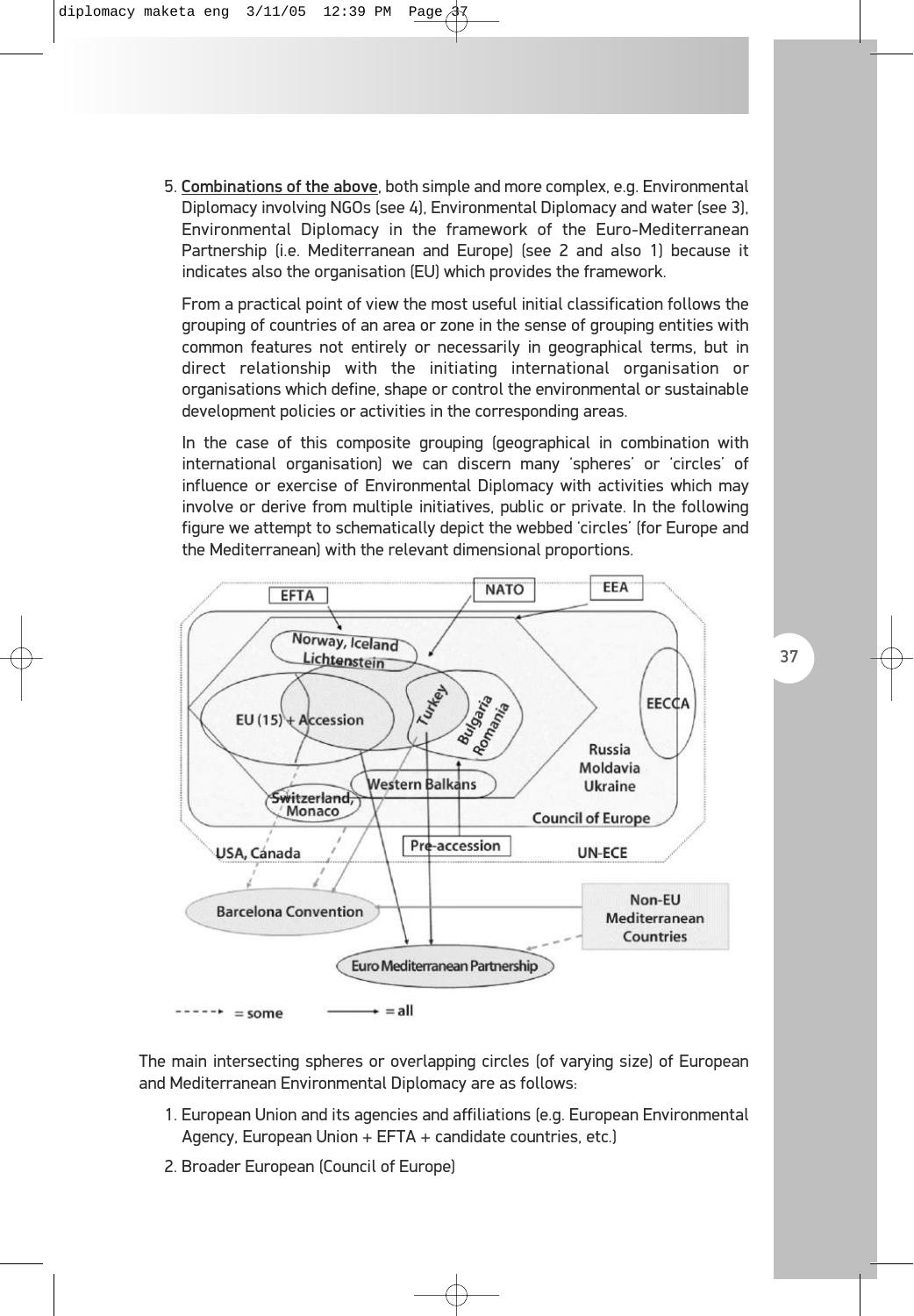- 3. Broadest 'European' (UN ECE) (including USA and Canada)
- 4. Economically developed countries (OECD)
- 5. Atlantic Alliance (NATO)
- 6. Balkans and Black Sea (Stabilisation and Association Process (SAP) and Black Sea Economic Cooperation pact (BSEC)
- 7. Mediterranean (Barcelona Convention (MAP/UNEP) and Euro-Mediterranean Partnership (EMP).
- 8. Global (UN).

The intersections and overlapping areas of the various circles indicate the voluntary and institutional interaction between them. In historical terms and in respect of size and global participation the most important circles for the Mediterranean countries are definitely:

- 1) The global, with its main organisation the UN (and within its special bodies the UNEP, UNCSD and a host of other organisations, which cover specific relations: e.g. of food, agriculture, fisheries, meteorology, shipping, etc. with the environment (FAO, UNESCO, WHO, WMO, IMO, IFAD, WB, ILO, etc).
- 2) The Mediterranean, with its main agency the UNEP/MAP acting as the Secretariat of the Barcelona Convention and its Protocols and partially the EU, through the Euro-Mediterranean Partnership (EMP).
- 3) The UN-Regional levels around the Mediterranean which actually include three UN regions: the UN ECE (Economic Commission for Europe), the East Asian and North African sub-regions.
- 4) The European with its basic defining direction and entity the European Union (EU), with all the agencies, bodies, dimensions and prospects which derive also from its recent enlargement and collaborations. By extension this enlarged circle tends to coincide with that serving the Council of Europe (CE).

There are additional circles of special interest:

- 5) The OECD with its 44 economically developed countries from all continents, including most of the European and many Mediterranean ones.
- 6) NATO with the members of the Alliance, also from outside Europe and the Mediterranean. NATO's environmental dimension has so far been on the weak side\* but it may be strengthened in future since there is a trend for the concept of 'security' to include that of 'environmental security'
- 7) The League of Arab Nations which currently numbers 22 member States.

One can see that the various circles of the geographical-organisational groupings communicate automatically when an issue is introduced into the system, e.g. energy, water, oceans, etc., and the involvement of the national managers, focal points and various non-governmental, scientific or professional organisations is inevitable.

<sup>\*</sup>In the 70s and 80s emphasis was given on strengthening scientific research and post-graduate training on environmental issues.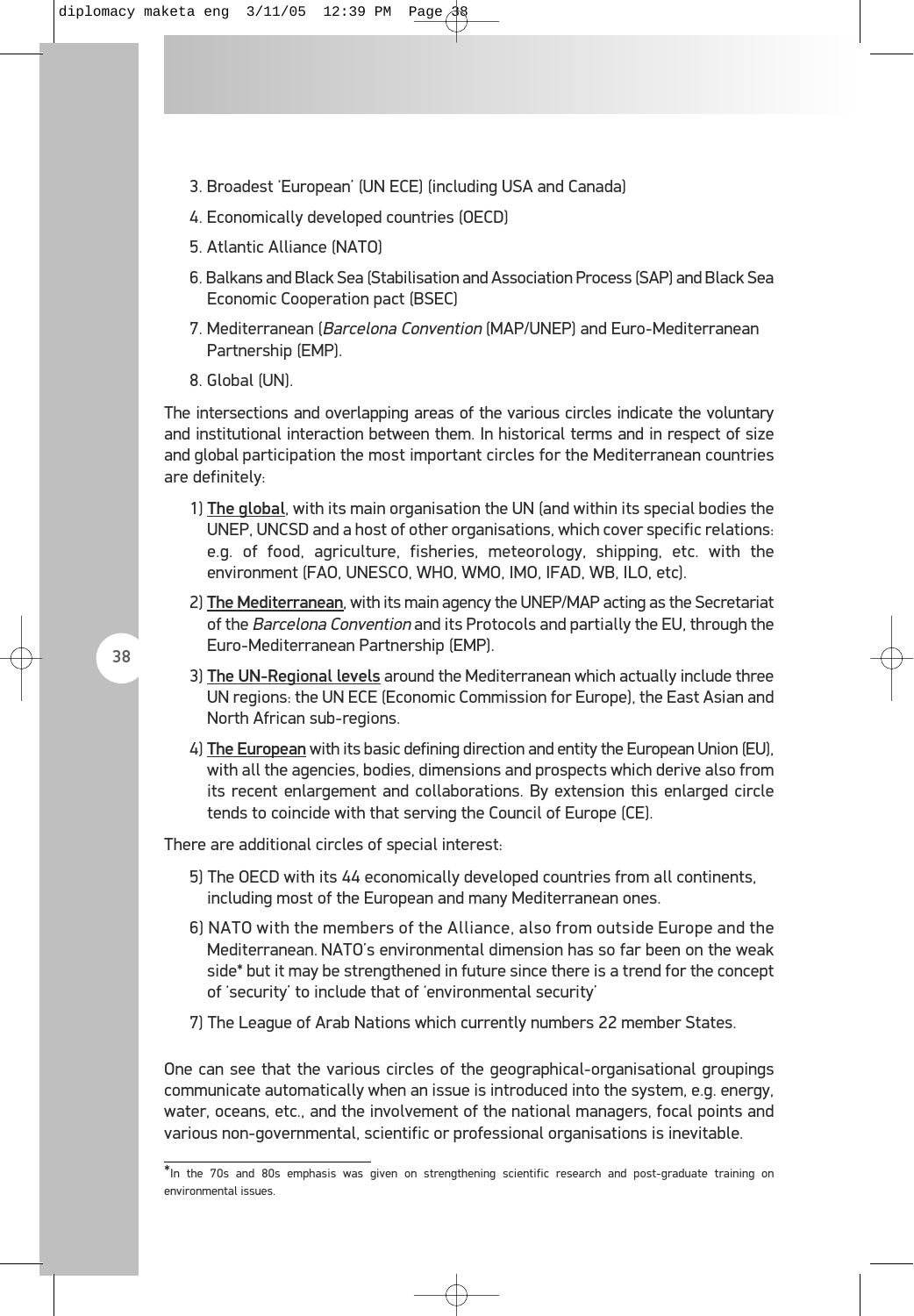# **APPLYING ENVIRONMENTAL DIPLOMACY**

Four phases/categories of action might describe the practical application of Environmental Diplomacy:

- A. Identifying priorities
- B. Creating suitable conditions for intervention
- C. Intervention negotiation
- D. Control monitoring of the results and possible revision or readjustment of policies.

The development of these actions obviously requires internal organisation and exchange of information and consultation with other competent departments in the Ministry of Foreign Affairs and/or the Ministry for the Environment, and with those in charge of representing the country and formulating the national positions, even in indirectly linked issues, at UN, EU and other international organisation level. The agency or individual carrying out the specific, foremost activity of Environmental Diplomacy, e.g. a specific negotiation or submission of a proposal, etc. must adhere to its mandate and the given legal framework. It is needless to say that the personality and communication skills of the individuals who carry out the mission (e.g. negotiations) decisively influence, positively or negatively, the outcome and for this reason the selection of suitable persons for delicate environmental diplomatic handlings continues to be as important in the era of computers as it was in the time of Metternich!

### A. IDENTIFYING PRIORITIES

The first phase contains all the actions necessary for collection and assessment of information and identification of needs, possible risks and opportunities for the development and application of environmental diplomacy. These may include:

1. Systems for timely or preliminary identification of serious environmental risks, for which evidence is beginning to mount that an international or regional action is required. For example, emerging problems today include substances which may affect the human hormone and lymph systems. In some countries the problem has been diagnosed as extremely serious. More known examples include the problem of the higher frequency of extreme meteorological phenomena, e.g. floods, etc.

2. Systems for urgent response to environmental dangers or disasters which often require humanitarian or other aid and mobilisation e.g. long periods of drought and resulting extended lack of water, disease, accidental oil spills, etc.

3. Gradual maturation of long or medium-term policies e.g. fine-tuning of the form, operation and competence of water basin consultative bodies and of participatory procedures foreseen by the EU Water Framework Directive.

4. Need to arrange persistent or pending environmental problems, e.g. quantities of water withdrawn or uses of water in transboundary aquifers between neighbouring countries.

5. Identification and promotion of an environmental issue, serious or otherwise, urgent or not, selected to be used as the starting point and forerunner of a broader cooperation. Such issues are frequently used for developing bilateral or multilateral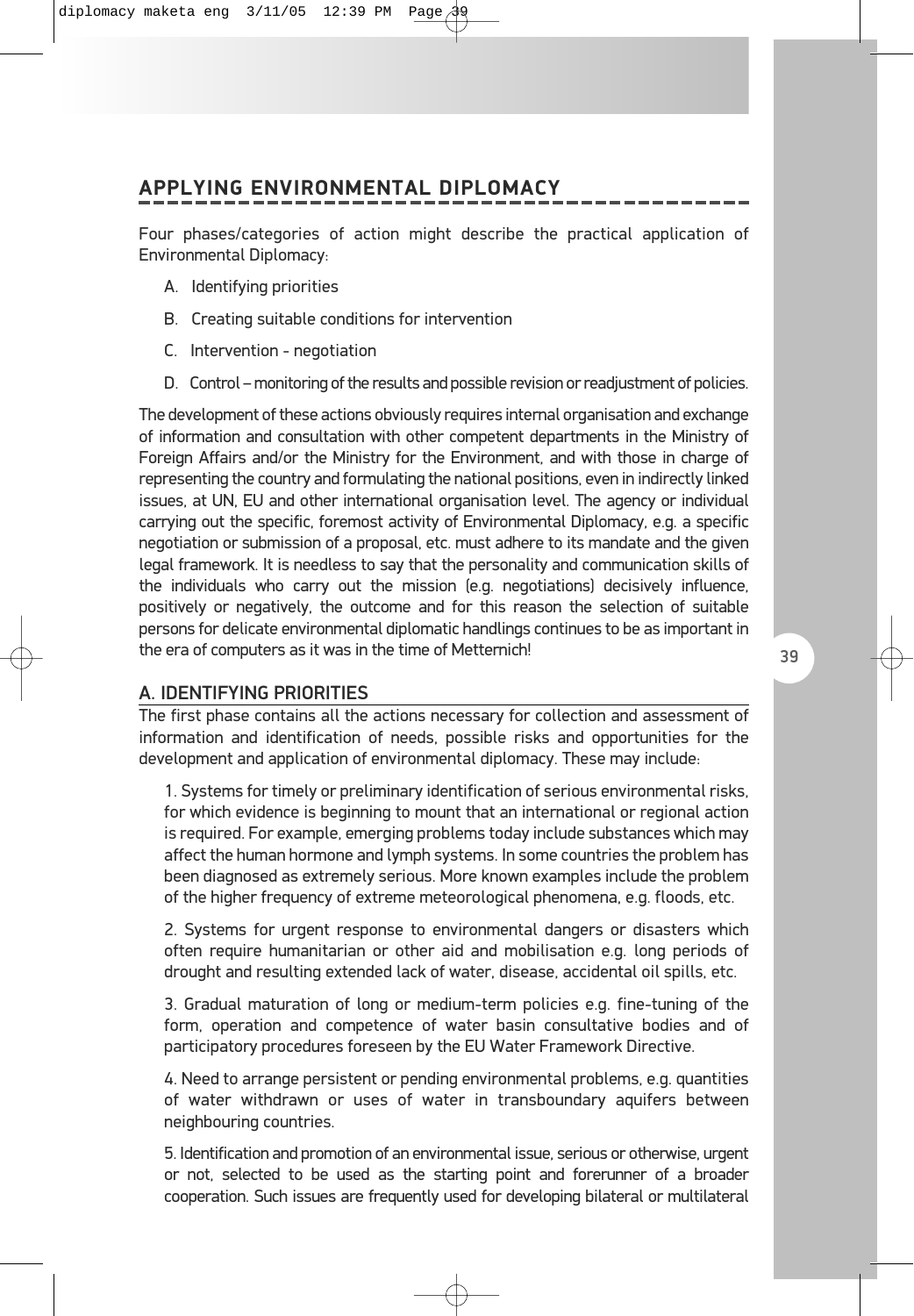relations among neighbouring countries. In this case the keener the genuine joint interest in solving the problem and sharing the benefits (e.g. sustainable management of a common natural resource), the greater the prospects of success for the joint action.

6. Identification of the priority can be based on promoting a comparative national or regional advantage (e.g. development of a particular technology/method unavailable, for example, to some of the neighbouring countries) of monitoring or reducing a particular pollutant, at the source, or promoting ecotourism in a transboundary national park, etc.

7. As a necessary accompanying support action to another policy, e.g. exclusion of passage of an oil pipeline through one area rather than another, forbidding passage of oil tankers through certain sea straits, etc.

8. As a result of "environmental conditionality" for an aid programme

#### B. CREATING SUITABLE CONDITIONS

The actions in this category are based on the collection and use of data and information, establishing of contacts and 'alliances' between partners with similar positions, analysing and assessing fears, problems, opportunities, or intentions justifying the intervention. They can include such actions as:

1. Collecting bibliography, data and evidence from well-documented issues and indisputable sources (eminent scientists, well-known laboratories and institutes, etc.) as well as from new scientists or organisations which could strengthen or challenge established views and given positions.

2. Commissioning/ordering special studies and reviews from institutes, foundations or consultants.

3. Organisation of unofficial conferences, preliminary meetings for discussion on the subject, etc. Along the same lines, when the issue at stake is e.g. protection of a species, proposal for a new agreement or relevant protocol, foundation of a new international organisation, etc. appropriate actions may include financing research, academic or NGO bodies to implement appropriate research programmes and/or conferences. Special publications, TV or radio broadcasts and articles in the press could be encouraged to demonstrate the importance of the issue, the need for intervention, etc.

4. Training and exploratory visits, e.g. by staff members of embassies and of collaborating experts to institutes, services, etc. of the countries of interest so as to broaden their knowledge, understanding, positions, attitudes and inclinations. Facilitating the introduction and embellishment of the issue through official invitations, scholarships, exchanges, etc.

5. Extensive preliminary negotiations in order to define the appropriate level and time for intervention, the necessary human and material resources, the correct formal procedure, the dates for submission of a proposal or statement, the exact type of document, phraseology, etc. with those responsible to present the agreement or proposal; with the General Secretary or General Director of the responsible organisation; with junior staff for securing adequate human capacities, etc. Good relations, developed over time, are helpful and build trust, especially when no one is in a hurry to cash in on them immediately or too often!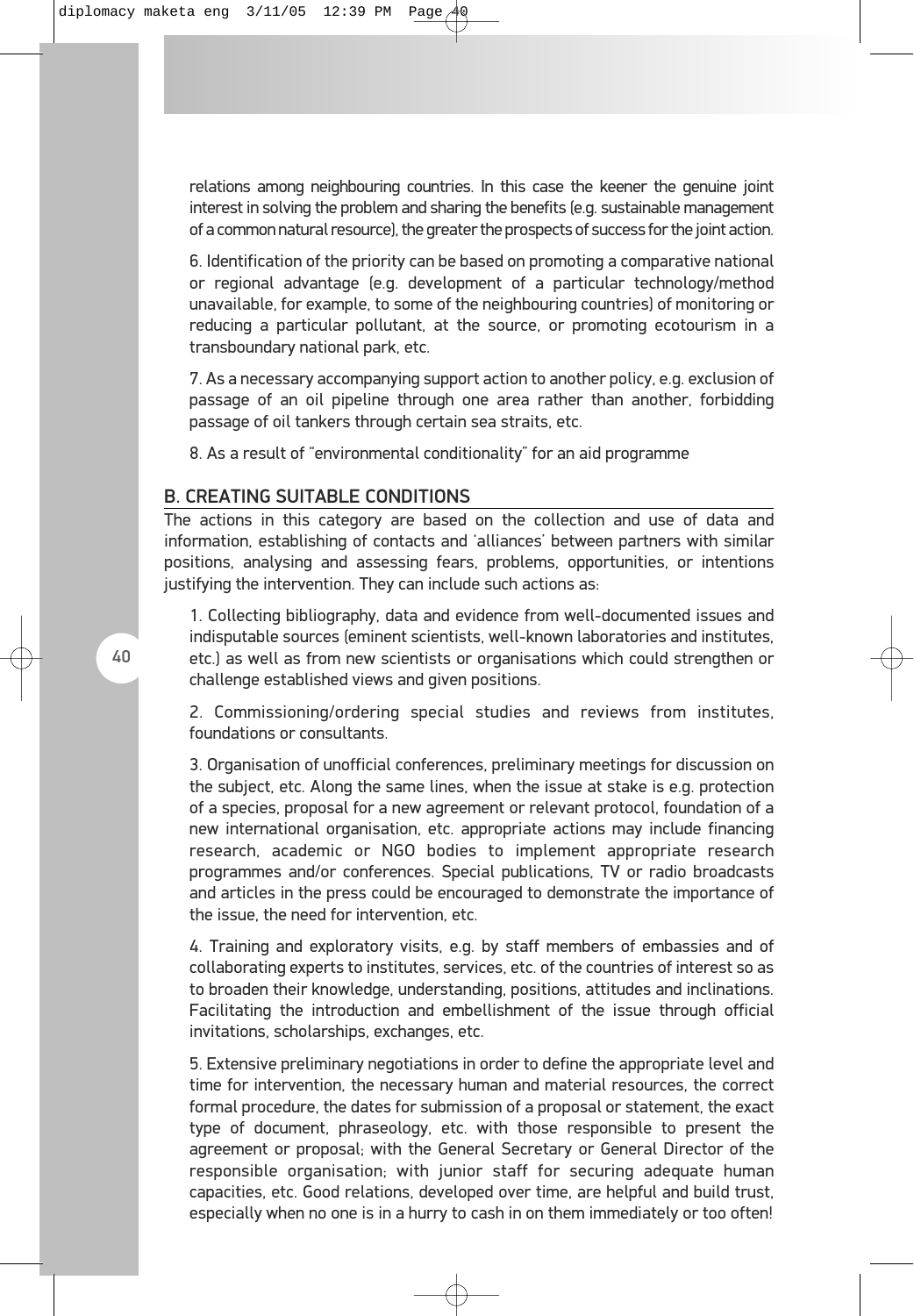## C. INTERVENTION / NEGOTIATION

The actions needed here may differ according to the specific objective and level/circle on which the intervention is being made. In most cases the intervention follows traditional diplomatic routes. However, the support of the initiative could be much wider if it has the support of civil society, NGOs, etc. as this generally makes the adoption of a proposal much easier. For instance, when there is a proposal for the foundation of a new regional body for the protection of the environment or for the promotion of renewable energies, etc. usually the proposal must be submitted to an international organisation, or the proposal must be approved by a Committee, Board or Plenary Session of an international forum. Then, eventually, a founding Conference should be held, a Coordinating Committee of limited duration established, seed funds secured, a 'viability plan' prepared, etc. When a recommendation for an amendment to an agreement or treaty is to be tabled, the relevant proposed clauses and supporting documentation (e.g. comparable articles from other relevant treaties), etc. must be submitted early, in proper language and style, using already 'agreed' upon language whenever possible. Surprises, even pleasant ones, are rarely welcomed at international fora and rarely succeed in being accepted, particularly if they are tabled by major countries or by the "key players" of the international scene. If need for intervention is urgent and time restrictions do not allow for the proper procedure to be followed, it is still imperative that the main players are approached and briefed, even if only half-an-hour in advance. Presenting the case with clarity, without circumlocution or innuendo, focusing on the interests and stakes the player may have, allows for a rapid yet fair assessment of the situation and a higher likelihood for an alliance to be built or at least less chance of an opposition to the amendment due to the surprise factor.

Good initiatives and interventions are those which hold the listeners' attention from beginning to end and do not cause suspicion. Therefore, they must address the following:

1. What environmental problem is to be addressed or solved and what is the urgency?

2. In what overall framework will the action be placed?

3. Who profits, directly or indirectly? Are there any losers, and if so why? Do there have to be losers? What do they get in exchange?

4. Even if the initiative eventually addresses a vital area of action in another sector, what will it cost and how will the cost be met in the short, medium and long term?

5. What is the timetable for the action?

6. When and how will it be completed and what are the anticipated results?

7. To what extent can the results be measured and in what way (e.g. indicators) can success be evaluated?

8. What mechanisms for feedback and revision have been planned?

Many of the above questions are given by way of example and apply only for a certain type of intervention, while a fair number of other questions can be added for specific actions.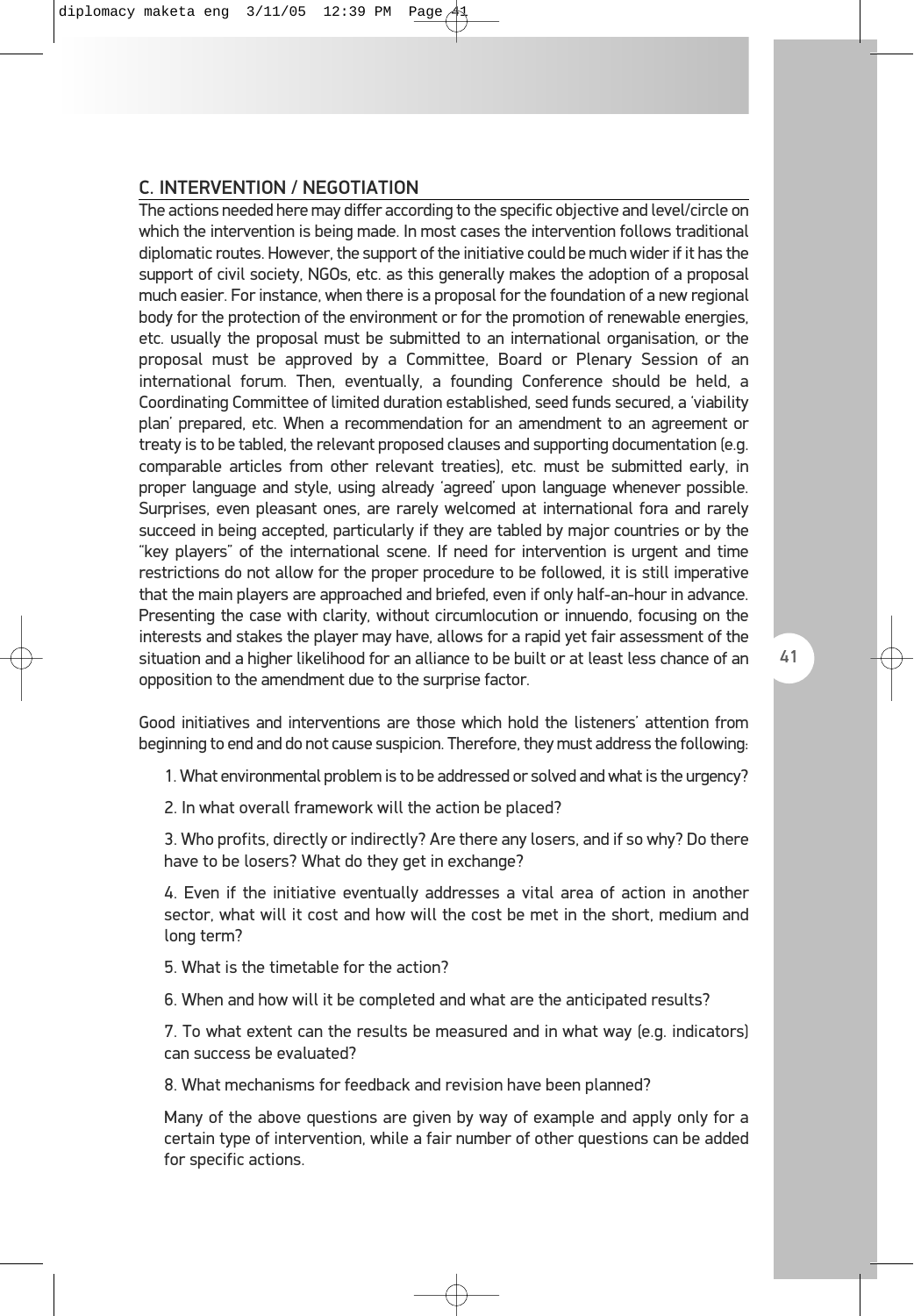The above tips for action must not be confused with the techniques of negotiation which certainly differ greatly according to the mentality/culture and level of intervention but which do not differ essentially in Environmental Diplomacy from those used in general diplomatic negotiations in general.

#### D. MONITORING THE RESULT

Monitoring provisions and indicators are among the most recent codified tools used in evaluating the effectiveness of policy and strategy of negotiations. There are two central categories of indicators:

(a) the formally agreed objectives (usually predetermined indicators) and timetables, which when met are regarded as a direct initial sign of success of the environmental policy. These are subdivided in (a) the procedural ones, e.g. the signature of a protocol, its timely ratification, etc.; (b) the operational ones, e.g. the installation of a certain number of waste processing stations in all cities with population over 10,000 by the year X.

(b) the essential objectives e.g. the clean-up of a region's coastal waters, so that nowhere is there more than a given number of *coli* bacteria per ml of water, or more than a certain concentration of nutrient salts, thereby avoiding eutrophication. This requires experimental verification of the quality of the feedback information so that if the measure is not successful within a specified period of time, the intervention can be reviewed (politically, technologically, etc.).

The application of the various tools is rarely in the hands of just one service. Often this results in loss of continuity and inadequate monitoring of the progress of the action.

As for the time required for an initiative of Environmental Diplomacy to be implemented, as one may expect, there are no easily defined rules and everything depends not only on the seriousness of the issue and the level of preparation, but also on circumstances and unexpected developments.

Nevertheless, from the preliminary study and observations made by the author on the life cycle of a policy proposal in the area of environmental protection, and based on his experience in recommending environmental policy to the EU, a period of about 8-10 years is required from the time when the issue first becomes known and attracts the attention of the press, public opinion, politicians and NGOs until action is finally adopted or voted by the Parliament and national authorities (e.g. as a Directive). To see tangible visible results of such an action after a period of legislative adaptation and provided that unexpected delays do not occur, another 5-10 years are usually needed for the policy to bear fruits.

For proposals or initiatives such as the founding of international organisations, or the establishment of cross-border agreements, etc. some 3-5 years might be sufficient. To set up research programmes or campaigns to prepare for the signing of a protocol, etc., a period of 1-3 years seems to be necessary. For proposed interventions under international agreements a few months or even weeks may be sufficient, if there is a permanent and efficient mechanism for information, monitoring and consultation in place.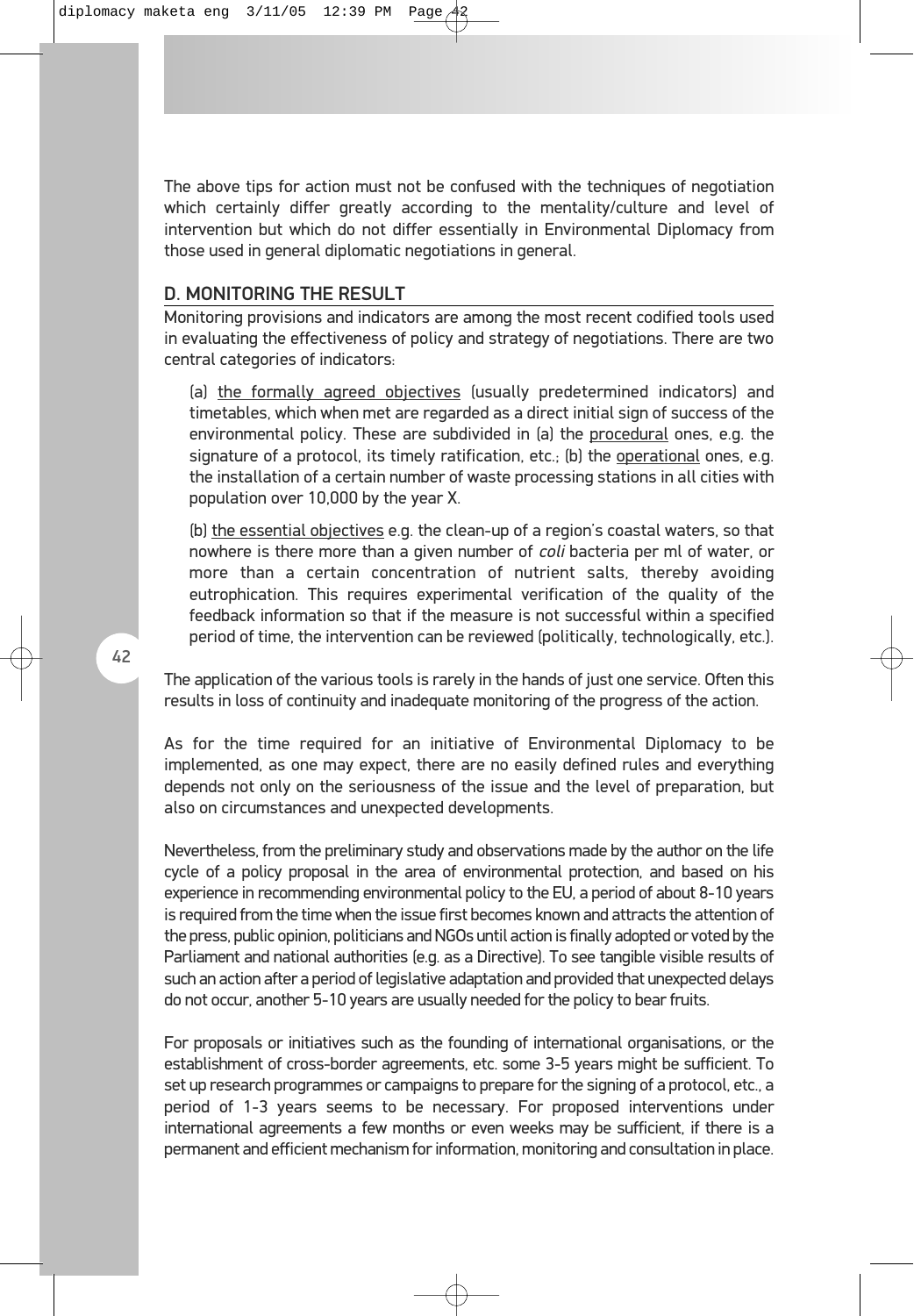# **PART 2** THE DEVELOPMENT OF ENVIRONMENTAL DIPLOMACY IN THE MEDITERRANEAN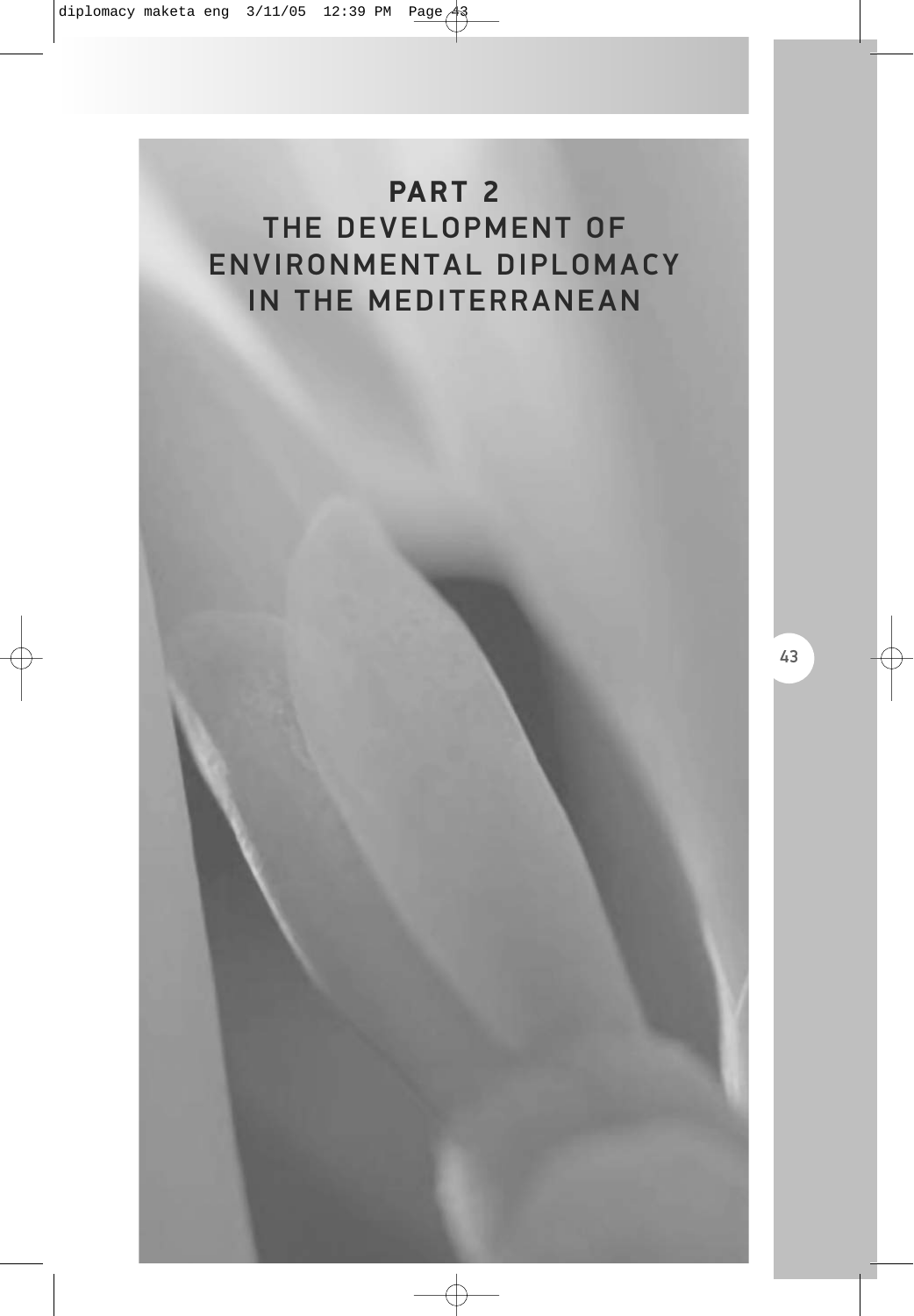# **INTRODUCTION**

The second part of this book focuses on the Mediterranean region, with references to the relevant preparations and negotiations for the acceptance of the Barcelona Convention  $(1975)^1$  and its revision (1995), as well as the Inter-Governmental Organization UNEP/MAP which acts as its Secretariat, and other parties and NGOs involved.

In addition to its original scope which was the protection of the Mediterranean Sea from pollution, the *Barcelona Convention*, after its revision, encompasses in its objectives the sustainable development of the Mediterranean Basin. It also includes since 1996 as an official advisory body the only truly regional Commission of Sustainable Development in the world, the Mediterranean Commission on Sustainable Development (MCSD).

Twenty-five years after the introduction of policy aiming to protect the Mediterranean Sea and ad hoc undisturbed exercise of Environmental Diplomacy in this region beset by war and conflict, we can now say that foreign policy in the field of environmental protection, has enjoyed great success in the Mediterranean, promoting the enormous unifying and reconciling role of the environment and its improvement as a common good and common goal.

The fact that not a single country has ever left the negotiating table of the Barcelona Convention, even at times of conflict, is perhaps due to two factors, which have been noted at the international level but not yet fully appreciated:

- (a) the fact that the vast majority of the representatives of the Mediterranean States in the Convention were mainly scientists and officials from the Environment Ministries and not career diplomats; it has thus been possible sometimes to overlook, play down or work around formal impediments and excessive political sensitivities or positions for the sake of genuine discussion of real environmental issues; and
- (b) the presence and active participation, initiatives and involvement of major regional NGOs with expert knowledge of the issues and good relations with all the delegations, combined with the fact that national NGOs from all the countries of the Mediterranean region could co-exist within these umbrella NGOs. The latter had a stabilizing effect and helped persuade the States to allow their deliberations to culminate in positive results.

<sup>&</sup>lt;sup>1</sup>In 1975 the countries bordering the Mediterranean Sea and the European Union agreed to cooperate in order to improve their common Mediterranean environment under the Mediterranean Action Plan (MAP) by signing the "Barcelona Convention for the Protection of the Marine Environment and the Coastal Region of the Mediterranean". The Barcelona Convention was adopted on 16 February 1976 in Barcelona and entered into force on 12 February 1978.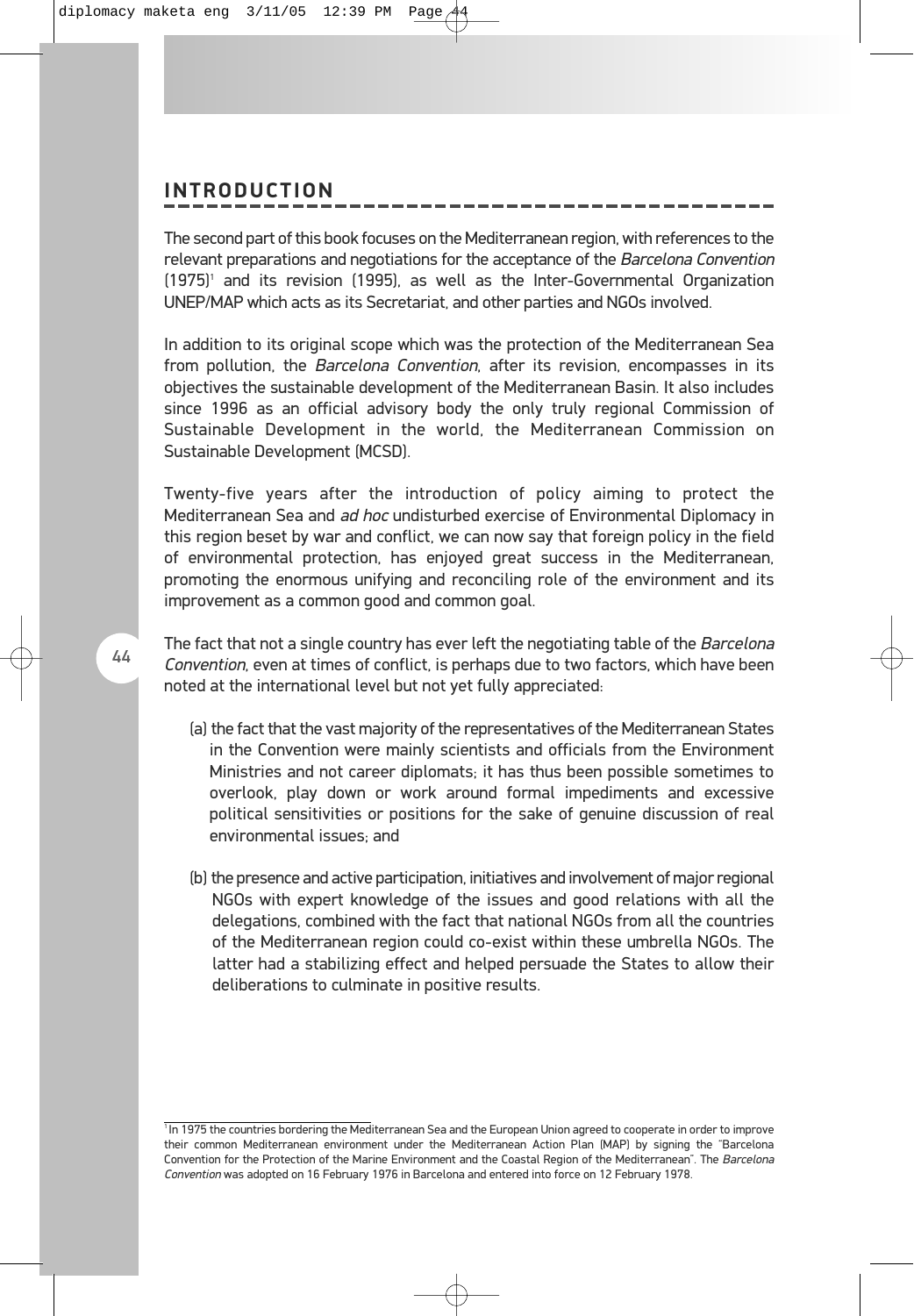# **THE MEDITERRANEAN REGION**

As we all know, the Mediterranean Sea is surrounded by many countries which belong to three continents: Europe, Asia and Africa. They are populated by peoples of different faiths (the Mediterranean has been the cradle of many ancient religions and the three most widely-followed monotheistic faiths: Judaism, Christianity and Islam), different languages (with Arabic spoken by the largest part of the population), with serious differences in cultural roots and values, different political and economic systems (some of which are rather nominally democratic) and widely varying levels of economic and social development.

This sea, with its ports, trade and ancient influences among peoples and civilizations, which has been the theatre of harsh conflicts, has also been a melting pot for ideas and characteristics to an extent that terms such as 'Mediterranean character' or even 'Mediterranean civilization' (questioned by many academics) are becoming more common and widely accepted.

This can, to some extent, be explained not only by referring to cultural, historic and ethnological origins and relationships, but also by addressing the influence of the region's natural environment (being a single "ecoregion") on the character, social conditions, customs and diet of the centuries old peoples and societies coexisting, living and thinking within it.

Mediterranean countries depend very much on the quality of their environment since tourism is one of the most important sectors of their economy, while freshwater, generally scarce in a region where agriculture consumes up to 80% of it, pollution, littoralisation/urbanisation of its coast line, soil erosion and depletion of fish stocks are some of the most severe common problems they face.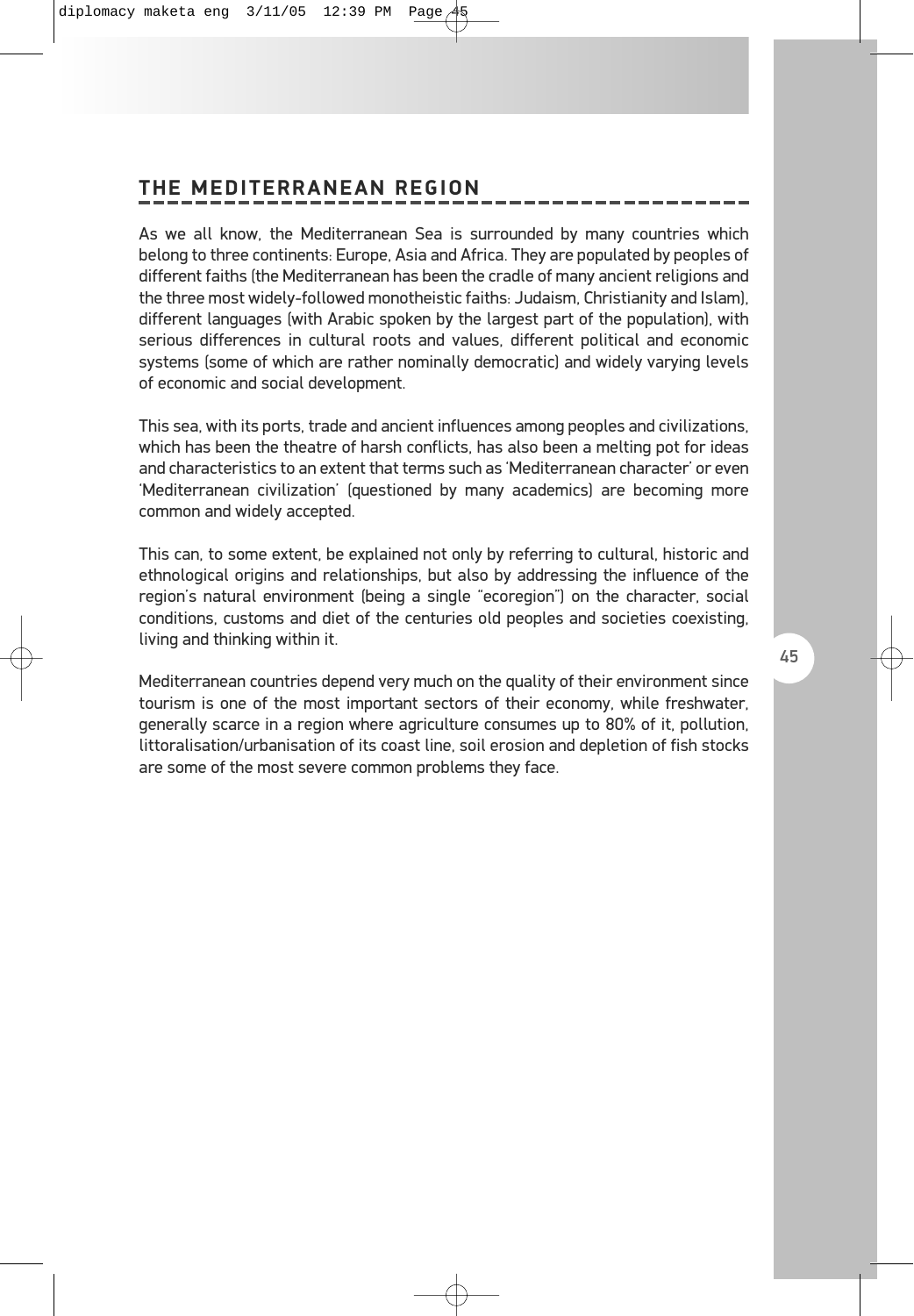## **THE AWAKENING OF ENVIRONMENTAL ANXIETIES AND CATEGORIES OF PLAYERS IN INTERNATIONAL ENVIRONMENTAL POLICY FOR THE MEDITERRANEAN**

The first stirrings of environmental awareness in the Mediterranean began in the 1950s; in the following decade it began to take specific form and reached its culmination in the 1970s and 1980s.

The first warnings sounded in the 1950s came from three different directions wherein urgent needs had been identified. These tendencies – spread out in a number of European countries – had already combined together to a varying degree:

- (a) The need to preserve the man-made environment and the cultural (mainly architectural) heritage, with the primary objects of concern being monuments and complexes of buildings, settlements, streets or neighbourhoods, etc. These concerns were often combined with the ideology and decisions taken concerning what should be conserved or replaced during the reconstruction and rebuilding which took place after the 2nd World War.
- (b) The need to preserve the natural environment, mainly in the form of threatened or rare species, birds, other fauna and flora and, gradually, entire habitats. A first combination of (a) and (b) involved the conservation of biotopes and also of sites of outstanding natural beauty and monuments of Nature.
- (c) The third of these needs involved the immediate curbing of toxic pollution and was the result of a new awareness based on the findings of natural scientists in the fields of biology, chemistry, geology, physics and geography. Scientific research after 1965 led to an increasing alarm in relation to degradation, serious and rapid pollution and general deterioration of environmental parameters and the consequent impact on ecosystems.

It is to the combination of these three directions that we owe the establishment of various agencies and services, at least in some of the Mediterranean countries in parallel to the creation of a series of NGOs. The first initiatives in response to the needs were taken by architects, planners, archaeologists, art historians, etc., together with groups of concerned citizens following the example of organizations in northern Europe like the National Trust or the Council of Rural England in the UK or the Natuurmonumenten in the Netherlands, etc. Organizations like Italia Nostra in Italy and its counterparts in other countries were among the pioneers in the Mediterranean.

The second category of NGOs gradually came to include the majority of nature conservation organizations, which in many Mediterranean countries had begun to operate back in the beginning of the 20th century, with the support of botanists, zoologists, nature lovers, etc., as well as organizations of birdwatchers. A number of organizations of this type developed around the Mediterranean region, especially along its European coastline. Several of them (for instance in Greece, the Hellenic Society for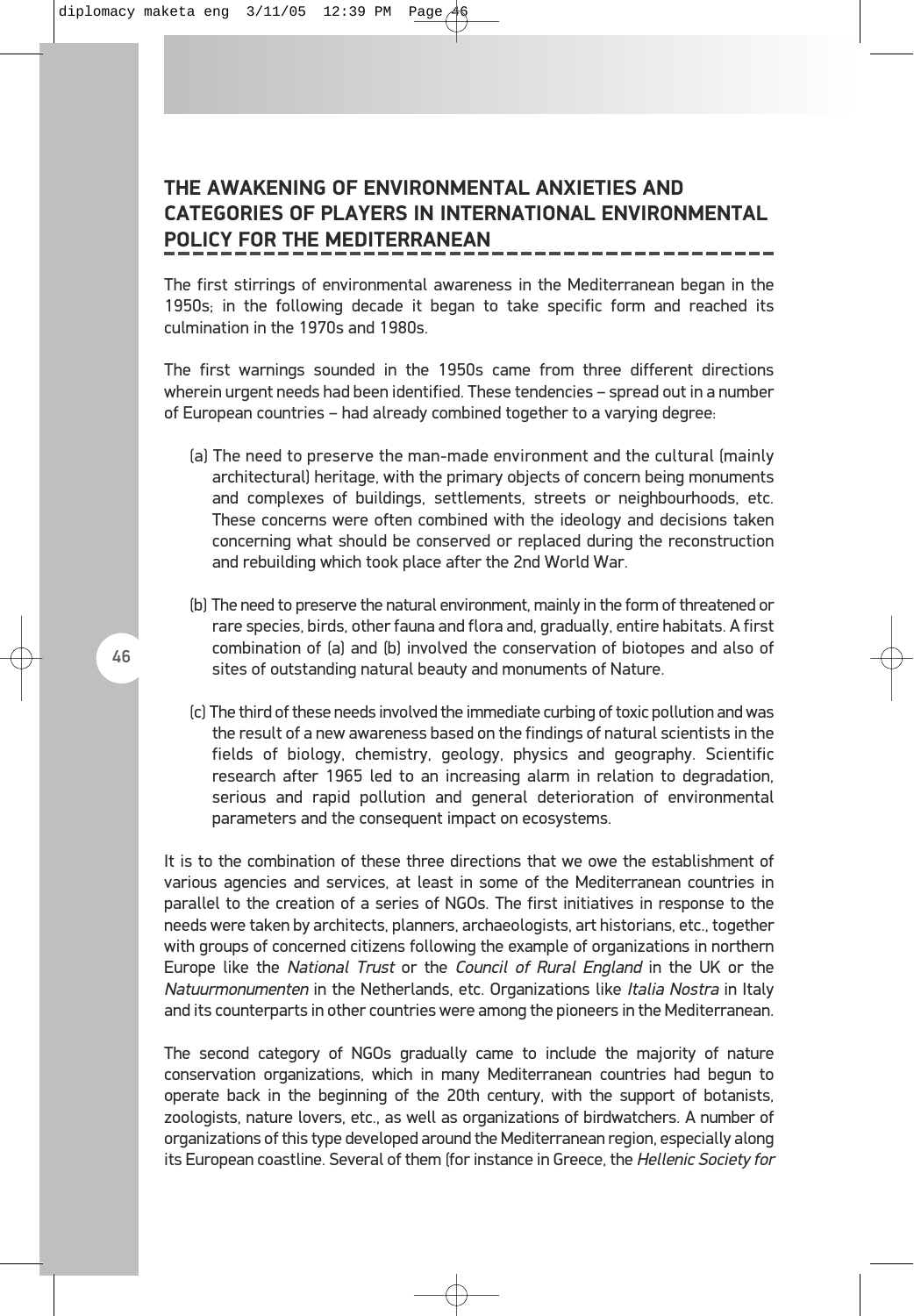the Protection of Nature, founded in 1955), promoted the ideas, positions and initiatives of the international organizations to which they were in some way affiliated, such as the IUCN, and contributed to the acceptance of e.g. the RAMSAR Convention.

The third category, which developed at the end of the 1960s and especially in the early 1970s, initially included scientific agencies interested mainly in the marine environment, but rapidly expanded to include those covering the whole range of the natural environment. A few organisations such as the Elliniki Etairia (the Hellenic Society for the Protection of the Environment and the Cultural Heritage), managed to combine all of the above areas (a, b, c) and thus contributed significantly in the evolution of Environmental Diplomacy both in Greece and at European and Mediterranean level through the international and regional organizations with which it was affiliated $^{\scriptscriptstyle\mathsf{1}}$ .

A fourth category of organisations including mostly South and East Mediterranean NGOs was formed in the eighties and early nineties focusing on a variety of issues and combining a more clear concern about addressing poverty and other social issues with the environmental ones, focussing on local action and the development of connections and partnerships with international networks such as RAED (the Arab NGO Network for Environment and Development), MIO-ECSDE (the Mediterranean Information Office for Environment, Culture and Sustainable Development), etc. from where they sought political/scientific/technological and often limited material support.

The cooperation of all these groups and also the involvement of the international NGOs acting in the region (WWF, FoE, Greenpeace), some of which have a number of national offices, promoted Environmental Diplomacy in an ad hoc yet 'natural' way, perhaps more so than the governments themselves have.

<sup>&</sup>lt;sup>1</sup> Article by Prof. M. Scoullos in Kathimerini newspaper: "International Environmental Action" (of Elliniki Etaiaria) (September 2002).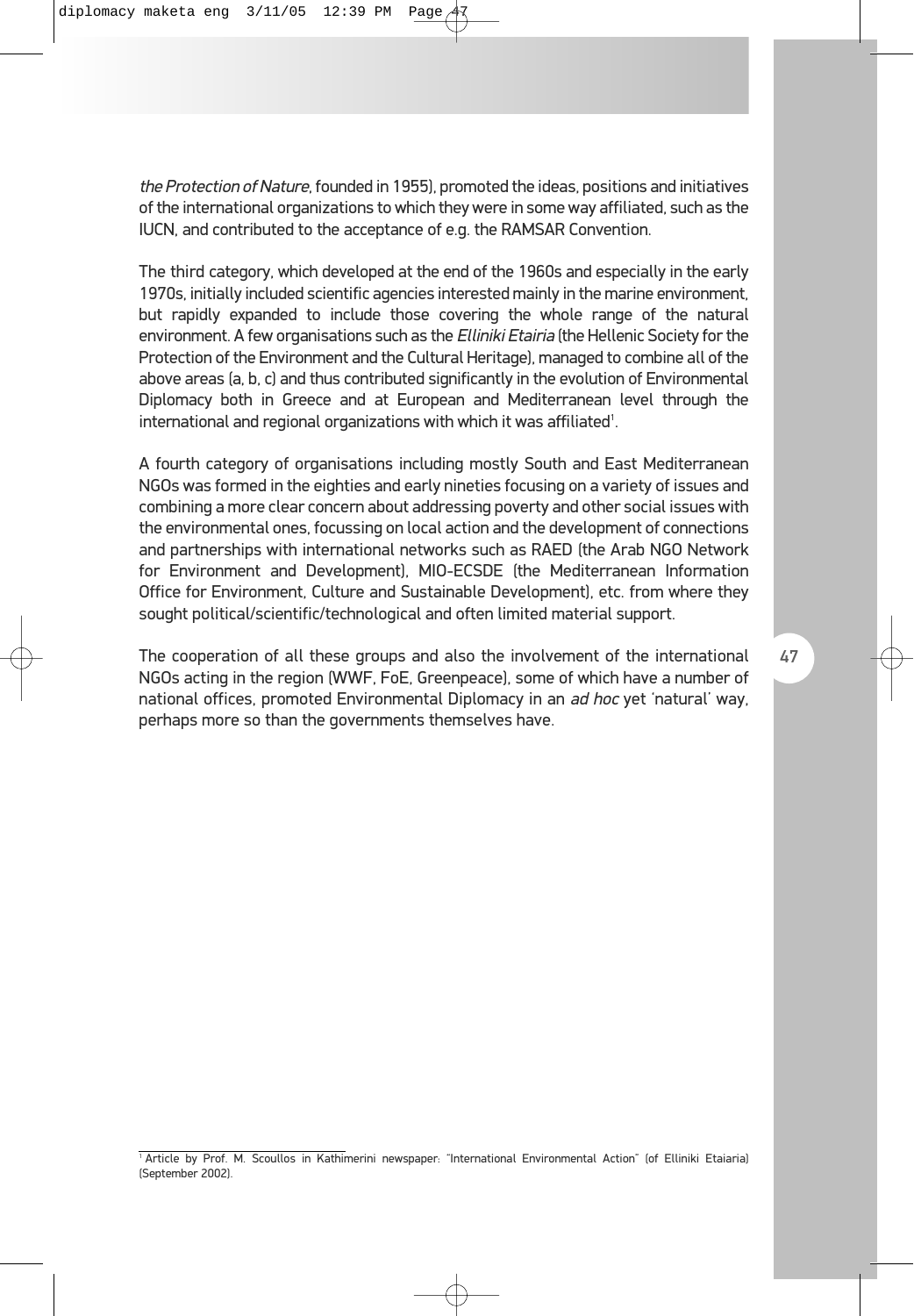# **THE SITUATION BEFORE THE ESTABLISHMENT OF UNEP/MAP. PIONEERING ORGANIZATIONS AND INITIATIVES**

In regard to the diplomatic history resulting in the establishment of UNEP/MAP, special mention must be made to the organizations that were already in existence at the time of its establishment, as well as to the major Conferences and meetings which had been held by various NGOs, institutes, etc., wherein the need to set up an agency dedicated to the protection of the Mediterranean environment had been acknowledged:

1) CIESM. An important regional (Mediterranean) organization which was among the first to bring together the most highly respected of the relevant institutes, universities, scientists and - of course - governments, was CIESM (Commission Internationale pour l'Exploration Scientifique de la Mer Méditerranée), founded by Prince Albert of Monaco in the early 20th century, with its headquarters in Monaco. This organization was for many years the only Mediterranean Forum. It has an unusual structure: while its members are individual scientists (grouped in various scientific committees) its Board is made up of representatives of governments of Mediterranean countries, and for historical reasons, of representatives of Switzerland and Austria (neither of them a Mediterranean country).

By tradition the President is chosen by the ruling House of Monaco, SAS formerly Prince Rainier, and since 2001 his son SAS Prince Albert. For many years the General Secretary of the organization, based at the Oceanographic Institute and Museum of Monaco, was Jacques Cousteau.

Cousteau and his work programme, beyond his involvement in CIESM, as well as his books and films on the world of the sea and its problems, played a decisive role in raising the awareness of governments and the wider public, and youth in particular, in regard to environmental issues.

In respect to Environmental Diplomacy, mention must be made of two CIESM Scientific Committees, which were of high political and diplomatic significance: the committee for the Fight Against Pollution in the Mediterranean and the Physical Oceanography Committee (both had programmes in the eastern Mediterranean and Aegean areas with intense political and territorial tensions between neighbours).

The diplomatic role and significance of CIESM was gradually reduced after the establishment and strengthening of MAP/UNEP and of the various Mediterranean and European NGOs and scientific agencies active in the region.

2) Pacem in Maribus. Pacem in Maribus was the title of a series of conferences organized by the International Ocean Institute, based in Malta, with Elizabeth Mann Borghese at the helm of these efforts. Emphasis lay on protecting the marine environment by resorting mainly to marine law and the safeguarding of peace through international understanding. It was a worthy initiative bringing together a genuine 'think tank' in which participated eminent personalities and scientists from the then two prominent different blocs – East and West – as well as from many Mediterranean countries including North Africa.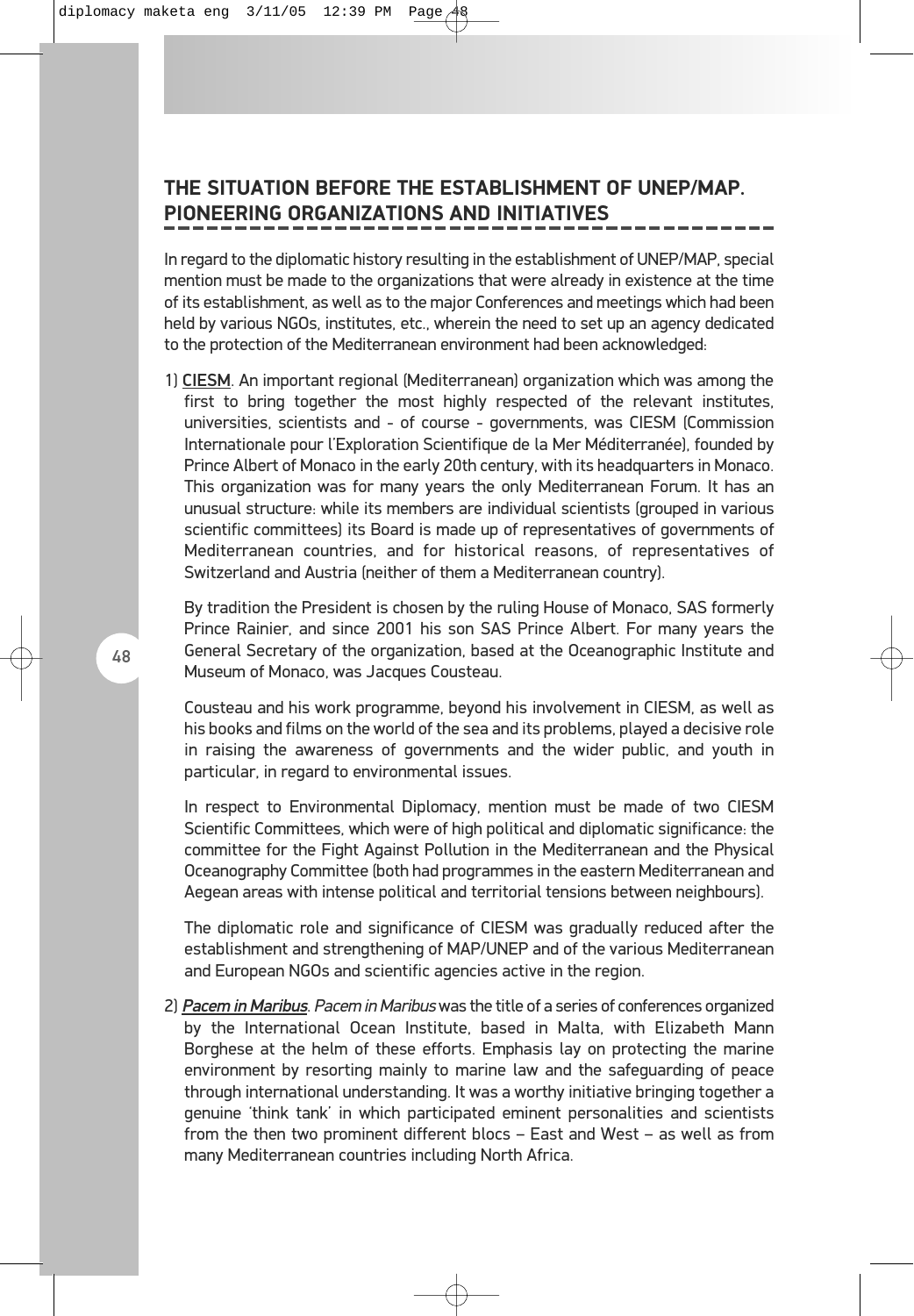- 3) Club of Rome. The Club of Rome was founded by a group of businessmen (amongst whom the leading personality was Aurelio Pecei) as an organization with a special interest in forecasting future developments. It was the Club of Rome which commissioned MIT (Massachusetts Institute of Technology) to produce the famous study "Limits to growth" (Meadows et al., 1972), which formed the basis for discussions at the UN Conference on the Human Environment in Stockholm in 1992. The organization has branches in some Mediterranean countries.
- 4) MAMBO. The Marine Association of Marine Biology and Oceanography, and its biological station in Naples was run by Peter Dohrn, a man of great enthusiasm who had a gift in identifying talented young scientists and involving them in international scientific environmental activities. The activities of MAMBO heralded the later programmes of training, special education and further education in issues of marine pollution and biology and also served in a way as an introduction to issues of Environmental Diplomacy.
- 5) Greek Centre of Oikistics. Based in Athens and largely the creation of the city planner Konstantinos Doxiadis. Its activities included the organization of symposia involving eminent figures such as Barbara Ward, Jacques Cousteau and Aurelio Pechei. Of all the mentioned organizations this was the one which laid the greatest emphasis on the study of future developments in planning and urban growth.

These organizations, as well as several others, through their innovative work and the personal relations of their founders and officials, established vital channels of communication, introducing thus a significant number of diplomats, politicians, well-known journalists (some of them from non-Mediterranean backgrounds like Lord Richie Calder) and young scientists to the broader field of environmental protection viz a vis other policies in the Mediterranean. Not only Mediterraneans were involved. Distinguished Americans and figures from the Soviet Union were among the invited speakers and leading personalities in the various initiatives, which unintentionally went far beyond the boundaries of 'protection of the natural or built environment' and covered issues such as peace and security and in general almost everything we now refer to as 'sustainable development'.

One must also keep in mind that at that time, and for many years afterwards, the presence of the US 6th Fleet, the Soviet fleet, the various military bases and national fleets, reminded the world that this region was potentially one of the likeliest for military confrontation. Thus, in certain countries the four categories of organisations mentioned already were complemented by a fifth one: the movement for disarmament (especially nuclear disarmament) and peace as it was expressed through a number of anti-war and pacifist organizations of the time. In practice, however, the political circumstances in the region prevented or limited any real assimilation of the peace movement into the broader environmental movement, apart from a few isolated cases.

The Mediterranean conferences of the late 1960s and especially those of the early 1970s had identified the need to create an international organization for the protection of the Mediterranean or, even more general, for the protection of the world's oceans and seas or of the environment at large, under the aegis of the UN.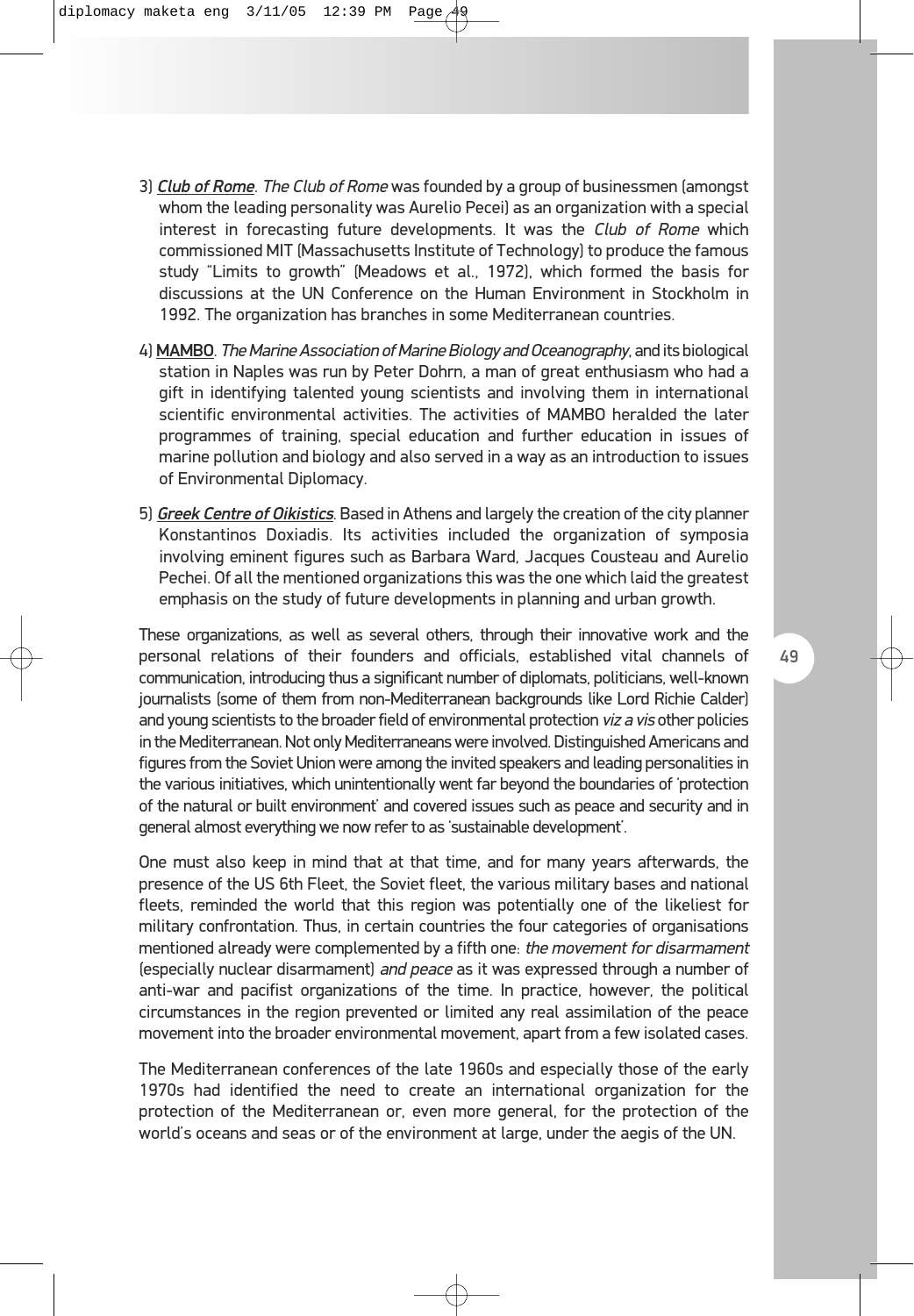# **THE BARCELONA CONVENTION AND UNEP/MAP**

When the proposal for the establishment of an environmental protection organization was partially implemented by the founding of the UN Environment Programme (UNEP) at the Stockholm Summit in 1972, one of the priorities which emerged immediately was the need to set up a Regional Seas Programme (UNEP/RSP). The Mediterranean region held particular prominence from the very beginning and as a result the Barcelona Convention was signed in the homonymous city in 1975 by the majority of the States<sup>1</sup> bordering the Mediterranean, literally and exclusively. It must be stressed at this point that neither then nor subsequently (mainly in order to avoid the involvement of Russia and the countries of what was then the Eastern Bloc) was the Black Sea to be included in the initiative, nor by extension were Portugal and Mauritania, outside Gibraltar to the west. Portugal had from time to time expressed its desire to join the arrangement and for some years enjoyed observer status but this was gradually left to lapse $^{\scriptscriptstyle 2}$ . Contrary to this, Jordan, which has no Mediterranean coastline, and later the Palestinian Authority were recognised as full members.

Among the initial signatory parties to the Convention was the European Community, providing its members twofold (as EU Member States and as Mediterranean States) representation, as well as twofold obligations which are both economic (the Community is a major source of finance for the UNEP/MAP, over and beyond the individual contributions of its Mediterranean Member States) and statutory, since the commitments made by the European Commission become Community Law thus automatically, albeit indirectly, binding the EU Member States to the Barcelona Convention.

The Secretariat of the Barcelona Convention was to be the Mediterranean Action Plan of the United Nations Environment Programme (MAP/UNEP) the headquarters of which were established in Athens while the depository of the Convention is, of course, Spain. The significance of MAP/UNEP and its activities can be seen at many levels:

- It covers only the Mediterranean States and the European Commission. Therefore, there is no direct US involvement or intervention and until recently the interest of northern European States in Mediterranean environmental policy and diplomacy was very limited in practical terms. It should be noted that UNEP/MAP is supported by its several regional centres (Regional Activity Centers – RACs) that are dispersed around the Mediterranean providing a balance within it.
- UNEP/MAP was the first organization to introduce active collaboration with and participation of national and international NGOs.
- With the cooperation and support of NGOs, it was decided in 1995 (during the revision of the Barcelona Convention) to establish an Advisory body in the framework of the Convention, the Mediterranean Commission for Sustainable Development (MCSD), in which the role of the non-governmental organisations and other civil society partners (stakeholders) is of particular significance. It indeed became operational in 1996 (see separate chapter).

<sup>&</sup>lt;sup>1</sup> Albania, for example, became a member much later

<sup>&</sup>lt;sup>2</sup> Recently, post-Johannesburg, their interest in the Mediterranean was revived and it appears that they will once again seek observer status.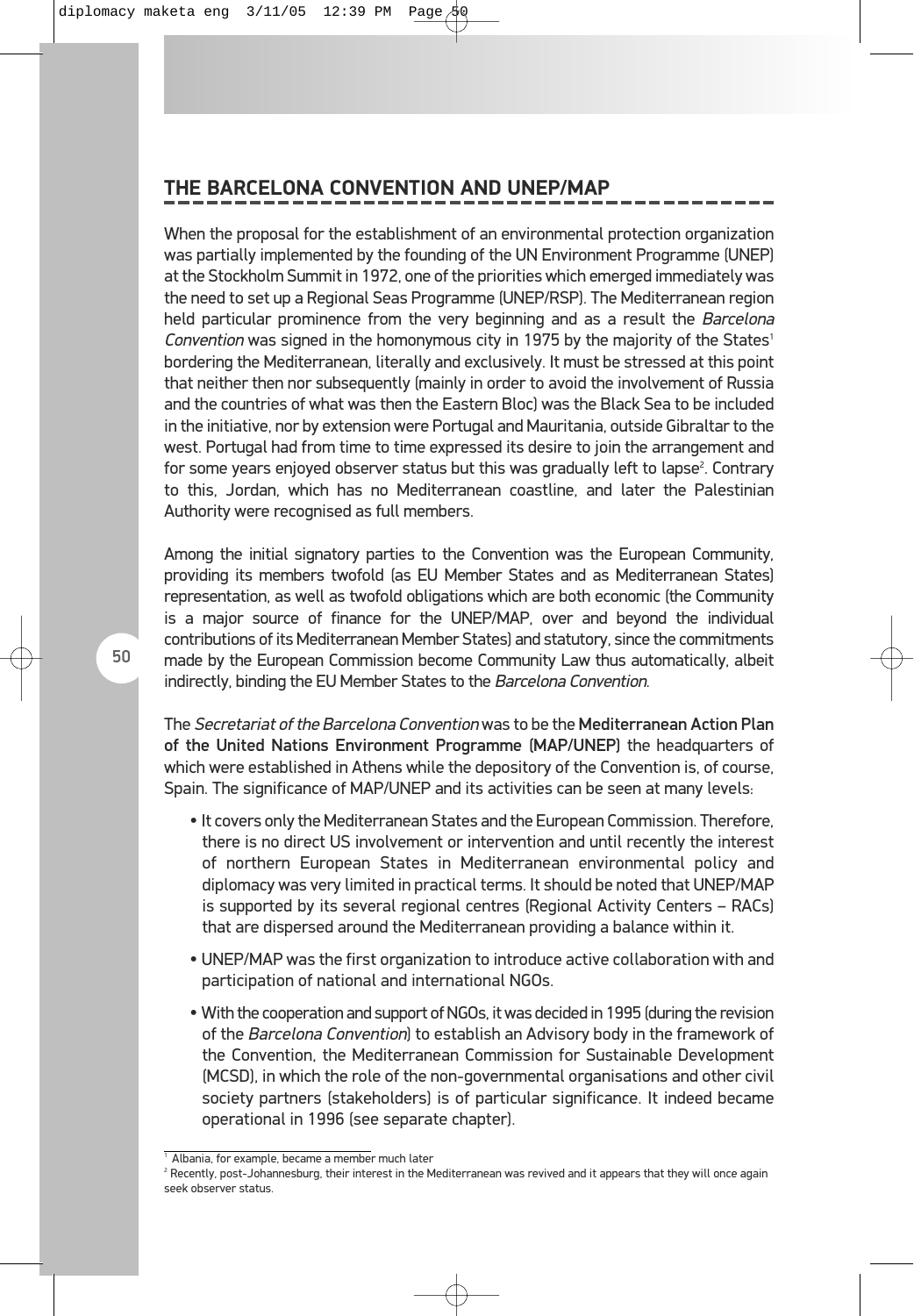# **USEFUL CONCLUSIONS DRAWN FROM THE DEVELOPMENT OF ENVIRONMENTAL DIPLOMACY IN THE MEDITERRANEAN WITHIN THE CONTEXT OF THE BARCELONA CONVENTION**

It is striking that while the Mediterranean has been an arena for tensions and even armed confrontation or threats thereof between its States, it has nevertheless witnessed the development of stable and enduring cooperation long before any other regional sea in Europe (e.g. Black Sea, White Sea, Barents, etc.) where initiatives had to wait e.g. for the conclusion of the Cold War. This pioneering Environmental Diplomacy must be attributed to a large extent to the central role of scientific and non-governmental agencies and individuals which paved the way and provided a platform for the exchange of views and exertion of pressure to governments and international intergovernmental organisations. A group of scientists and a small, yet influential part of civil society, characterised by clear orientation, strong desire and capability to work jointly at Mediterranean level on scientific, cultural and social issues, above and beyond national and bureaucratic mechanisms, acted as a discreet but driving force. People from this group (scientists or members of NGOs) have from time to time held key positions in national, international or intergovernmental organisations and have created a trend of cooperation facilitating the transfer of know-how, resources and programmes, confirming that:

- 1. dialogue and personal contacts may on a broader scale critically assist Environmental Diplomacy;
- 2. political obstacles can be overcome when there is positive, constructive pressure and consensus from broader social groups, especially when the latter is in tune with the opinions of experts;
- 3. Environmental Diplomacy at regional level can be very successful in achieving common visions, joint programmes and common institutions, but it is not able to secure the proper implementation of regional decisions at national level, where there is usually a considerable difference between proclaimed intentions and actual commitments and implementation due to lack of infrastructures or lack of pressure from the wider national public opinion.

It is therefore important to note that the success of Environmental Diplomacy in a region like the Mediterranean does not automatically entail success of environmental policy in terms of its visible results in improving the state of the environment within countries. On the other hand, there is no doubt that the absence of positive results weakens, and may gradually remove the basic incentive for development of international action and cooperation and consequently the potential of Environmental Diplomacy.

It must also be pointed out that in tackling complex regional issues such as marine pollution we must not forget the conditions laid down in the wider international law and Conventions outside the Mediterranean. Many issues relating to use or regulation concerning oceans are regulated at the global, not regional, level. Thus, the London Convention (dealing with ocean dumping), the International Convention for the Prevention of Pollution from Ships (MARPOL) and the UN Law of the Sea Convention play an important role in protecting the Mediterranean Sea and its enclosed bays and harbours and are not in themselves the direct object of regional Mediterranean Environmental Diplomacy.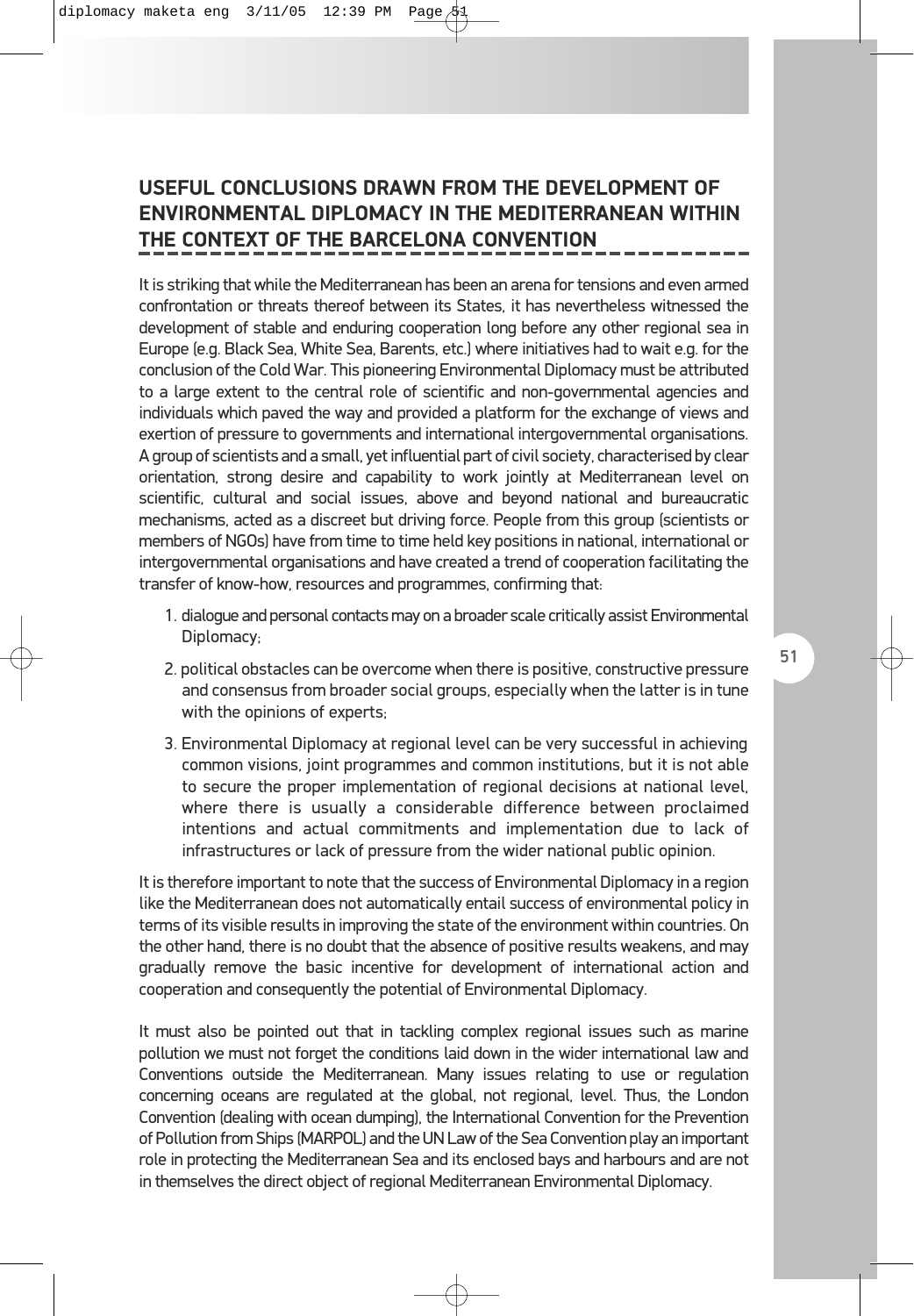## **NGO INITIATIVES TO STRENGTHEN EUROPEAN INTEREST IN THE MEDITERRANEAN**

As the reader may be aware, European environmental policy, practically began in 1974, following the realisation at the Stockholm Conference of the existence of this 'gap' in the European Community policy. Since its beginnings, European environmental policy addressed some elements of Mediterranean interest but these focused mainly on strengthening the protection of Community Mediterranean ecosystems and the creation of infrastructures to prevent or limit pollution mainly from sewerage systems in the then few Mediterranean countries of the Community.

Of course, the Community had participated from the very beginning in the Barcelona Convention and had started to develop commercial and other bilateral relations with ACP1 countries and North African States, with which there were also powerful bilateral relations with individual EU Member States. It is noteworthy that the agreements with these States had begun to incorporate environmental provisions and terms from as early as the1980s.

It should not be forgotten that up until 1980 the only Member States of the Community with Mediterranean interests were France and Italy, countries which may have had an important Mediterranean tradition, but whose economic and political centre of gravity lay in the north. Paris did not often show a keen or sustained interest in Mediterranean environmental issues, although such interest was shown by the Alpes Maritime Department and the local authorities, universities and institutes of Marseilles, as well as the municipalities of the Côte d' Azur and Montpellier-Perpignan, which developed very close cooperation with their counterparts in Spain (Catalonia) along the coast of the Gulf of Lion, at all levels, yet not so much with the Balearic Islands. In the 1970s, of course, Spain was not yet a member of the EC.

French and Italian NGOs with Mediterranean interests were very few and not particularly energetic and active on Mediterranean issues at that time and only a few of them had a sustained and lively interest in the international Mediterranean agenda. It is also worth noting that the Balearic Islands were home to small but active environmental NGOs, as was Corsica, although the latter was not the case in Sicily and Sardinia.

In the context of Mediterranean Environmental Diplomacy we must not overlook the official trilateral environmental cooperation between France, Monaco and Italy in the form of the RAMOGE Agreement<sup>2</sup>. However, France and Italy had not sufficiently stimulated the interest of the European Community in the Mediterranean and the Community did not begin to show any serious environmental concern for the region until the early 1980s.

Upon the entry of Greece into the European Community, many more initiatives were launched for the orientation of European policies towards the South and the broader Mediterranean region. Some successful collaborations between the Greek government and the environmental NGOs within these initiatives are worth mentioning.

<sup>&</sup>lt;sup>1</sup> African, Caribbean and Pacific

<sup>&</sup>lt;sup>2</sup> The RAMOGE Agreement signed in 1976 is the instrument adopted by the Governments of France, Monaco and Italy to ensure that the coastal areas of the Provence-Alpes-Côte d'Azur Region, the Principality of Monaco and the Ligurian Region should constitute a pilot zone for preventing and combating pollution of the marine environment. The geographical area originally covered by the Agreement extended from Saint-Raphaël in the west, to Monaco, then eastwards to Genoa, whence the name RaMoGe formed from the first syllables of the names of these three towns (www.ramoge.org).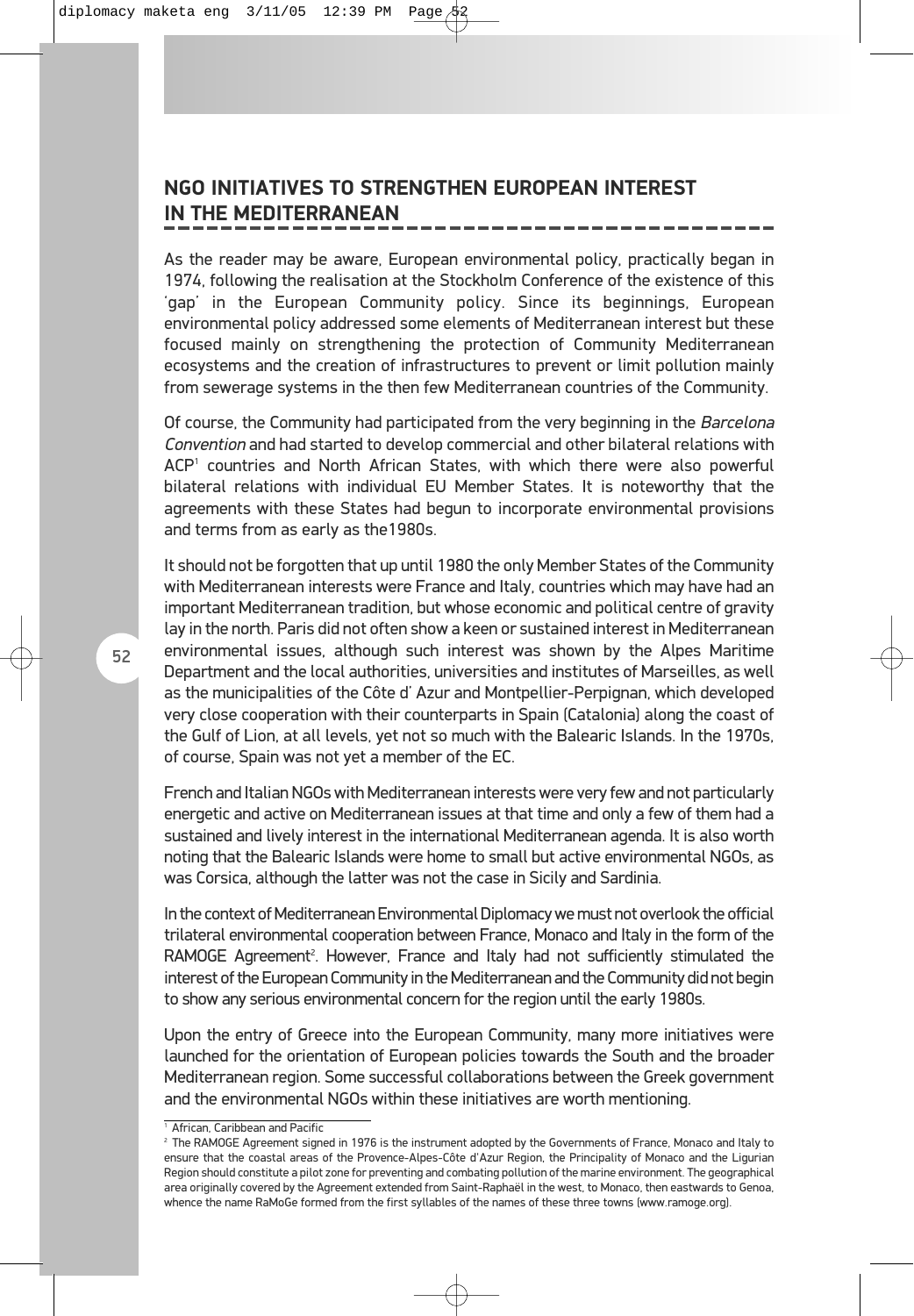In 1979, in view of Greece's entry into the European Community, the European Environmental Bureau (EEB), the Federation of NGOs of the European Community (founded in 1974), invited the main Greek NGOs at the time to participate in their work.

The author of the present book was appointed as representative of the Greek NGOs on the Board of the EEB and one of the first initiatives undertaken was the foundation of the Mediterranean Committee of the EEB in 1980. It was based in Athens and intended to monitor Mediterranean environmental issues and stimulate Community interest in the region. In 1983, under the Greek Presidency of the European Community, the Mediterranean Committee of the EEB and the Greek NGO Elliniki Etairia with the support of UNEP/MAP, organized the first International Conference with the title "Protection of the Mediterranean region: A role for the European Community". The Conference was opened by the then Greek Minister of Planning and the Environment and President of the Community Environment Council, the late Antonis Tritsis. UNEP/MAP was represented by its Coordinator Dr. Aldo Manos and the European Commission by the senior official in charge of liaison with UNEP/MAP J. Vacaraga (see photograph). The meeting was attended for the first time by NGOs from southern Mediterranean countries and one of the main suggestions of the meeting was to hold the next Conference of the Contracting Parties to the *Barcelona Convention* in Brussels in 1984, with invitations to be extended by the Community to the other Parties.

In Brussels (October 1984) the Mediterranean Committee of the EEB organized on the eve of the Conference of the Contracting Parties to the Barcelona Convention an International Meeting of NGOs which adopted a text prepared as their intervention to the Conference (Annex 1). Thanks to the synergy with and recommendations of UNEP/MAP and the European Commission, the President of the Mediterranean Committee of the EEB was permitted to attend the Conference and speak to the Member States, answering also to some of their questions about the NGOs of the region and their role.

This appears to have been the first official consultation between NGOs and the UN system on environmental issues in the Mediterranean. This process has since then been permanently established. It has over the years been strengthened, extended and has subsequently become better known and has thus served as a precedent for similar consultations followed by e.g. the Paris and Oslo Conventions, etc.



1st International Conference: "The protection of the Mediterranean Region: A role for the European Community" From left to right

- J. Vacaraga Representative of the Commission of the European Community
- A. Tritsis Minister of the Ministry of Public Works, Housing and Environment
- M. Scoullos President of Elliniki Etairia and Mediterranean Committee of EEB
- A. Manos Coordinator of MAP-UNEP
- 
- M. Sweeney President of EEB
- T. Burke Rapporteur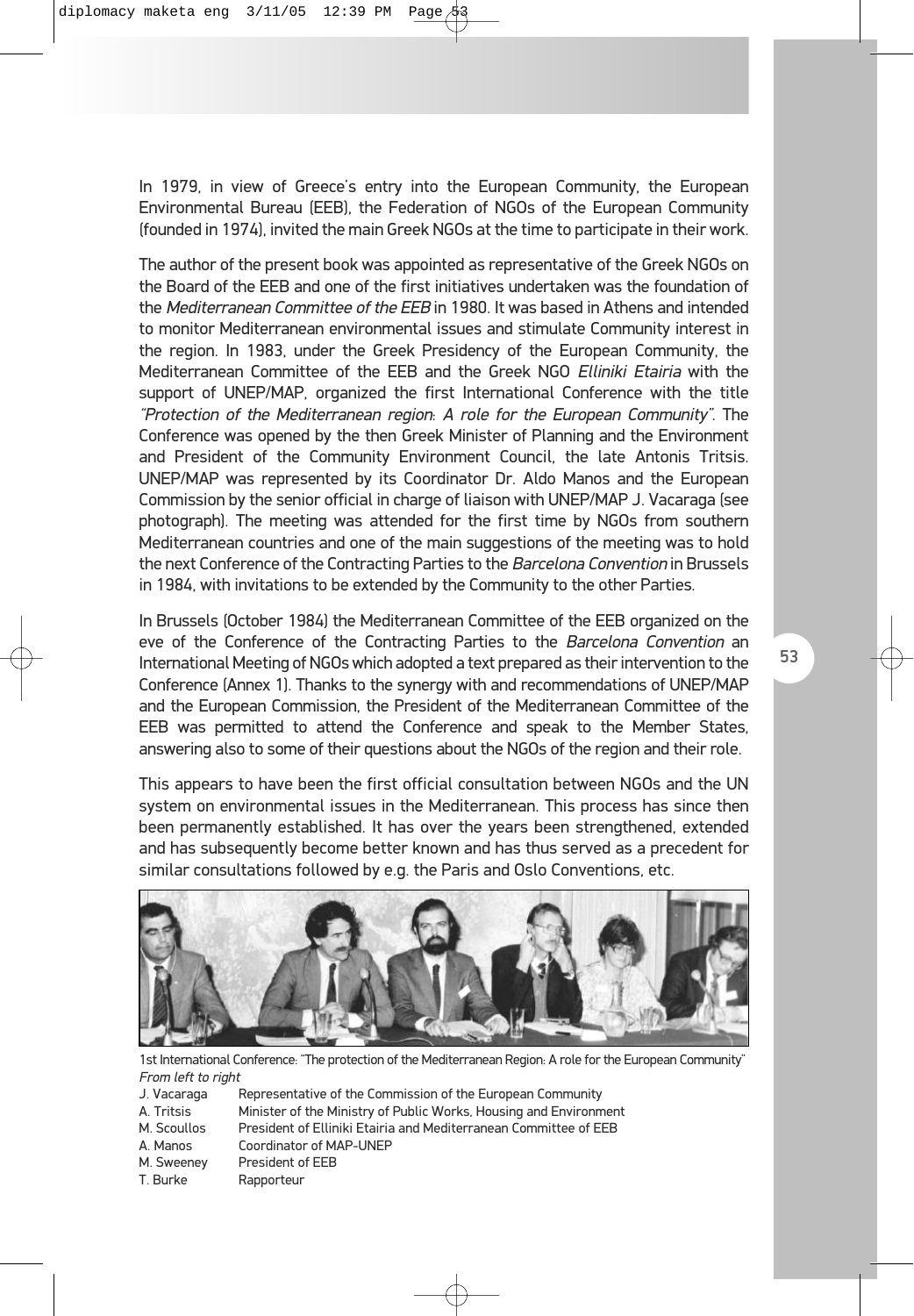## **THE NICOSIA CHARTER AND ACCEPTANCE OF FULL INDEPENDENCE OF NGOS**

The European interest in the Mediterranean was further manifested more clearly in the mid 1980s with the active support of a pioneering and little-known initiative, the so-called *Nicosia Charter*. The *Nicosia Charter* was the first attempt to promote commitments of an environmental and – to some extent – developmental character, e.g. promotion of environmental structures in non-Community Mediterranean countries in the context of UNEP/MAP, with parallel economic support from the European Community directly and indirectly through the European Investment Bank (EIB), World Bank (WB) and the United Nations Development Programme (UNDP).

The Charter envisaged an action plan with specific objectives and deadlines by which certain projects had to be completed, such as waste reception facilities for ships at ports, biological sewage treatment plants in major cities, etc. The programme, personally promoted by the Greek Minister of Planning and Environment Antonis Tritsis, also President of the European Environment Council, did not meet the necessary conditions for success and can be described as an example in which Environmental Diplomacy was absent. It is therefore worth examining it in some more detail.

Apart from the rather hesitant attitude of Turkey (perhaps to be expected) on the choice of Nicosia (Cyprus) for the announcement of the initiative and for the Charter's name, there was a complete failure to brief the NGOs on the initiative and its goals and very little was achieved in raising awareness and visibility on the programme, even within the Mediterranean countries. The countries, especially those of the South, saw the initiative as a classic form of development aid, which they expected to receive without any systematic preparation of structures or institutional conditions on their part. The European Community, represented by the Commission together with the EIB, the WB and the UNDP, demanded guarantees and a appropriate meaningful framework for the management of the initiative. UNEP/MAP wished to take on this role alone, without preparing the ground for credible guarantees of effective management, in a transition period when the powerful leadership of UNEP by Dr. Mostafa Tolba was coming to an end in Nairobi and in Athens the UNEP/MAP Coordinator Dr. A. Manos had been succeeded by Professor S. Bussutil a man of very different character and style.

The attempt fell through in Cairo in 1992. On review of the results of the initiative it transpired that very little of any substance had been achieved. The European Community with the EIB and the WB demanded that there be a different kind of 'Directorate' with real control by the Community / EIB, WB and UNDP. The Secretariat of UNEP/MAP reacted vigorously. The NGOs were unaware of the underlying issues. Their own priority in Cairo was to secure an official role and voice in the ministerial meetings and particularly in the Rio Summit. They confined their representations to matters of general principle. But like the majority of the Parties to the Barcelona Convention they were rather uncomfortable and suspicious of talk of a 'Directorate'. Thus, the European Community found itself isolated, UNEP/MAP maintained and strengthened its original role, but essentially the Nicosia Charter had failed.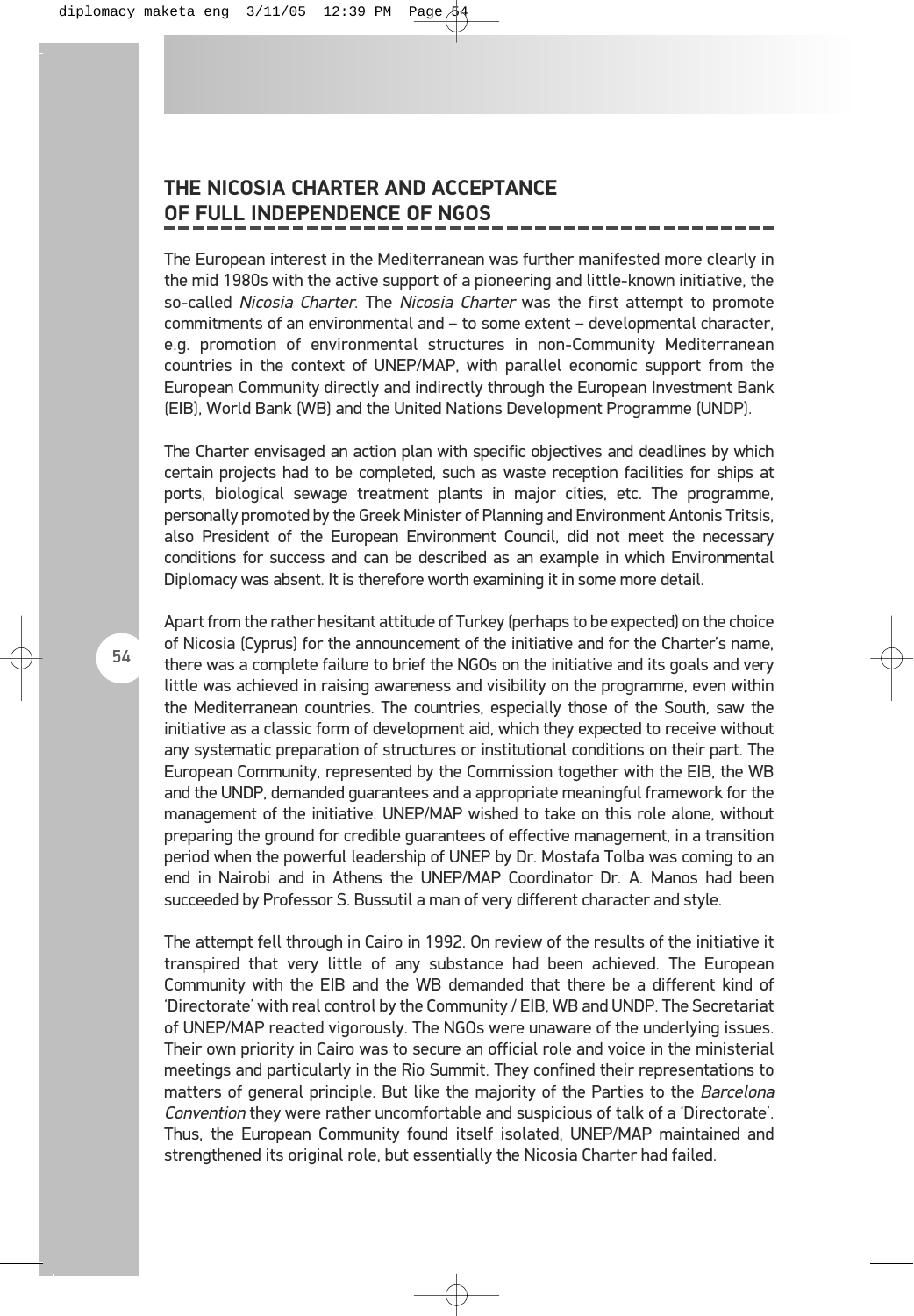But every cloud, as they say, has a silver lining. At the same conference in Cairo the countries granted approval for the NGOs to intervene, but insisted that this happen only through a single voice, which ended up being the President of MIO<sup>1</sup>. As had occurred in previous instances, it was decided among the NGOs that his intervention be divided into 3-4 parts and read by different NGO representatives from different countries and in different languages.

The first problem arose with Greenpeace, which requested that their representative speak in the name of the organization, on the grounds that it did not belong to the MIO network nor to any other NGO collective body. After negotiations MIO expressed its willingness to grant Greenpeace a few minutes for its intervention. Subsequently, when a representative of an Arab organization started reading his part, the Minister or senior official of his country interrupted the proceedings, shouting: "Not him! We agreed that the President of MIO would speak and here we have others speaking whom we didn't approve". It was necessary for the President of MIO to explain that the individual in question was merely 'lending his voice' to address the conference in Arabic! Although the references to peace and security included in the NGO Statement irritated the representative of another country, who threatened that his country would withhold agreement to the intervention of NGOs in future 'because of the political motivations which seem to be concealed behind their positions', the meeting was of great benefit to Mediterranean NGOs.

In essence, the full independent operation of Mediterranean NGOs was established de facto in the framework of UNEP/MAP and other relevant Mediterranean fora. It was recognised that in the time granted to them, the NGOs might, independently and with their own mechanisms and conditions, be represented by those whom they themselves choose and may express their views without censorship, as long as they remain, of course, within the accepted boundaries of decorum and international procedure.

<sup>&</sup>lt;sup>1</sup> The Mediterranean Information Office (MIO) was established in 1990 as a network of NGOs, under a joint project of EEB and Elliniki Etairia and in close collaboration with the Arab NGO Network of Environment and Development (RAED). The continuous expansion of MIO's Mediterranean NGO network and the increasing request for constructive and structured NGO opinions and representation in Mediterranean and international fora, led to the transformation of MIO to MIO-ECSDE (Mediterranean Information Office for Environment, Culture and Sustainable Development) and its current NGO Federation status with around 100 members from 23 countries.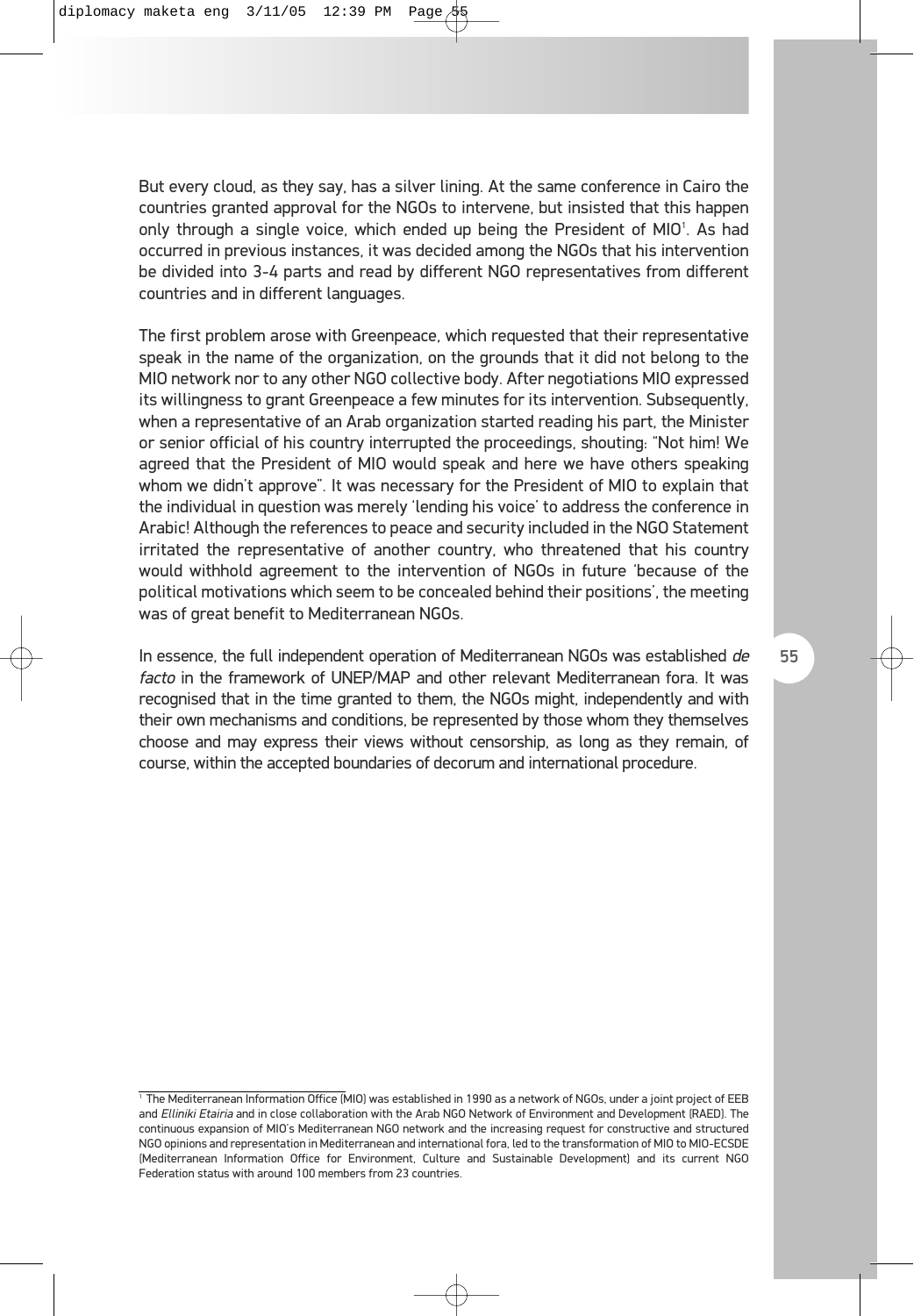# **METAP (Mediterranean Environmental Technical Assistance Programme)**

An indirect result of the failure of the Nicosia Charter was the reinforcement of another independent initiative, this time outside the direct scope of UNEP/MAP, the Mediterranean Environmental Technical Assistance Programme (METAP), which from the beginning enjoyed the support of the European Community, the EIB and the WB. The latter supplied the institutional framework and the Secretariat for the programme, which was based initially in Cairo.

At a conference held in Paris in 1998 to report on and evaluate the work done by METAP, at which all the Mediterranean States and many NGOs were present, mixed feelings were expressed concerning the results. Generally, the outcomes achieved were mainly studies and seminars, while once again it was clear that one of the programme's defects was the limited role and involvement of civil society in the programmes it supported.

After 2001 it was decided that the programme be run directly from the head offices of the WB in Washington. It is noteworthy that the WB does not aid the project through subsidies but with loans alone, nor does the European Commission provide economic aid from any fixed budget line. A METAP programme on waste was supported through the SMAP (Short and Medium Term Priority Environmental Action Programme) programme , which is being implemented under Tunisian coordination. This system was criticised a lot by NGOs and countries, since METAP (or in other words the World Bank) seems to be, in a way, in competition with non-EU Mediterranean countries, other inter-state organizations (e.g. UNEP/MAP) as well as NGOs for the funding of its programmes (!).

<sup>&</sup>lt;sup>1</sup> The Short and Medium-term Priority Environmental Action Programme (SMAP) is a framework programme of action for the protection of the Mediterranean environment, within the context of the Euro-Mediterranean Partnership. It was adopted unanimously by the Euro-Mediterranean Ministerial Conference on the Environment, held in Helsinki on the 28 November 1997.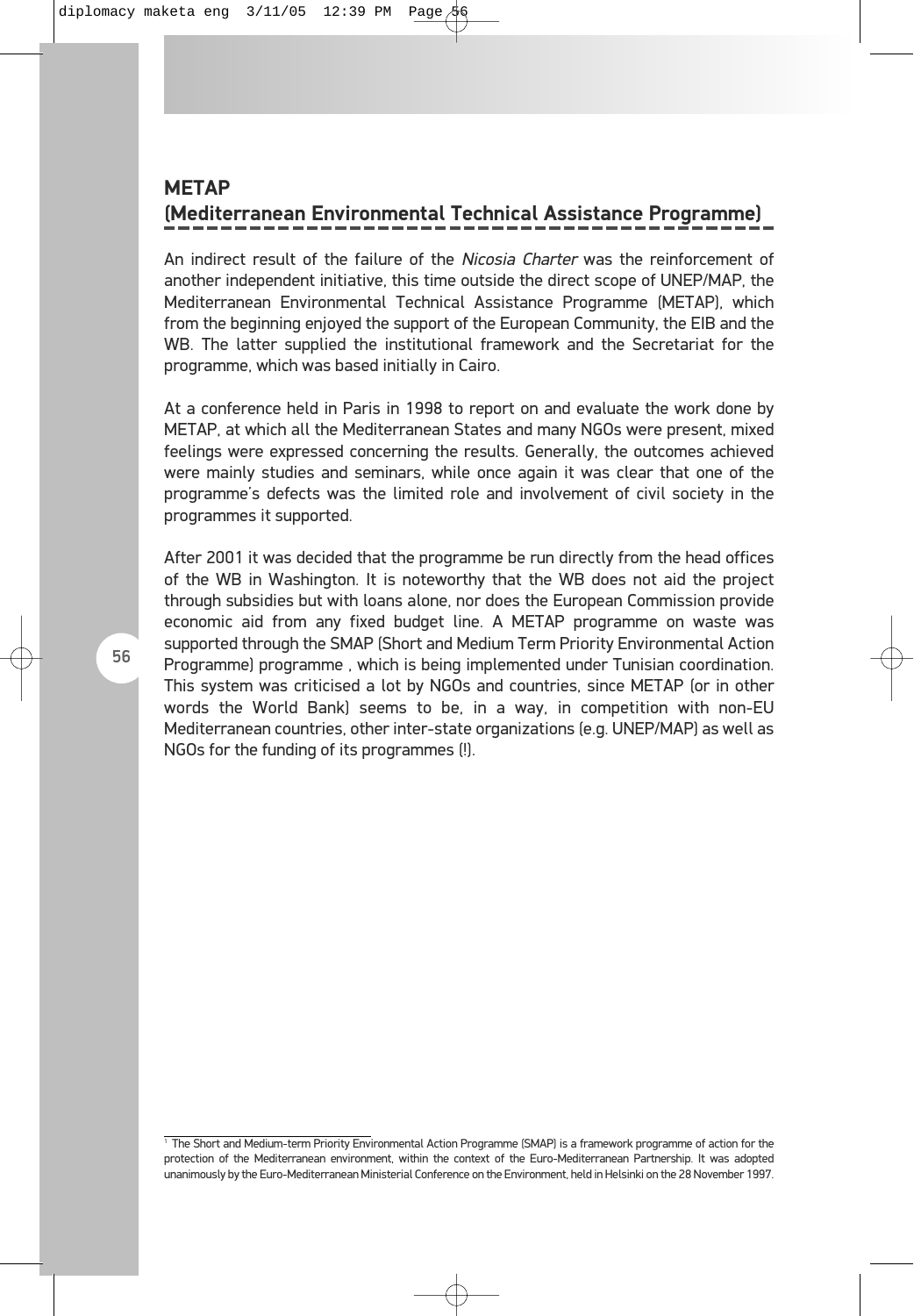# **THE MEDITERRANEAN REGION AND THE EARTH SUMMIT, AGENDA MED 21, THE REVISION OF THE BARCELONA CONVENTION AND MCSD**

#### PREPARATIONS FOR RIO

The announcement of a major UN Conference on the Environment and Sustainable Development (UNCED) in Rio in 1992 was greeted with a considerable measure of suspicion by most NGOs and with a low degree of understanding by most Mediterranean governments. Minimal preparation took place on the part of the Mediterranean and only isolated Mediterranean countries, mainly smaller ones like Monaco, made any extensive reference to matters of purely Mediterranean interest at the Conference itself.

However, a particularly important Mediterranean NGO preparatory meeting for Rio was organized in Athens in late November 1991 by the Mediterranean Information Office (MIO) which was attended also by a number of representatives of governments and other agencies. The conference approved the Athens Declaration of Mediterranean NGOs a statement of basic political principles (Annex 2). The Athens Declaration of Mediterranean NGOs, which was addressed equally to the Mediterranean States and to the Rio Conference, was a milestone in the evolution of Mediterranean NGOs and it mandated MIO with a number of tasks so as to effectively promote the common NGO objectives. Among other things, the Athens Conference proposed the founding of a 'Mediterranean Water and Natural Resources Community' as a basic prerequisite for regional sustainable development, with active involvement of NGO representatives and other social partners.

In Rio the only Mediterranean session held was that organized by the NGOs, which was attended by several representatives from government delegations and the European Commission. At that session the proposal for a 'Mediterranean Water and Natural Resource Community' was referred to also as a 'Mediterranean Committee for the Sustainable Management of Natural Resources'.

#### AGENDA MED-21

After Rio, a number of governments began to discuss the need for an organization or body to implement the recommendations of Agenda 21 at regional Mediterranean level. Specifically, Tunisia proposed the creation of a special Agenda for the Mediterranean, a *Mediterranean Agenda 21* or an Agenda MED-21. This attempt met with a whole range of responses, from positive, supportive reactions to negative ones and neutral indifference on the part of most governments. At a related conference organized in Tunis in 1994, the preparatory texts, especially those in English, were very poor, partly because of the makeshift translation of the texts from French or Arabic<sup>1</sup>. Previously<sup>2</sup>, there had been a meeting of Mediterranean NGOs which adopted a Declaration entitled 'The Tunis NGO Declaration on Agenda MED 21 – Hand in Hand' (Annex 3). It was presented at the Ministerial Conference by the President of MIO-ECSDE as representative of Mediterranean NGOs emphasising:

 $\frac{1}{1}$  Final version of Agenda MED-21.

English: http://195.97.36.231/acrobatfiles/94MED21\_PC2\_Rev3\_Eng.pdf

French: http://195.97.36.231/acrobatfiles/94MED21\_PC2\_Rev3\_Fre.pdf

<sup>2</sup> Tunis, 28 October 1994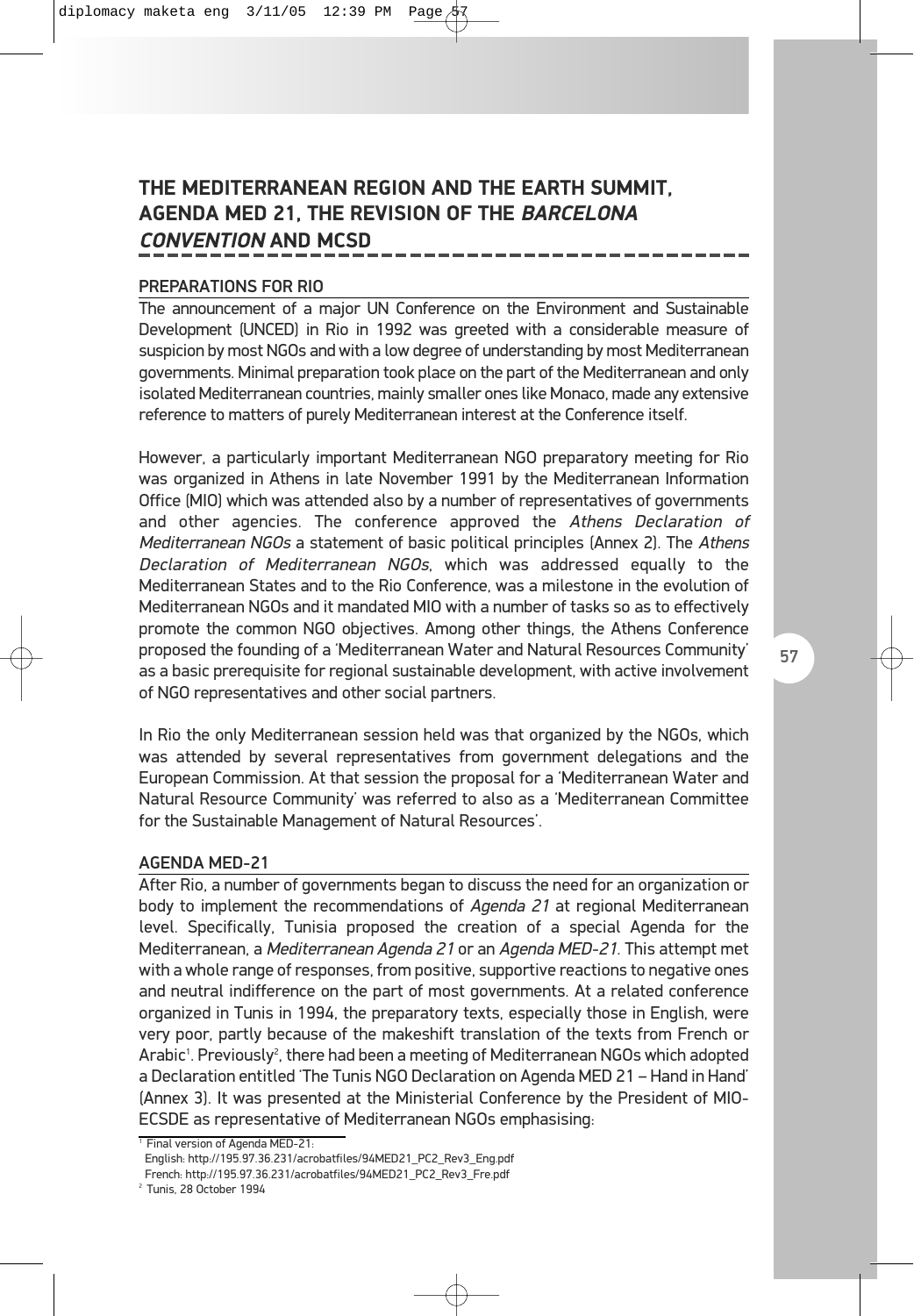- 1) their support for the establishment of the Agenda MED-21 initiative,
- 2) that the whole enterprise should be undertaken within the context of MAP/UNEP, and
- 3) that a 'Mediterranean Commission on Sustainable Development (MCSD)' should be established at the highest possible political level and with NGO participation.

The cooperation of the NGOs with the Tunisian Minister of the Environment Mr. M. Mlika, who chaired the Ministerial Conference, was of vital importance, especially the role undertaken by the Tunisian NGOs and in particular by APNEK, the MIO-ECSDE Member Organisation active mostly in the province of Kairouan, Tunisia.

The incorporation of the initiative within the UNEP/MAP structure was from the beginning neither clear nor certain. It was the NGOs that played a decisive role in the involved Environmental Diplomacy. It was clear to them that a 'detached' organisation or body functioning outside UNEP/MAP would have very limited operational potential, uncertain funding and an overall weakness in being able to provide the necessary conditions for the viability of such an Agenda. Many countries tactfully expressed their wish that the whole idea be frozen or abandoned. Tunisia, therefore, realising that its initiative was not mature enough to become a viable 'new vehicle', decided to wait a while and promote the conclusions of the Ministerial Conference on Agenda MED-21 during the revision and re-drafting of the Barcelona Convention (1995). Meanwhile, the NGOs lobbied successfully for the incorporation of the new organisation or body within the UNEP/MAP structure, which in the end was indeed the final choice.

When later the issue assumed specific form and the establishment and operation of the MCSD were being discussed, a number of reservations and differentiations (albeit no vigorous objections) were expressed and not only on the part of governments but also on the part of few NGOs.

#### REVISION OF THE BARCELONA CONVENTION

In 1995, under the Greek EC Presidency, a Ministerial Meeting was held in Barcelona on the one hand to celebrate the 20th anniversary of the Barcelona Convention and on the other to revise it. After considerable negotiations and intense hands-on application of Environmental Diplomacy – in which a serious function was played by the European Commission and the then Greek President of the EU Environment Council, and also by NGOs – the Barcelona Convention was expanded to cover not only the sea but also the broader Mediterranean region and not only the protection of the environment but also the sustainable development of the region'. It was also formally decided to establish the Mediterranean Commission on Sustainable Development (MCSD) but the details were left to be determined at the next conference to be held in Montpelier in 1996. The reader is reminded that all the Mediterranean countries had at this point signed the Convention.

<sup>&</sup>lt;sup>1</sup> Barcelona Declaration:

English: http://195.97.36.231/acrobatfiles/MAPDocAcrobatfiles/InformDocEng/InfDoc2002.pdf. Arabic: http://195.97.36.231/acrobatfiles/02BUR59\_Inf3\_ara.pdf.

French: http://195.97.36.231/acrobatfiles/MAPDocAcrobatfiles/InformDocFre/InfDoc2002.pdf.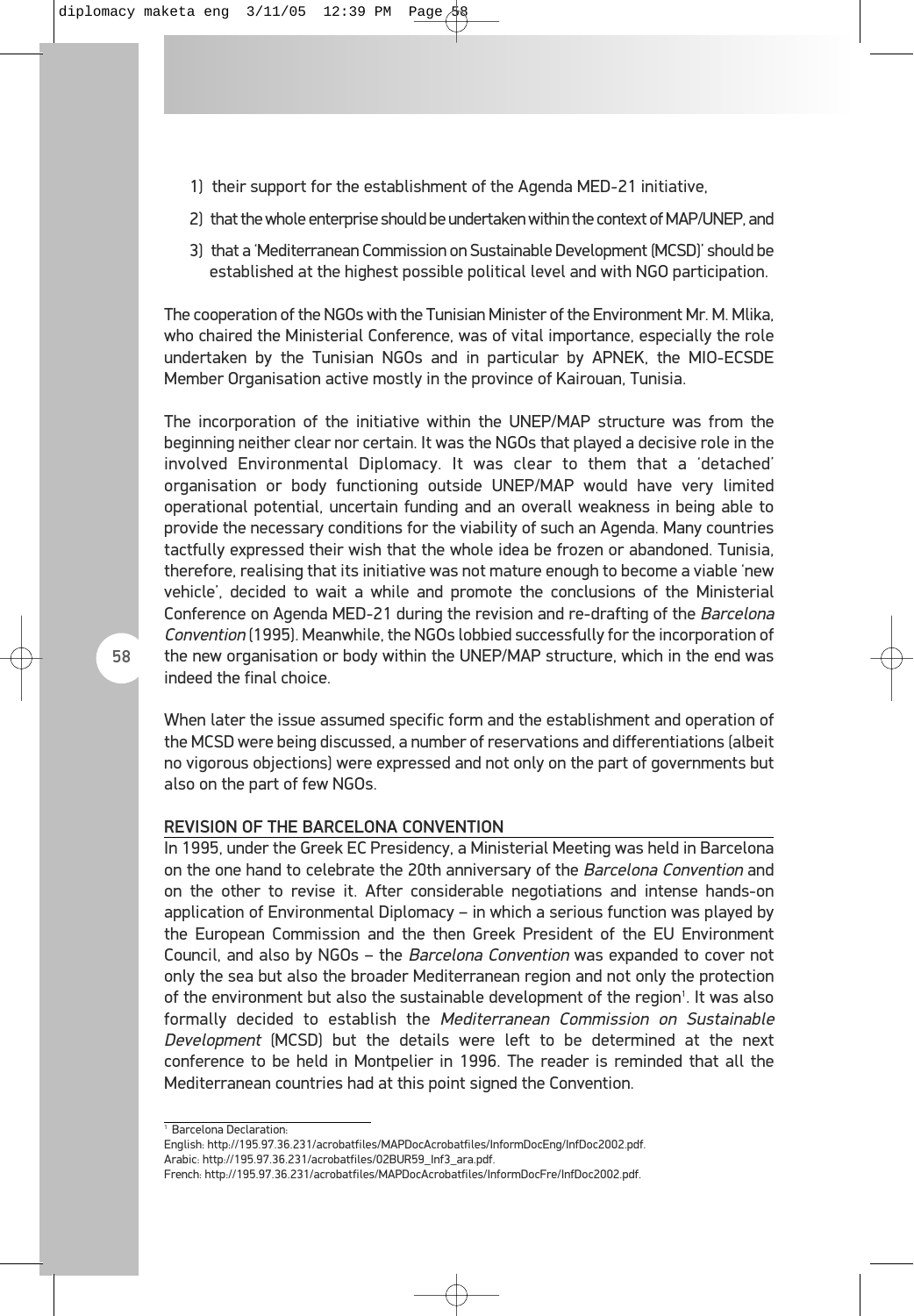#### THE MEDITERRANEAN COMMISSION ON SUSTAINABLE DEVELOPMENT (MCSD)

The MCSD is the only truly regional Commission for Sustainable Development of its kind in the whole world. It was founded as a regional (Mediterranean) initiative in full coherence with the Rio 'directives'. It acts as an advisory body to the Contracting Parties of the *Barcelona Convention*, and its members include, on equal footing, representatives of the Member States and the European Commission, as well as 15 representatives (5 from each category [3x5]) from the region's local authorities, economic partners (chambers of commerce, etc.) and environment NGOs. It is basically a think-tank on policies for promoting sustainable development in the Mediterranean Basin and focuses on key issues in its drive for tangible outcomes.

The Commission, which functions through the secretarial support of UNEP/MAP, had for a number of years a set of working (thematic) groups which examined issues of importance for the sustainable development of the Mediterranean region. The groups were led by one or more task managers appointed by and among the MCSD members. The task managers of the thematic group on Information, Public Awareness, Environmental Education and Participation were NGOs (MIO-ECSDE and CREE). After the findings of the working groups were discussed and the final decisions taken by the plenary session of the MSCD they were recommended for discussion and decision (usually a simple matter of ratification) at the next Conference of the Contracting Parties to the Barcelona Convention.

The discussions, negotiations and activities planned within the MCSD are often the result and eventually new starting points of active Environmental Diplomacy.

<sup>59</sup>

 $1/4$  Somewhat similar body of a more limited scope, size, etc. exists in the Baltic Sea.

<sup>&</sup>lt;sup>2</sup> Center of Euro-Mediterranean Regions for Interregional Cooperation for the Environment and Sustainable development.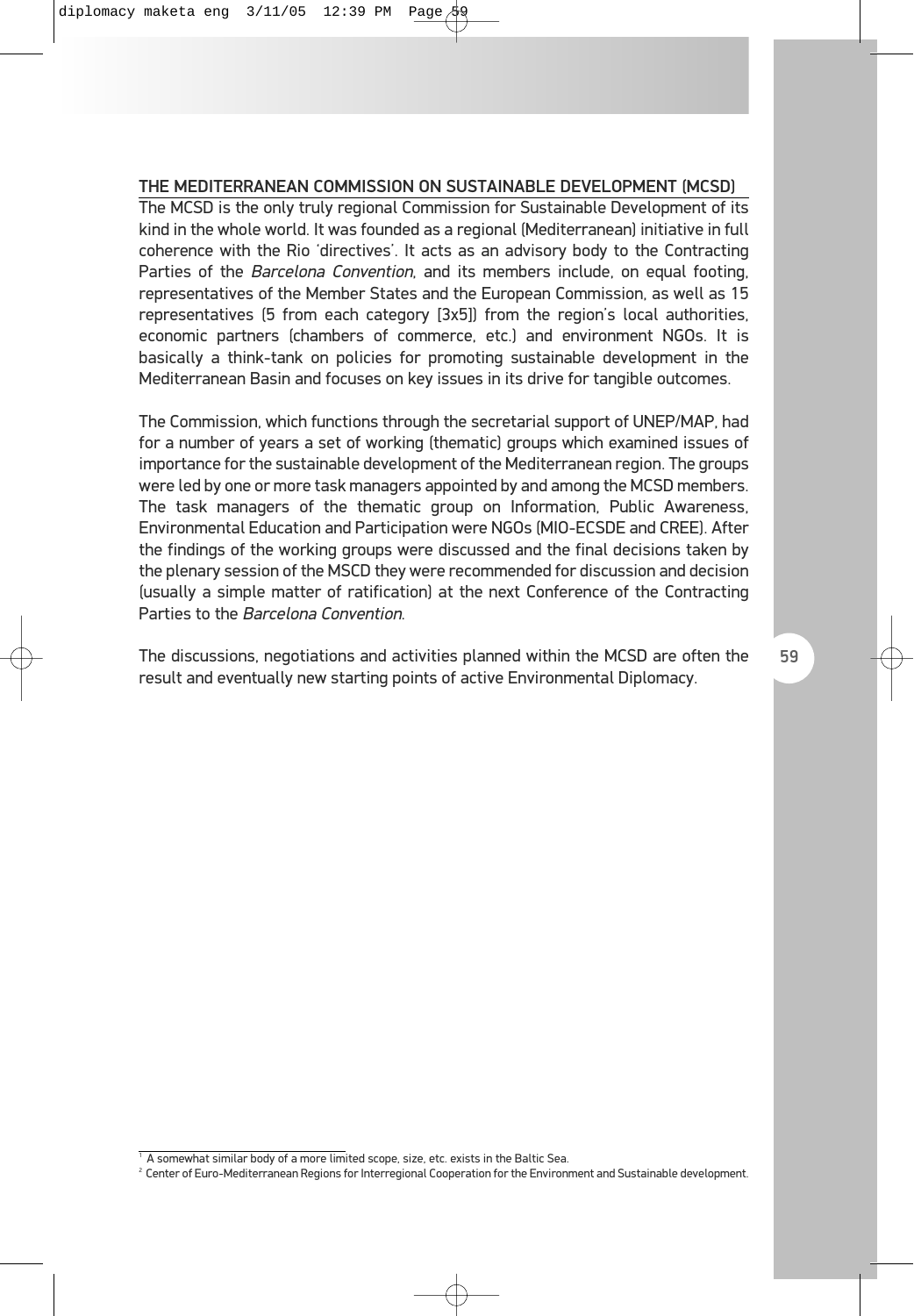# **THE EURO-MEDITERRANEAN PARTNERSHIP (EMP), SMAP, COMITE DE SUIVI AND EMP CIVIL FORA**

While the revision of the *Barcelona Convention* was being discussed in Barcelona in June 1995, it was announced that at Foreign Ministers level it had been decided to establish a new international scheme, the so-called Euro-Mediterranean Partnership (EMP).

The overall objective of the EMP is to strengthen the 'soft underbelly' of Europe, the Mediterranean neighbourhood, inclusive of the Middle East, and more specifically to:

- 1. Establish a common Euro-Mediterranean area of peace and stability based on fundamental principles including respect for human rights and democracy (political and security partnership),
- 2. Create an area of shared prosperity through the progressive establishment of a free-trade area (EMFTA) by 2010 between the EU and its Partners and among the Mediterranean Partners themselves, and
- 3. Develop human resources, promote understanding between cultures and rapprochement of the peoples in the Euro-Mediterranean region as well as to develop free and flourishing civil societies (social, cultural and human partnership).

Despite the fact that the environment and its protection had been included in the content of the partnership, up until that point (June 1995), there had been no discussion of the issue at the Environment Council of the European Union; instead the initiative had proceeded independently.

In November (27-28/11/95), the Barcelona Declaration<sup>1</sup> was adopted in Barcelona (hence the reference to the EMP as the Barcelona Process) by the 15 Foreign Ministers of the European Union and their counterparts from 12 non-EU Mediterranean countries<sup>2</sup>. It should be noted that Libya was not invited to participate, nor were Albania and the Western Balkans, the republics which had emerged from the break-up of former Yugoslavia.

The environmental considerations included in the bilateral and multilateral or regional cooperation schemes and the EMFTZ were not regarded as issues of primary importance, while the concept of sustainable development had not been included. The Euro-Mediterranean environmental agencies, governmental and otherwise, appreciated the significance of the EMP and the need to strengthen and promote this dimension. The major environmental NGOs of the European Union and the Mediterranean with the encouragement of the European Commission joined together to form a Steering Committee known as the *Comité de Suivi (CdS)* to monitor the Barcelona Process. These seven organisations were (and still are) the following:

<sup>1</sup> Full text: http://europa.eu.int/comm/external\_relations/euromed/bd.htm.

<sup>&</sup>lt;sup>2</sup> The 12 Mediterranean Partners, situated in the Southern and Eastern Mediterranean were Morocco, Algeria, Tunisia (Maghreb); Egypt, Israel, Jordan, the Palestinian Authority, Lebanon, Syria (Mashrek); Turkey, Cyprus and Malta; Later Libya had observer status at certain meetings.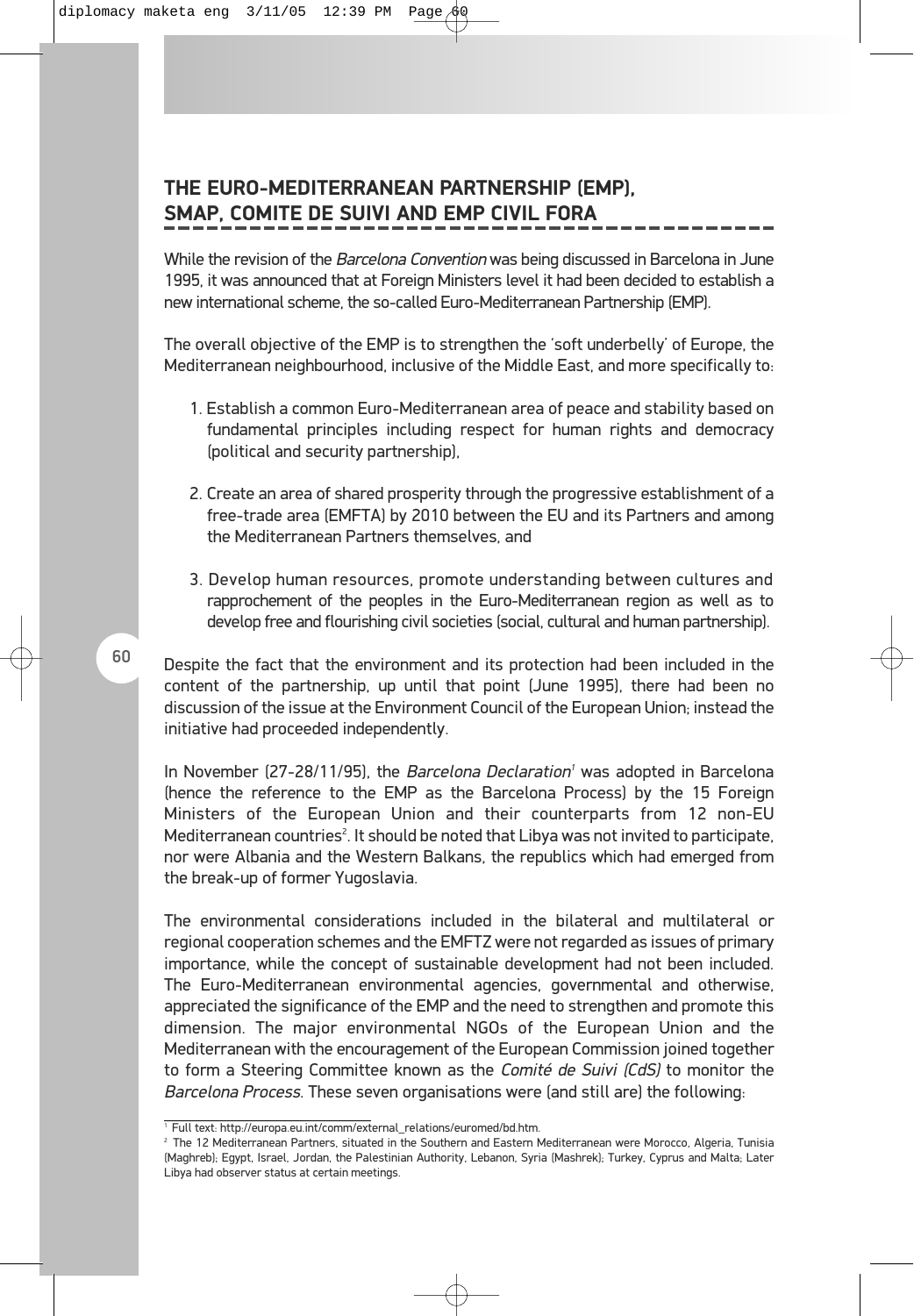- Arab NGO Network for Environment and Development (RAED)
- Environment and Development Action in the Third World (ENDA)
- European Environmental Bureau (EEB)
- Friends of the Earth (FoE/MedNet Programme)
- Mediterranean NGO Network for Ecology and Sustainable Development (MEDForum)
- Mediterranean Information Office for Environment, Culture and Sustainable Development (MIO-ECSDE)
- World Wild Fund for Nature, Mediterranean Programme Office (WWF/MEDPO)

The CdS is an informal body wherein each member acts as its coordinator on a sixmonth rotational basis, monitoring developments in the EMP and particularly in SMAP. SMAP (Short and Medium Term Priority Environmental Action Programme) was decided upon at the first Euro-Mediterranean Ministerial Conference on the Environment, which met in Helsinki on 28/11/1997 and is a framework and tool with the objective of strengthening the environmental component of the EMP but which is more specifically linked to a rather small fund for the promotion of activities in priority areas linked with the EMP development.

From the beginning of SMAP (1997) until the present moment (2003) the programme has been managed by the Directorate General for the Environment (DG ENV formerly the DG XI of the European Commission) in association with DG RELEX (the General Directorate of International Relations) and AIDCO (Europe Aid Cooperation Office). This joint coordination of the programme has proven to be, over the years, rather problematic.

The potential SMAP beneficiaries may only be from the 12 non-EU countries, but the project proposals must be submitted in association with EU partners or international/regional NGOs which, regardless of where their head offices are located, have networks and proven activities in all or many of the non EU countries of the EMP.

As foreseen in the Helsinki Declaration each partner country nominated a SMAP correspondent (usually from its Ministry for the Environment or other related Ministry) and this Network of SMAP Correspondents, coordinated by the European Commission (see above) has met several times (mostly in Brussels) since 1998. The CdS has participated in all of these meetings with observer status yet was encouraged to freely submit and voice its opinions, proposals and constructive critique. Despite its serious problems SMAP is to date the only environmental component of the EMP and it was probably because of this that most countries were lenient in the SMAP review, which was completed in 2002 (five years after its inception). It was submitted to the 2nd Euro-Mediterranean Ministerial Conference on the Environment (Athens, July 2002) which in turn adopted the Athens Declaration of the Euro-Mediterranean Ministers for the Environment (Annex 4).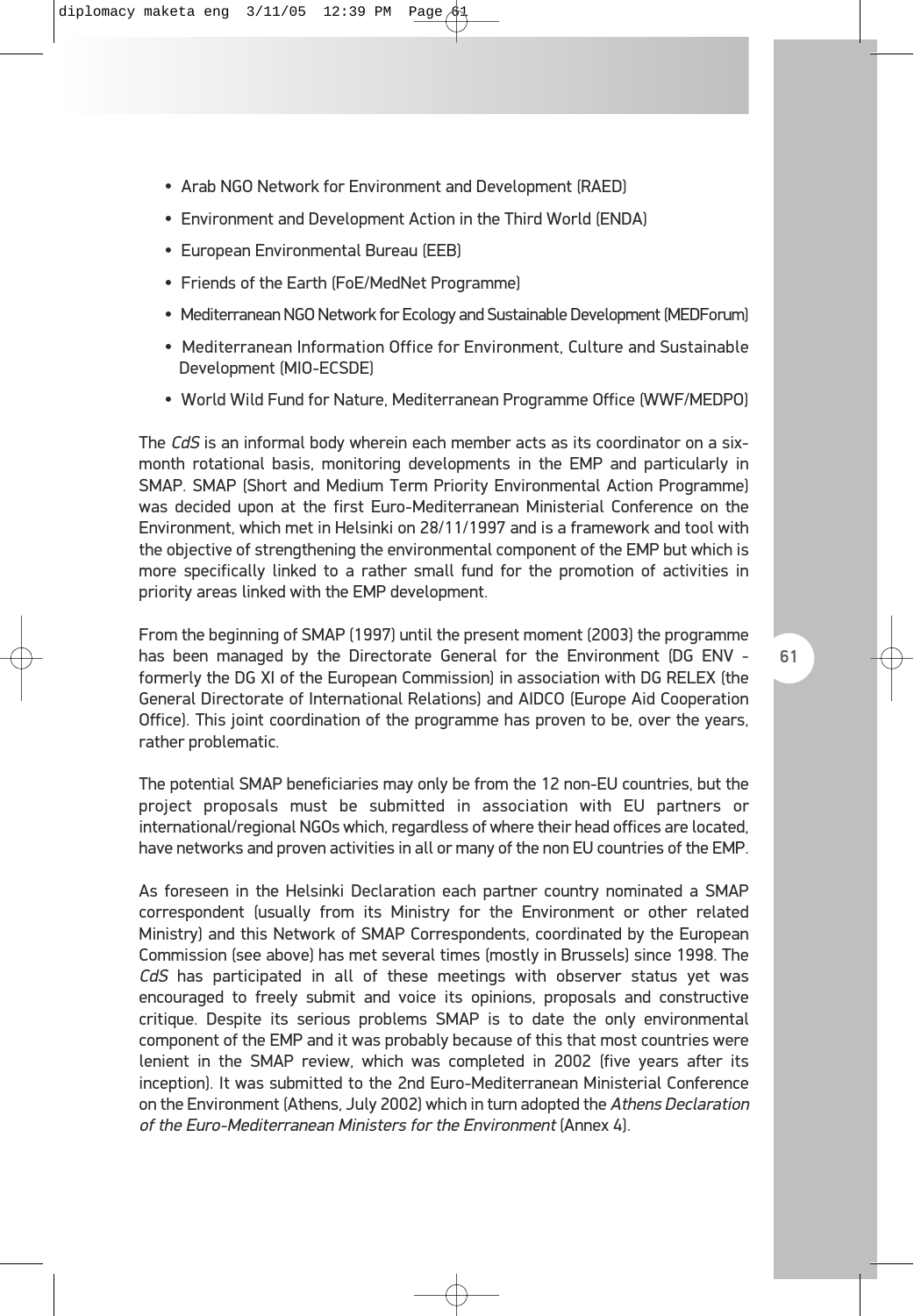At the same time, regular meetings of the EMP Foreign Ministers have been taking place, as well as corresponding "Civil Fora" with the supposed representation of the sum of Euro-Mediterranean civil society.

The CdS has tried to secure the standing and voice of the environmental NGOs of the Mediterranean within these civil fora. This was achieved sufficiently in some of them (e.g. Stuttgart (1999), Marseilles (2000), etc.) but not well enough in others (Valencia (2002), Naples (2003)) where the outcomes of the Fora made little contribution to the cause of the environment.

The following important points must be taken into account in respect to the broader European environment policy and the role of Environmental Diplomacy within the Barcelona Process.

- 1. After a series of systematic bilateral consultations between MIO-ECSDE (chairing the CdS in the first half of 2002), Member States and the European Commission, a letter was sent to the EMP Foreign and Environment Ministers asking that sustainability be regarded as the guiding principle of the EMP. In their Valencia Declaration (April 2002), the EMP Foreign Ministers indeed "reaffirmed that sustainable development should be included among the guiding principles of the Barcelona Process". In the Athens Declaration the Environment Ministers accepted the formulation proposed by the CdS in the SMAP Correspondents' Meetings and repeated in the Athens NGO Statement<sup>1</sup> and thus in the final text sustainable development is described as "the predominant global and guiding objective of the EMP".
- 2. Originally, the European Commission, and specifically DG ENV (involved with SMAP), proposed the drafting of a Euro-Mediterranean Strategy for Sustainable Development within the framework of the EMP. They wanted to see their own unit managing the sustainable development dimension of the EMP. A number of countries and NGOs had reservations and even expressed outright hostility to such an idea, despite the fact that they all acknowledged the need for the articulation of such a strategy with specific feasible and meaningful results. But for this to be achieved it is absolutely necessary that there be political backing of a 'higher' level to secure the essential introduction of the sustainable development dimension in all the sectors and actions under the EMP. It was also felt necessary to have the appropriate means, in terms of human resources, funding and political support, which do not exist within the specific unit of the Environment DG. At the same time it would be necessary that there be a link between (i) the under formulation and more general European Strategy for Sustainable Development and (ii) the Mediterranean Strategy for Sustainable Development prepared by the MCSD within the framework of the *Barcelona Convention*<sup>2</sup>.

<sup>&</sup>lt;sup>1</sup> At the invitation of FoE MedNet and MIO-ECSDE, Med NGOs adopted at a meeting held in Athens on 7 July 2002, the Athens NGO Statement which was submitted to the 2nd Euro-Mediterranean Ministerial Conference on the Environment (Athens, 8-10 July 2002).

<sup>2</sup> UNEP-MAP is also working – in parallel with and with the support of GEF – on the so-called 'Transboundary Diagnostic Analysis for the Mediterranean'.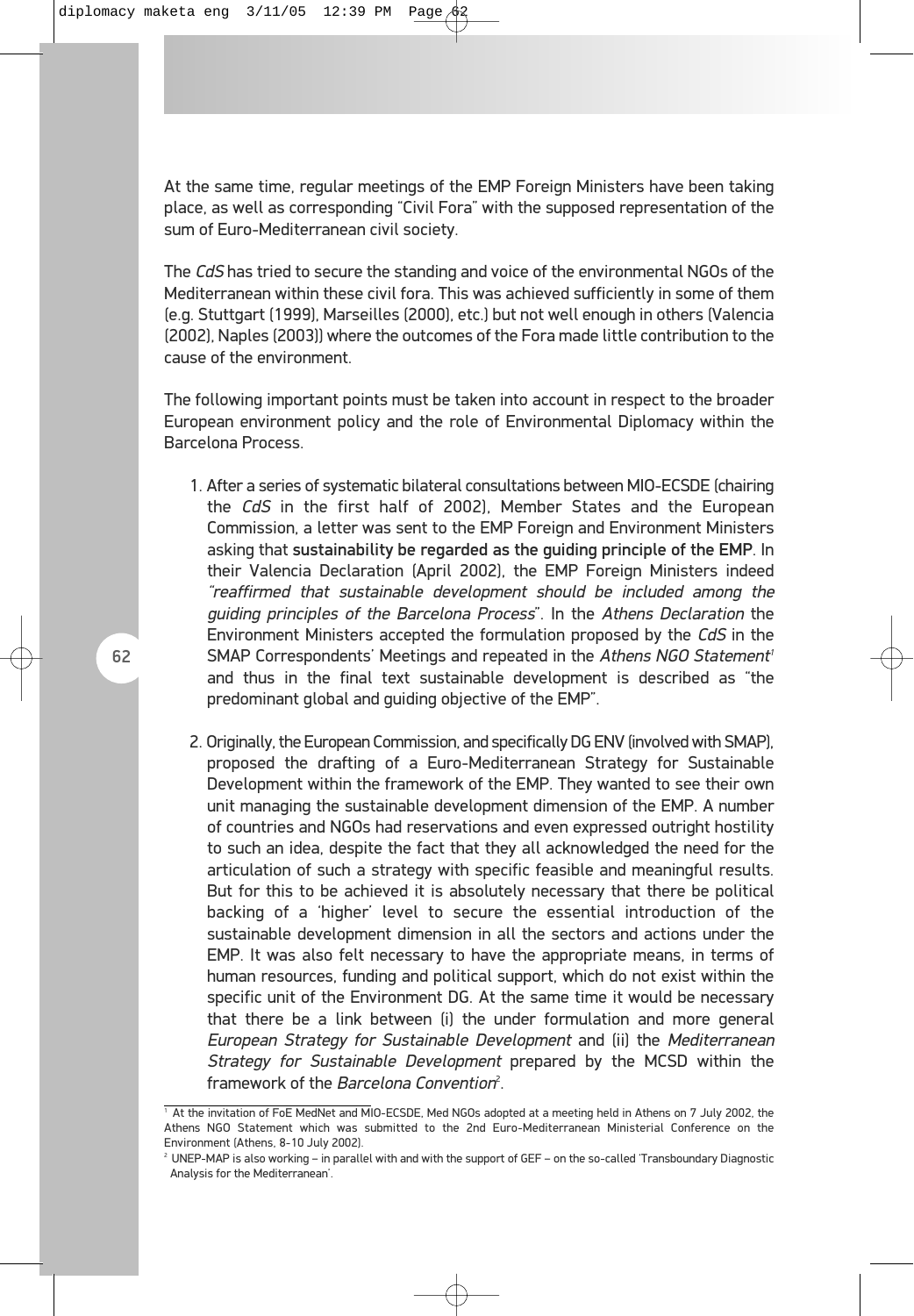It should be noted that the Athens Declaration contains the following significant for Environmental Diplomacy decisions. It was agreed:

- to strengthen collaboration between SMAP, UNEP-MAP and METAP.
- that there should be a 'framework' for drawing up a Euro-Mediterranean Strategy for Environmental Integration. Six component points were proposed to this end.
- The conditions for this procedure were defined and it was agreed that the Sustainability Impact Assessment (SIA) of the EMFTA should proceed; it was to be commissioned within 2002 (there was a broad invitation for a preliminary expression of interest but it was not till 2003 that this happened).
- 3. There should be a meaningful exchange of experience but mainly close collaboration between the European Commission and UNEP-MAP. The latter is of capital importance in terms of Mediterranean Environmental Diplomacy, an issue which requires more profound analysis in respect of its potential and viability, and anticipated positive and – possibly – negative features, as well as the special role of NGOs – a role of increasing importance – in this relationship.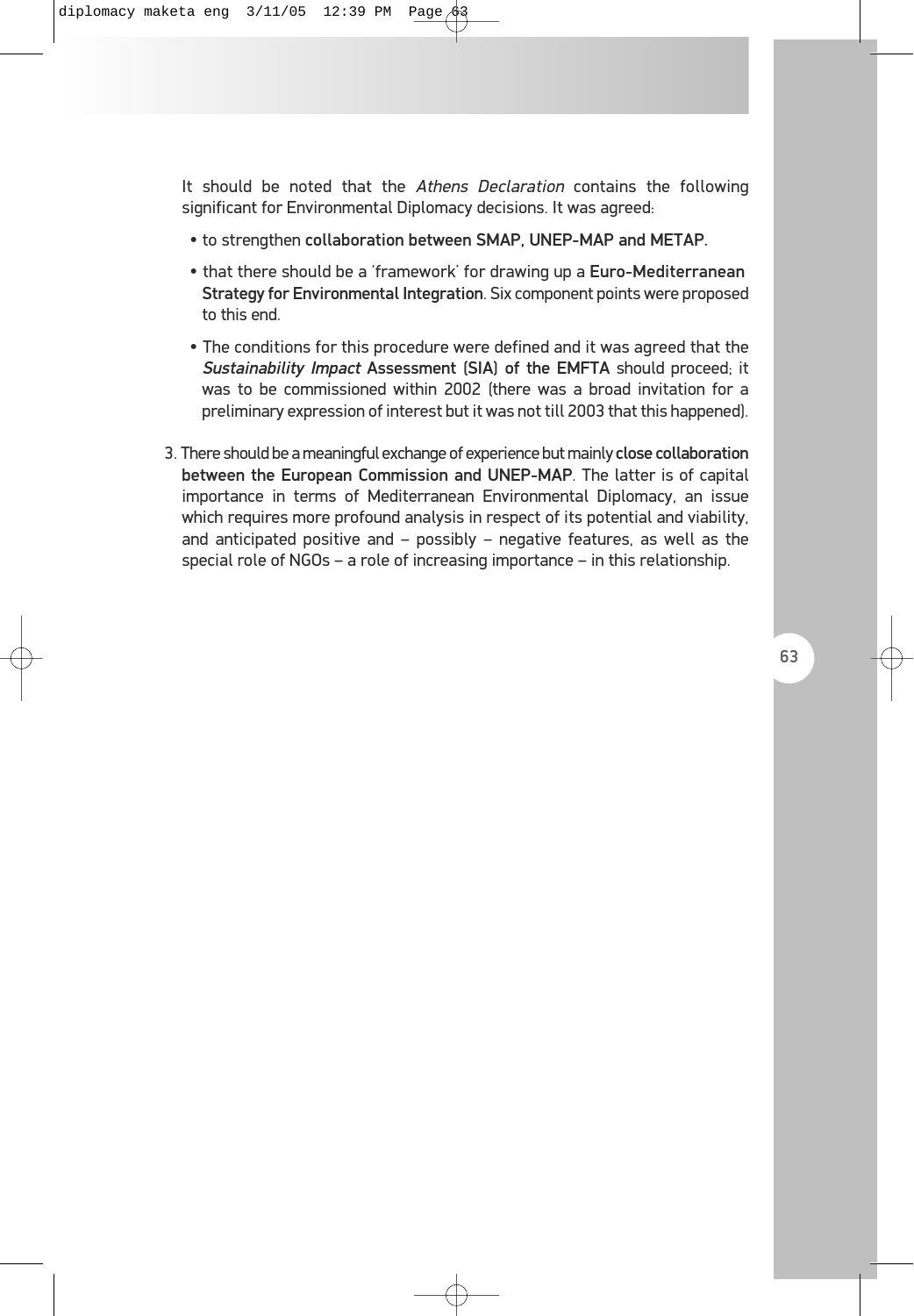## **MEDITERRANEAN ENVIRONMENTAL DIPLOMACY AND THE WSSD**

In order to set an agenda that allowed governments and other major players to effectively join forces in Johannesburg at the World Summit on Sustainable Development (WSSD) so as to confront the real challenges of sustainable development, countries agreed that preparations should begin at the national, subregional and regional levels, moving towards the global stage. The issues considered in Johannesburg were therefore identified and agreed at each level through a participatory process involving governments and other stakeholders, known in UN terminology as the Major Groups.

In the Mediterranean, preparations were quite different in substance and organisation from country to country. Most countries held meetings and consultations. At regional level the prospects for a coherent presence in Johannesburg were rather poor. MIO-ECSDE took the initiative to stimulate the process and to this end approached UNEP/MAP for a concerted action. A Multi-Stakeholder Consultation Meeting "Contribution to a Mediterranean Strategy for the Johannesburg World Summit for Sustainable Development" (November 2001) was co-organised with very big success by the Principality of Monaco, UNEP-MAP, CEU DG ENV and MIO-ECSDE<sup>1</sup> and a final text was adopted. This text was used in the following two days in order to draft the Mediterranean Declaration for the Johannesburg Summit (Annex 5) which was adopted by the Mediterranean Ministers. Therefore, at Ministerial level, the Mediterranean Declaration for the Johannesburg Summit together with the Athens Declaration of the Euro-Mediterranean Ministers for the Environment, the MCSD, the EMP and Agenda MED 21 were the main submissions to the WSSD (see also previous chapter).

In the meantime, with the objective of drafting a Declaration on behalf of the Mediterranean NGOs (Annex 6) as a contribution to the process leading to the WSSD, NGOs held a meeting in Nice in January 2002 at the invitation of the Municipality of Nice, Comité 21 (Paris) and the Blue Plan. At sub-regional level two other NGO events worth mentioning took place. The first one was an MCSD Major Groups Meeting held in Antalya just before the 7th MCSD (organised by RAED). The second was the Preparatory Arab-Mediterranean Workshop in the process to the WSSD entitled "Solidarity for Sustainable Development" which took place in Tunis and Kairouan, Tunisia (28-31 March 2002). This meeting which was basically the Arab Mediterranean input to the WSSD process was co-organised by APNEK, APENAriana, AABelvedere, RAED and MIO-ECSDE (NGOs) as well as with the support of UMA and UNEP/MAP.

 $\overline{1}$  The regional documents available at the time of the meeting were:

<sup>-</sup> UN ECE Ministerial Statement for the World Summit on Sustainable Development as adopted by the meeting in Geneva, on 25 September 2001.

<sup>-</sup> UNEP, ESCWA, CAMRE Regional Stakeholders Roundtable in Preparation for the WSSD, Manama, Bahrain, 23-25 September 2001.

<sup>-</sup> NGO Statement of the UN ECE Region which represents the discussions held in Geneva on 22-23 September 2001.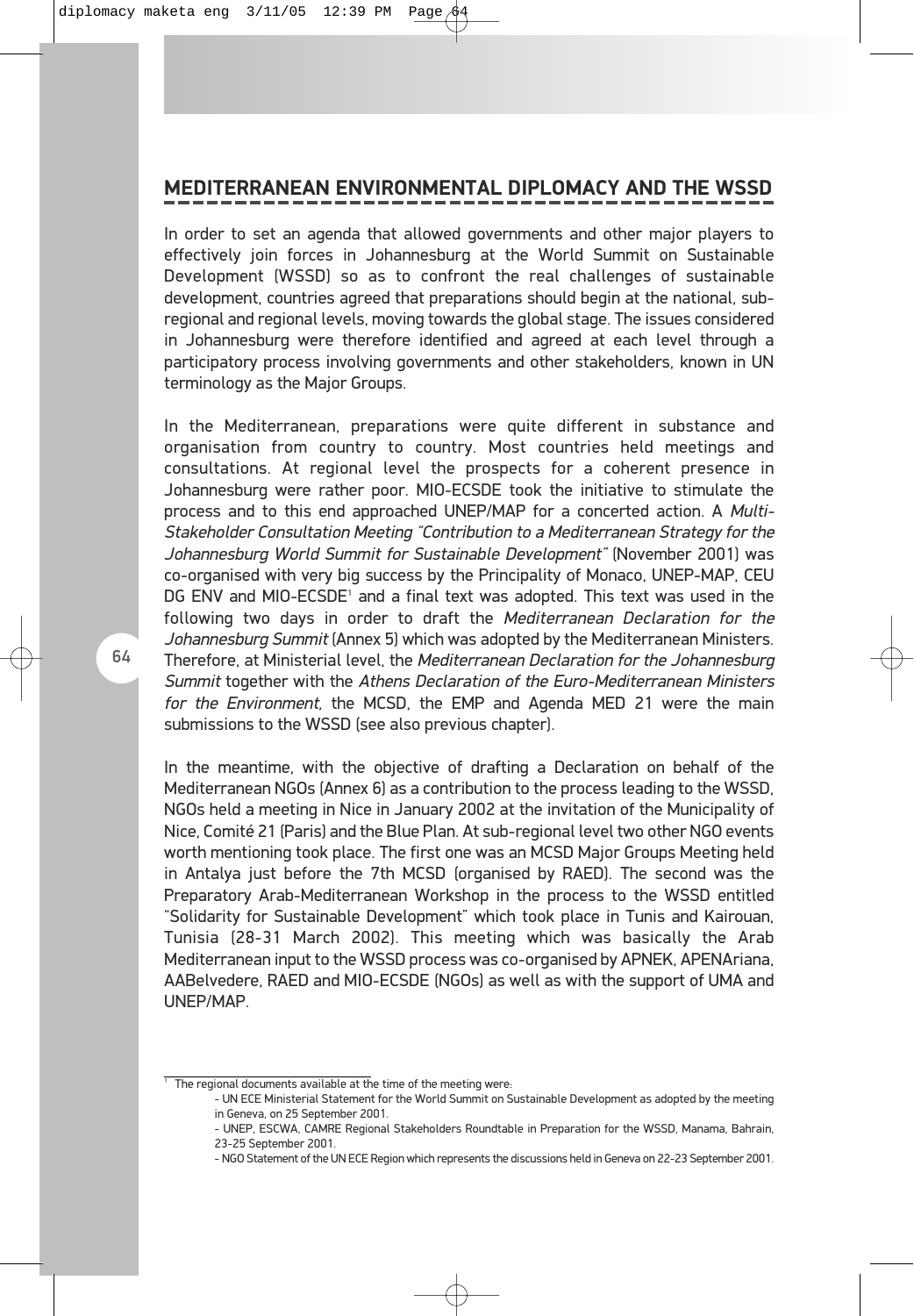The final documents from all these Mediterranean events as well as those of the official process relating to the Mediterranean were widely distributed and all of them played their individual role in Environmental Diplomacy in influencing key Mediterranean stakeholders who in turn influenced the national and global processes towards Johannesburg.

It should be noted that those representing the Mediterranean, which is not a UN region in itself but belonging to three different UN regions had the difficult diplomatic task of making sure that it was "presented" and "considered" in all of the regional and sub regional preparatory meetings of Europe and North America, Africa and Asia.

At global level four Summit Preparatory Committees (Prep Coms) were held. The three first Prep Coms were held at the United Nations Headquarters in New York (Prep Com 1: 31 April to 2 May 2001; Prep Com 2: 28 January to 8 February 2002; Prep Com 3: 25 March to 5 April 2002) and the final Prep Com (Prep Com 4), at the Ministerial level, was held in Bali, Indonesia from 27 May to 7 June 2002. Representatives from each of the major groups, including leaders from NGO and business communities, also participated in these meetings.

Not many Mediterranean NGOs were able to attend the Prep Coms, yet the few that did (e.g. RAED, MIO-ECSDE, etc.) exercised Environmental Diplomacy in a very successful way in lobbying for a number of priority issues for the region, for civil society in general, as well as for the Mediterranean side events scheduled for Johannesburg. Some of the successful outcomes of Environmental Diplomacy applied by NGOs throughout the whole preparatory process and at the Summit itself had the following results:

- 1. As concerns the issue of water, the target to halve the number of the world's poor without access to safe and clean drinking water by 2015 (Millennium Declaration) was agreed upon but it was not enough. This success was coupled with the commitment to halve the number of people without access to proper sanitation by 2015 as well, a target promoted basically by the EU and NGOs.
- 2. In the field of education, MIO-ECSDE had early in the process leading to Johannesburg, launched the ERA-21 campaign (Education ReAffirmation for the 21st Century). The basic targets put forward were already agreed upon as early as the 4th Prep Com (Bali):
	- Education, recognised as critical for promoting sustainable development and the need to achieve the target of 'Education for All' (till 2015) was acknowledged.
	- A decade dedicated to 'Education for Sustainable Development' was proposed to the UN beginning from 2005, while clear references to environmental education were made. However, the terms 'Education for Environment and Sustainability' or 'Education for Environment and Sustainable Development' were not accepted. Instead the prevailing term was 'Education for Sustainable Development'.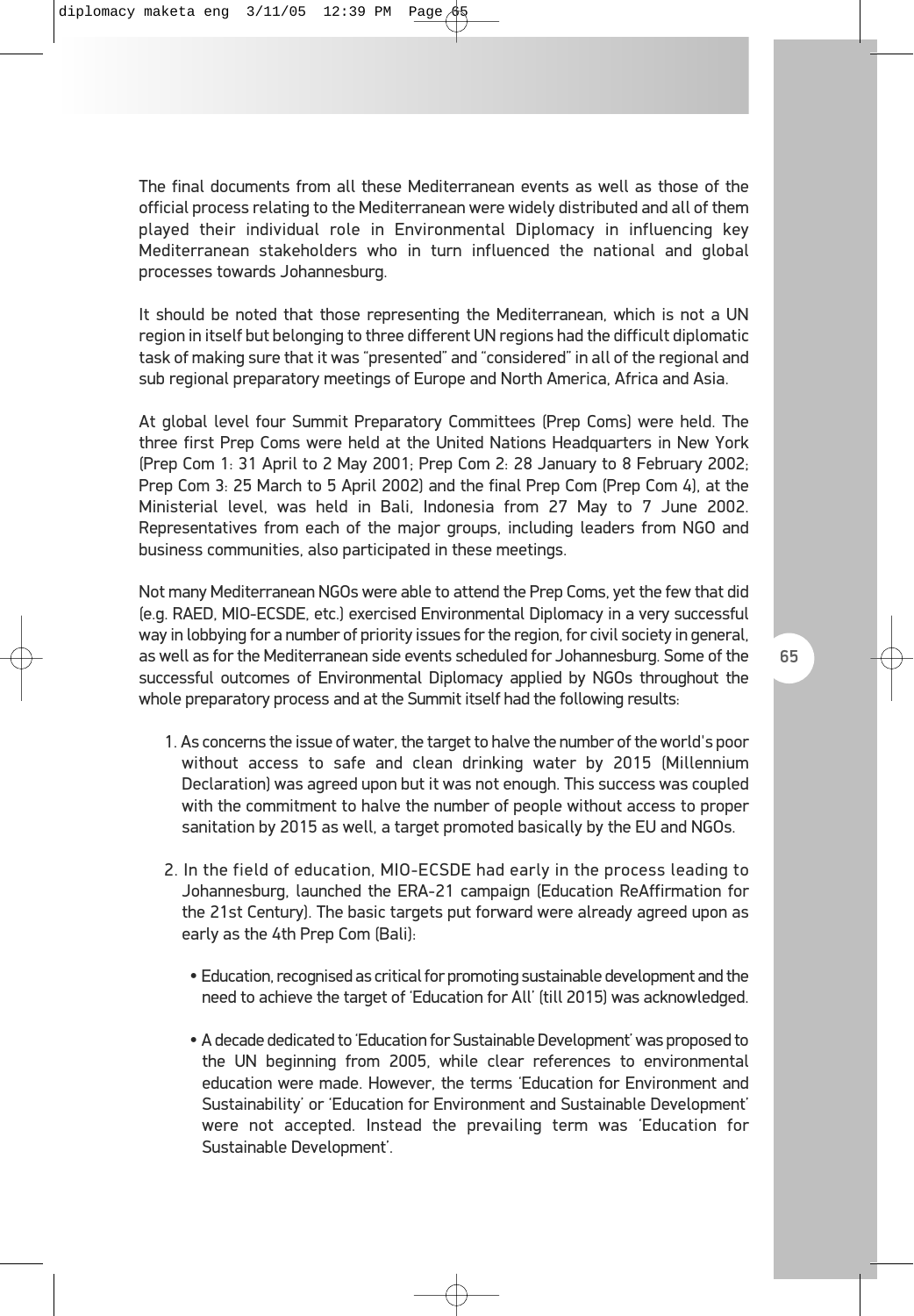- Furthermore, clear references to education were made in the texts relating to health and sanitation.
- 3. In many parts of the texts specific references were made to the recognition of the role of scientific research and the need to strengthen it as well as the strengthening of the necessary facilitation for the implementation of joint projects and the development, access, diffusion and transfer of scientific and technological know-how between the North and the South.

In Johannesburg it was very clear that the European Union tried to play a leading role. However, despite its genuine efforts, intentions and willingness to achieve agreed positions and commitments of high standard with other countries – and despite last minute strong support by NGOs - found itself in many areas 'isolated' and confronted with a joint US and G77 'front'. In other areas where a strong policy was coupled with successful Environmental Diplomacy tactics, including early warning and discussion with NGOs, the results were very positive also for the Mediterranean (e.g. Water and Sanitation target, Education for All, etc.).

The same did not apply for the Mediterranean at Johannesburg. Having learned its lesson from Rio, the region was represented in Johannesburg by all Mediterranean countries at high political level, by a large number of officials from various ministries and also by a large number of Mediterranean NGOs and IGOs including UNEP/MAP.

Also, another reason that Mediterranean Environment Diplomacy was successful at the WSSD was that a Mediterranean State, Greece, was part of the EU Troika (Danish Presidency, Greek up-coming Presidency and the European Commission). Greece, as in the Prep Coms, strengthened its official delegation to the Summit with consultants from the scientific and NGO community, a diplomatic move that significantly strengthened not only its representation but also that of the EU. Mediterranean civil society in turn also succeeded in this way to promote its positions and introduce its concerns in the final versions of the official documents of the Summit.

The Greek Minister of Foreign Affairs G. Papandreou presented to the UN Secretary General Mr. K. Annan the Ministerial Declarations of Monaco<sup>1</sup> and Athens as well as those of the NGOs of the region as an input to the political declaration.

At a different level, a number of events focusing on the Mediterranean with wide participation were organized:

1. An EU - Mediterranean Consultation in the Sandton Center. It was called by the EU Troika (Danish Presidency, Greek up-coming Presidency and the European Commission) in order to inform the non EU members on the key points of the EU positions and hear about any priorities or concerns. Four countries (Cyprus,

<sup>&</sup>lt;sup>1</sup>The Contracting Parties to the Barcelona Convention, meeting in Monaco from 14 to 17 November 2001 adopted the Mediterranean Declaration for the Johannesburg Summit. Med NGOs played a crucial role in the preparation of this quite progressive declaration.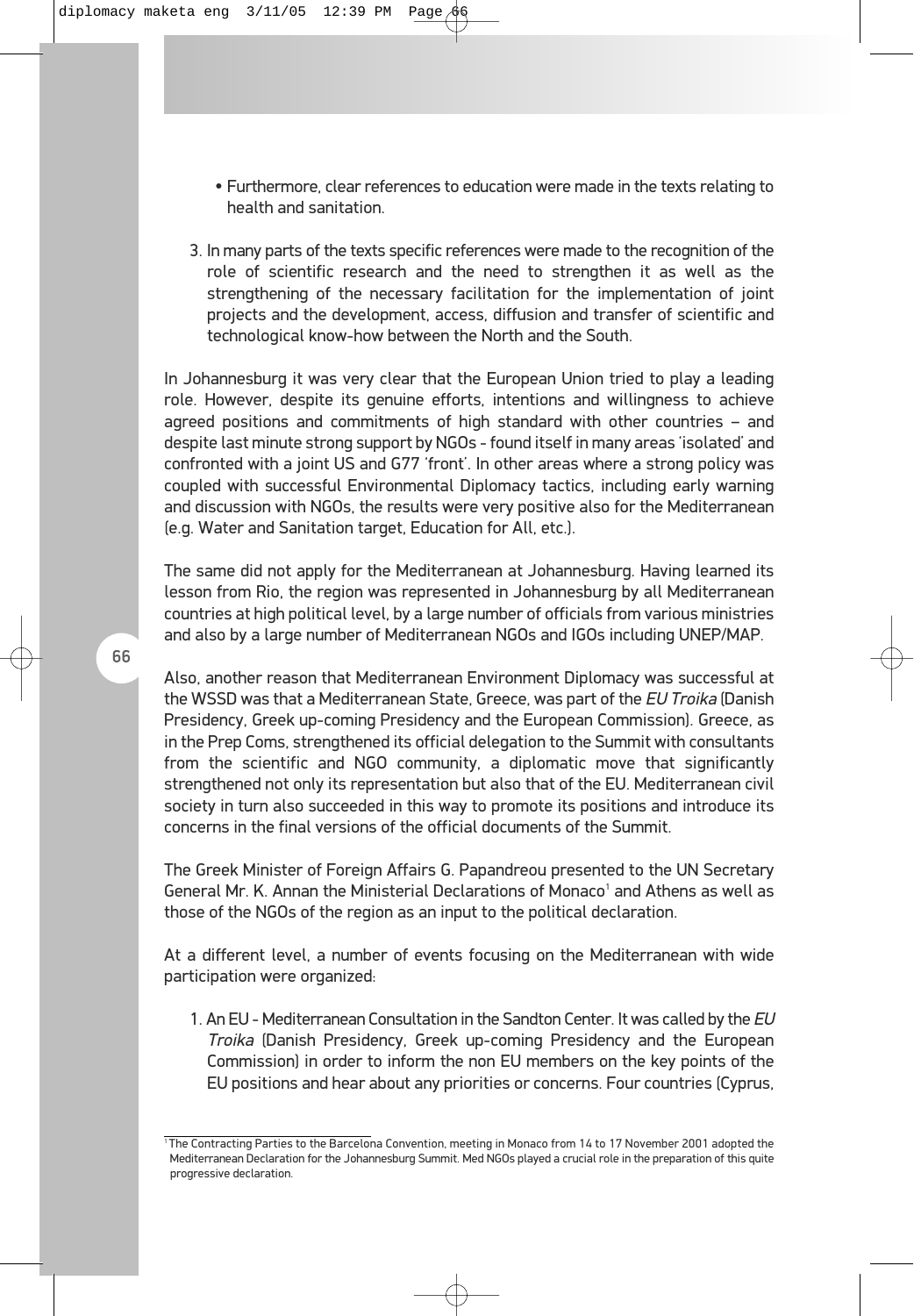Croatia, Egypt and Yugoslavia) were represented there by their Ministers. The Mediterranean countries asked for a higher attention to their problems by the EU while confirming their confidence and support to EU initiatives.

2. The major event on the Mediterranean that took place in Johannesburg was entitled "The Mediterranean Eco-Region: the first firm steps towards Sustainability". It was co-organized and supported by Monaco, Greece and the Mediterranean Information Office for Environment, Culture and Sustainable Development (MIO-ECSDE) and further sponsored by UNEP-MAP and the Commission of the European Union DG Environment.

The event took place on September 2nd in the Water Dome and offered the opportunity to present all the Mediterranean initiatives leading to Johannesburg. It was opened by HSH the Hereditary Prince of Monaco, Prince Albert and the Deputy Minister for the Environment of Greece Mrs. Rodoula Zisi, who also presented the Athens Declaration adopted at the July 2002 Ministerial Meeting of the Euro-Mediterranean Environment Ministers. Minister Bernard Fautrier of Monaco presented the Declaration of the Mediterranean Ministers adopted in Monaco within the framework of the Barcelona Convention. The NGO Declarations (adopted in Monaco, Tunis and Athens) were highlighted on behalf of the Mediterranean NGOs by Dr. Emad Adly, Chairman of RAED. Minister for the Environment and Land Planning of Tunisia Mr. Mohamed Ennabli of Tunisia and Mr. Lucien Chabason the Coordinator of UNEP/MAP elaborated respectively, on the "Agenda MED-21" and the Mediterranean Commission of Sustainable Development (MCSD). The meeting was greeted by the representatives of the European Environment Council, UNEP and interventions were made by the Secretary of State for Sustainable Development of France Mrs. Tokia Saifi, the Minister of Agriculture, Natural Resources and Environment of Cyprus Mr. Costas Themistokleous and the Minister of Environmental Protection and Physical Planning of Croatia Mr. Bozo Kovacevic. The Local Initiatives and Enterprises represented respectively by Mr. Folch from the City of Barcelona and Medcities and by Mr. Francois Kaisin of Suez (World Business Council for Sustainable Development) also made brief interventions. A number of other ministers (Malta, Serbia and Montenegro, etc.) ambassadors, parliamentarians, NGOs and other major groups participated among the approximately 200 participants. The event was a success of Environmental Diplomacy. It was among the best attended on September 2nd which was one of the busiest days of the entire Summit. It should be added that a lot of documentation was available and distributed on the Mediterranean including a special booklet describing the main steps of the region from Rio to Johannesburg produced by MIO-ECSDE with the support of UNEP/MAP and the CEU DG ENV.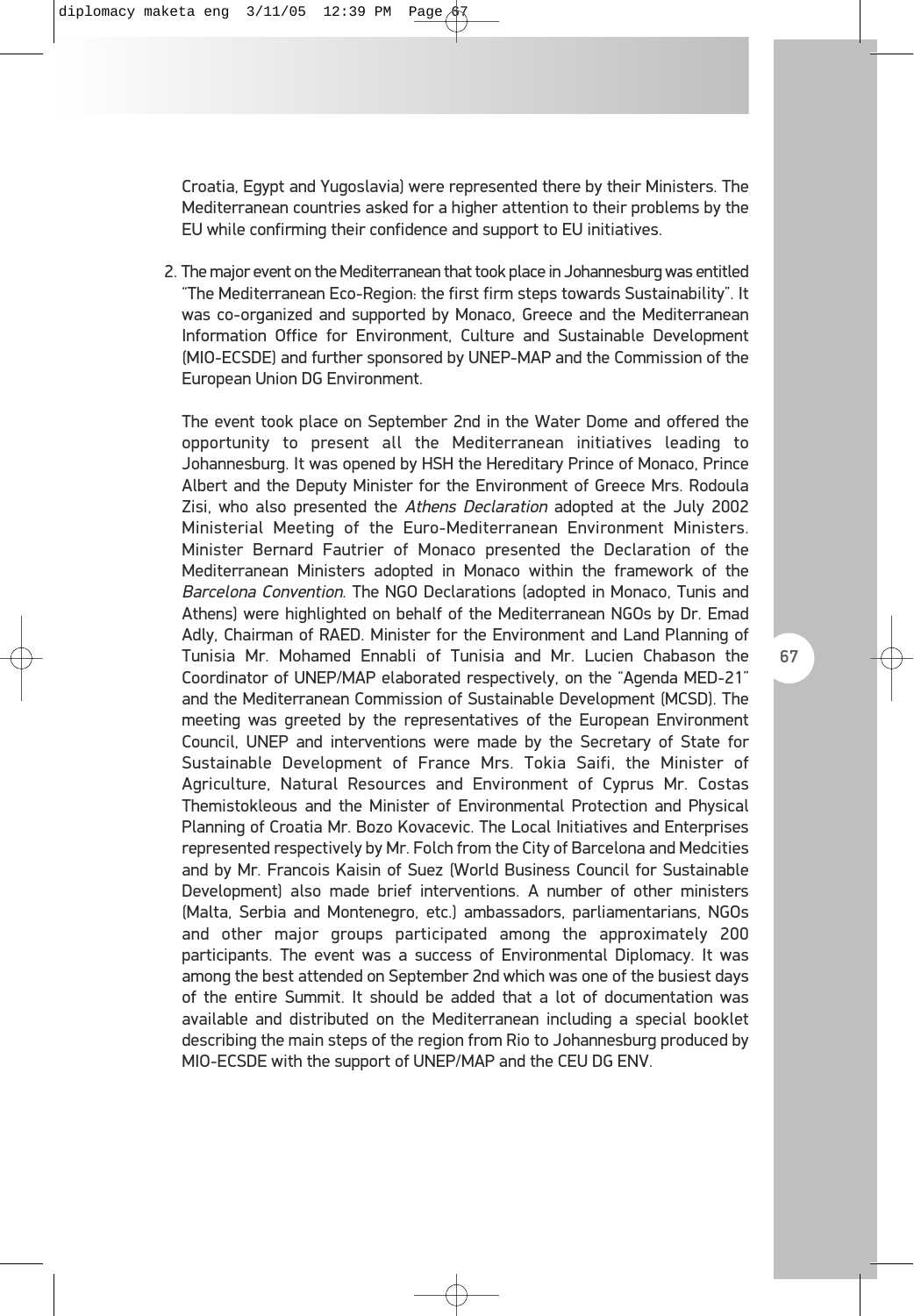

Presentation of the educational package

"Water in the Mediterranean" and launching of the MEdIES Type II Initiative.

From left to right:

- Mr. Mohamed Ennabli, Minister for the Environment and Land Planning, Tunisia
- Prof. Mohammed Ftouhi, Club Marocain d'Education en Matiere de Population et d'Environnement (CMEPE), Morocco
- Dr. Emad Adly, Arab NGO Network for Environment and Development (RAED)
- Mr. Lucien Chabason, United Nations Environment Programme/Mediterranean Action Plan (UNEP/MAP)
- Prof. Michael Scoullos, Mediterranean Information Office for Environment, Culture and Sustainable Development (MIO-ECSDE)
- Mrs. Margaret Catley-Carlson, Global Water Partnership (GWP)
- HSH Prince Albert of Monaco, Hereditary Prince of Monaco
- Mrs. Rodoula Zisi, Deputy Minister for the Environment, Physical Planning and Public Works, Greece
- Mrs. Veerle Vandeweerd, Coordinator of the UNEP Global Programme for Action, on behalf of Dr. Klaus Toepfer, Executive Director of UNEP.
- Mr. Bernard Fautrier, Plenipotentiary Minister of Monaco
- 68
- 3. Immediately after the conference the presentation of the Educational Package on Water in the Mediterranean and the launch of the Type II Initiative under the title MEdIES (Mediterranean Educational Initiative on Environment and Sustainability)<sup>1</sup> took place, which is led by MIO-ECSDE, Greece and UNEP-MAP with the participation of many Mediterranean countries, UNESCO, many NGOs, etc.
- 4. The launch of the Euro-Mediterranean Water and Poverty Facility (WPF). The launching of this Type II Initiative led by Egypt, Greece and GWP-Med also took place in the Water Dome on September 2nd. The Minister of Water Resources and Irrigation of Egypt, Dr. Mahmoud Abu Zeid, Chairman of the World Water Council, the Minister of Foreign Affairs of Greece Dr. George Papandreou and Mr. Carsten Stauer, Under Secretary of State, Ministry of Foreign Affairs of Denmark, representing the European Union's Presidency, emphasized the importance of the undertaking. The objectives and operational goals were explained by the Chairman of GWP-Med, Prof. M. Scoullos. Dr. Mohamed Ennabli, Minister for the Environment and Land Planning of Tunisia, Mr. Stephen Lintner, Senior Advisor at the Environment Department of the World Bank, Ms. Helen Mountford, Counsellor at the Environment Directorate of OECD, Mr. Lucien Chabason, Coordinator of UNEP-MAP, Prof. Youssef Nouri, Co-Chairman, MIO-ECSDE, Mr. Raymond Van Ermen, Executive Secretary of EPE, Mr. Khaled Abu Zeid, Senior Water Expert, CEDARE, Mr. Bowdin King, International Campaigns Coordinator at ICLEI participated in the panel chaired by Mrs. Margaret Catley-Carson, Chairperson of GWP.

 $1$ www.medies.net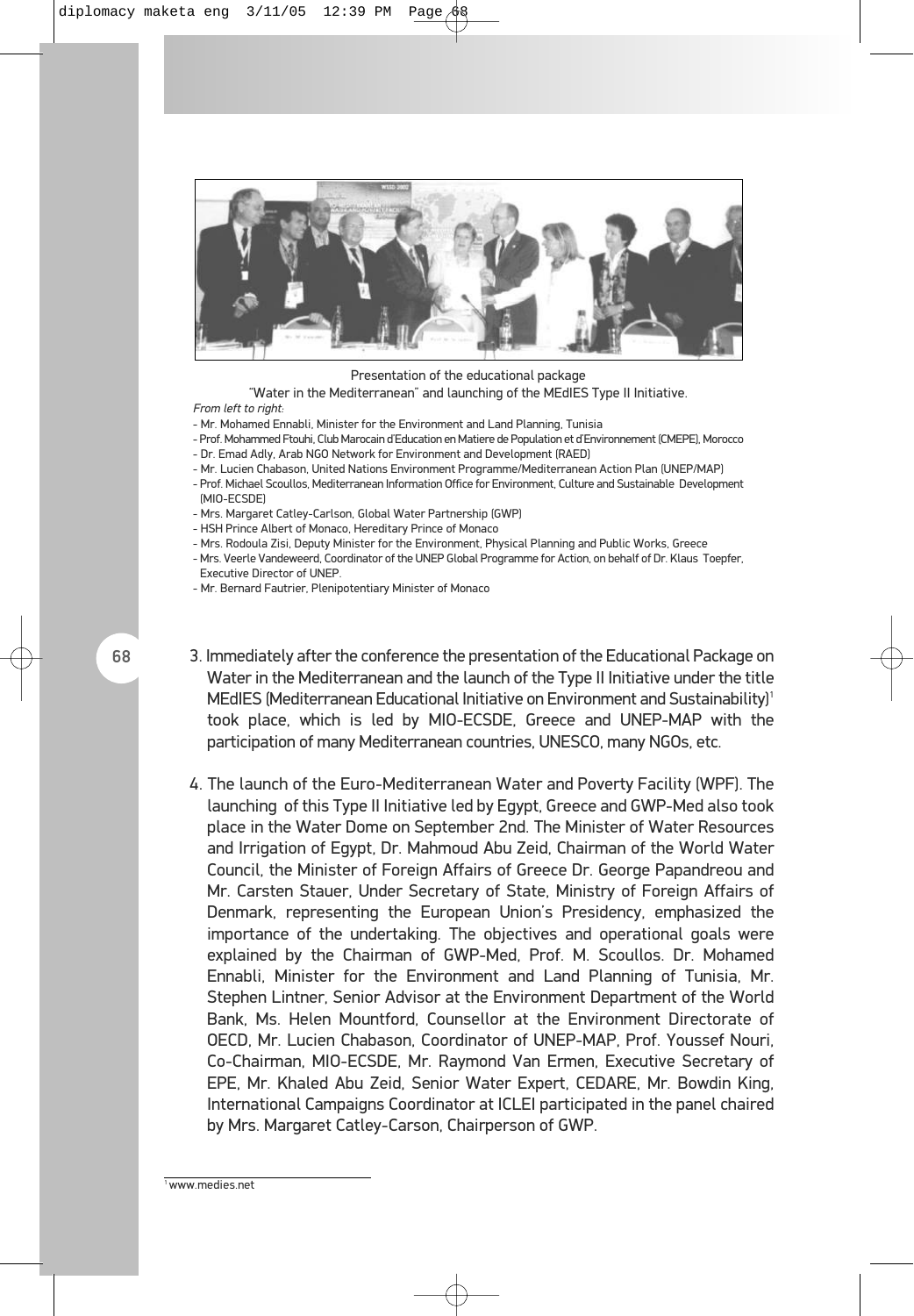5. Another positive outcome of Johannesburg for the Mediterranean was the fact that the EU accepted that the Mediterranean will be the third in sequence area after sub-Saharan Africa and the NIS (EECCA Countries) that should receive particular attention within the framework of the EU Water Initiative (WI) (the Mediterranean Component of the EUWI). President Prodi, Commissioner Wallström and Minister Papandreou confirmed this during the official launching of the EU Water Initiative on September 3rd in the Water Dome.

Given the limited institutional role of the eco-regions such as the Mediterranean in the UN system the presence of the Mediterranean in Johannesburg was one of the best coordinated and coherent ones. This indicates the good cooperation prevailing among the stakeholders of the region and the consequently successful Environmental Diplomacy, as well as their firm commitment to overcome the still existing serious problems and move steadily towards a more sustainable development and a more effective environmental management of the Mediterranean region.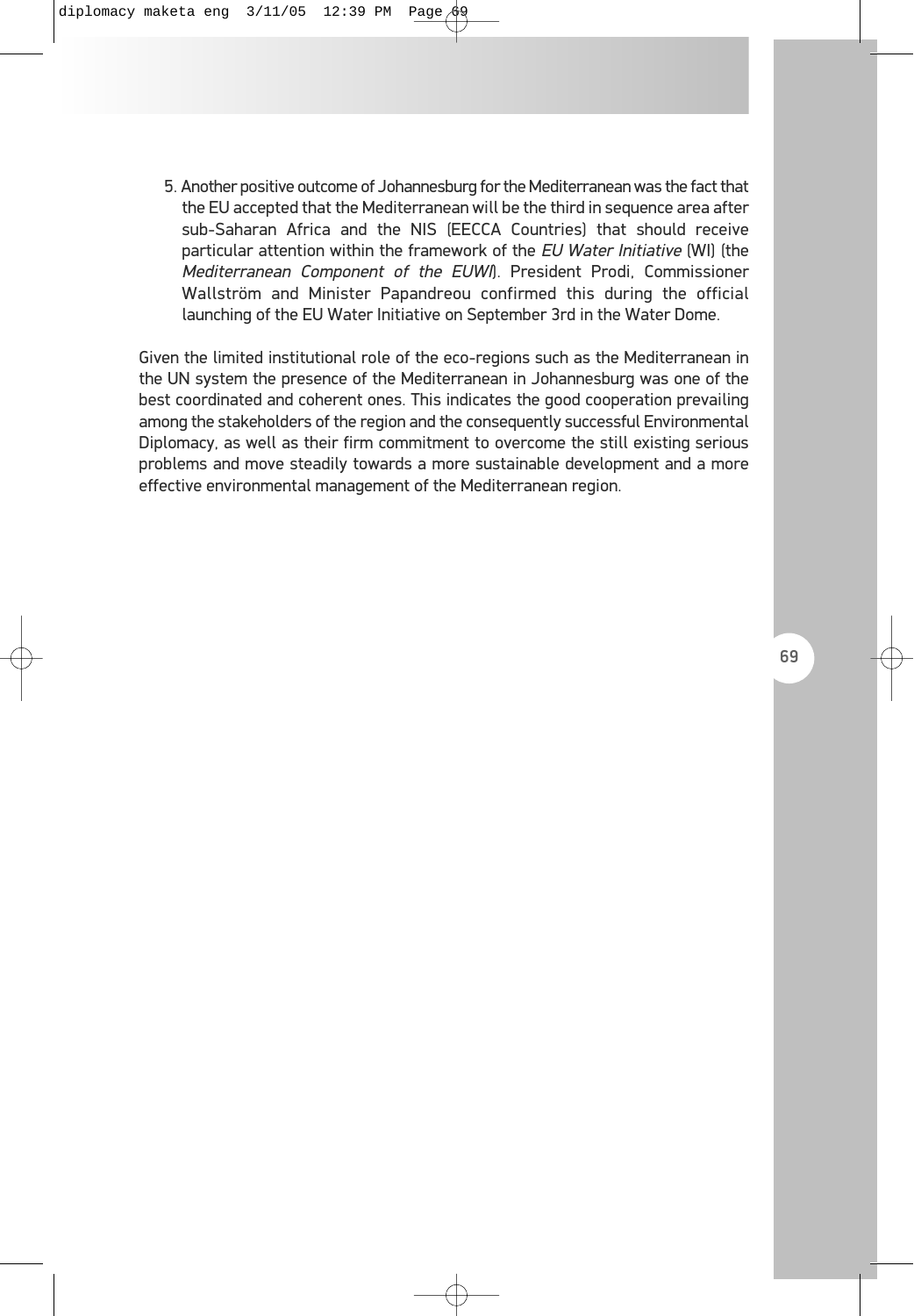## **MEDITERRANEAN ENVIRONMENTAL DIPLOMACY AFTER THE WSSD**

A number of major meetings, discussions and initiatives – not always reinforcing each other – have taken place since the WSSD, both at regional and global level. Through some examples that will be described in this chapter, it is clear that the Mediterranean NGOs, and MIO-ECSDE in particular, tried to sustain the momentum gained by the region at the WSSD. To a certain extent they have succeeded in reminding the Governments of the region of their commitments, as one could see from the documented results of these meetings.

The Mediterranean was represented and active at the Fourth Global Civil Society Forum, held from 1 to 2 February 2003 at UNEP Headquarters, Nairobi, Kenya, in conjunction with the  $22^{nd}$  Session of the United Nations Environment Programme Governing Council/Global Ministerial Environment Forum. The meeting was important as one of the main aims was to address the role of civil society in the implementation of the outcomes of the WSSD. In fact, the Greek Presidency of the EU, which was actively assisted by MIO-ECSDE, arranged a series of consultations between NGOs and officials from EU countries, which mutually reinforced NGO and EU positions and lobbying potential.

At the 3rd World Water Forum (WWF3) (Kyoto, Osaka and Shiga, 16-23 March 2003) participants discussed the actions needed in order to address the global water challenges and to meet the Millennium Development Goals (MDGs) set forth at the Millennium Summit of the United Nations in New York (2000), the International Freshwater Conference in Bonn (2001), and the World Summit on Sustainable Development in Johannesburg (2002). Based upon these discussions and despite some difficulties in communication and mentality with the Japanese organisers, all participating organisations, from the United Nations to local NGOs, tired to come up with specific and tangible commitments to action. A Middle East and Mediterranean Regional Day was organised jointly by the CEU, Greece (as EU Presidency) and GWP-Med, in which the Mediterranean NGO community was well represented and particularly active. A statement was produced, the main recommendation of which was the recognition of the need to support the countries' reform agenda, which calls for concerted and sustained effort among governments, stakeholders, local communities, and partner organizations. It is recommended that regional partnership activities be strengthened among the countries of the Region (i) to deepen the understanding of common water challenges, (ii) to enhance knowledge and information sharing between the countries and the partners, and (iii) to provide systematic support for strategy formulation and capacity building for governments, institutions, and civil society organizations. The recommendations of the Report of the World Panel on Financing Water Infrastructure were noted, stressing however the need to be adapted to the regional realities.

The 12th Session of the UN Commission for Sustainable Development (UN CSD-12) (New York, April 2004) was a meeting in which the Mediterranean NGO community was particularly active in promoting joint action and synergies with other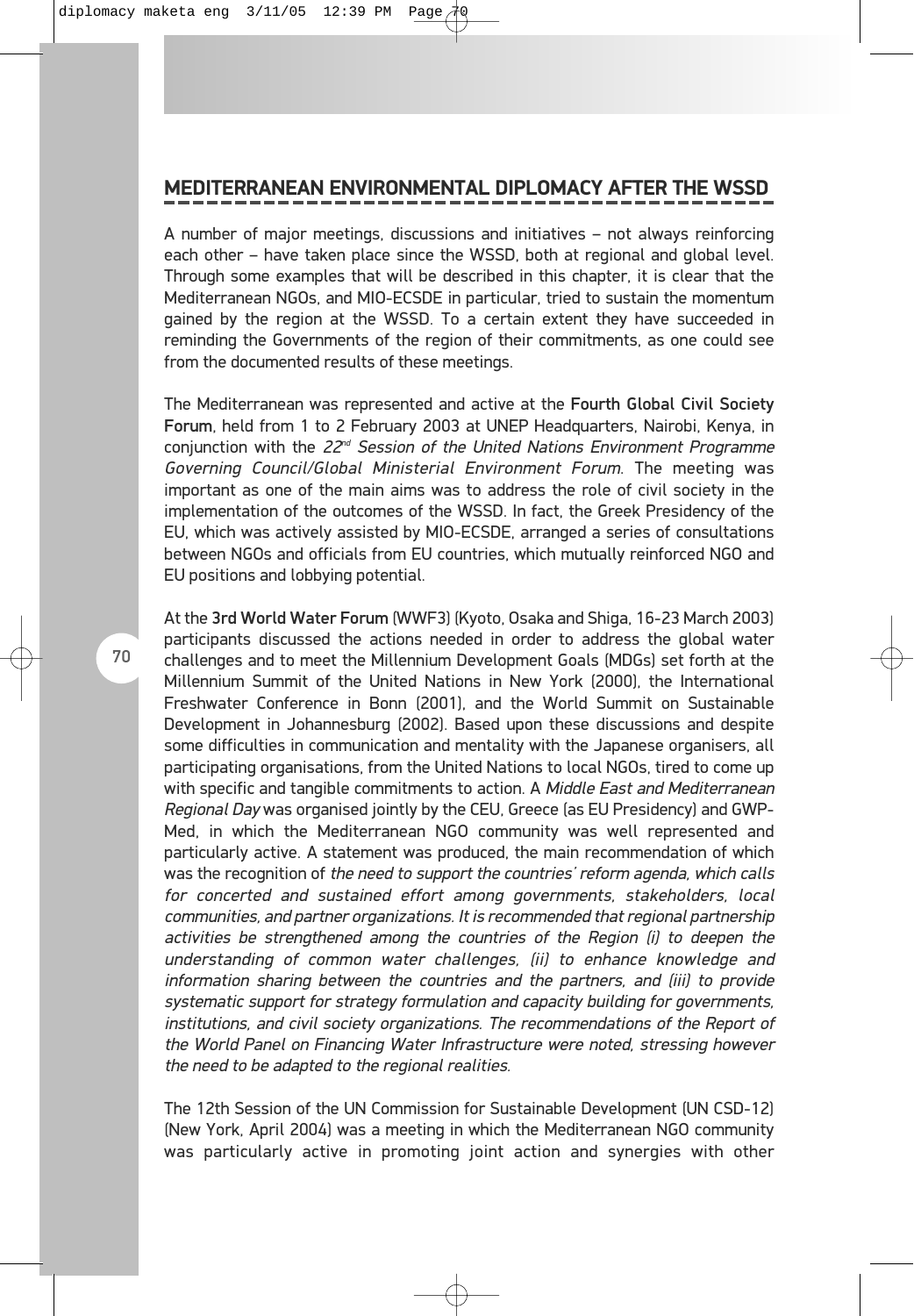stakeholders of the region and the world over. CSD-12 was a Review Session which focused on the thematic cluster of water, sanitation and human settlements using a number of cross-cutting issues, namely: poverty eradication; changing unsustainable patterns of production and consumption; protecting and managing the natural resource base of economic and social development; sustainable development in a globalizing world; health and sustainable development; sustainable development of SIDS (Small Island Developing States); sustainable development for Africa; other regional initiatives; means of implementation; institutional framework for sustainable development; gender equality; and education.

For the first time a purely Mediterranean event was organized at a CSD meeting. It was entitled "The Mediterranean Response to the WSSD commitments" and was coorganised by the Hellenic Ministry for the Environment, Physical Planning and Public Works, the Italian Ministry for the Environment, UNEP/MAP and MIO-ECSDE on April 29<sup>th</sup>. The overall purpose of the side event was to: consolidate the progress made, to contribute in speeding up the process, and mainly the drafting of a comprehensive MSSD and also to exchange experiences with other regions of the world. The meeting took place on the second day of the Ministerial Session of CSD 12 and this didn't help in bringing too many people in the audience. The participants of the event, however, were all key Mediterranean players and the European Commission. The presentations were very informative and the resulting interventions and discussion were also of significance. The main outcomes of the side event are presented in the Box entitled Outcomes of the "The Mediterranean Response to the WSSD commitments" (CSD-12 Side Event).

**BOX:** Outcomes of the "The Mediterranean Response to the WSSD commitments" (CSD-12 Side Event)

- The Mediterranean eco-region has developed significant experience for long-lasting successful cooperation in sustainable development and environmental protection, which can be used as a useful model for other ecoregions of the world: the Barcelona Convention and the MCSD within it, as well as the EuroMediterranean Partnership and various other activities of the European Union, such as the EU Water Initiative-Mediterranean Component.
- This does not imply that environment and development problems are less serious in the Mediterranean than in other parts of the world.
- The Mediterranean countries were the first to jointly respond to the call of Johannesburg in preparing a regional strategy for its sustainable development within the framework of the MCSD.
- The MSSD must be drafted and discussed following progressive participatory processes and should be supported and endorsed at the highest possible political level. This applies collectively for the region and for each Mediterranean country and also for the EU.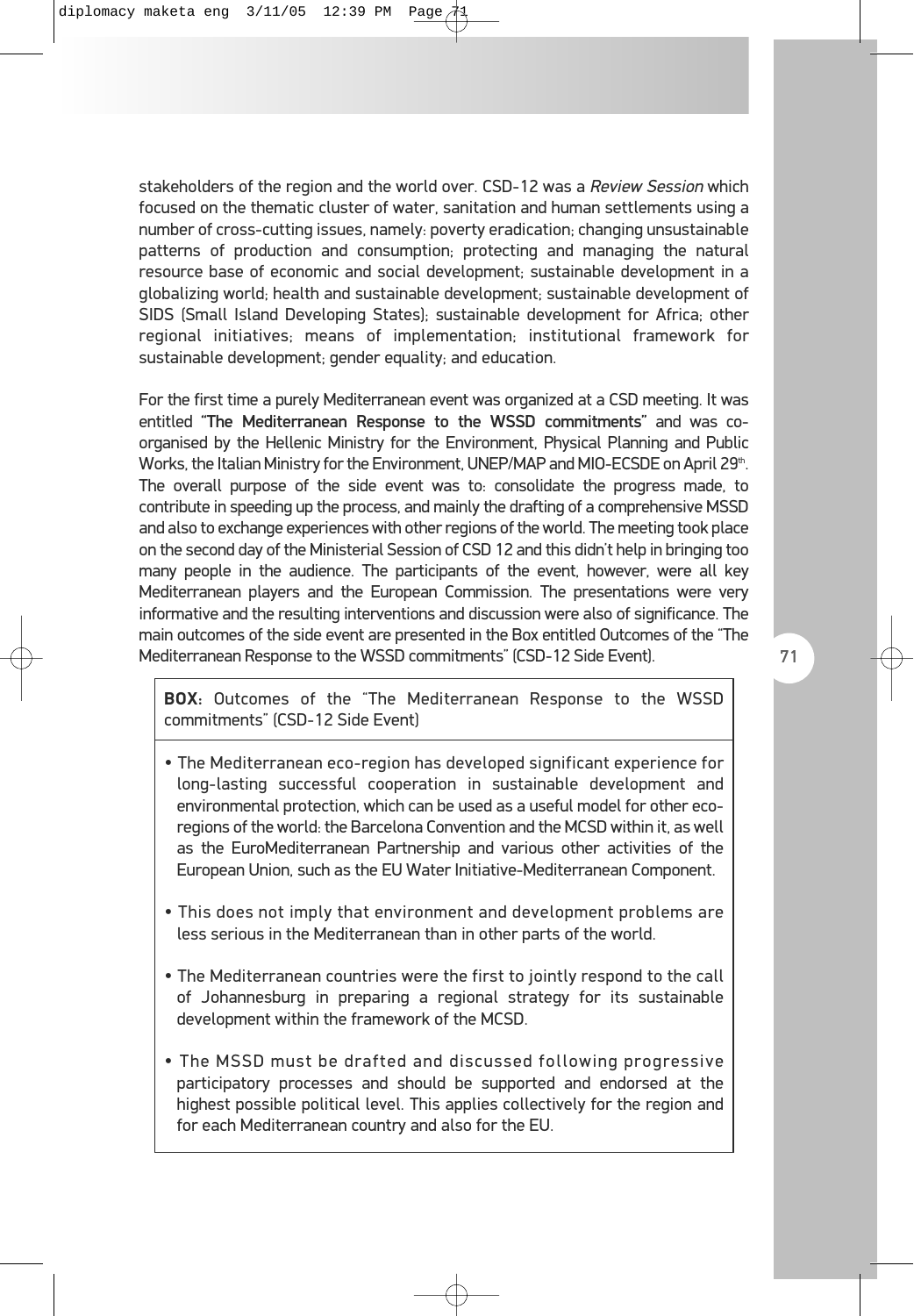- Following the Vision and the Framework Orientations, attention should be focused on the implementation and mechanisms of delivery.
- The MSSD will not succeed without the decisive efforts of implementation of coherent and compatible national strategies for sustainable development. NSSDs must concretise the notion of sustainable development by adopting integrated policies and associating civil society, and the public at large, in the definition of criteria for success, the future of the strategy and the participation and role of civil society in the monitoring and management.
- The regional Mediterranean process must link effectively to the national and even the local level. To this end it has been proposed by the NGO community to facilitate national consultations. Furthermore, small scale pilot activities should take place at national and local level where the MCSD recommendations and outcomes can be applied and tested.
- The Mediterranean scene offers formidable opportunities for implementation of good intentions on sustainable development into concrete actions. If we do not deliver visible, tangible results soon, then we risk losing courage, confidence and momentum.

Another very well attended CSD-12 Mediterranean event that took place on April 29th was organised by GWP-Med and the Hellenic Ministry for the Environment, Physical Planning and Public Works. It was a Partnership Fair Event entitled "Promoting Strategic Partnerships on Water in the Mediterranean" and its purpose was to present and discuss progress in developing and implementing three Mediterranean initiatives for water: the Mediterranean Component of the EU Water Initiative, the Mediterranean Education Initiative for Environment & Sustainability, with an emphasis on water and waste (MEdIES) and the Euro-Mediterranean Water and Poverty Facility (WPF).

Following an initiative of MIO-ECSDE, the Hellenic Ministry for the Environment, Physical Planning and Public Works together with UNESCO, UNECE and the UN Education Caucus co-organised on the 28<sup>th</sup> of April a side event entitled "Education for Sustainable Development" within the UN CSD-12 in New York. It was very well attended also by key personalities and officials and aimed to provide the opportunity to present the recent developments in the field of Education for Sustainable Development (ESD) at international, regional and local level. The UNECE Strategy for ESD was acknowledged as a very important input to the UN Decade on ESD. The role of the civil society, especially of youth and the involvement and cooperation of all relevant institutions and organisations, governmental and non-governmental in the preparation and implementation of ESD strategies was stressed. Additionally, it was emphasised that ESD is not so much about *teaching* but *learning* for sustainable development and thus, the whole educational system should be re-oriented towards such a direction. Dr. Claus Toepfer, Executive Director of UNEP, also made a short but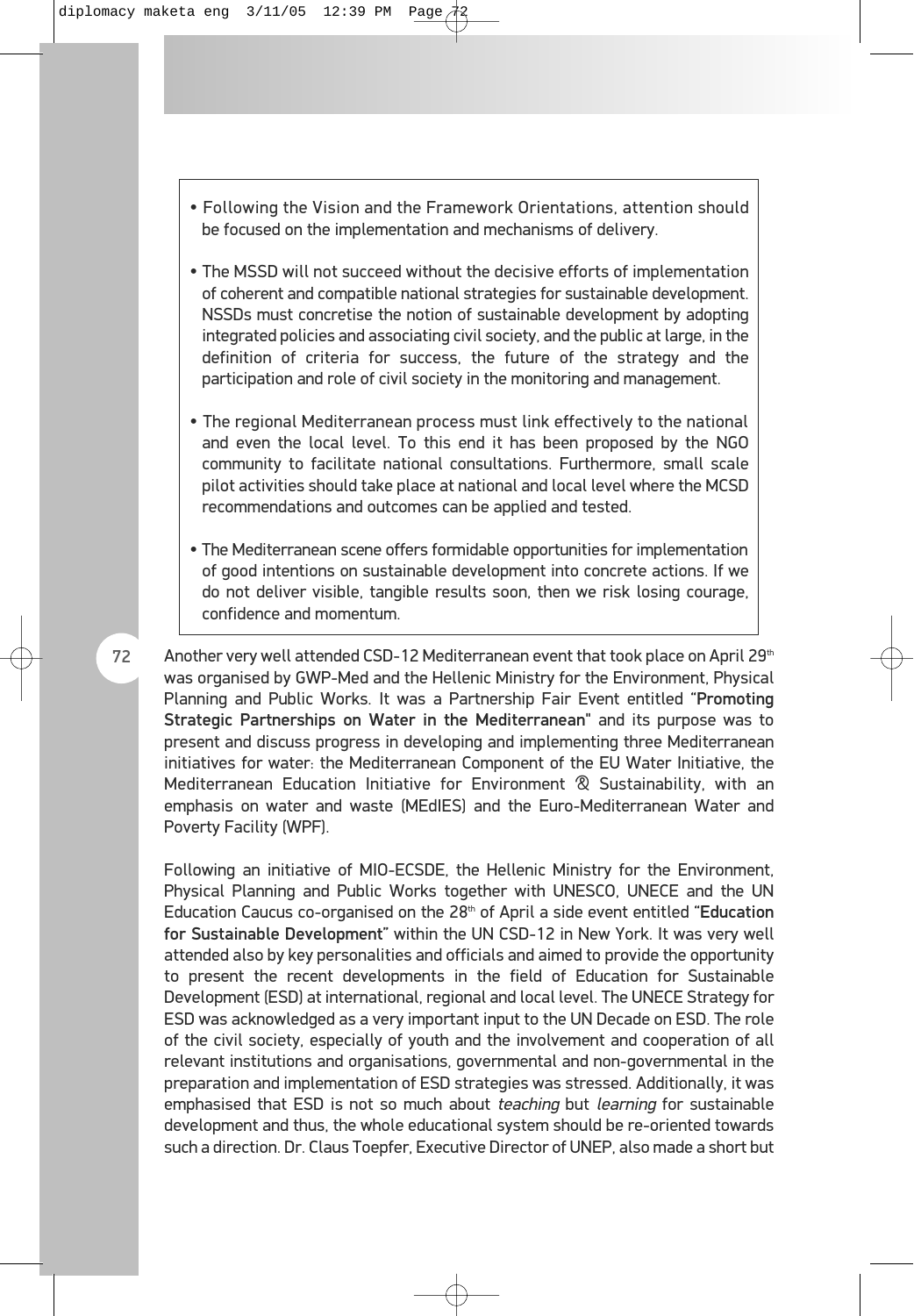significant intervention underlining the role of ESD in ensuring peace and stability among regions and people.

Perhaps the most important post-Johannesburg (WSSD) regional initiative in the Mediterranean is the Mediterranean Strategy for Sustainable Development (MSSD). After some initial hesitations on the role of the EU, and in particular of the EuroMed Partnership, and the EU Sustainable Development Strategy with the Mediterranean one, it was agreed by the EuroMed Ministers for the Environment (Athens, July 2002 - see Annex 4, article 24,) that it should be fully within the UNEP/MAP mandate to formulate an MSSD since the Barcelona Convention and its Protocols were specifically updated to include the sustainable development concept. It is based on a Common Vision which in turn is based on a so-called "strategic review" with the main outcome being the urgent need for policy reform. This reform is to be achieved through addressing five main challenges: development and environmental protection, poverty and inequality, innovation and entrepreneurship, cultural diversity and, last but not least, governance. Peace and stability were also brought into the scene as prerequisites for progress in the above and vice versa. The Strategy is also based on Framework Orientations to guide its preparatory process. The MSSD key challenges have been defined as: globalisation, poverty and illiteracy, education reform, creating competitive business, better management of natural resources and pollution prevention and control, integrating sustainable development into all policy areas. A certain number of priority areas have also been identified: water, energy and ecoefficiency, tourism, transport, climate change, marine and coastal zones, urban development and agriculture. It was agreed that specific, realistic, measurable, timebound targets should be identified based on the MDGs, WSSD outcomes, etc. adapted to the Mediterranean context. A participatory approach has been followed and the civil society (especially environmental NGOs) has been particularly active. This was less the case for other stakeholders. Further Mediterranean NGO meetings and national consultations are scheduled to take place so as to ensure that concrete proposals will be formulated. Also, an Interagency Committee of regional organisations including business and civil society is scheduled to be set up.

The MSSD will be presented to the Contracting Parties for approval in November 2005 in Slovenia.

The Circle of Mediterranean Parliamentarians for Sustainable Development (COMPSUD) was created in December 2002 in the wake of the Johannesburg WSSD), focussing on the important role of partnerships and dialogue among the various stakeholders, including Parliamentarians and politicians at large. The Circle is an open, flexible and light structure, aiming at promoting suitable mechanisms to support the dialogue among Members of Parliaments (from EU and non-EU Mediterranean countries) and politicians with NGOs and other stakeholders on the protection of the Mediterranean environment and the necessary socio-economic conditions for the sustainable development of the region. The Circle stresses on the necessity to strengthen effective governance on natural resources and the environment, with particular emphasis on water governance, through supporting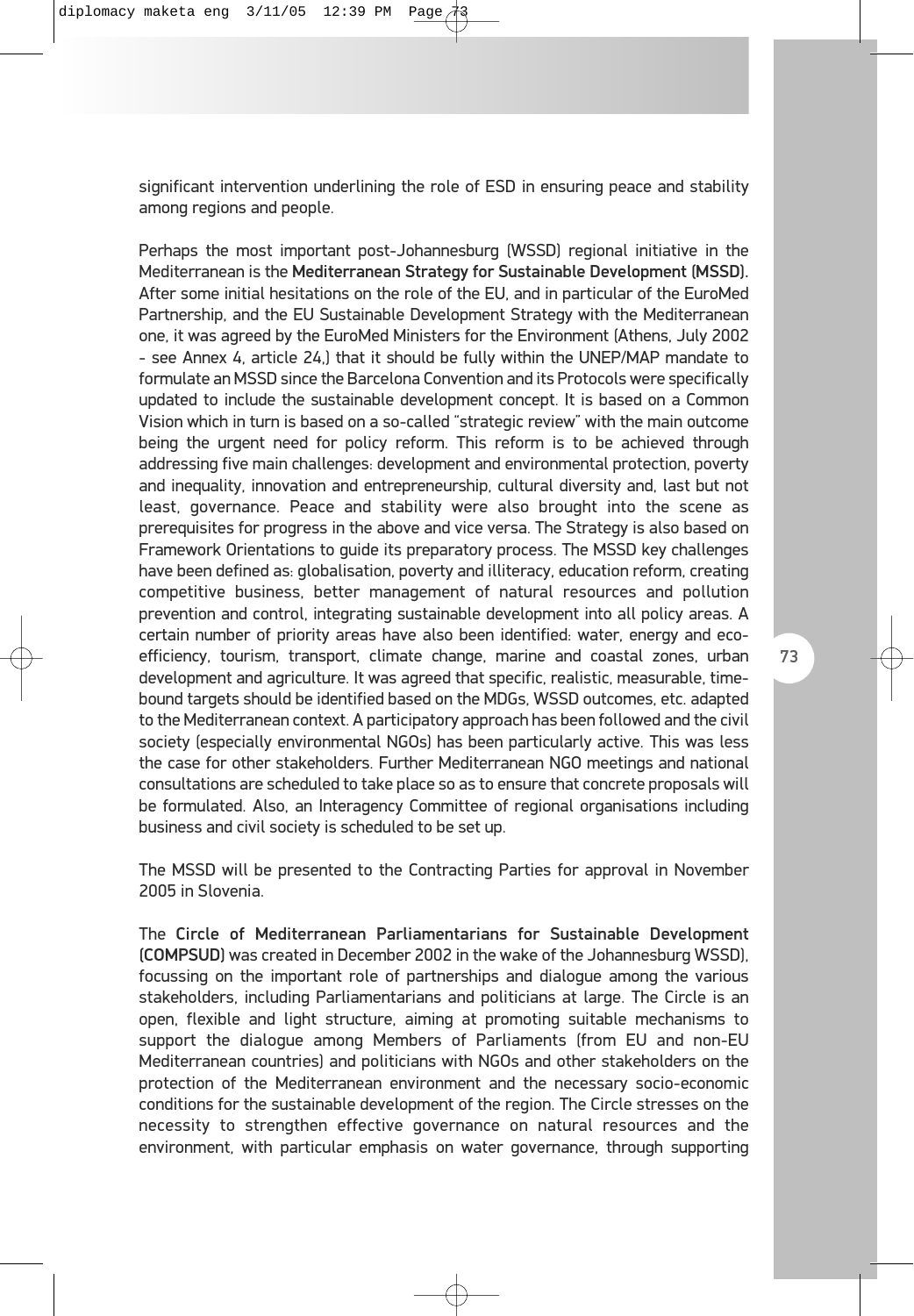effective institutions and the encouragement of systematic and constructive dialogues among all relevant stakeholders, civil society organizations and the public at large with Parliamentarians and among themselves. Such dialogue is considered by the Circle as a fundamental premise for the promotion of sustainable development in conditions of peace and cooperation among all countries and all peoples of the Mediterranean region. At the 3rd annual meeting of the COMPSUD (Istanbul, 12 October 2004), its members confirmed their willingness to contribute actively in the Mediterranean Strategy for Sustainable Development, currently under preparation by the Mediterranean Commission of Sustainable Development (MCSD) and UNEP/MAP (see above) and to make the necessary links between this strategy, the National ones, wherever they exist, and the EU one.

The MEDIES (Mediterranean Education Initiative for Environment & Sustainability, with an emphasis on water and waste) is a Type II initiative that was launched during the WSSD in Johannesburg (see also previous chapter)'. This initiative/partnership facilitates the educational community and students of the Mediterranean to contribute in a systematic and concrete way for the implementation of Agenda 21 and the Millennium Declaration goals, through the successful application of innovative educational programmes on cross-cutting themes to the school curricula (such as freshwater, wastes and the sea) in various languages in countries around the Mediterranean basin. There are many chapters of Agenda 21 as well as the Millennium Declaration that are addressed through this initiative. Furthermore, the initiative will greatly contribute in the implementation of the UN Decade of Education for Sustainable Development (2005-2015).

MEdIES is supported by the Hellenic Ministry for the Environment, Physical Planning and Public Works (YPEXODE) and as of 2004 also by the Italian Ministry for the Environment and Territory. Leading partners of the Initiative are also MIO-ECSDE together with (UNEP/MAP) and UNESCO, while MEdIES water issues are supported and implemented in close cooperation with GWP-Med. Relevant Governmental Bodies, Educational Institutions, Intergovernmental and Non-Governmental Organisations that are interested and involved in Education and/or Environment participate in the MEdIES Partners Forum.

The educational packages "Water in the Mediterranean" and "Wastes in our lives" are the first in a series of MEdIES publications. The MEdIES interactive webpage provides the platform for the exchange of experiences and 'know how' in educational matters among all involved partners. The site contains useful material for all those working in the field of EE and provides free access to all relevant publications of MIO-ECSDE (in the various languages). MEdIES e-members enrich the site with their own relevant activities and news.

Furthermore, within the MEdIES framework, several regional and national seminars and conferences are organised, aiming to support educators through proper teacher training in the field of EE. MIO-ECSDE, responding to the request of educators focused on Methodologies of EE as far as publications and seminars are concerned.

 $1$ www.medies.net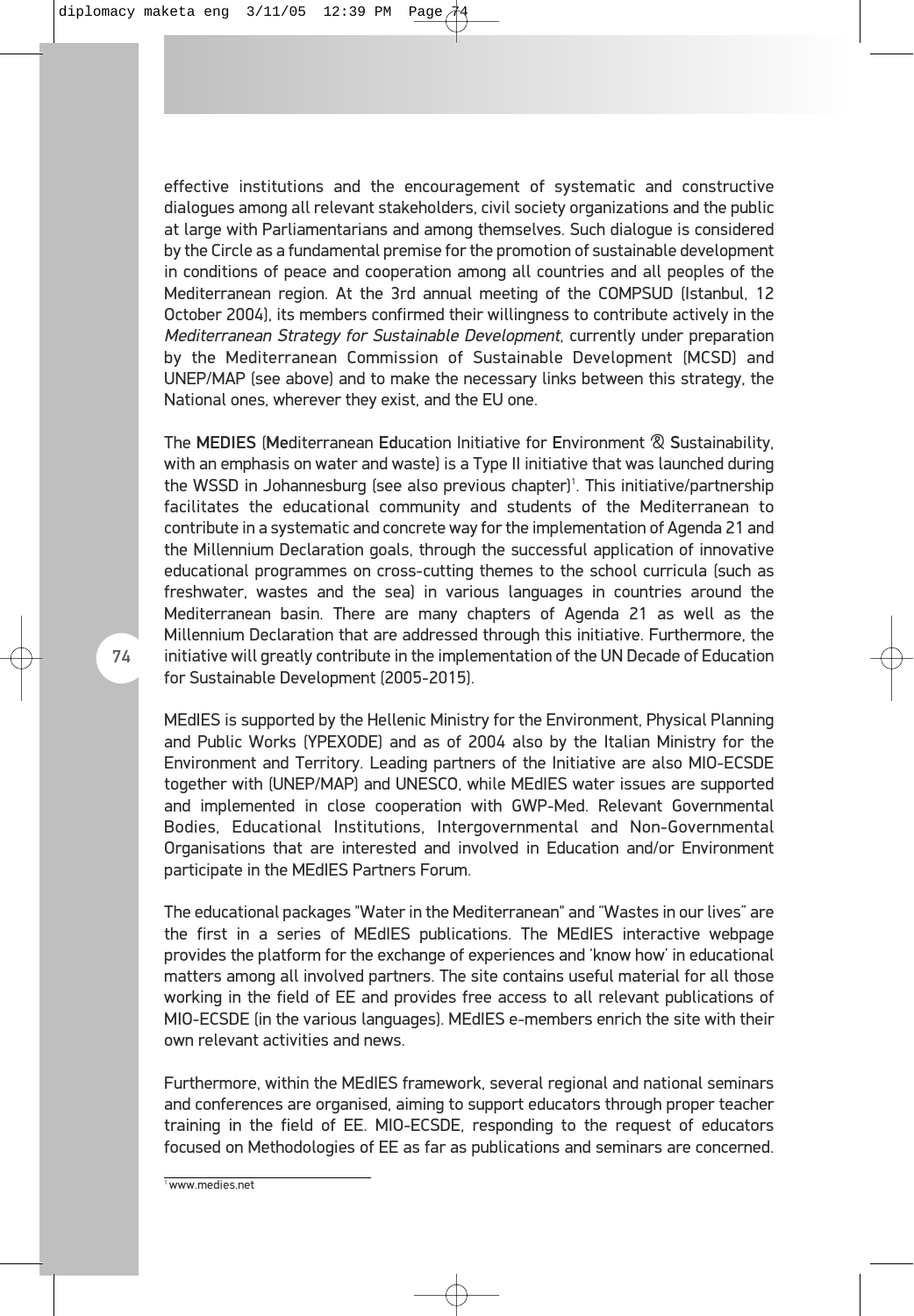The latest such publication is the "Handbook on Methods used in Environmental Education and Education for Sustainable Development" (Scoullos M. and V. Malotidi, 2004), which provides a concise selection of theoretical and practical elements for the implementation of educational materials for EE and ESD.

The Circle of Mediterranean Journalists for Environment and Sustainable Development was established during the "Mediterranean Regional Dialogue of Parliamentarians, NGOs and other stakeholders on the protection of the Mediterranean environment and prospects for the sustainable development of the region" (12-13 of December 2002), an event jointly organized by MIO-ECSDE and GWP-Med. The Circle aims to be an active forum through which the regular exchange of information and views about crucial Mediterranean environmental and sustainable development issues, the promotion of capacity building of media professionals and the organization of joint and concerted actions can be promoted so that information and communication experts will be strengthened in their capacity of sensitizing and informing Mediterranean societies, improving democratic and participatory processes and in directing more effectively the flow of information produced by scientists, NGOs, etc. to the decision-makers. At present, the Core of the Circle is composed by 32 Journalists from the following countries: Tunisia, Morocco, Lebanon, Greece, Egypt, Malta, Croatia, Jordan, Portugal, Bosnia and Herzegovina, Italy, Serbia and Montenegro, Israel, Albania, Slovenia and France. Water issues, because of their priority in all countries of the region, have been given precedence in the framework of the Circle and a Media Kit on Freshwater in the Mediterranean has been published.

What can be considered as major objectives of Environmental Policy in the Mediterranean since the WSSD are the following:

- 1. Sustaining the momentum of the WSSD reminding the Governments of their commitments;
- 2. Promoting and elaborating through alliances the "regionalisation" of global policies mainly through drafting and implementing a progressive and comprehensive MSSD;
- 3. Securing a better cooperation between the Barcelona Convention and the Barcelona Process (EMP);
- 4. Strengthening the Mediterranean policies of the EU within the New Neighbourhood Policy and other EU areas and initiatives;
- 5. Informing and empowering Mediterranean environment and development NGOs, and the civil society at large, to become competent in actively participating in the formulation of decisions, through effective flow of information, capacity building programmes and a series of common activities.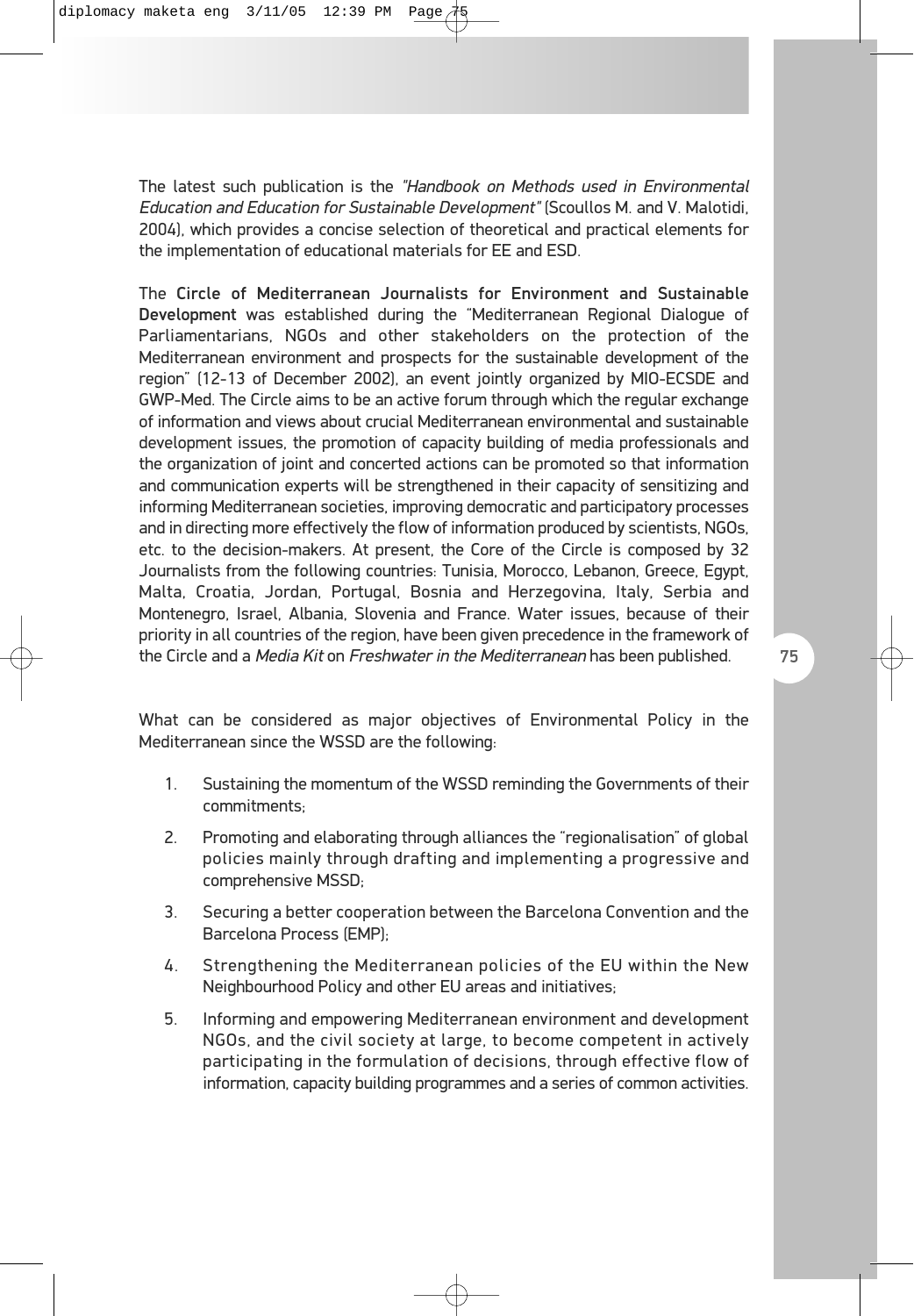# **REFERENCES**

- Baillie J. and B. Groombridge (eds.), 1997, "1996 IUCN Red List of Threatened Animals", IUCN, Cambridge University Press

- Buck M., A. Carius and K. Kollman (eds.), 2002, "International environmental policymaking: transatlantic cooperation and the world summit on sustainable development", Ökom, Munich

- Hain P., 2001, "The End of Foreign Policy? Britain's Interests, Global Linkages and Natural Limits", Fabian, Green Alliance, The Royal Institute of International Affairs

- Meadows D. H., Meadows D. L., Randers J. and W.W. Behrens III, 1972, "Limits to Growth", Universe Books, New York

- Schmidheiny S., 1992, "Changing Course: A Global Business Perspective on Development and Environment", The MIT Press, Cambridge, MA

- Scoullos M. (ed.), 1998, "Environment and Society: Education and Public Awareness for Sustainability" Proceedings of the Thessaloniki International Conference organized by UNESCO and the Government of Greece (8-12 December 1997)

- The President's Council on Sustainable Development (PCSD), 1999, "Towards a Sustainable America: Advancing Prosperity, Opportunity and a Healthy Environment for the 21st Century", Final Report of May 1999

- Walter K. S. and H. J. Gillet (eds.), 1998, "1997 IUCN Red List of Threatened Plants", IUCN, Cambridge University Press

- World Commission on Environment and Development (WCED), 1987, "Our Common Future"

- Scoullos M., 2002, "International Environmental Action (of Elliniki Etairia)", article in the "Seven Days" insert of the Greek newspaper Kathimenrini (29/09/2002)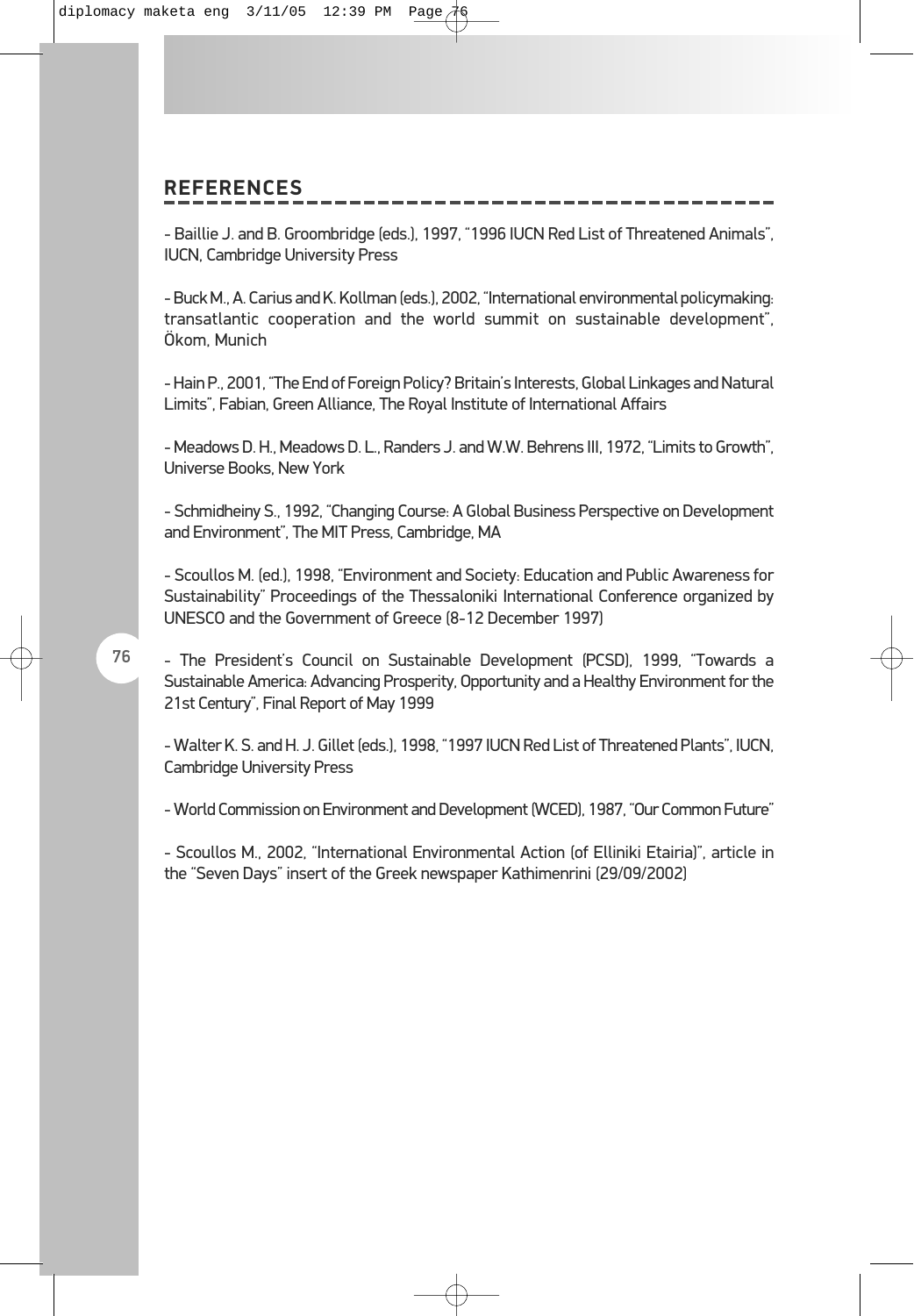# **USEFUL ACRONYMS:**

| ADB              | African Development Bank                                             |
|------------------|----------------------------------------------------------------------|
| <b>AMCEN</b>     | African Ministerial Conference on Environment                        |
| <b>AOAD</b>      | Arab Organization for Agricultural Development                       |
| <b>AOSIS</b>     | <b>Alliance of Small Island States</b>                               |
| ASCAD            | Arab Centre for the Studies of Arid Zones and Dry Lands              |
| AsDB             | Asian Development Bank                                               |
| BAT              | <b>Best Available Technology</b>                                     |
| BEP              | <b>Best Environmental Practice</b>                                   |
| <b>BINAS</b>     | Biosafety Information Network and Advisory Service                   |
| <b>BIS</b>       | <b>Bank for International Settlements</b>                            |
| BIT              | <b>Bilateral Investment Treaties</b>                                 |
| BOT <sub>S</sub> | Build-operate-transfer projects                                      |
| BST              | <b>Bovine Somatotropins</b>                                          |
| <b>CAN</b>       | <b>Climate Action Network</b>                                        |
| CAP              | Common Agricultural Policy                                           |
| CBD              | <b>Convention on Biological Diversity</b>                            |
| <b>CDM</b>       | Clean Development Mechanism                                          |
| <b>CEDARE</b>    | Centre of Environment and Development for the Arab Region and Europe |
| <b>CEIT</b>      | <b>Countries with Economies in Transition</b>                        |
| CEO              | <b>Chief Executive Officer</b>                                       |
| CEP              | Caspian Environment Program                                          |
| <b>CFSP</b>      | <b>Common Foreign and Security Policy</b>                            |
| <b>CIHEAM</b>    | Centre International de Hautes Etudes Agronomiques                   |
|                  | Méditerranéens (International Centre for Advanced                    |
|                  | Mediterranean Agronomic Studies)                                     |
| <b>CIS</b>       | Commonwealth of Independent States                                   |
| <b>CITIES</b>    | Convention on International Trade in Endangered Species of           |
|                  | Wild Fauna and Flora                                                 |
| <b>CMP</b>       | <b>Catchment Management Plans</b>                                    |
| <b>CNN</b>       | <b>Cable News Network</b>                                            |
| COP              | Conference of the Parties                                            |
| COP/MOP          | Conference of the Parties serving as the Meeting of the Parties      |
| CP               | <b>Contracting Parties</b>                                           |
| <b>CPG</b>       | <b>Comprehensive Procurement Guidelines</b>                          |
| CSD              | Commission on Sustainable Development                                |
| CTE              | Committee on Trade and Environment                                   |
| <b>CZMP</b>      | Coastal Zone Management Plans                                        |
| <b>DBSA</b>      | Development Bank of Southern Africa                                  |
| DDT              | Dichlorodiphenyltrichloroethane                                      |
| DG               | Directorate General                                                  |
| <b>EBRD</b>      | European Bank for Reconstruction and Development                     |
| EC               | <b>European Community</b>                                            |

-----------------------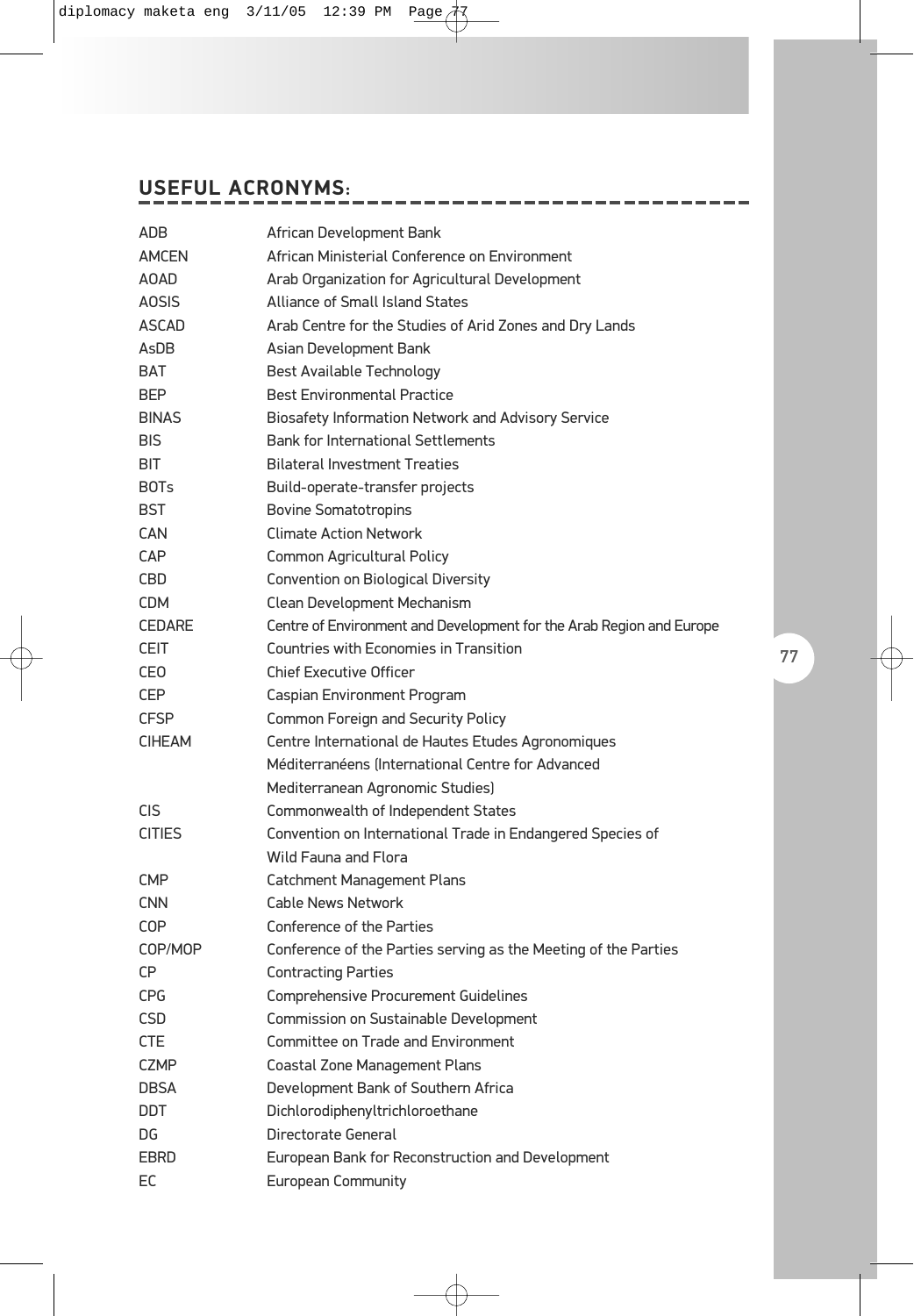| ECA             | <b>Export Credit Agency</b>                            |
|-----------------|--------------------------------------------------------|
| <b>ECB</b>      | European Central Bank                                  |
| ECCP            | European Climate Change Programme                      |
| <b>ECOSOC</b>   | UN Economic and Social Council                         |
| <b>FCT</b>      | <b>European Community Treaty</b>                       |
| EEA             | <b>European Environmental Agency</b>                   |
| EEB             | European Environmental Bureau                          |
| <b>EEC</b>      | European Economic Commission                           |
| <b>EECCA</b>    | Eastern Europe, Caucasus and Central Asia              |
| <b>EIA</b>      | <b>Environmental Impact Assessment</b>                 |
| <b>EIB</b>      | European Investment Bank                               |
| EL0             | <b>Environment Liaison Office</b>                      |
| <b>EMP</b>      | Euro-Mediterranean Prtnership                          |
| <b>EMWIS</b>    | The Euro-Mediterranean Information System on the Know- |
|                 | How in the Water Sector                                |
| EP              | European Parliament                                    |
| <b>EPA</b>      | <b>Environmental Protection Agency (US)</b>            |
| <b>ERM</b>      | <b>Environmental Resources Management</b>              |
| <b>ESAF</b>     | <b>Enhanced Structural Adjustement Facility</b>        |
| <b>ETUC</b>     | European Trade Union Confederation                     |
| EU              | European Union                                         |
| FA <sub>0</sub> | Food and Agriculture Organization                      |
| <b>FCCC</b>     | Framework Convention on Climate Change                 |
| <b>FDA</b>      | Food and Drug Administration                           |
| <b>FDI</b>      | Foreign Direct Investment                              |
| FFA.            | Framework for Action                                   |
| <b>FFDCA</b>    | Federal Food, Drug and Cosmetic Act                    |
| <b>FIFRA</b>    | Federal Insecticide, Fungicide and Rodenticide Act     |
| <b>FOE</b>      | Friends of the Earth                                   |
| <b>FLAD</b>     | Luso-American Development Foundation                   |
| <b>FSC</b>      | Forest Stewardship Council                             |
| <b>GATS</b>     | General Agreement on Trade in Services                 |
| GATT            | General Agreement on Tariffs and Trade                 |
| GCC             | <b>Global Climate Coalition</b>                        |
| GDP             | Gross Domestic Product                                 |
| <b>GECHS</b>    | Global Environmental Change and Human Security         |
| GEF             | <b>Global Environmental Facility</b>                   |
| GHG             | Greenhouse Gas                                         |
| <b>GMF</b>      | German Marshall Fund                                   |
| <b>GMM</b>      | <b>Genetically Modified Micro-organisms</b>            |
| <b>GMO</b>      | <b>Genetically Modified Organisms</b>                  |
| <b>GPA</b>      | Global Plan of Action                                  |
| <b>GWP</b>      | <b>Global Water Partnership</b>                        |
| GWP-Med         | Global Water Partnership - Mediterranean               |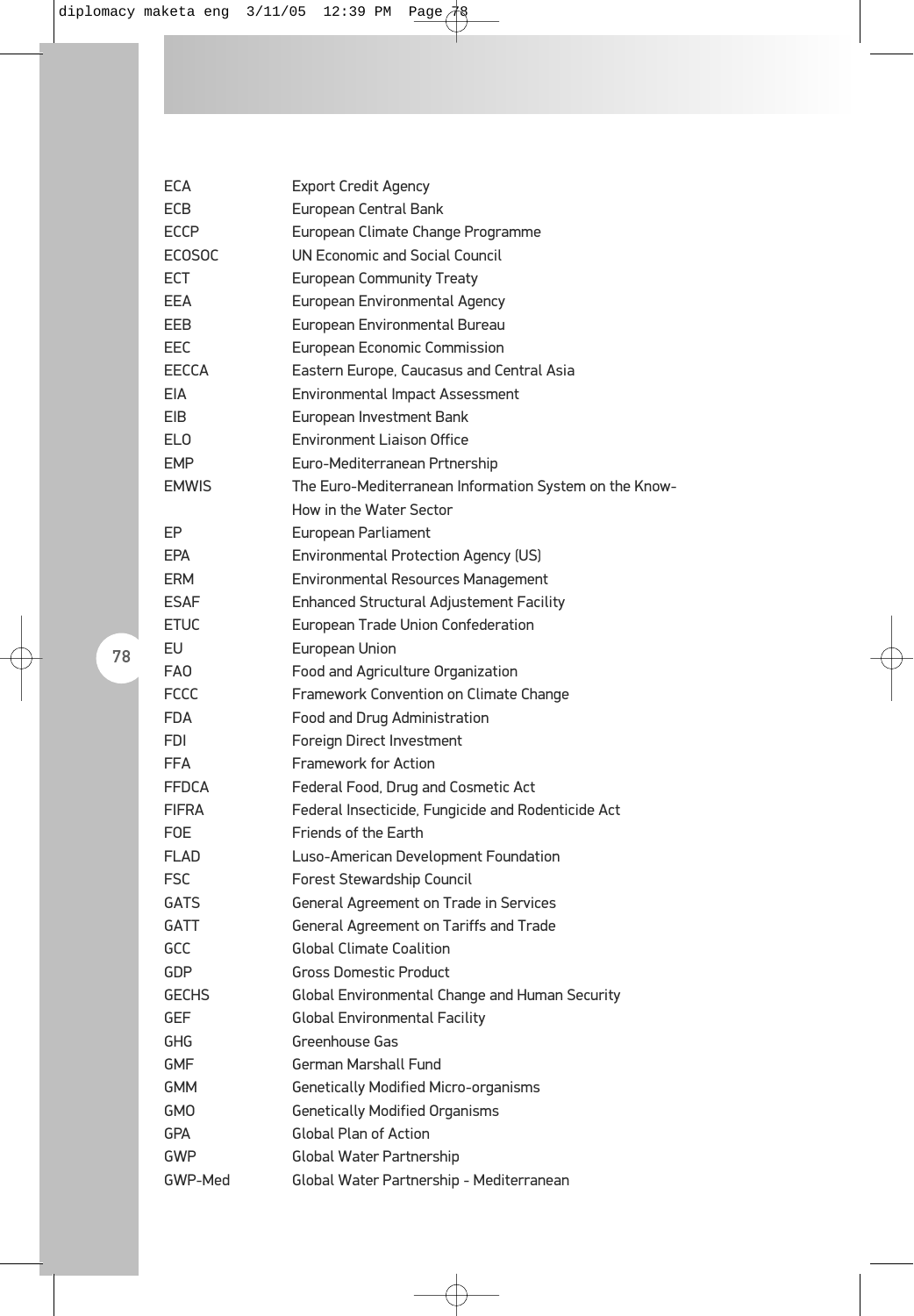| Ha               | hectares                                                        |
|------------------|-----------------------------------------------------------------|
| HDR.             | Human Development Report                                        |
| <b>HELCOM</b>    | <b>Helsinki Commission</b>                                      |
| <b>HFC</b>       | Hydro Fluorocarbons                                             |
| <b>IAEA</b>      | International Atomic Energy Agency                              |
| <b>IBRD</b>      | International Bank for Reconstruction and Development           |
| <b>ICAO</b>      | International Civil Aviation Organisation                       |
| ICJ              | International Court of Justice                                  |
| <b>ICSID</b>     | International Centre for Settlement of Investment Disputes      |
| <b>ICWS</b>      | International Centre for Water Studies                          |
| <b>IDA</b>       | International Development Association                           |
| IDB.             | Inter-American Development Bank                                 |
| <b>IDNDR</b>     | International Decade of Natural Disaster Reduction              |
| <b>IFA</b>       | <b>International Energy Agency</b>                              |
| <b>IFC</b>       | International Finance Corporation                               |
| <b>IFF</b>       | Intergovernmental Forum on Forests                              |
| <b>IIPN</b>      | Integrated International Production Network                     |
| <b>IISD</b>      | International Institute for Sustainable Development             |
| ILO.             | International Labor Organization                                |
| <b>IME</b>       | Institut Méditerranéen de l'Eau (Mediterranean Water Institute) |
| <b>IMF</b>       | International Monetary Fund                                     |
| <b>IMO</b>       | International Maritime Organisation                             |
| <b>INBio</b>     | Institute Nacional de Biodiversidad (Costa Rica)                |
| INB <sub>0</sub> | International Network of Basin Organisations                    |
| <b>INCAE</b>     | Institute Centroamericano de Administracion de Empresas         |
| <b>IOM</b>       | International Organisation for Migration                        |
| <b>IPCC</b>      | Intergovernmental Panel on Climate Change                       |
| <b>IPE</b>       | International Political Economy                                 |
| IPF              | Intergovernmental Panel on Forests                              |
| <b>IPPC</b>      | Integrated Pollution Prevention and Control                     |
| <b>ISDB</b>      | Islamic Development Bank                                        |
| ISO              | International Standardization Organisation                      |
| IU               | International Undertaking                                       |
| <b>IUCN</b>      | International Union for the Conservation of Nature              |
| <b>IWRM</b>      | Integrated Water Resources Management                           |
| <b>IUCN</b>      | International Union for the Conservation of Nature              |
| JAP              | <b>Joint Action Plan</b>                                        |
| <b>JCP</b>       | Joint Comprehensive Environmental Action Programme              |
| JI               | Joint Implementation                                            |
| Lcd              | Liters per capita per day                                       |
| LM <sub>0</sub>  | <b>Living Modified Organisms</b>                                |
| <b>MAB</b>       | Man and the Biosphere Programme                                 |
| <b>MAI</b>       | Multilateral Agreement on Investment                            |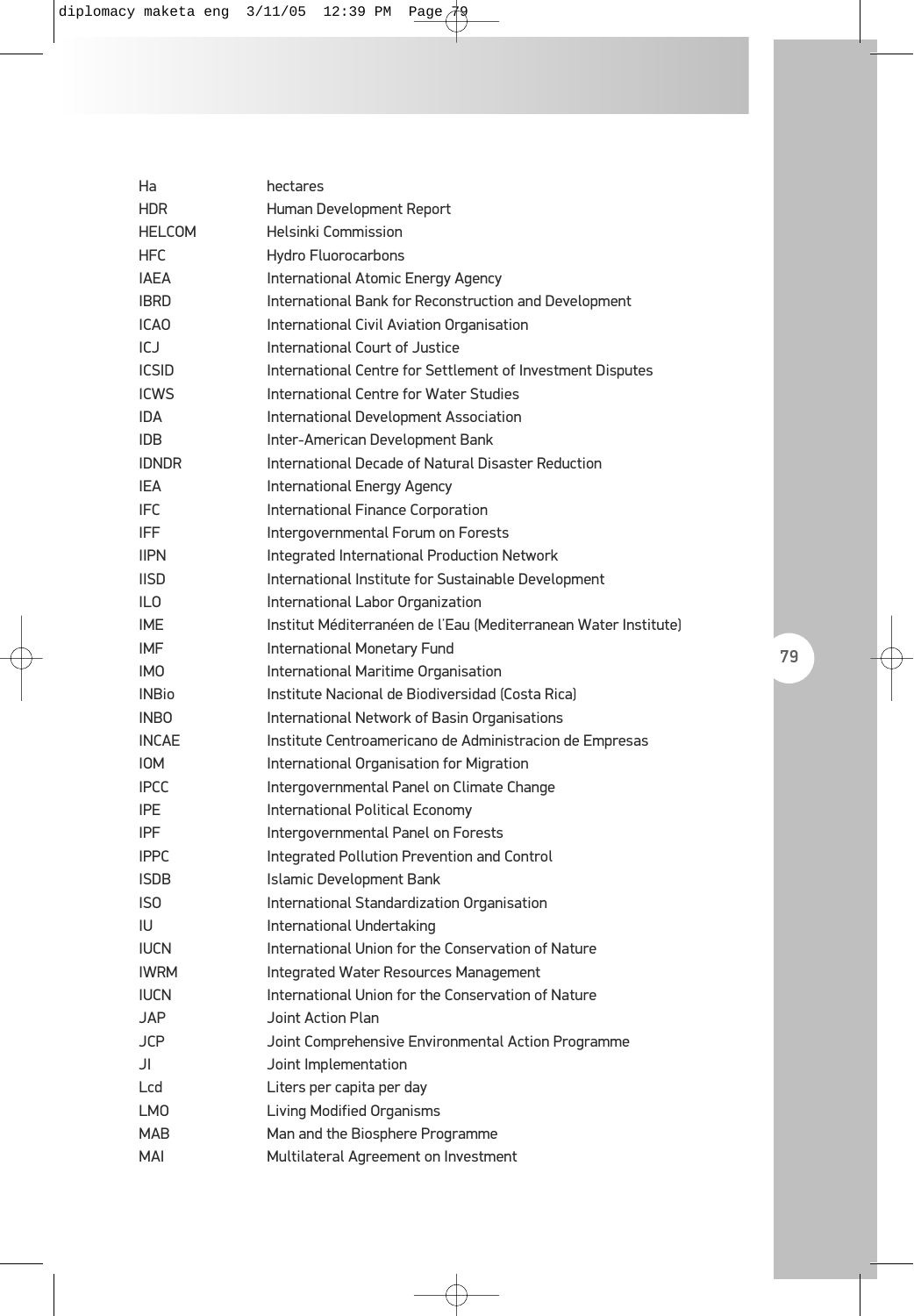| MAP           | Mediterranean Action Plan                                                                                          |
|---------------|--------------------------------------------------------------------------------------------------------------------|
| <b>MARPOL</b> | Marine Pollution Convention, International Convention for the<br>Prevention of Pollution from Ships                |
| <b>MBA</b>    | Master in Business Administration                                                                                  |
| <b>MCSD</b>   | Mediterranean Commission on Sustainable Development                                                                |
| <b>MDG</b>    | Millennium Development Goals                                                                                       |
| <b>MEA</b>    | Multilateral Environmental Agreement                                                                               |
| MED-EUWI      | Mediterranean Component of the EU Water Initiative - Water for Life                                                |
| <b>MEdIES</b> | The Mediterranean Education Initiative for Environment and Sustainability                                          |
| <b>MEDPOL</b> | Mediterranean Pollution Monitoring and Research Programme                                                          |
| <b>MEDTAC</b> | Mediterranean Technical Advisory Committee (of GWP)                                                                |
| MedWet        | Mediterranean Wetlands Initiative                                                                                  |
| <b>MENA</b>   | Middle East and North Africa                                                                                       |
| <b>MFN</b>    | <b>Most Favored Nation</b>                                                                                         |
| MFTA/MFTZ     | Mediterranean Free Trade Area / Zone                                                                               |
| <b>MIGA</b>   | Multilateral Investment Guarantee Agency                                                                           |
| MIO-ECSDE     | Mediterranean Information Office for the Environment,<br><b>Culture and Sustainable Development</b>                |
| <b>MMPA</b>   | Marine Mammals Protection Act                                                                                      |
| <b>MRA</b>    | <b>Mutual Recognition Agreement</b>                                                                                |
| <b>MS</b>     | Member State                                                                                                       |
| MT            | <b>Measurement Ton</b>                                                                                             |
| <b>MWN</b>    | Mediterranean Water Network                                                                                        |
| NAFTA         | North American Free Trade Agreement                                                                                |
| <b>NATO</b>   | North Atlantic Treaty Organisation                                                                                 |
| NGO           | Non Governmental Organization                                                                                      |
| <b>NIEO</b>   | New International Economic Order                                                                                   |
| <b>NIS</b>    | New Independent States                                                                                             |
| <b>NSAS</b>   | Nubian Sandstone Aquifer System                                                                                    |
| <b>NTA</b>    | New Transatlantic Agenda                                                                                           |
| <b>NWF</b>    | National Wildlife Federation                                                                                       |
| <b>OAU</b>    | Organisation of African Unity                                                                                      |
| <b>ODA</b>    | Official Development Assistance                                                                                    |
| <b>OECD</b>   | Organization for Economic Cooperation and Development                                                              |
| <b>OPEC</b>   | Organisation of Petroleum Exporting Countries                                                                      |
| <b>OSCE</b>   | Organization for Security and Co-operation in Europe                                                               |
| <b>OSPAR</b>  | Convention for the Protection of the Marine Environment of the<br>North-East Atlantic (Oslo and Paris Conventions) |
| PAM           | Policies and Measures                                                                                              |
| PCB           | <b>Poly Chlorinated Biphenyls</b>                                                                                  |
| <b>PCSD</b>   | President's Council on Sustainable Development                                                                     |
| <b>PFC</b>    | <b>Poly Fluorinated Carbons</b>                                                                                    |
| PITF          | Program Implementation Task Force                                                                                  |
| POP           | Persistent Organic Pollutants                                                                                      |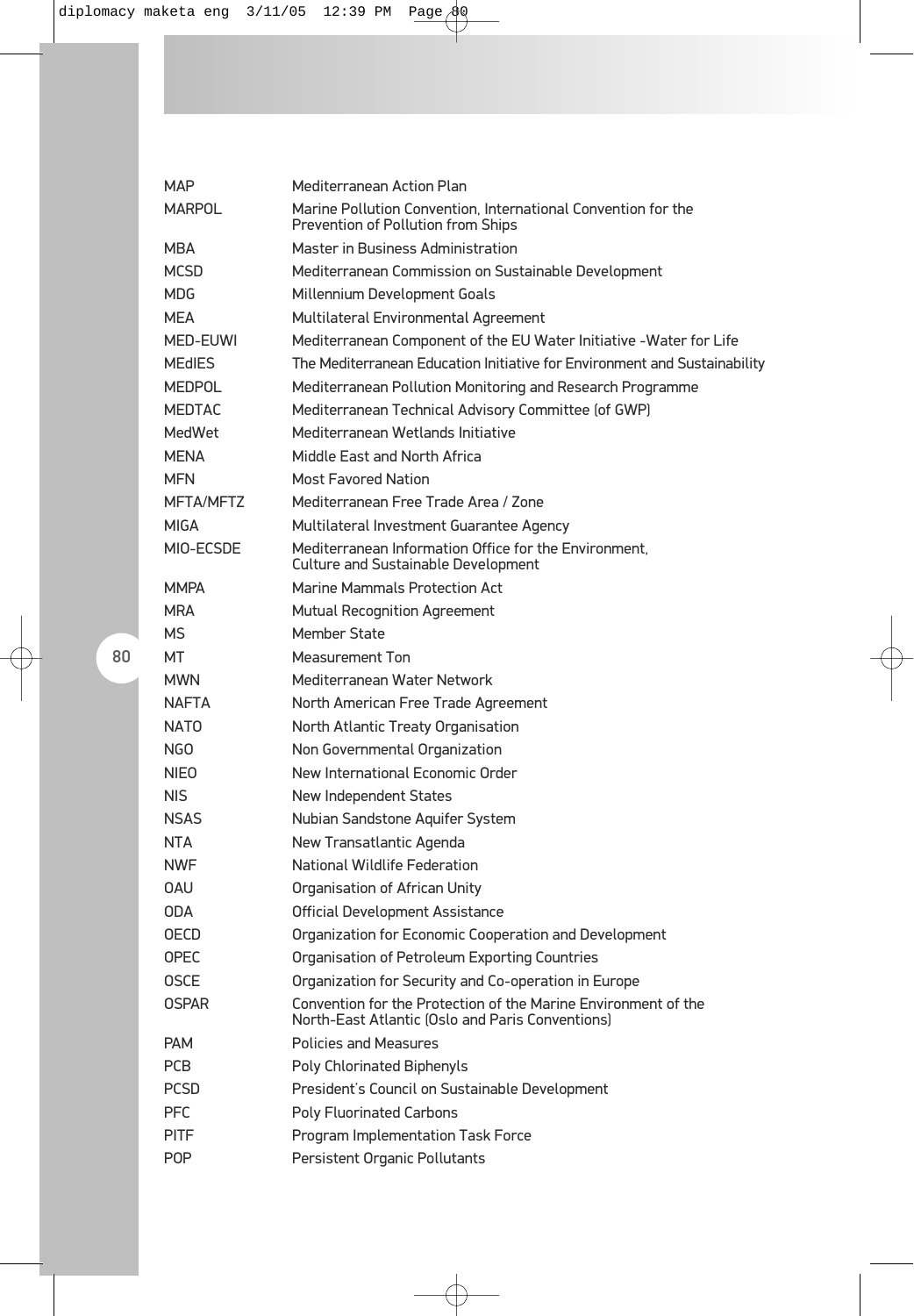| <b>PPP</b>       | Public-Private Partnership                                                            |
|------------------|---------------------------------------------------------------------------------------|
| <b>PPMs</b>      | <b>Processes and Production Methods</b>                                               |
| <b>PRGF</b>      | <b>Poverty Reduction and Growth Facility</b>                                          |
| <b>PRSP</b>      | <b>Poverty Reduction Strategy Paper</b>                                               |
| <b>PSP</b>       | <b>Private Sector Participation</b>                                                   |
| <b>PWU</b>       | Public Sector Water Undertaking                                                       |
| <b>RAC</b>       | Regional Activity Centre (UNEP/MAP)                                                   |
| RBO.             | River Basin Organisation                                                              |
| RAFD             | Arab Network for Environment and Development                                          |
| R <sup>®D</sup>  | Research and Development                                                              |
| <b>RSP</b>       | Regional Seas Programme (UNEP)                                                        |
| <b>SAM</b>       | <b>Sustainability Assets Management</b>                                               |
| <b>SBSTTA</b>    | Subsidiary Body on Scientific, Technical and Technological Advice                     |
| SCORE            | Service Corps of Retired Executives                                                   |
| <b>SEA</b>       | <b>Strategic Environmental Assessment</b>                                             |
| <b>SEE</b>       | South East Europe                                                                     |
| SF <sub>6</sub>  | Sulfur Hexafluoride                                                                   |
| SIWI             | Stockholm International Water Institute                                               |
| <b>SMAP</b>      | Small and Medium Term Priority Environmental Action Programme                         |
| <b>SME</b>       | Small and Medium-Sized Enterprise                                                     |
| <b>SPS</b>       | Sanitary and Phytosanitary Measures                                                   |
| SRI              | Socially Responsible Investment                                                       |
| TABD             | <b>Transatlantic Business Dialogue</b>                                                |
| TAC              | Technical Advisory Committee (of the GWP)                                             |
| TACD             | <b>Transatlantic Consumers Dialogue</b>                                               |
| TADD             | <b>Transatlantic Donors Dialoque</b>                                                  |
| TAED             | <b>Transatlantic Environment Dialoque</b>                                             |
| <b>TAFTA</b>     | Transatlantic Free Trade Area                                                         |
| TALD             | Transatlantic Labor Dialogue                                                          |
| TBPA             | <b>Transboundary Protected Area</b>                                                   |
| TBT              | <b>Technical Barriers to Trade</b>                                                    |
| TDSD             | Transatlantic Dialogue on Sustainable Development                                     |
| TEP              | Transatlantic Economic Partnership                                                    |
| <b>TIAA-CREF</b> | Teachers Insurance and Annuity Association-College<br><b>Retirement Equities Fund</b> |
| TIES             | Transatlantic Information Exchange Service                                            |
| TLD              | Transatlantic Legislators Dialogue                                                    |
| <b>TNC</b>       | <b>Transnational Corporation</b>                                                      |
| <b>TRIPs</b>     | Trade-Related Aspects of Intellectual Property Rights                                 |
| TSCA             | <b>Toxic Substances Control Act</b>                                                   |
| <b>UKSIF</b>     | United Kingdom Social Investment Forum                                                |
| UN               | <b>United Nations</b>                                                                 |
| <b>UNCCD</b>     | United Nations Convention to Combat Desertification                                   |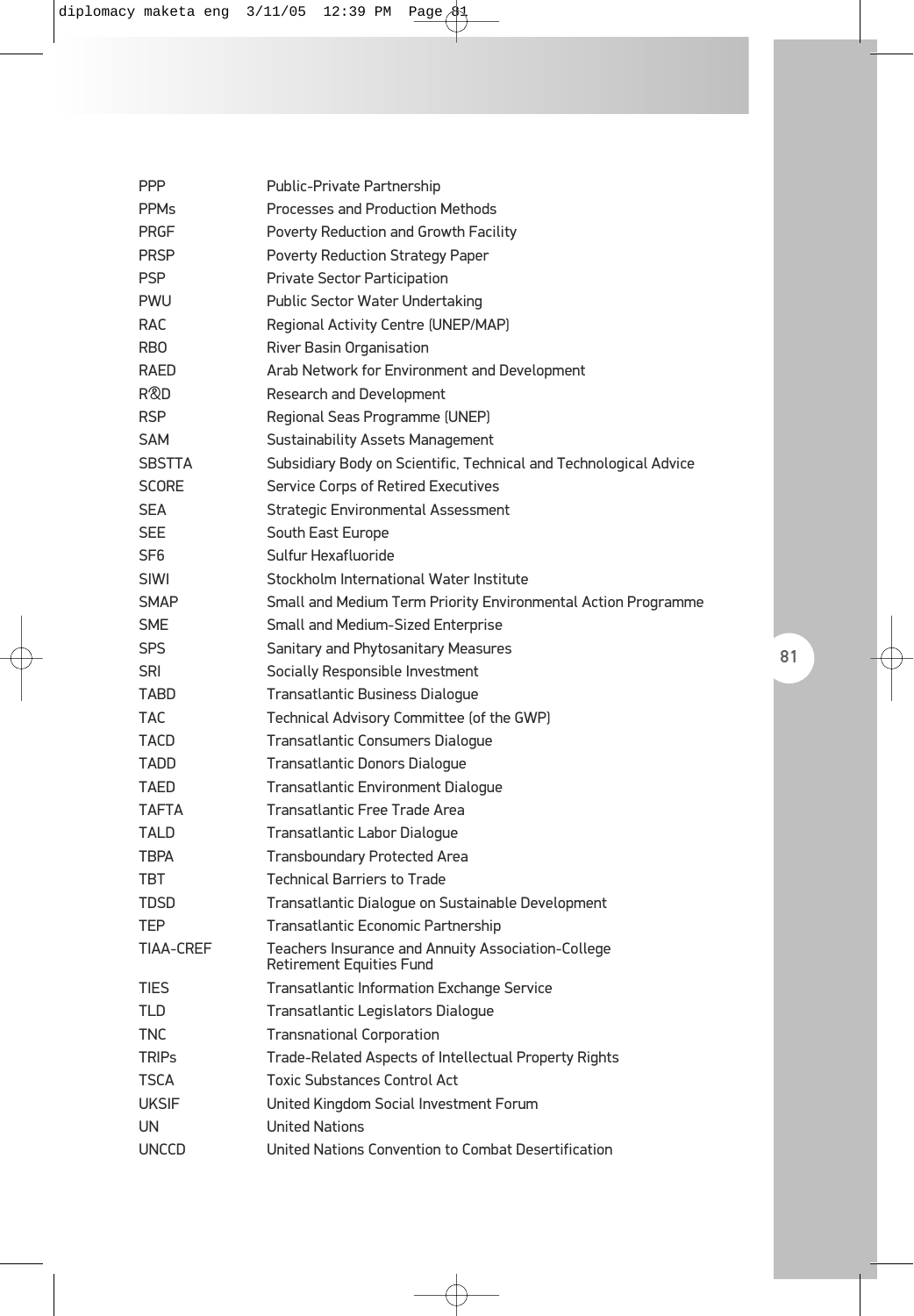| <b>UNCED</b>   | United Nations Conference on Environment and Development                                                               |
|----------------|------------------------------------------------------------------------------------------------------------------------|
| <b>UNCHE</b>   | United Nations Conference on the Human Environment                                                                     |
| UNCITRAI       | United Nations Commission on International Trade Law                                                                   |
| <b>UNCSD</b>   | United Nations Commission for Sustainable Development                                                                  |
| <b>UNCTAD</b>  | United Nations Conference on Trade and Development                                                                     |
| <b>UNCTC</b>   | United Nations Centre on Transnational Corporations                                                                    |
| <b>UNDP</b>    | United Nations Development Programme                                                                                   |
| UN/ECE         | United Nations Economic Commission for Europe                                                                          |
| <b>UNEP</b>    | United Nations Environmental Programme                                                                                 |
| <b>UNESCO</b>  | United Nations Educational, Scientific and Cultural Organization                                                       |
| <b>UNFCCC</b>  | United Nations Framework Convention on Climate Change                                                                  |
| <b>UNFPA</b>   | United Nations Population Fund                                                                                         |
| <b>UNGASS</b>  | United Nations General Assembly Special Session                                                                        |
| <b>UNIDO</b>   | United Nations Industrial Development Organization                                                                     |
| <b>UNRISD</b>  | United Nations Research Institute for Social Development                                                               |
| <b>UNU</b>     | <b>United Nations University</b>                                                                                       |
| <b>UPOV</b>    | International Convention for the Protection of New Varieties of Plants                                                 |
| US             | United States (of America)                                                                                             |
| <b>USDA</b>    | United States Department of Agriculture                                                                                |
| <b>USTR</b>    | United States Trade Representative                                                                                     |
| <b>WB</b>      | World Bank                                                                                                             |
| <b>WBGU</b>    | Wissenschaftliche Beirat der Bundesregierung Globale<br>Umweltveränderungen (German Advisory Council on Global Change) |
| <b>WCED</b>    | World Commission on Environment and Development                                                                        |
| <b>WDM</b>     | Water Demand Management                                                                                                |
| <b>WEEE</b>    | Waste from Electrical and Electronic Equipment                                                                         |
| <b>WFD</b>     | <b>Water Framework Directive</b>                                                                                       |
| <b>WHO</b>     | World Health Organisation                                                                                              |
| <b>WIEWS</b>   | World Information and Early Warning System                                                                             |
| <b>WIPO</b>    | World Intellectual Property Organisation                                                                               |
| <b>WIR</b>     | World Investment Report                                                                                                |
| <b>WMO</b>     | World Meteorological Organisation                                                                                      |
| <b>WPF</b>     | <b>Water and Poverty Facility</b>                                                                                      |
| <b>WPI</b>     | <b>Water Poverty Index</b>                                                                                             |
| WRI            | World Resources Institute                                                                                              |
| WSSD           | World Summit on Sustainable Development                                                                                |
| <b>WTO</b>     | <b>World Trade Organization</b>                                                                                        |
| <b>WWC</b>     | World Water Council                                                                                                    |
| 1st WWF        | 1st World Water Forum                                                                                                  |
| 2nd WWF        | 2nd World Water Forum                                                                                                  |
| 3rd WWF        | 3rd World Water Forum                                                                                                  |
| <b>WWF</b>     | World Wildlife Fund for Nature                                                                                         |
| <b>WWF-MED</b> | World Wildlife Fund for Nature-Mediterranean Programme                                                                 |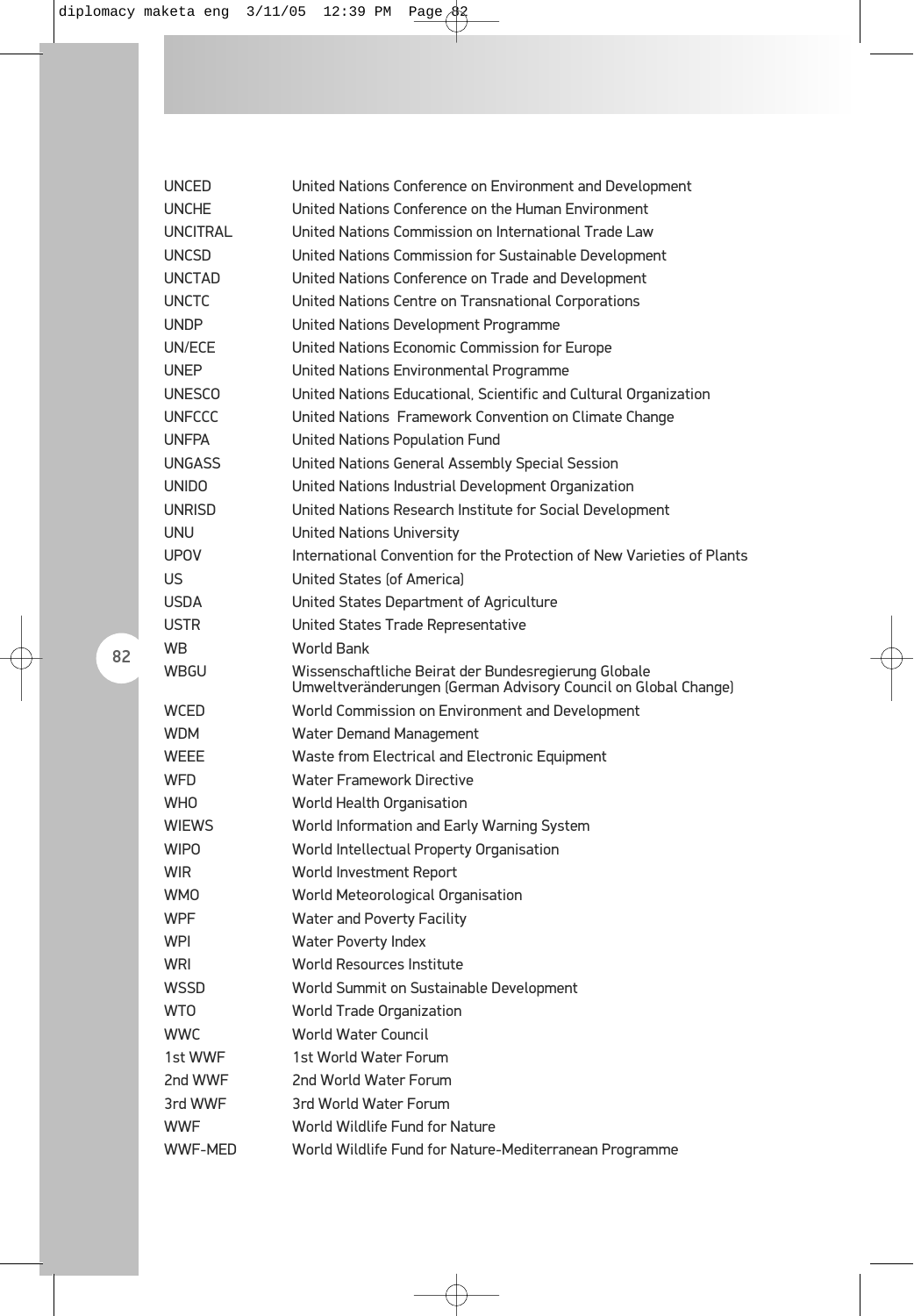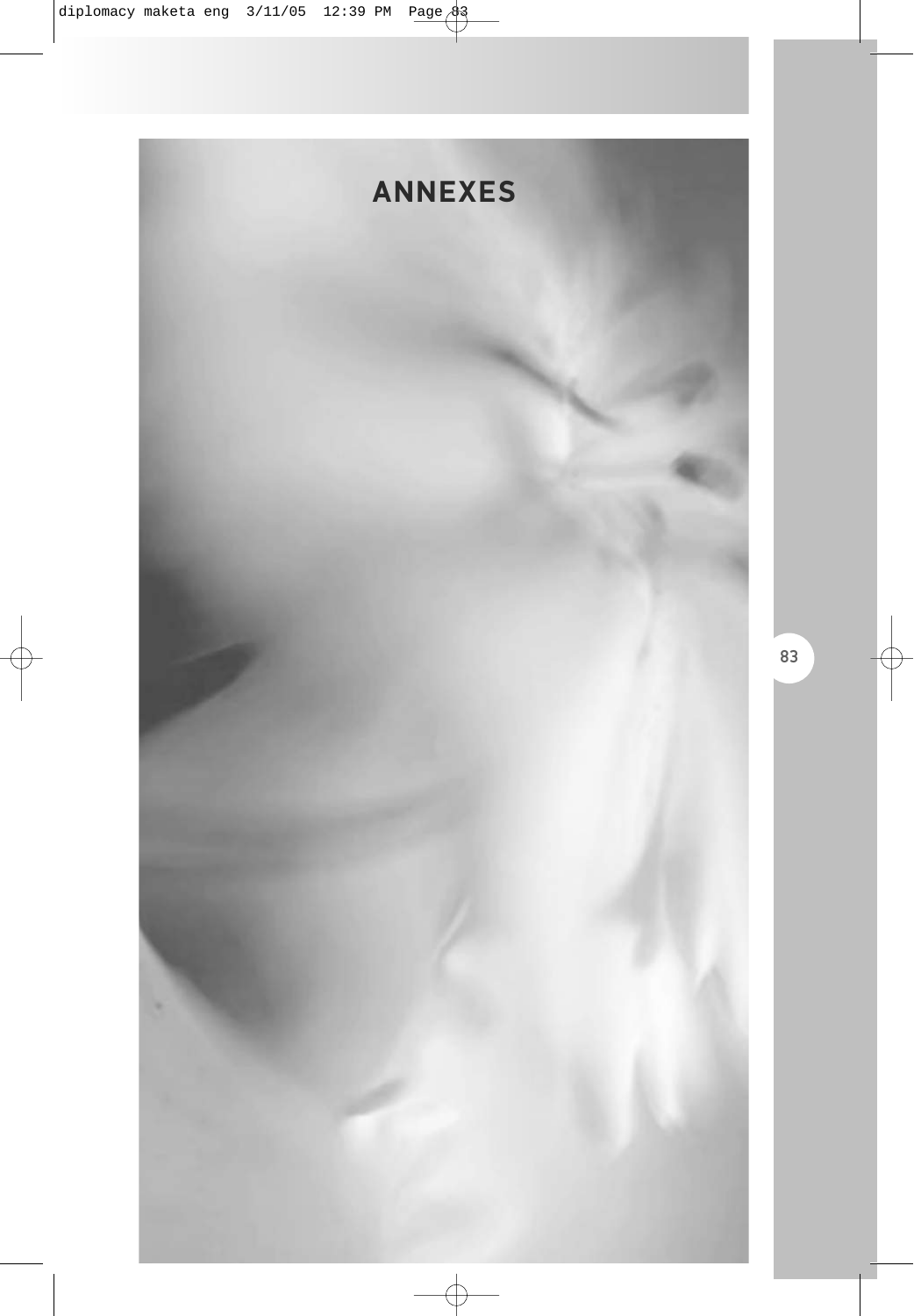# **ANNEX 1**

"Conclusions and recommendations of the Non-Governmental Conference on the Protection of the Mediterranean"

Brussels, 21 October 1984

### Preamble

We are citizens from 17 countries, both within and outside the European Community. We are united by our common concern for the destiny of the Mediterranean Sea and its surrounding coasts. The Mediterranean is the meeting place of three continents. It is the common resource of eighteen countries, the source of culture, leisure and wealth to over 100 million Mediterraneans and 100 million annual visitors from elsewhere. It is also the home of a unique flora and fauna linked together in a fragile ecosystem that is the repository of a genetic diversity as distinctive and important for the future of mankind as the cultural heritage with which we have already been bestowed.

We are aware of, and appreciate, the achievements of the participating governments in sustaining the effort to protect the Mediterranean incorporated into the Barcelona Convention and its protocols. We recognise the instrumental role of the United Nations Environment Programme in launching this initiative as part of its Regional Seas programme and welcome its continued involvement in the development of Mediterranean protection. We were glad to note the accession of the European Community as a contracting party to the Barcelona Convention. We congratulate all those concerned in overcoming the many difficulties in establishing the framework for cooperation contained in the Barcelona Convention. To achieve a measure of unity on complex issues in the face of such great cultural, economic and political differences should not be underestimated and again places the Mediterranean and its people in the forefront of human affairs. Our goals as non-governmental organizations concerned with the Mediterranean are:

- to prevent the further deterioration of Mediterranean ecosystems
- to promote appropriate and timely responses to acute threats
- to protect valuable habitats, endangered species and genetic diversity
- to protect monuments and historical sites
- to protect landscapes
- to promote and protect the unique Mediterranean cultural heritage and its associated quality of life

In the pursuit of these goals we have organised between us hundreds of public lectures conferences, seminars, open discussions, round tables and other forms of directly informing interested groups and the wider public on the state of the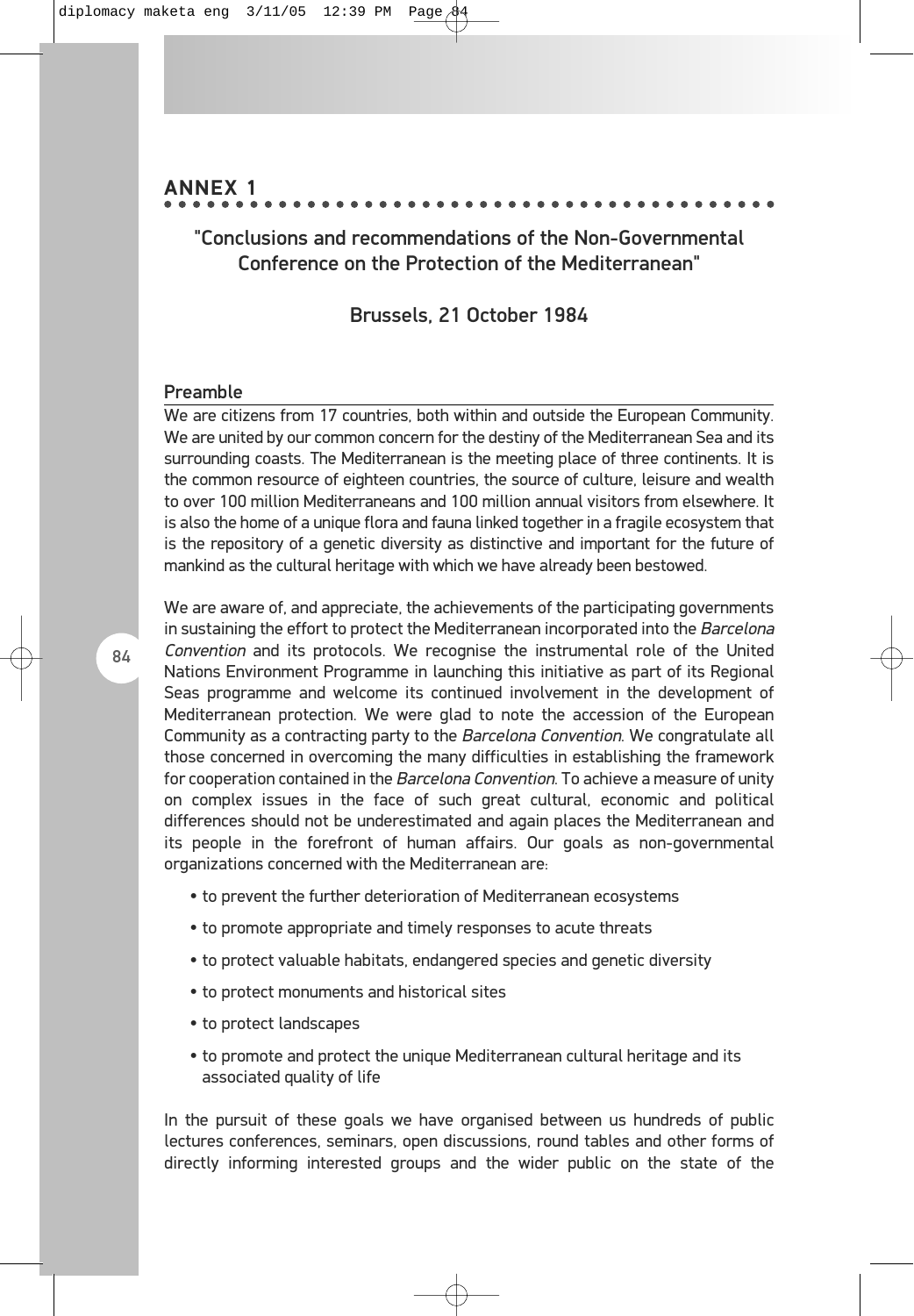Mediterranean. We have prepared and distributed films, film-strips, TV-spots and other visual material to schools, local groups, radio and TV-stations. Pamphlets books and posters have been printed and distributed, exhibitions prepared and shown. Demonstrations, interventions, proposals, appeals and recommendations to governments have been made. Legislation and monitoring programs have been proposed. Areas to be protected have been identified, surveyed, mapped, monitored or even on occasion acquired. Pilot schemes on such matters as reforestation, restoration of monuments and the introduction of clean technologies have been carried out. These have been our offering to the Mediterranean peoples and our contribution to the protection of the Mediterranean environment.

Our purpose in meeting in Brussels, just prior to the inter-governmental meeting of the Barcelona Convention countries is:

- to better inform ourselves on the present status of the Mediterranean environment
- to evaluate the role NGOs have played in protecting the areas and to discuss new ways and methods to increase the activity of Mediterranean NGOs
- to identify those areas in which the EEC, UNEP and the Governments of Mediterranean countries were failing to act or to act with sufficient speed
- to further encourage the European Community to show its concern for the Mediterranean in visible and concrete ways.

As a result of these deliberations we have come to some conclusions and recommendations which we, as citizens of Europe and the Mediterranean, free of political or national bias, wish to communicate to you with urgency.

### **Conclusions**

- 1. The single largest obstacle to the adequate protection of the Mediterranean environment is the lack of public awareness, on the part of the citizens of the Mediterranean countries, of the nature of the threats to their well-being, livelihood and heritage and of the ways in which they could contribute actively to reducing and removing those threats. Without a high level of public awareness on the issues and their remedies, it is difficult, if not impossible, for governments or regional and international institutions to take effective and timely action.
- 2. In this context, we have been disappointed by the failure to translate intentions into concrete results. The passing of legislation is only the first step in transforming the problem. Far too often it has also been the last. Many Governments have taken little or no action to establish the necessary infrastructure or allocate the necessary funds to fulfil their obligations to the spirit of Barcelona.
- 3. Although we welcome the involvement of the European Community in Mediterranean affairs we are conscious that the policy of the Community institutions towards the Mediterranean still contains deep contradictions. We recognise that no practical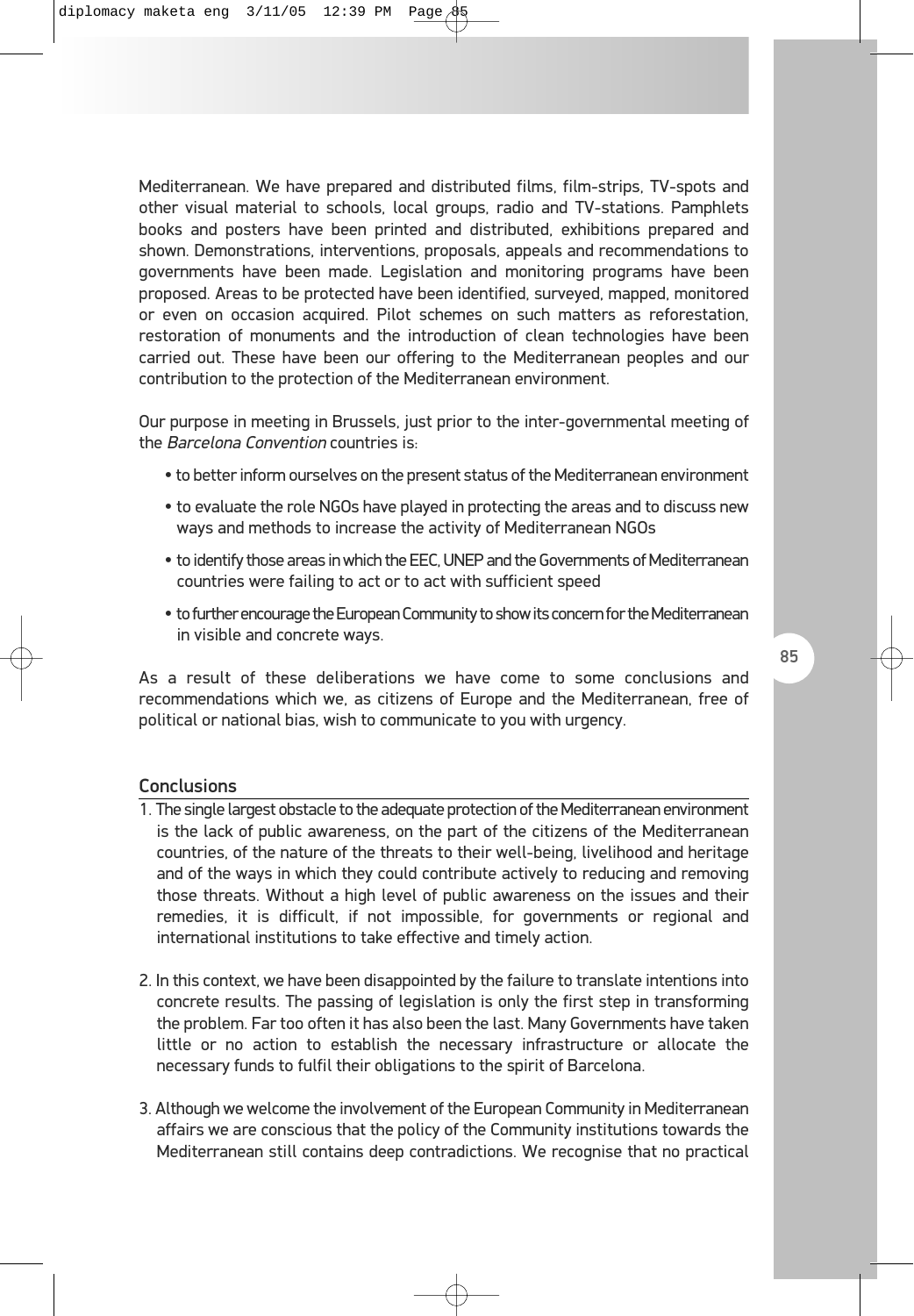policy is likely to be completely consistent. But too often the policy of Community institutions on agriculture and development investment more than takes away with one hand what the policy on the environment is giving with the other.

4. A unique opportunity exists for the rest of the UN system to support UNEP's initiatives with enthusiasm. Particularly for the non-EEC Mediterranean countries the availability of international funds is an essential condition for the implementation of the *Barcelona* Convention. UNEP is not, nor was ever intended as, a fund disbursing agency. Other UN agencies however, in particular FAO, UNDP, UNESCO and WHO could contribute a great deal more than they' are doing for the protection of the Mediterranean.

#### Recommendations

- 1. UNEP should intensify its efforts to encourage the Barcelona Convention countries to sign, ratify and implement other international conventions pertaining to the protection of the Mediterranean. This is particularly important in the case of Mediterranean wetlands which should be designated under the Ramsar Convention. It should publish a regular report on the obstacles to implementation of the Barcelona and other relevant conventions.
- 2. UNEP and the EEC should review their relations with the NGOs in the light of conclusion 1 above and develop more systematic mechanisms to facilitate the flow of information and funds to NGOs, particularly those from the non-EEC countries where needs and opportunities are greatest. Furthermore, UNEP and the EEC should jointly with the NGOs establish a Mediterranean Action Day to provide a common focus for action to stimulate public awareness.
- 3. EEC Governments must give greater urgency to the adoption of the Integrated Mediterranean Programmes' (COM(83)24) which have already been under discussion for more than 18 months.
- 4. EEC Governments must also place a higher priority on the implementation of the provisions in the Third Action Programme on the Environment calling for the integration of the environment with other policies. In this respect the adaptation of the Agricultural Structures Directive along the lines proposed by the British Government would greatly facilitate such integration. Furthermore, the application of environmental impact assessment procedures to projects financed by the European institutions must be hastened. UNEP should complement these efforts by bringing forward proposals for a new protocol to the Convention incorporating an environmental impact assessment procedure for major developments including off-shore oil drilling.
- 5. The EEC must put more effort into giving practical assistance to UNEP efforts to implement the Mediterranean Action Plan by way of funds, services and help in-kind.
- 6. The EEC should amend its regulation (O.J.1872/84) on the criteria relating to actions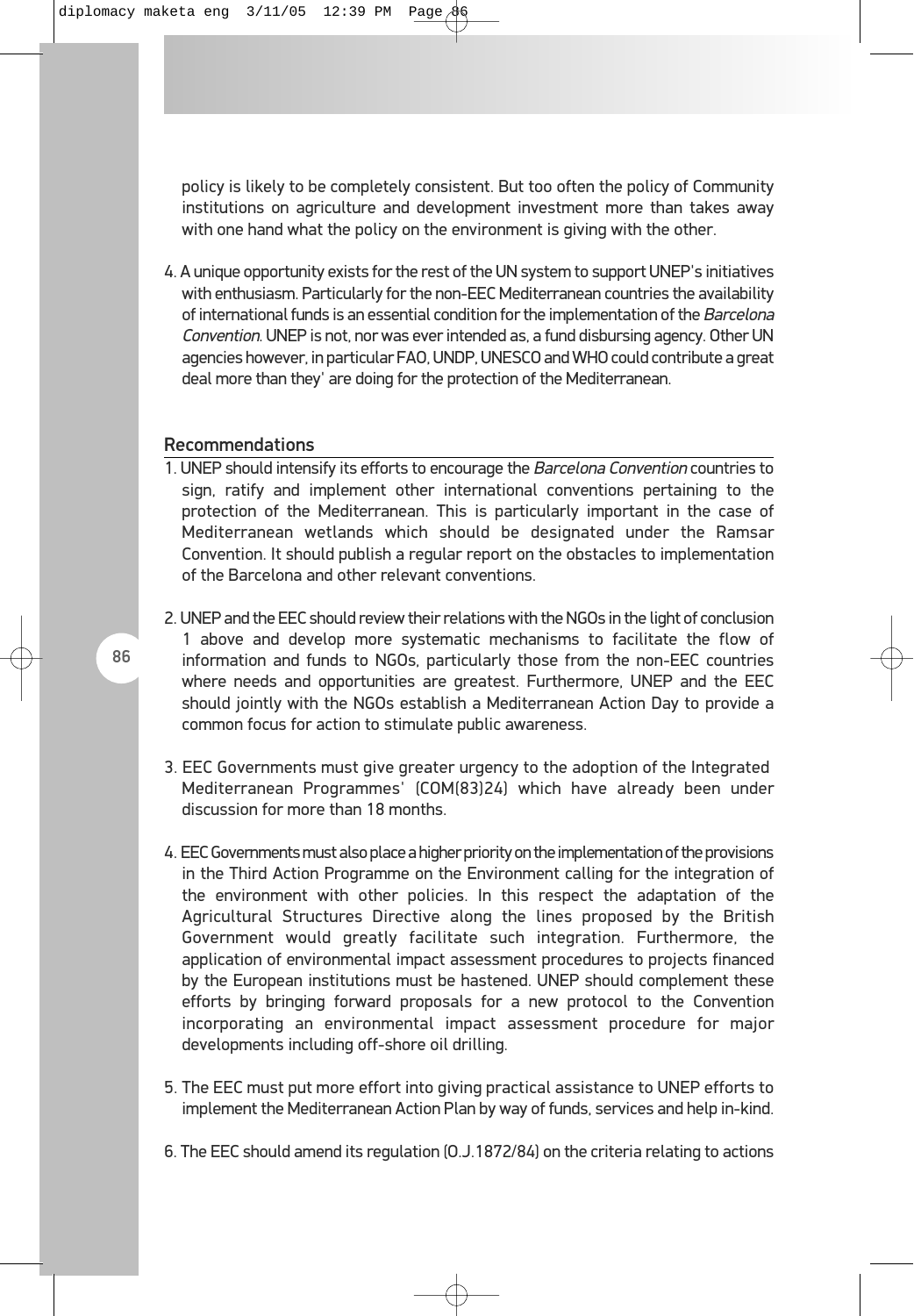to protect the environment in order to permit the financing of the protection of animals such as the monk seal and Corsican red deer and threatened plant species.

- 7. UNEP, the EEC and the participating governments should urgently set in motion a process to establish a legal regime on Mediterranean antiquities and works of art which establishes the rights of originating countries to the return of stolen antiquities.
- 8. UNEP, the EEC and the participating governments should investigate the establishment of regional centres for the treatment of toxic wastes.
- 9. UNEP, the EEC and the participating governments should call a meeting of the National Tourist Boards of Mediterranean and EEC countries to discuss the ways in which tourists may be better educated on their impact upon and responsibility towards the Mediterranean and further to discuss ways of reducing and minimising the impact.
- 10. UNEP, the EEC and the participating Governments should take steps to encourage replication of the initiative of the Hellenic Marine Environment Protection Association (HELMEPA).
- 11. We call upon the governments of all countries with military vessels and aircraft using the Mediterranean to voluntarily observe the provisions of the Barcelona Convention.
- 12. The further development of a common forestry policy within the EEC should take account of the need to protect typical Mediterranean forests, habitats and vegetation coverage and other EEC funds and agencies with an interest in forestry should ensure that their activities do no further damage to this important eco-system.
- 13. We call upon the governments of all Mediterranean countries to outlaw indiscriminate or mass killing of migratory birds and to establish protected areas for them. We further call upon the governments to ratify the Bonn and Berne Conventions and to implement their requirements in national law.
- 14. In implementing the fourth protocol of the Barcelona Convention, participating governments, the EEC and UNEP must encourage better acquaintances with biological indicators and pay particular attention to the protection of posidonia meadows.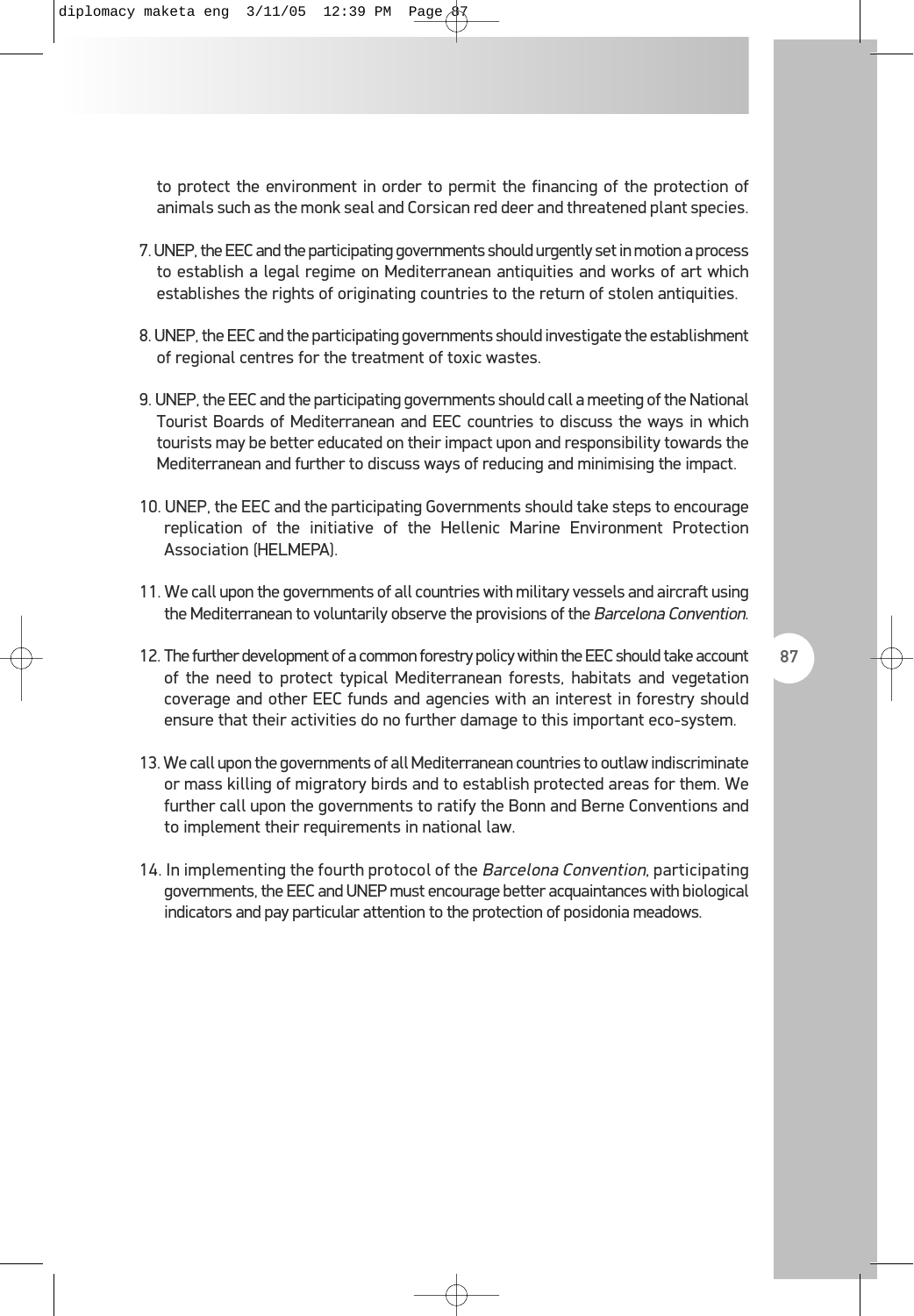# **ANNEX 2**

# "The Athens Declaration of Mediterranean NGOs"

# Athens, 24 November 1991

# Preamble

- 1. We, the NGO representatives of 16 Mediterranean countries meeting in Athens on 22 and 23 November 1991, on the invitation of the Mediterranean Information Office of the EEB, the Elliniki Etairia and the Arab Office for Youth and Environment, in the framework of the UNCED process and with the support of the Commission of the European Communities, the UNEP/MAP Coordinating Unit the UNIC/Athens and the French and Greek Governments, the inheritors of diverse ancient civilisations, sharing a common commitment to environment protection and sustainable development in the Mediterranean, have unanimously adopted the present declaration.
- 2. Whereas the degradation of the environmental quality of the Mediterranean basin has continued during the past decades.
- 3. Believing that development should reflect global ethical considerations taking full account of the ecological dimension of politics, education, the economy and scientific research.
- 4. Emphasizing the role of Non-Governmental Organizations (NGOs) as promoters of citizen awareness and involvement in public affairs, we agree on the following:

### Conditions for Sustainable Development

- 5. We believe that the following conditions are essential for sustainable development and the continued enhancement of our natural and cultural heritage.
- 6. Peace: Insofar as peace is a precondition to stable and environmentally responsible development, we welcome the Middle East Peace Process begun at Madrid 91 and call for implementation of all UN Security Council resolutions relating to outstanding political problems in the Mediterranean region. We unconditionally condemn the use of the environment and natural resources, the interference with or alteration of the existing demographic composition of a state or region and the destruction of its cultural heritage as a means of war and call for incorporation of this principle in the Earth Charter and other International Conventions. We also call for large reductions in arms spending and the banning of nuclear warships.
- 7. Human Rights: Mindful of the importance of the implementation of already acknowledged human rights such as the right to life we also call for the full recognition of the right to information and participation and the right to justice as basic conditions for obtaining a healthy and safe environment.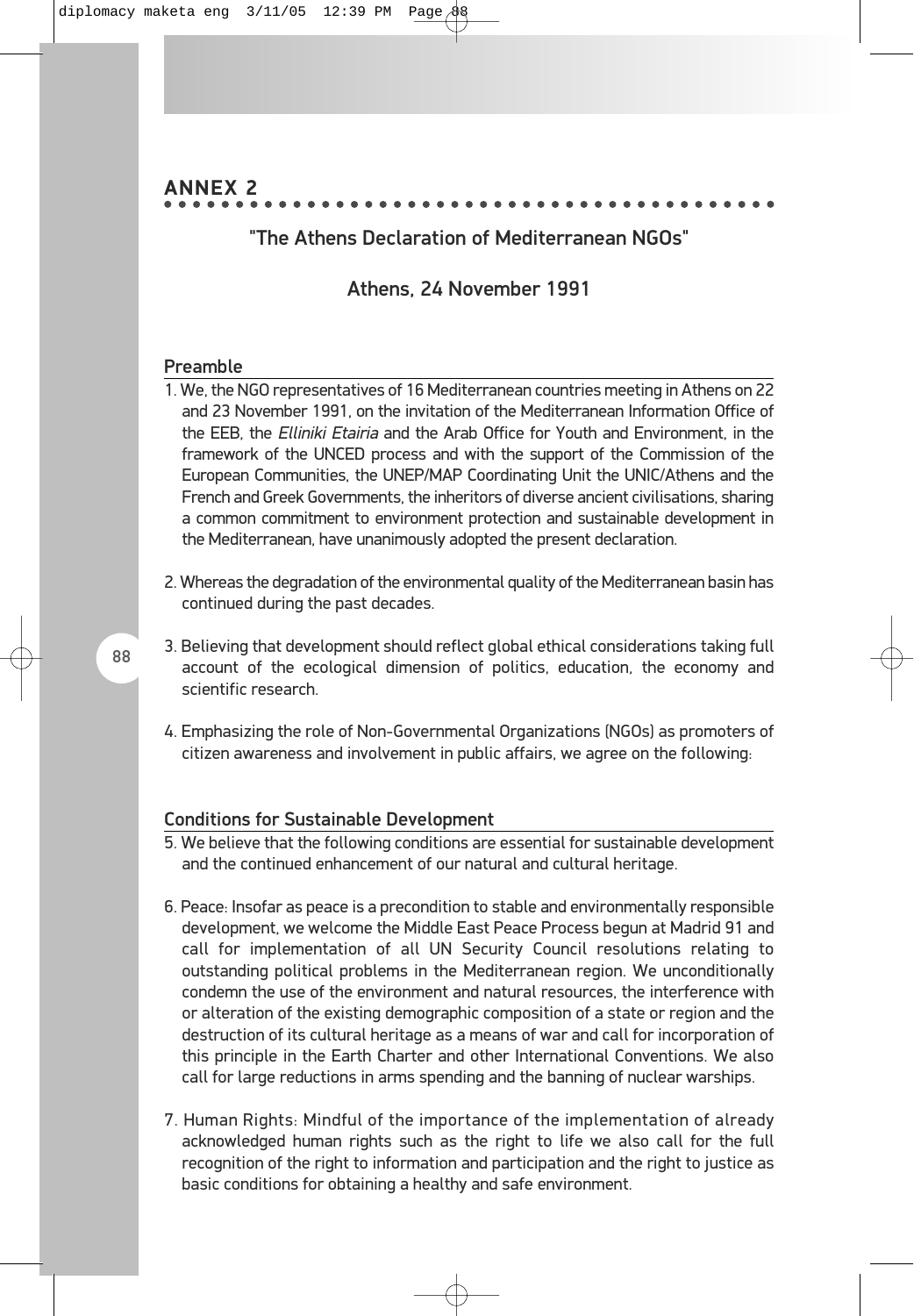- 8. Democracy: Realizing the crucial contribution of citizen participation in environmental policy, we welcome the recent international expansion of democratic nouns and call for the expeditious establishment and strengthening of democratic political systems in all Mediterranean countries.
- 9. Women's Rights: Deeply convinced of the connection between women's rights and sustainable development, we call for the participation of women as equal partners in all socio-political spheres.

# UNCED Process

- 10. We welcome the UN Conference on Environment and Development as an important step in an ongoing international process. We call on it to:
	- a. address the root causes of global environmental problems;
	- b. promote major changes in production and consumption patterns, particularly as between North and South, in order to facilitate sustainable development on a global basis;
	- c. alleviate the debt problem by encouraging further remissions of debt for nature;
	- d. fix clear, quantifiable environmental objectives linked to strict timetables;
	- e.adopt instruments to enforce the implementation of the Earth Charter and Agenda XXI;
	- f. ensure equal rights of participation in the monitoring and supervision of these instruments to governments, social partners (manufacturers, investors and trade unions) and NGOs.
- 11. We urge the Mediterranean governments, the European Community, the Arab League and other regional governmental groupings to include in their delegations to the New York PrepCom and the Rio Conference NGO representatives. We consider this an important step towards realizing the public authorities' commitment to "partnership" as recommended by the Brundtland Report.
- 12. We recommend that NGOs organise themselves in national conferences, if such fora do not already exist in connection with their participation in these international meetings and involve existing regional networks in this process.

### Barcelona Convention and Nicosia Charter

l3. We recognize the significance of these two documents and we believe that their protocols or conditions must be fully adhered to. We are disturbed by the delay in their actual implementation. We are committed therefore to enhancing the role of Mediterranean NGOs in monitoring the compliance of Mediterranean countries with their environmental obligations and reporting to the Mediterranean Action Plan Coordinating Unit (UNEP/MAP) and the Mediterranean Information Office (EEB/MIO) for wider dissemination.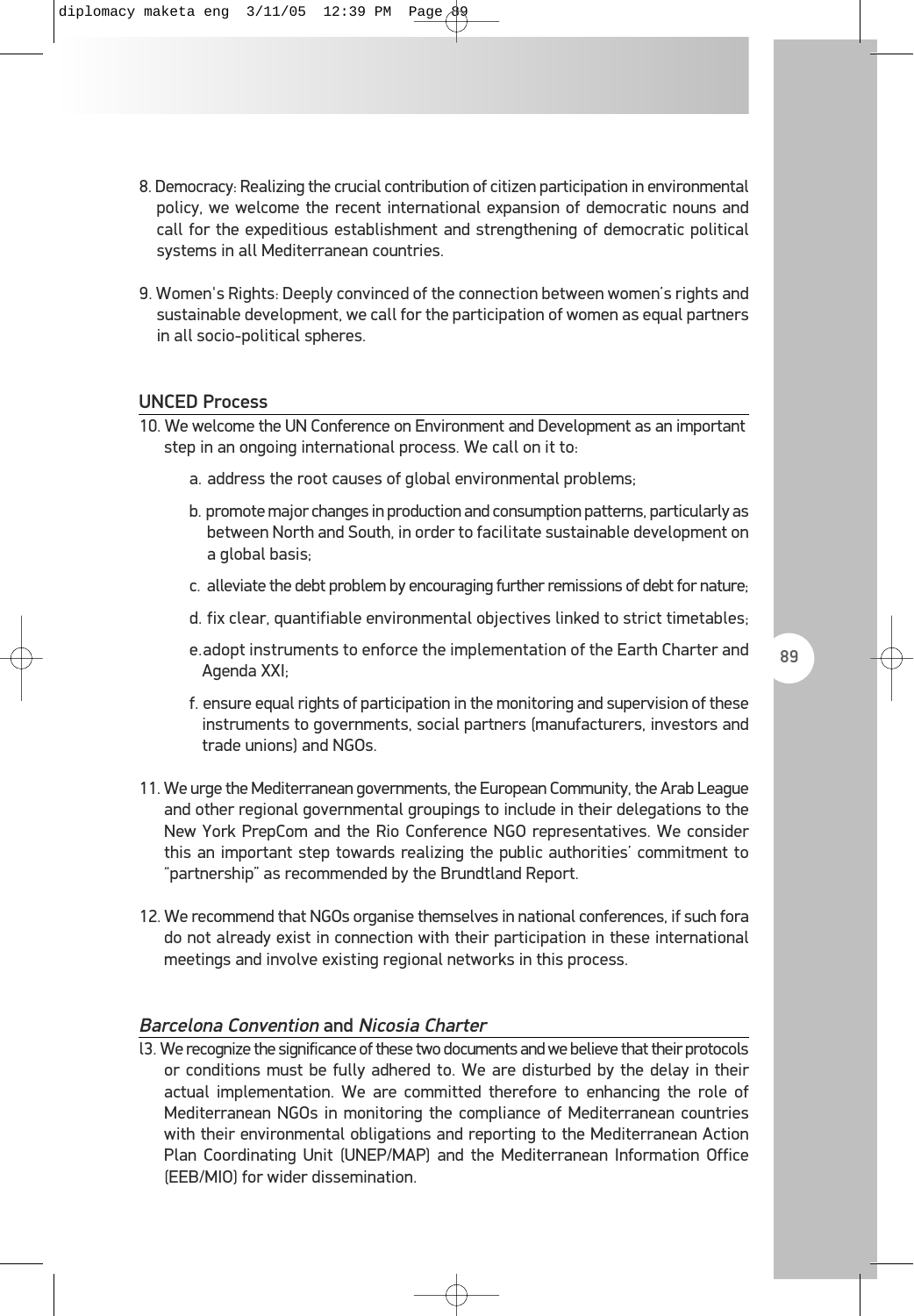- 14. The monitoring role of NGOs must be recognized by governments which must fund this monitoring either directly or through regional or international organizations.
- 15. We request that the Mediterranean Information Office publish an annual report containing the information submitted by the Mediterranean NGOs on compliance with the Barcelona Convention and the Nicosia Charter. We also call on the Mediterranean Action Plan to publish an independent assessment of the progress made under the Blue Plan.

### National Legislation

- 16. We call our governments to implement national and regional regulations dealing with trans-frontier pollution and particularly the prohibition of international transport of hazardous wastes.
- 17. We urge the adoption of national legislation requiring Environmental Impact Assessment studies and the Freedom of Access to Information on Environmental Matters.

### Mediterranean Regional Arrangements

- 18. We welcome the organization of the coming Regional Ministerial Conferences in Cairo (April 1992 on environmental strategy) and Rome (September 1992 on water). On the basis of the Bergen experience (ECE Conference on Environment and Development) we request full participation of the social partners and the NGOs in both conferences.
- 19. We call on the signatories of the Barcelona Convention to amend Article 2 of Appendix A to include a provision granting NGOs and aggrieved citizens the right to take legal action against states that do not comply with their commitments under this protocol. We also express our general support for the concept of an International Environment Court particularly for the Mediterranean region. We welcome specific proposals to this end.
- 20. We request that the Mediterranean Information Office serve as a coordinator of expert teams which will explore the following regional institutional arrangements and prepare a progress report for the next NGO conference in April 1992.
- 21. We call for the establishment of a Network for the Mediterranean Biological Diversity with the participation of NGOs and scientists to be coordinated by the Mediterranean Information Office. The Network will facilitate the trans-national exchange of information and will organize an initial workshop in the framework of the Cairo Meeting.
- 22. We propose:
	- A) The convening of a Ministerial Conference on "A Mediterranean Community for Water and Natural Resource Management" with the participation of all the Mediterranean Countries and the EC to deal with: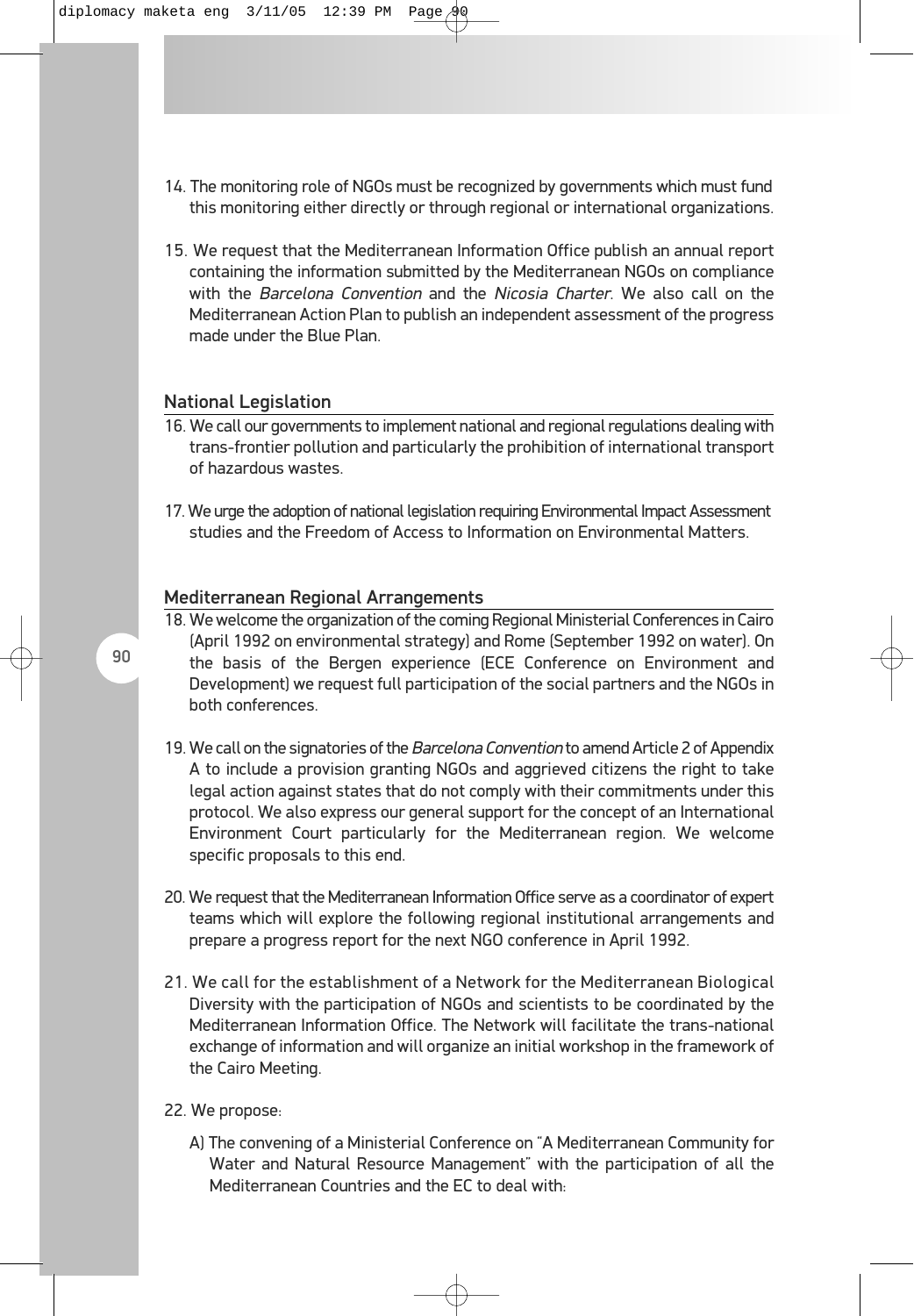- I. Resource Management
- II. Agreed principles of water pricing
- III. Designing of infrastructures
- IV. Technology transfers
- V. Research and Development
- VI. Environmental Education and Training at all schooling levels
- VII. Creation of Public Awareness
- B) A Regional Environmental Court of Justice with authority to:
	- I. order the implementation of international treaties by contracting member states;
	- II. impose clean-up costs on polluters:
	- III. grant standing to NGOs and citizens.
- C) An organizational structure to coordinate funding of environmental and development activities in the Mediterranean region with full participation of donors and recipients.
- D) The establishment of a Special Environmental Protection Fund to cope with the environmental damage caused by the increase in mass tourism in the Mediterranean. The fund can be supported through the imposition of a levy on every airline ticket or the hotel bill of each tourist.

Next Meeting

24. We affirm our commitment to continued cooperation between Mediterranean NGOs and shall reconvene in Cairo, April 1992.

The Declaration was the major outcome of the International NGO Conference on "Environment and Sustainable Development in a Safe Mediterranean", Athens 21- 24 November 1991 (Organised by: MIO/EEB, Elliniki Etairia, AOYE)

This declaration introduced the concept of sustainable development for the Mediterranean region and identified the prerequisites for its accomplishment and requested for a Mediterranean Commission to deal with it. With regard to the forthcoming UNCED, which is to be held the following year in Rio, environmental and more general issues important for the Mediterranean, were recognised, to be raised there, and the Mediterranean governments were urged to include NGOs in their delegations. The need for implementation of national legislation was stressed and a series of Mediterranean regional arrangements were defined.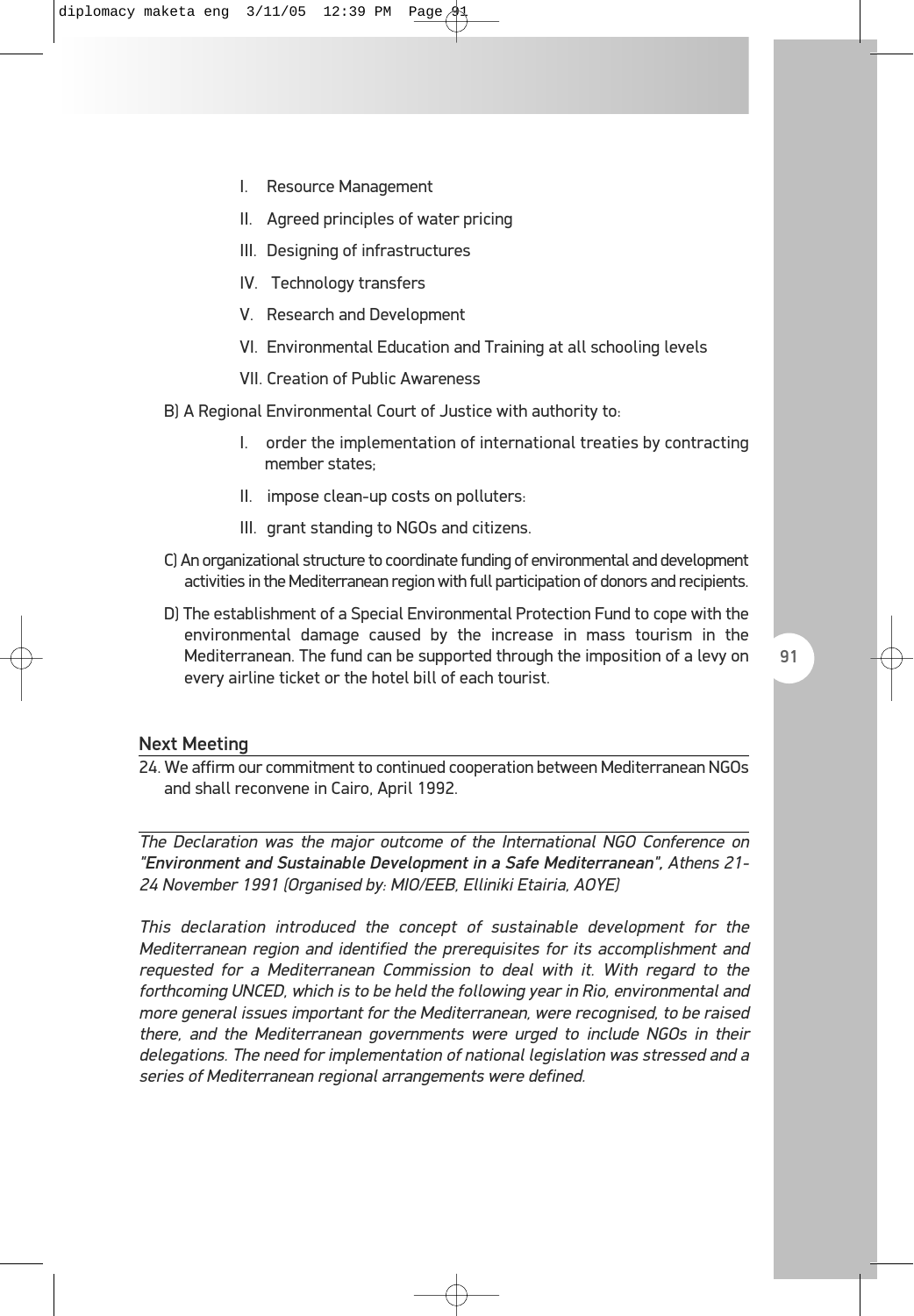# **ANNEX 3**

"The Tunis NGO Declaration on Agenda Med 21 - HAND IN HAND"

# Tunis, 28 October 1994

We, the NGO representatives of 14 Mediterranean countries meeting in Tunis on 27 and 28 October 1994 at the invitation of the Committee of the Tunisian NGOs for Agenda MED 21 and of the Mediterranean Information Office for Environment Culture and Sustainable Development (MIO-ECSDE).

We, the inheritors of diverse ancient civilizations, sharing a common vision for the future of the Mediterranean in the 21st century and a common commitment to environment protection, biodiversity conservation for sustainable development in the Mediterranean, have adopted the present declaration.

We welcome the initiative of the Tunisian Government to call upon the Ministerial Meeting for Agenda MED 21 as an important step forward in implementing the commitments undertaken in Rio 1992. The serious ecological imbalances and the observed challenges towards development in the Mediterranean region, being of a long standing nature, constitute a serious hindering threat for its present and future perspectives. Believing that Sustainable Development should be based on new and innovative approaches for sustainable use of resources and that development should reflect global ethical considerations, taking full account of the ecological dimension of politics, education, the economy and scientific research.

Emphasizing the role of the Non Governmental Organizations (NGOs) as indicators of the consciousness of the society on environmental matters and as promoters of citizen awareness,

We agree on the following:

### Conditions for Sustainable Development

We believe that the following conditions are essential for sustainable development and the continued enhancement of our natural and cultural heritage:

### A) Peace:

As a precondition for a sustainable development it is important to establish a long lasting peace implying:

- A1. Resolution of armed conflicts between or within Mediterranean countries
- A2. Implementation of all UN Security Council resolutions to outstanding political problems in the Mediterranean region
- A3. Condemning the impact of wars on environment, natural resources, demographic composition and cultural heritage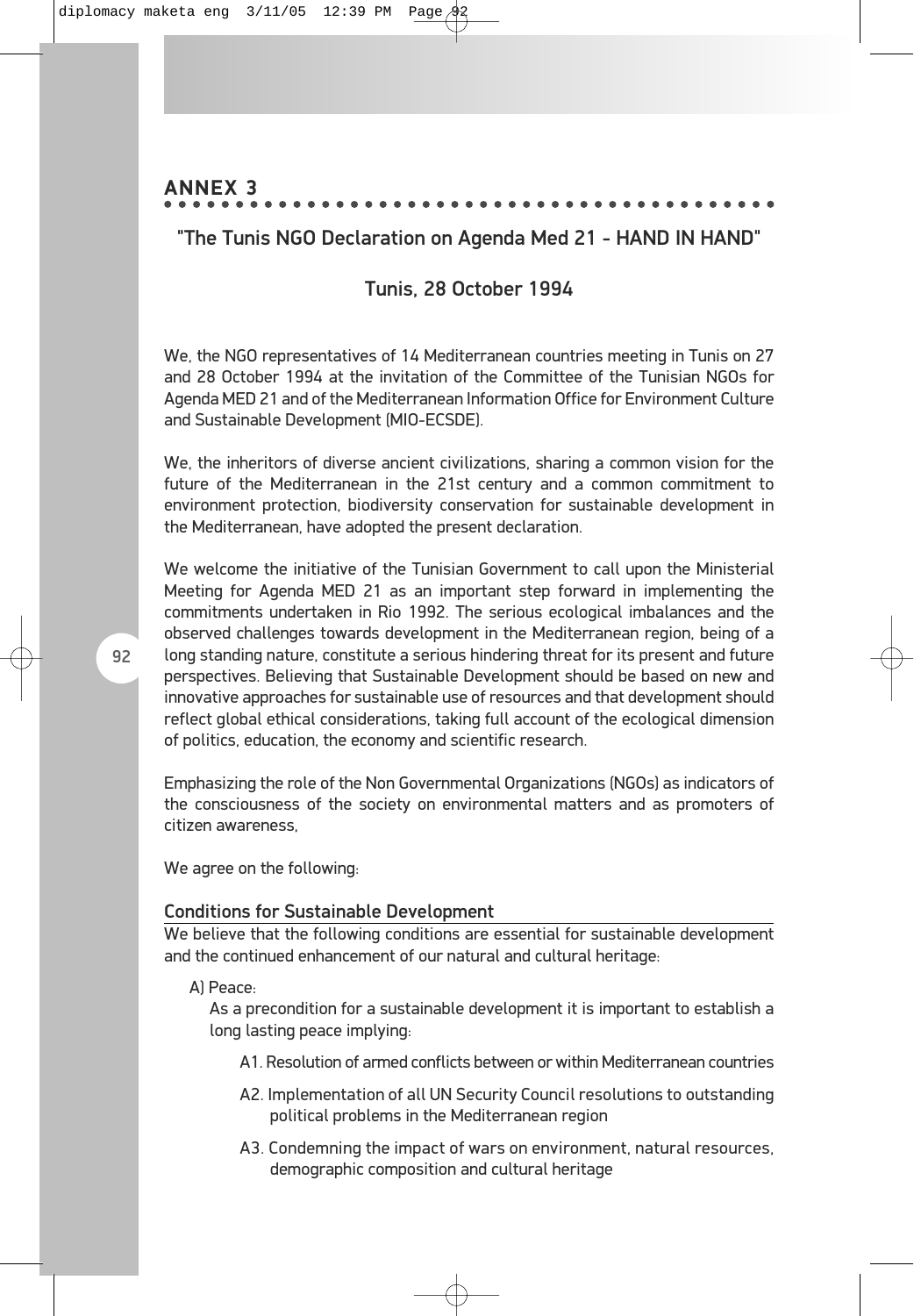- A4. Reduction in arms spending and banning of nuclear weapons and warships
- A5. Identifying and contributing to the removal of any environmental or developmental causes of conflicts
- B) Human Rights and Democracy:

Realizing the importance of the implementation of Human Rights and the contribution of citizens in defining and implementing environmental policies without discrimination by sex, race and religion, we call for

- B1. Recognition of the right to life, the right to justice and the right to information and participation.
- B2. Expeditious establishment and strengthening of democratic systems in all Mediterranean countries.
- B3. Participation of women as equal partners in all political, economic and social spheres.
- B4. Recognition of the right of youth to effectively participate in determining their present and future.
- B5. The condemnation of all acts of terrorism and intolerance.

We urge the participating Governments to the Agenda Med 21 Ministerial Conference to:

- 1. Address the root causes of Mediterranean environmental problems.
- 2. Promote major changes in production and consumption patterns, particularly as between North and South.
- 3. Alleviate the debt problem by encouraging further remissions of debt for nature.
- 4. Fix clear, quantifiable environmental objectives linked to strict timetables.
- 5. Establish effective National Committees for Sustainable Development with active participation of NGOs and adopt proper instruments to enforce the implementation of Agenda 21 and the Tunis 1994 Declaration.
- 6. Ratify the Conventions on Biodiversity, Climatic Change, Desertification and all other relevant conventions and support preparation of a Convention on Forests. Each country should prepare national strategies for each of those conventions and create the necessary infrastructures and means for their proper implementation. In the same way a Mediterranean strategy must be elaborated.
- 7. Implement national and regional regulations dealing with trans-frontier pollution and particularly the prohibition of international transport of hazardous wastes.
- 8. Adopt national legislation requiring Environmental Impact Assessment studies and the Freedom of Access to Information on Environmental Matters.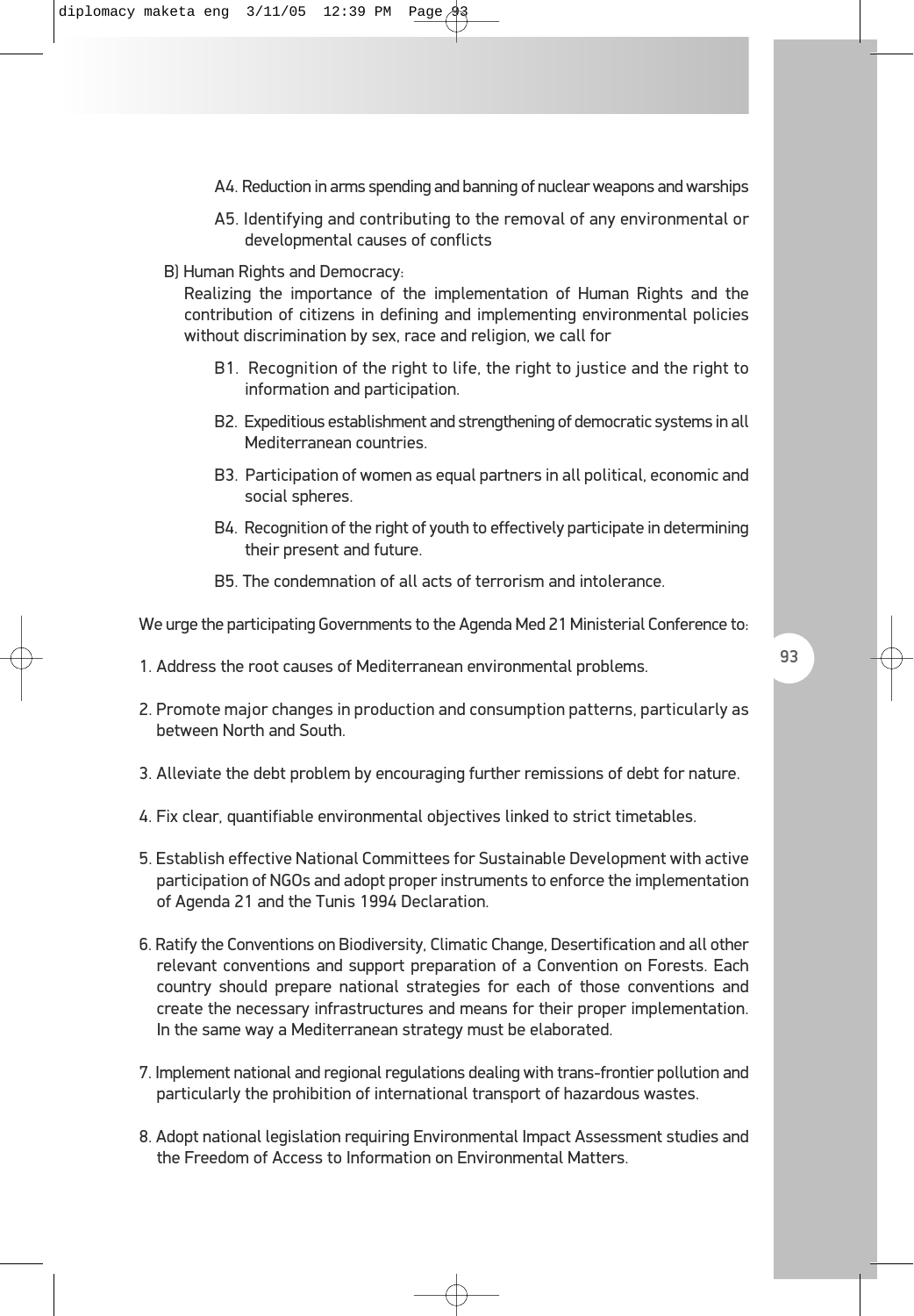- 9. Reinforce coordination capacities of a restructured UNEP/MAP to optimize exchange of information, expansion of its monitoring to cover atmosphere and land based sources and sharing financial and human resources between the various actors from governmental, private and non-governmental sectors.
- 10. Monitor and coordinate funds allocated to development and environment by international multi-lateral and even national agencies, with particular emphasis on their environmental direct and indirect, positive and negative impacts.
- 11. The establishment of a Mediterranean Commission for a Sustainable Development with full participation of Civil Society to coordinate funding and evaluate the implementation of the Rio Agreement and the Tunis 1994 Declaration of MED 21 in the Mediterranean Region. This Commission should not duplicate the role of UNEP/MAP or other initiatives and bodies but it should coordinate in an efficient and concrete way the activities in the areas of freshwater, energy, renewable resources and technology transfer, in order to facilitate the sustainable development of each one of the Mediterranean countries and of the region as a whole. NGOs recognise water as the most crucial and vital natural resource of the region and ask that the Commission or a special body cooperating with it, deal with:
	- Water Resource Management
	- Agreed principles of water pricing
	- Designing of infrastructures
	- Promoting wastewater treatment and economy of water
	- Research and technology
	- Water data bank

The Commission should supervise the transfer of environmentally sound technology, promote renewable sources of energy and in particular solar energy.

- 12. The establishment of a MED 21 Fund which should be in coordination with existing provisions under the Barcelona Convention and Agenda 21 to cope with the environmental damages caused by economic activities in the area, such as the increase of industrialisation, mass tourism, etc. The fund can be supported by new and innovative sources, such as through the imposition of a levy on polluting activities and/or on every airline ticket and/ or the hotel bill of each tourist, etc.
- 13. The establishment of a Mediterranean Environmental Education Network to draw on and disseminate experiences in the area in cooperation with UNESCO and other competent bodies and develop new means of communication, such as a Mediterranean Environmental TV Channel, schools on board ships, etc. and supervise education and training for all ages.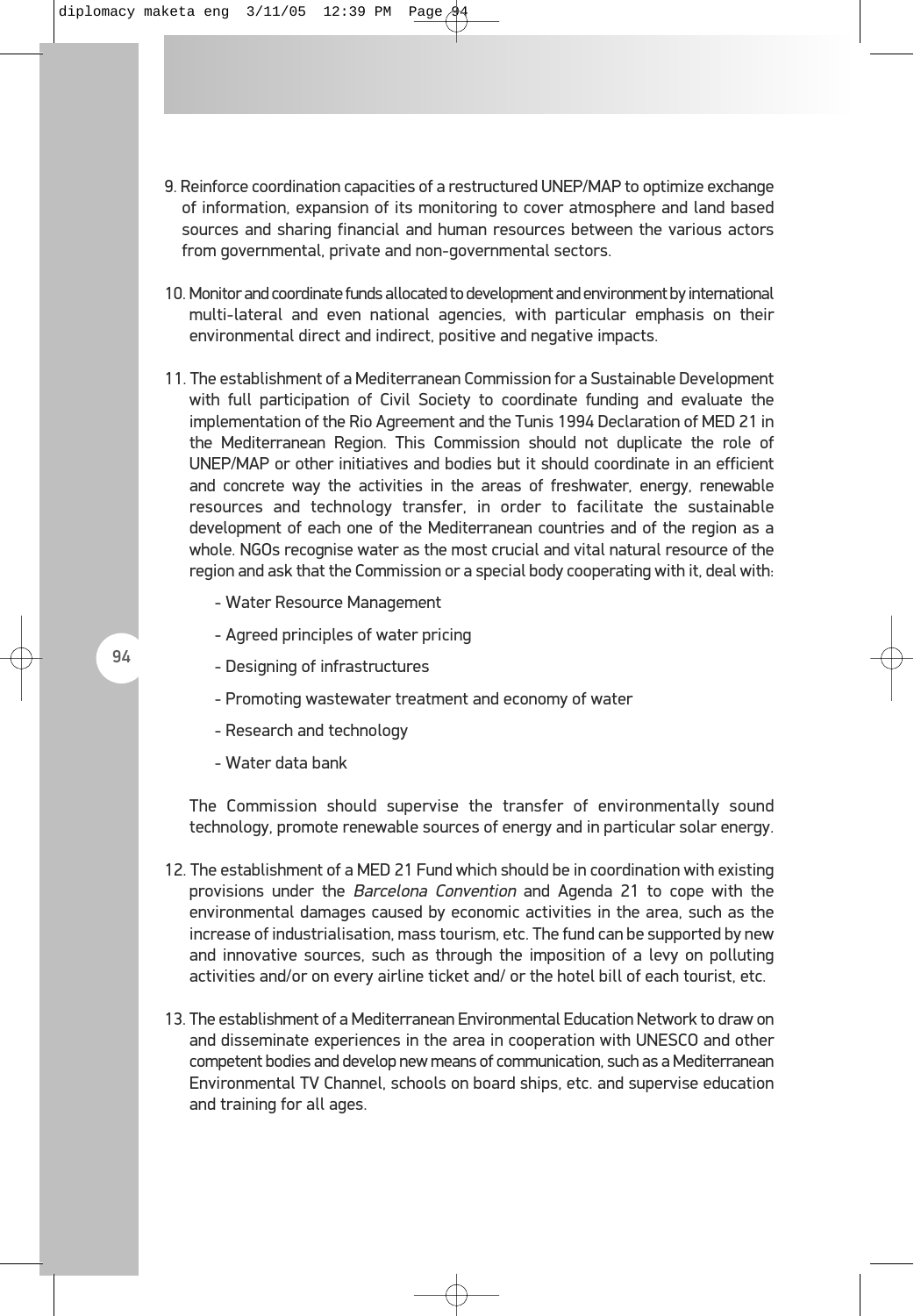- 14. The establishment of a network of pilot areas designated in each Mediterranean country where sustainable development programmes are tested at realistic scales in order to permit different partners to gain conclusive experiences. In such a network islands should be given a particular attention and priority.
- 15. NGOs can recognise that the long-standing pollution problems of the Mediterranean Sea deriving from oil transport, dumping of solid wastes, inadequate treatment of wastewaters, uncontrolled atmospheric emissions and soil pollution, require urgent and proper action because they present a problem for both ecosystems and the health of Mediterranean citizens.
- 16. NGOs recognise that the rapid loss of habitats and/or species in the region require a thorough revision of our policy and tools for management of biotopes and for securing the valuable biodiversity of the Mediterranean.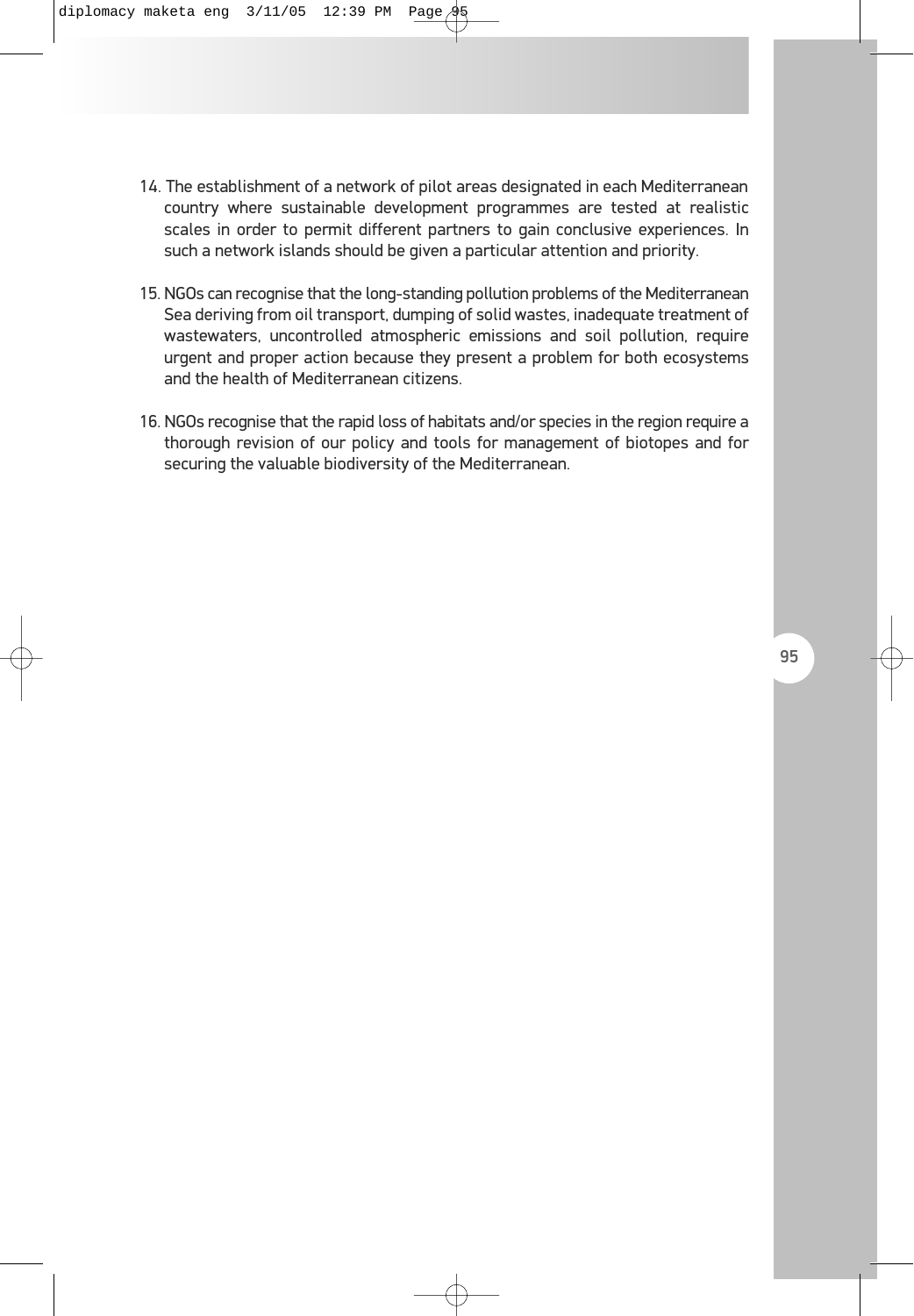# **ANNEX 4**

# ATHENS DECLARATION by the EURO-MEDITERRANEAN MINISTERS for the ENVIRONMENT

# Athens 10 July 2002

The participants of the 2nd Euro-Mediterranean Ministerial Conference on the Environment, held in Athens on 10 July 2002:

- Reaffirming the overall objectives of the Barcelona Declaration establishing a common area of peace, stability and security, creating an area of shared prosperity and developing human resources, promoting understanding between cultures and exchanges between civil societies;
- Recalling the Barcelona Declaration as well as the Helsinki Declaration and the objectives of the Short and Medium-term Priority Environmental Action Programme (SMAP) adopted at the 1st Euro-Mediterranean Ministerial Conference on the Environment held in November 1997;
- Recalling the Chairman's Conclusions on the 3rd Euro-Mediterranean Conference of Foreign Ministers in Stuttgart (15-16/4/1999), where six priority sectors for cooperation were confirmed, and where it was stressed that "in all sectors of cooperation special attention should be given to the environmental aspects";
- Recalling the Presidency Conclusions on the Brussels Euro-Mediterranean Conference of Foreign Ministers (5-6/10/2001), which welcomed the Athens Euro-Mediterranean Ministerial Conference on the Environment as an "opportunity to give a fresh impetus to SMAP";
- Recalling the Turin Declaration adopted by the Euro-Mediterranean Ministerial Conference on Integrated Local Water Management held in October 1999;
- Having regard to the 5th Conference of Euro-Mediterranean Foreign Ministers held in Valencia 22-23 April 2002 where Ministers "reaffirmed that sustainable development should be included among the guiding principles of the Barcelona Process";
- Noting that the Valencia Action Plan adopted by the Foreign Ministers foresees sustainable development with a high degree of environmental protection; refers to the launching of a sustainability impact assessment to ensure that the establishment of the Free Trade Area and Environmental protection are mutually supportive; welcomes the intention of the Athens Environmental Ministerial Conference to adopt a strategic framework for the environmental integration process in the perspective of sustainable development; asks for capacity building in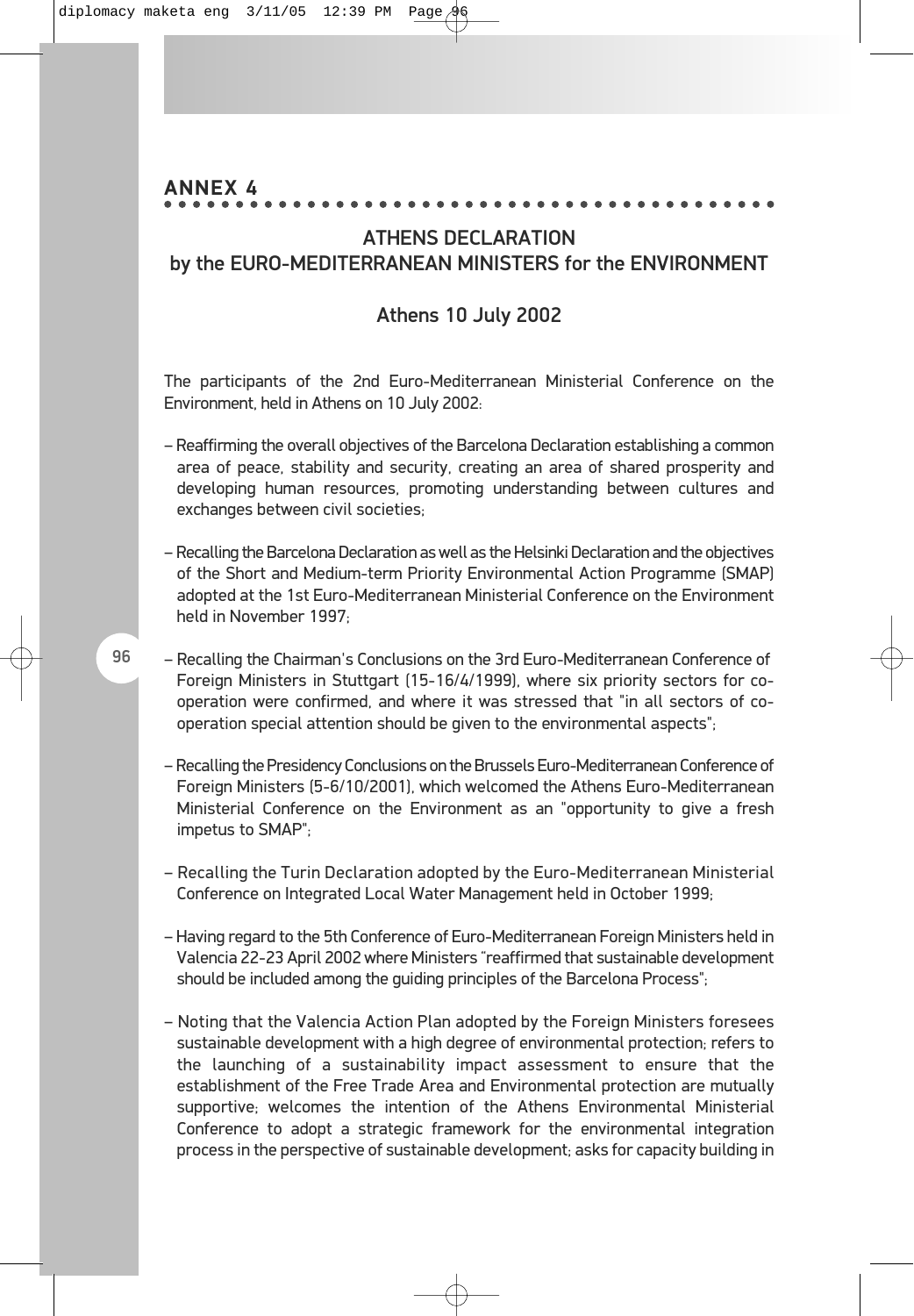"synergy with other programmes such as the Mediterranean Action Plan and the Mediterranean Commission for Sustainable Development" and urges the Ministers of Environment to promote in Athens a joint approach to the Johannesburg World Summit on Sustainable Development;

- Welcoming the commitment made by the Contracting Parties to the *Barcelona Convention* at the 12th Conference of the Parties in Monaco (14-17/11/2001) to work towards strengthening the links between the Euro-Mediterranean Partnership and the Mediterranean Action Plan (MAP) and the invitation made to those Contracting Parties concerned to take full account of the decisions and recommendations of the Contracting Parties when elaborating and making requests for support from European Community programmes;
- Welcoming the overall contribution of environmental NGOs related to the Euro-Mediterranean process, as formulated during their various conferences and civil fora,
- Noting with concern that the environmental trends set out in the Report on the State and Pressures of the Marine and Coastal Mediterranean Environment, jointly prepared by the European Environment Agency (EEA) and Mediterranean Action Programme, are, despite improvements in some sectors, not yet compatible with sustainable development;
- Determined to work for a successful outcome to the World Summit on Sustainable Development (WSSD) and for the implementation of the results;

### HAVE ADOPTED THE FOLLOWING:

# A Sustainable Development Objective for the Euro-Mediterranean Partnership

- 1. The Conference reiterates the importance of sustainable development as the predominant global and guiding objective of the Euro-Mediterranean Partnership (EMP). Economic and social development and environmental protection have to be fully integrated if we are to meet the needs of today without sacrificing the ability of future generations to meet their own needs. Being a Partnership for sustainable development, the EMP reflects the understandings reached at the EU Göteborg Summit as well as the 12th Conference of the Barcelona Convention and incorporated into regional and global preparations for the World Summit on Sustainable Development.
- 2. The Conference strongly reaffirms its commitment to the Rio Principles, the full implementation of Agenda 21 and the Programme for the Further Implementation of Agenda 21 which are all of key relevance to the Euro-Mediterranean region.

# Review of the 5-year Implementation of the Short and Medium-term Priority Environmental Action Programme (SMAP)

3. The Conference endorses with appreciation the Report on the First 5 Years of SMAP Implementation prepared by the European Commission in close co-operation with the SMAP Correspondents. It considers the Report as a valuable basis for the review foreseen in the SMAP follow-up mechanism.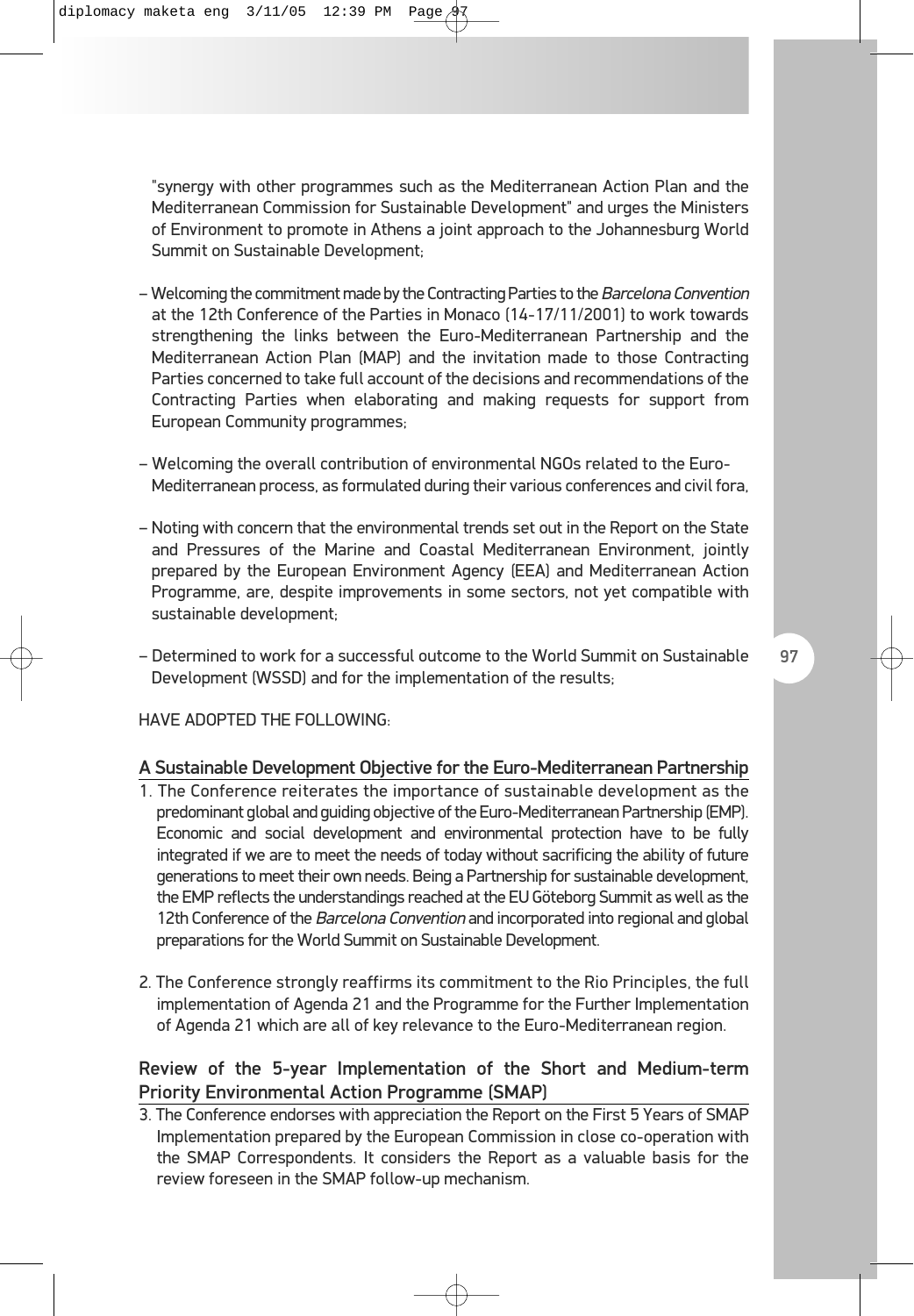- 4. Having reviewed implementation of the SMAP, the Conference participants stress the need to:
	- retain the existing objectives of SMAP, which provide a common basis for the orientation of policy and funding, as well as the existing SMAP priority fields of action, which still remain fully valid;
	- consider ways to strengthen the existing links of SMAP with environmental integration in agriculture and tourism;
	- work collectively and individually for more effective implementation of the policy objectives of the Programme by promoting environmental integration in all sectors throughout the Partnership and concrete action in the field;
	- encourage their national administrations to take account of the SMAP objectives notably via the SMAP Correspondents in their process of internal consultation in the preparation and implementation of MEDA indicative programmes and in the work of the institutions of the Association Agreements in order to achieve greater environmental action at national level;
	- further accelerate implementation of the SMAP, while welcoming the progress already made in this regard. In this context, Ministers request the Commission to make best efforts to launch the next call for proposals on the Euro-Mediterranean regional Programme for the Environment as soon as possible;
	- further improve the quality of the project proposals by co-ordinated efforts from all sides. In this context Ministers note the importance of using project cycle management techniques in developing the programmes and call for continued attention to be paid to the precision of the guidelines for project applications;
		- give further emphasis to focused capacity building;
		- provide additional resources for achieving the SMAP objectives through the use of all the possibilities available from domestic and private resources as well as MEDA and other aid sources;
		- strengthen the SMAP Correspondents Network inter alia by all providing financial and administrative support as soon as possible to the Correspondents of the 12 Partners in order to enable them to fulfil their tasks;
		- strengthen coherence and secure synergies between SMAP policy, the Euro-Mediterranean Environment Programme, legal instruments and multilateral programmes in the region, such as MAP and the Mediterranean Environment Technical Assistance Programme (METAP);
		- encourage bilateral activities and projects between the Euro-Mediterranean countries, which support the SMAP objectives;
		- encourage, strengthen and facilitate the involvement of a wide range of categories of civil society organisations in SMAP activities at national and regional level,
		- $\bullet$  increase the visibility and raise awareness of SMAP.
		- work collectively to make key SMAP policy information available in Arabic.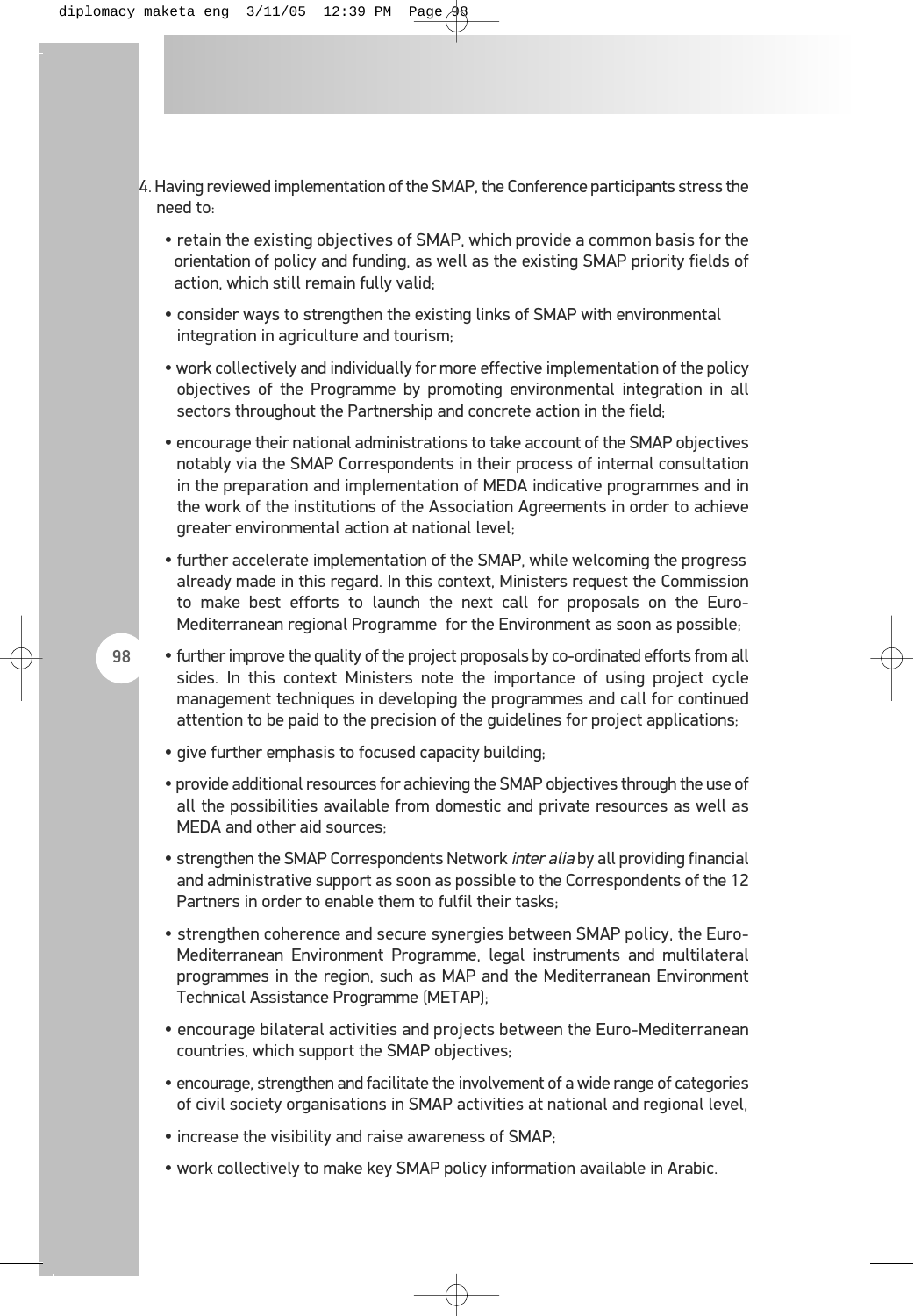5. The Conference agrees that a further policy review of SMAP should be initiated by the Commission in four to five years time.

# Environmental Integration within the Euro-Mediterranean Partnership

- 6. The Conference acknowledges that environmental considerations need to be better integrated into Euro-Mediterranean Partnership policies, programmes and projects at regional and national levels to promote sustainable development.
- 7. To this end, and in line with the Action Plan adopted at the 5th Conference of Euro-Mediterranean Foreign Ministers in Valencia, the Conference adopts the following framework for a Euro-Mediterranean Strategy for Environmental Integration.
	- 7.1. Effective environmental integration is essential for sustainable development and requires strong commitment at both national and regional levels and involvement from all departments and levels of government, from Parliaments and from civil society including the private sector.
	- 7.2. All those involved in the economic and social sectors covered by the co-operation programmes of the Partnership, and notably in the Euro-Mediterranean Free Trade Area and in the priority sectors for regional economic co-operation (water, industry, energy, transport and information society) are invited to establish and publicise their own strategies to implement environmental integration in order to achieve sustainable development in the context of their own work. They are further invited to provide initial reports thereon at the 7th Conference of Euro-Mediterranean Foreign Ministers.
	- 7.3. The form and content of these strategies will be specific to each sector but it is suggested that they should contain the following common elements and be based on a four to five year timespan:
		- An analysis of the impact of the sector and of Euro-Mediterranean Partnership co-operation on the environment paying particular regard to pressures, impacts and trends, as well as the consequences of environmental degradation on these sectors,
		- Objectives and qualitative or quantitative targets on environmental integration, taking into account existing national targets,
		- Actions to be taken through the Partnership on environmental integration and clear identification of those responsible for taking the action,
		- Timetables for actions and indicators of performance on environmental integration, and
		- Monitoring and review arrangements.
	- 7.4. The Commission will provide examples of strategies adopted within the Community and others are invited to share their own experience.
	- 7.5. The SMAP Correspondents will review progress on the implementation of the integration strategies during their annual meetings and will disseminate relevant material to assist the different sectors.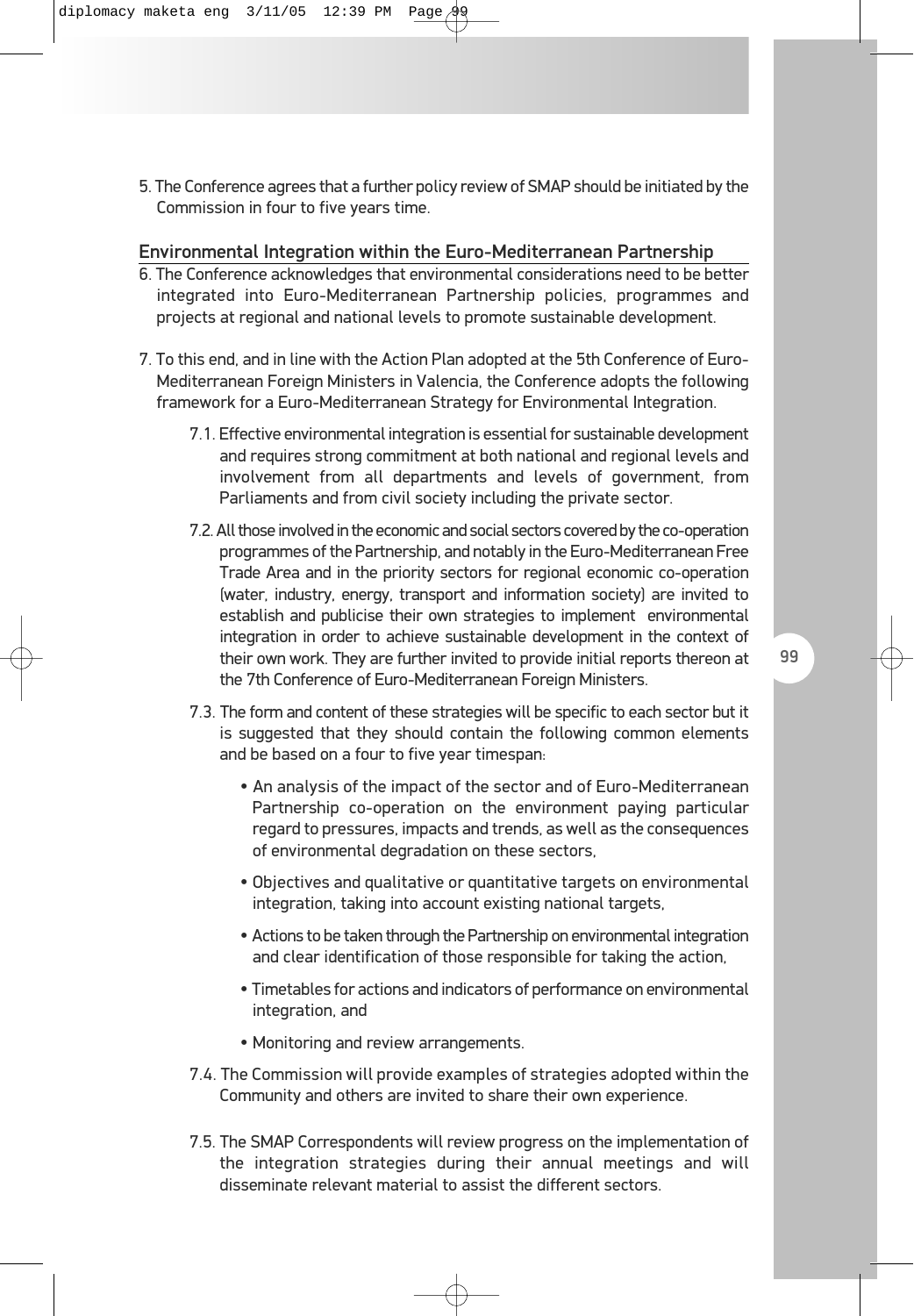- 7.6. The Commission will bring progress on the sectoral integration strategies to the attention of the institutions of the individual Association Agreements.
- 8. The Conference invites Euro-Mediterranean Foreign Ministers to endorse the adopted framework and periodically review progress by the different sectors.
- 9. The Conference welcomes the work already done and encourages ongoing and future work in the region to evaluate the costs of environmental degradation undertaken in Mediterranean Countries with the support of the World Bank within METAP. The conclusions of these studies could provide valuable support for environmental integration.
- 10. The Conference stresses the need for mutual supportiveness between trade and environmental protection. It welcomes the endorsement of the Sustainability Impact Assessment of the Euro-Mediterranean Free Trade Area in the Action Plan adopted by the Valencia Ministerial Conference, and the agreement to launch the SIA by the end of 2002. Broad consultation of all stakeholders during the study and on the results will be essential. The Conference considers that the continuing work of the Mediterranean Commission on Sustainable Development on trade and environment can provide valuable inputs for those consultations.
- 11. Ministers pledge themselves to consider carefully the conclusions of the Sustainability Impact Assessment in order to promote the sustainability of the Euro-Mediterranean Free Trade Area through appropriate policies and operational measures.

# Synergies with Other Organisations, Programmes and Donors

- 12. The Conference encourages Correspondents to use the possibilities offered by SMAP to facilitate the implementation of the commitments made by the Mediterranean countries in the context of related Conventions and Environmental Programmes. To this end, further co-operation of SMAP Correspondents with the national Focal Points of these Conventions/Environmental Programmes is of great importance.
- 13. The Conference acknowledges that ownership of their development strategies by the Mediterranean Partners is the key to successful and sustainable development and that donor support is best co-ordinated on the ground through dialogue led by the partner country. Environmental integration in all sectors and the co-ordination of environmental support, particularly for capacity building and institutional strengthening needs to be an important part of country level dialogue. If kept up to date, the country profiles produced as part of the SMAP review can be a useful mainstreaming tool.
- 14. The Conference attaches particular importance to strengthening ties between the Partnership and the Mediterranean Action Plan including the Mediterranean Commission for Sustainable Development. To this end it:
	- Welcomes the intention of the Commission and the MAP Co-ordinating Unit to hold regular dialogues on policy development, on the progress and results of programmes and projects and on possible areas of co-operation in order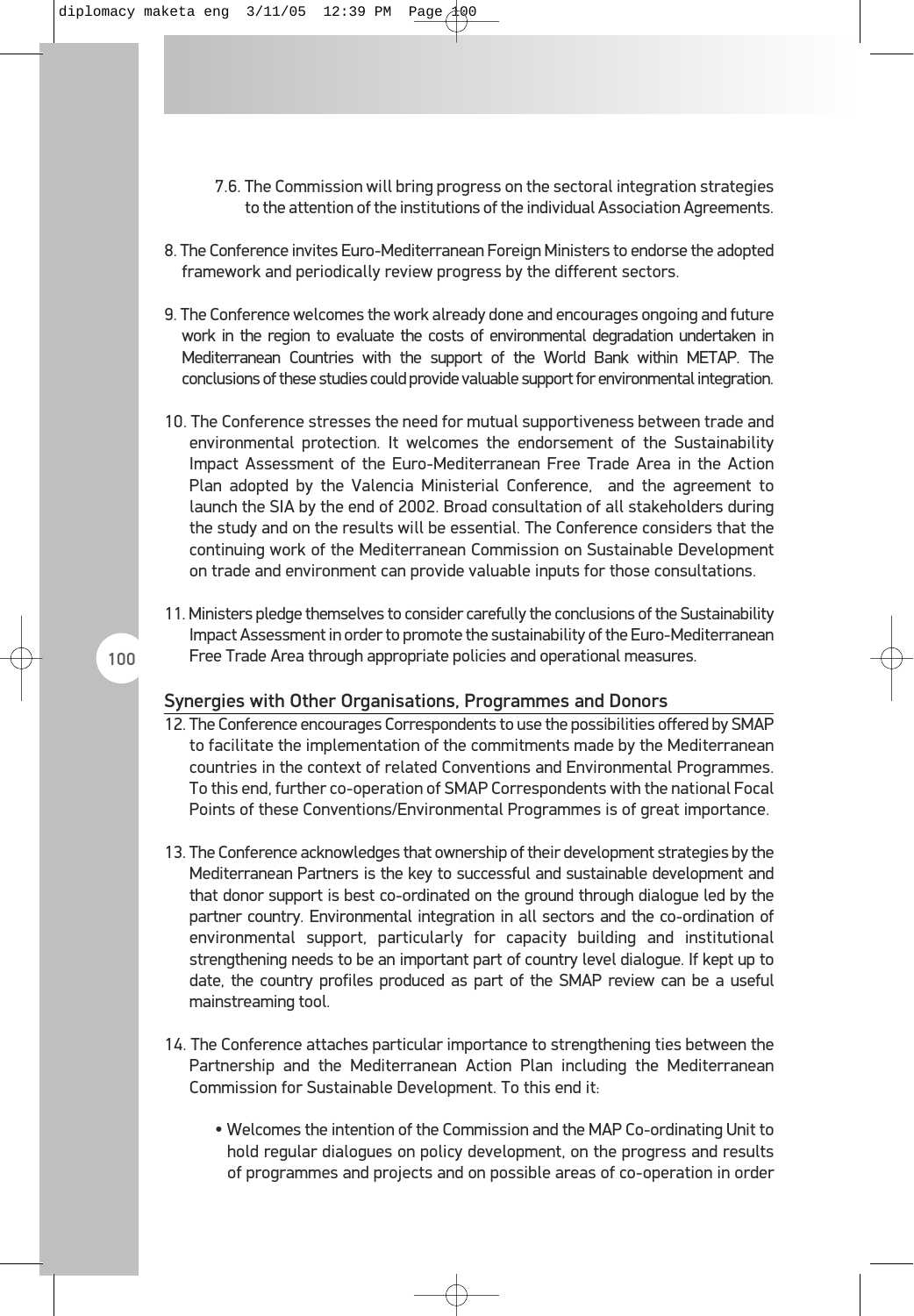to promote co-ordination, coherence and complementarity in their assistance to the region,

- Takes note of the MAP 'Report on its experience in promoting integration of environmental concerns into sustainable development' as well as its 'Orientation paper identifying goals and capacities and improving cooperation and synergies'. As a consequence of these reports, the Commission and the MAP Coordinating Unit are invited to pursue further work on synergies.
- Calls on the Euro-Mediterranean Committee to invite the MAP Co-ordinating Unit to make occasional presentations to the Committee, in particular following Conferences of the Parties, on the implications of MAP's work and of the decisions and recommendations of the Contracting Parties to the Barcelona Convention for the progress of the Partnership,
- Invites the Commission to update the Contracting Parties of the Barcelona Convention regularly on progress in the EMP,
- Urges the further involvement of the MAP Regional Activity Centres in relevant capacity building efforts under the Partnership,
- Invites MAP to contribute fully to the Euro-Mediterranean Strategy for Environmental Integration,
- Invites the Commission and the MAP Co-ordinating Unit to explore ways and means of using the Euro-Mediterranean Partnership to encourage those of the 12 Partners who so wish, to implement the instruments and recommendations of the Barcelona Convention.
- 15. The Conference acknowledges that METAP work has served SMAP objectives and that METAP Partners have always sought complementarity and synergies. The Conference invites METAP and other possible donors to build on their comparative advantages and assist the Mediterranean Partners in implementing the SMAP and MAP objectives and in developing and using tools for environmental integration.
- 16. The Conference notes with interest that some global Conventions have specific Programmes for the Mediterranean, such as MEDWET - the Programme on Mediterranean Wetlands of the Ramsar Convention - while others, such as the UN Convention to Combat Desertification have several regional Annexes involving Mediterranean states. The Conference calls for closer co-operation at the regional level between Secretariats of such Conventions and Programmes and the European Commission. Convention Secretariats could also be invited to make presentations to the SMAP Correspondents Meetings on an *ad hoc* basis. Close operational co-operation is also needed at national level.
- 17. The Conference notes that many of the Mediterranean countries are severely affected by dryland degradation and large areas suffer serious soil erosion. This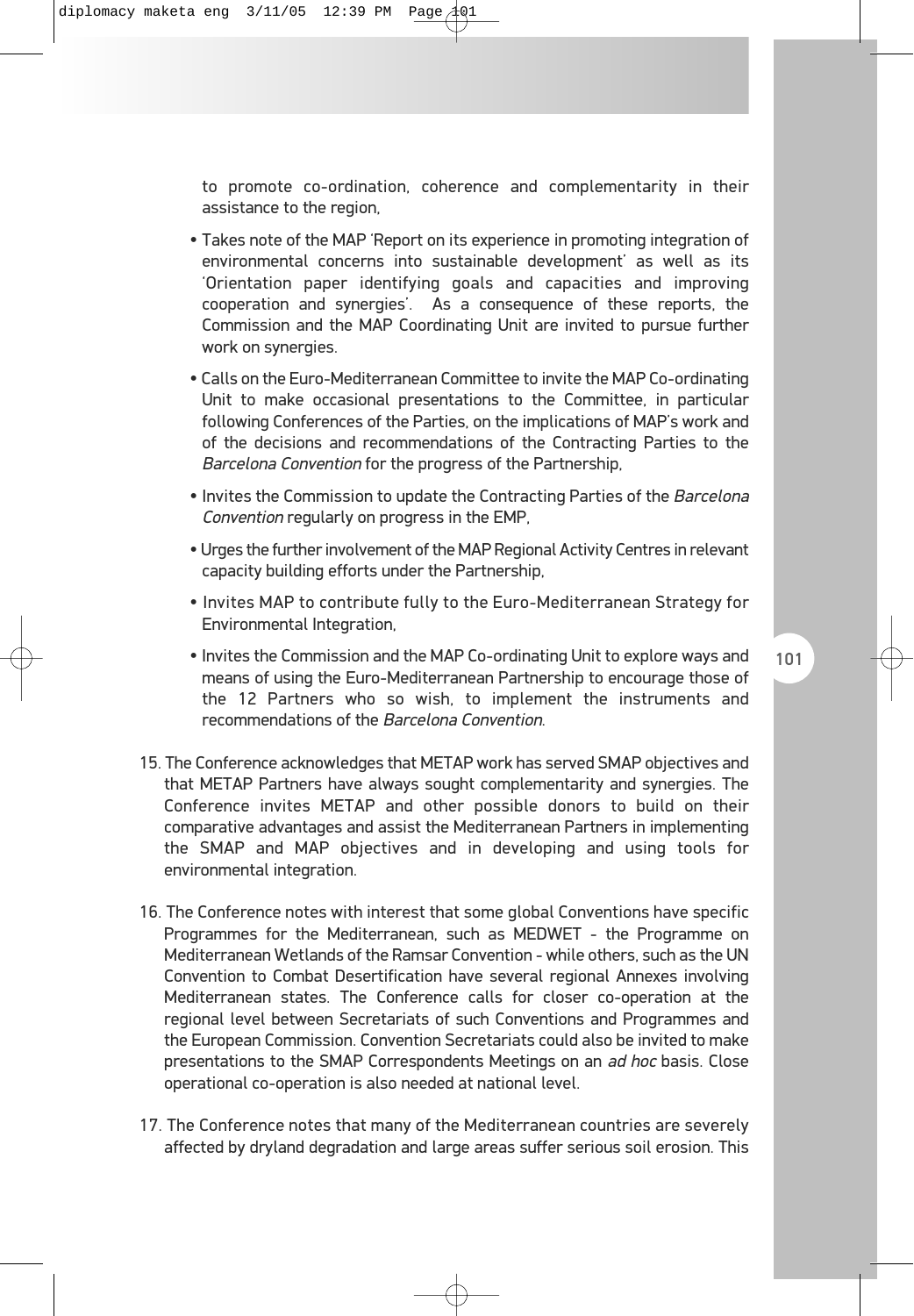often leads to unsustainable natural resource use, particularly affecting the poorest in society. In this context the Conference welcomes the wide-ranging consultations undertaken in many Partner countries to prepare National Action Programmes under the UN Convention to Combat Desertification. These Programmes can be a useful vehicle for improving synergies amongst efforts to combat desertification.

- 18. The Conference notes that many parallels can be drawn between regions with semienclosed seas with sensitive ecological systems such as the Baltic Sea, the Mediterranean and the Black Sea. Therefore, the Conference reiterates the importance of the Helsinki Declaration proposal to exchange experiences on regional environmental cooperation and continue dissemination of know-how and expertise, with the aim of deepening and expanding mutual understanding.
- 19. The Conference joins the international community in welcoming the New Partnership for the Development of Africa (NEPAD) and expresses a particular interest with regard to its environmental implementation.

#### Climate Change

- 20. The Conference greatly welcomes the outcome of the 7th Conference of the Parties of the UN Framework Convention on Climate Change held in Marrakech in November 2001 which made possible the early ratification of the Kyoto Protocol by the EU, its Member States as well as some non-EU Mediterranean countries. The Conference calls upon those Euro-Mediterranean partners who have not yet done so to finalise their ratification procedures and hopes that the conditions for the entry into force of the Kyoto Protocol will be met before the World Summit on Sustainable Development.
- 21. The Conference also welcomes the Ministerial Declaration adopted in Marrakech which puts particular emphasis on the need to maximise synergies between the UNFCCC, the UN Convention to Combat Desertification and the Convention on Biological Diversity.
- 22. The Conference notes that the Mediterranean region is likely to be particularly adversely affected by climate change as well as the resultant sea level rise and welcomes the intention of the Commission to explore the possibilities for cooperation in the field of research. The Conference also welcomes the Commission's intention to explore further ways of taking appropriate account of climate change related issues in Euro-Mediterranean activities. Some eligible activities can usefully contribute to the reduction of greenhouse gases and to adaptation to the adverse effects of climate change.
- 23. The Conference considers that dialogue amongst the 27 Partners on the implementation of the UNFCCC and the Kyoto Protocol would be useful. This could address capacity building needs and priorities of Mediterranean countries and exchange views on the Clean Development Mechanism (CDM) under the Kyoto Protocol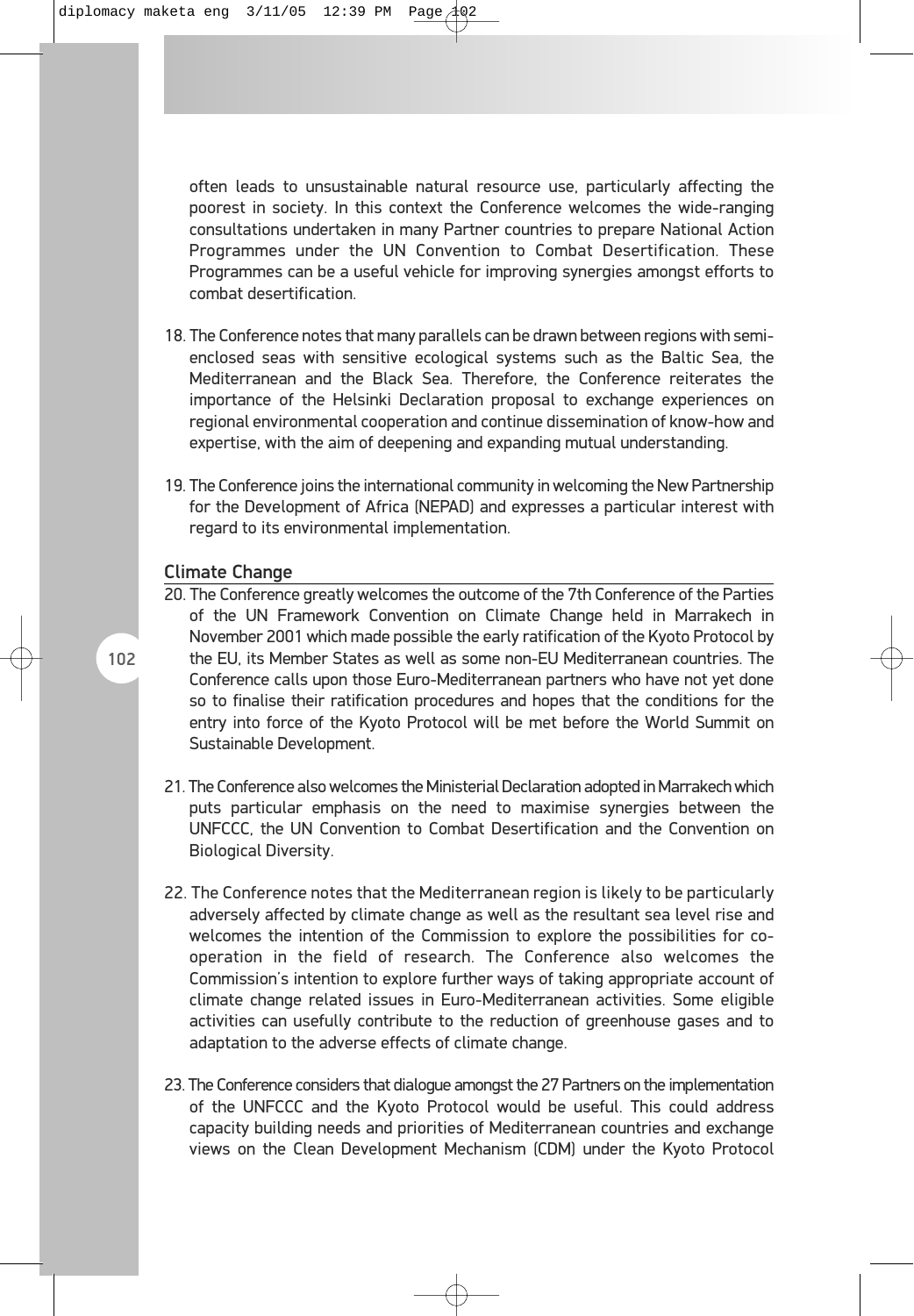which is expected to be a vehicle for the transfer of environmentally sound technologies in the Mediterranean area. Such dialogue could also take place both in ad hoc regional meetings and in the context of the Association Agreements.

### Sustainable Development Strategy in the Mediterranean

- 24. The Conference considers that the appropriate context to deal with a regional sustainable development strategy in the Mediterranean is the Barcelona Convention/MAP context; this is the context that addresses the Mediterranean as an ecoregion and it has the mandate to promote sustainable development after the amendment of the Convention and the establishment of the MCSD in 1995. Related work within the EMP must be seen as an input to the sustainable development objective of the region.
- 25. The Conference welcomes the work recently launched within the Mediterranean Commission for Sustainable Development, which brings together governments, regional and local authorities and civil society representatives. This work aims at completing a Mediterranean Strategy for Sustainable Development by 2004 for adoption by the 14th Conference of the Parties of the Barcelona Convention. The Conference welcomes the Blue Plan/MAP's intention to prepare a Report on Environment and Development in the Mediterranean as an input to this Strategy with the technical support of the EEA.
- 26. The Conference considers that environmental integration within the Euro-Mediterranean Partnership and mutual supportiveness between environment and trade policies in implementing the Euro-Mediterranean Free Trade Area will be major contributions to the implementation of the Mediterranean Strategy for Sustainable Development.

# Towards the World Summit on Sustainable Development

- 27. The Conference notes with satisfaction that Euro-Mediterranean Partners have played an active role in the preparations of the WSSD to be held in Johannesburg from 26 August to 4 September. It pledges continued efforts to work for a successful outcome and to ensure that the Summit takes place at the highest possible level thereby enhancing its impact.
- 28. The Conference stresses that the Mediterranean is a globally important eco-region and a test bed for new approaches to partnership and sustainable development. As such it has much to offer to the Summit and a special responsibility to implement the agreed results. Ministers are resolved to use the Euro-Mediterranean Partnership to promote implementation of the outcome of WSSD and to monitor progress inter alia in the work of the Association Agreements, taking into account the need to integrate the economic, social and environmental dimensions of sustainable development and move towards more sustainable consumption and production patterns.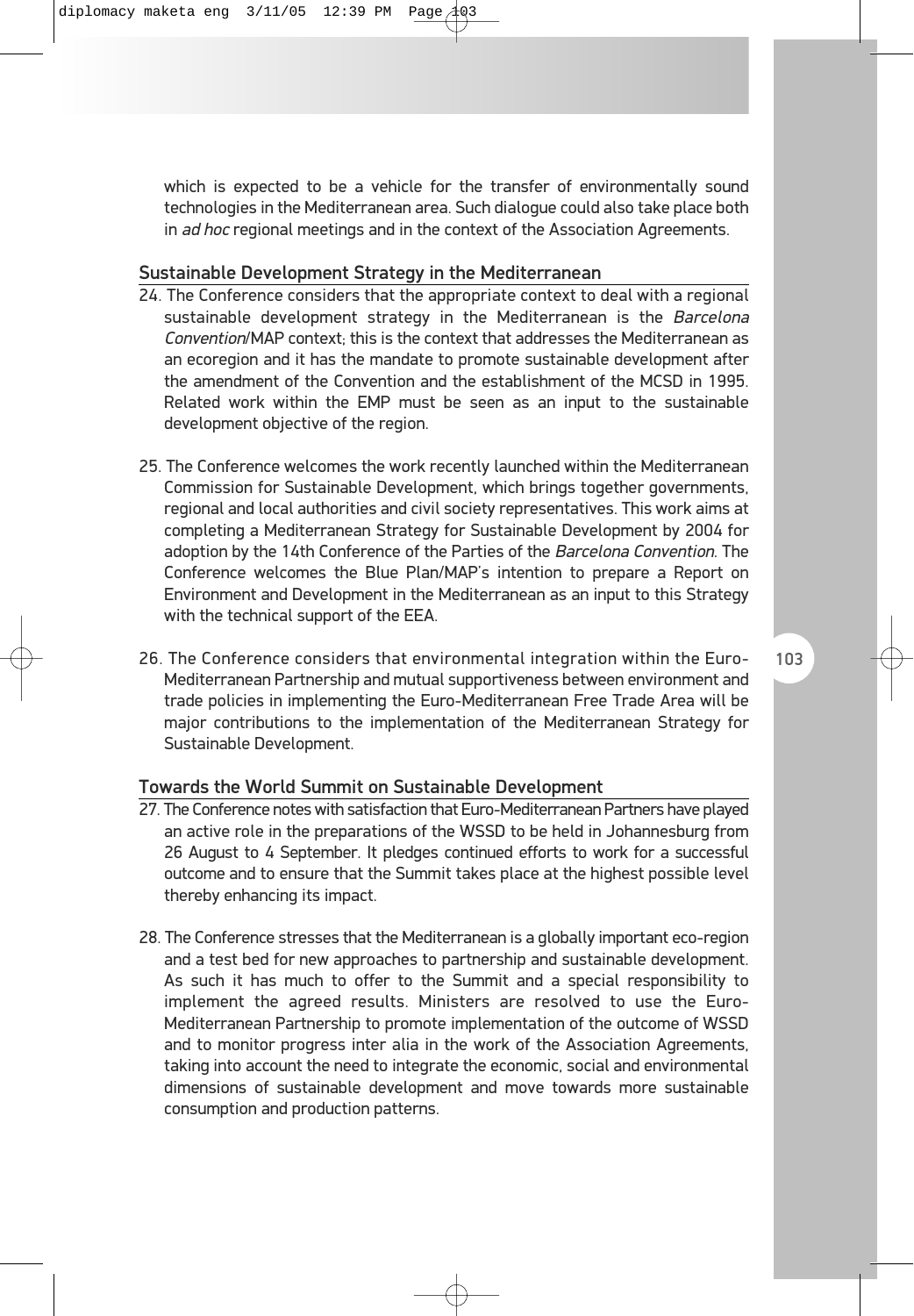- 29. The Conference underlines that sustainable development in the Mediterranean region requires concrete action on the major themes of the WSSD, including:
	- promoting sustainable integrated water resources management and waterefficiency plans to preserve scarce water resources in the region,
	- promoting access to energy services, renewable energy and energy conservation and efficiency,
	- promoting sustainable urban management in coastal areas, including through Local Agendas 21,
	- halting and reversing the decline of biodiversity in the Mediterranean region,
	- addressing the causes of desertification and soil degradation in order to maintain and restore land.
- 30. In this context the Conference welcomes and fully supports the Mediterranean Declaration for the Johannesburg Summit adopted by the 12th Conference of the Parties of the Barcelona Convention.
- 31. The Conference welcomes the initiatives taken by Mediterranean civil society to prepare for the Summit including organising an event in Johannesburg on water, which is a key priority for both the Mediterranean region and the Summit, as well as an event presenting the Mediterranean region itself as a good example of regional partnership and governance.
- 32. The Conference encourages the Euro-Mediterranean governments to include civil society representatives in their delegations for WSSD.
- 33. The Conference decides to transmit this Declaration to the WSSD for information and as a contribution to partnership building at the regional level.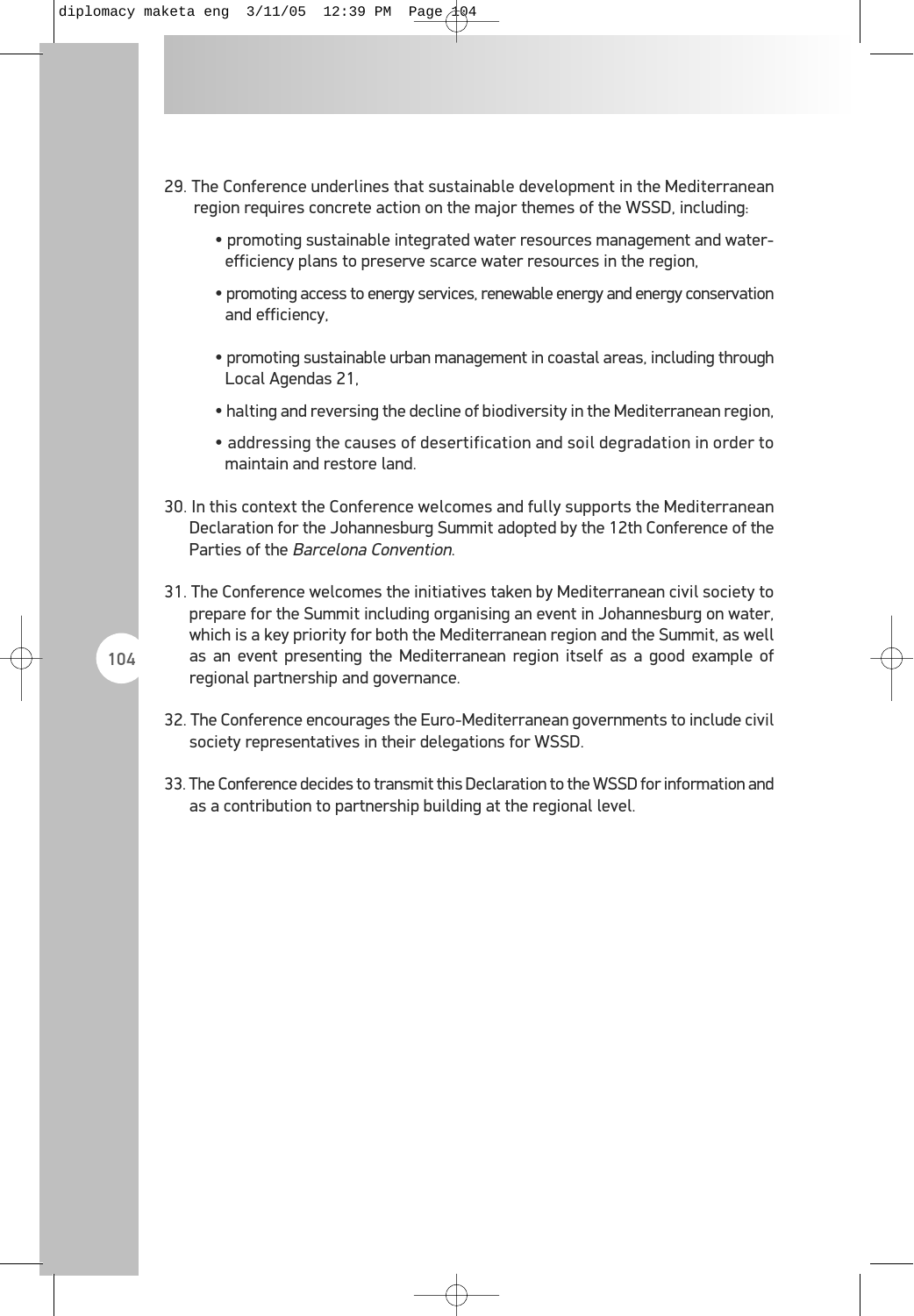# **ANNEX 5**

# MEDITERRANEAN DECLARATION FOR THE JOHANNESBURG SUMMIT

The Contracting Parties to the Barcelona Convention, meeting in Monaco from 14 to 17 November 2001 in the framework of the Mediterranean Action Plan,

Considering the Draft Declaration prepared by the Members of the Mediterranean Commission on Sustainable Development, meeting in Tunis from 14 to17 November 2000,

Having examined the progress towards sustainable development at the regional level, in the light of the three pillars of sustainable development - economic, social and environmental - and the need for an integrated approach,

Recognizing that good governance, based on democratic processes, respect for human rights, especially of women and children, the promotion of justice and international law, the eradication of poverty and empowerment of concerned people, and the establishment of peace and security, based on international legitimacy, is a prerequisite for sustainable development,

Stressing the importance and unique nature of the Mediterranean as an eco-region and an arena for solidarity, as well as its vocation for bringing different cultures closer to each other,

Also stressing the need to promote sustainable development strategies for ecoregions such as the Mediterranean, as well as associated regional commissions,

Recognizing the contribution of the Mediterranean Commission on Sustainable Development's activities and recommendations to the promotion of sustainable development,

Welcoming the increasing role and the active networking of the Mediterranean nongovernmental organisations, the socio-economic groups, the local authorities, the scientific educational community and the media as actors and partners in sustainable development,

Stressing the impact of globalization and the intensification of economic, cultural and tourist exchanges, and the risks to which the natural and cultural heritage and the unique character of the Mediterranean are exposed,

Concerned by the pressures on the environment and biodiversity, the deterioration of forests and wetlands, desertification and land degradation the persistence of practices that are not sustainable in the long term, such as littoralization, the excessive exploitation of vulnerable natural resources, and particularly of water, the concentration of tourist activities, the increased production of solid domestic and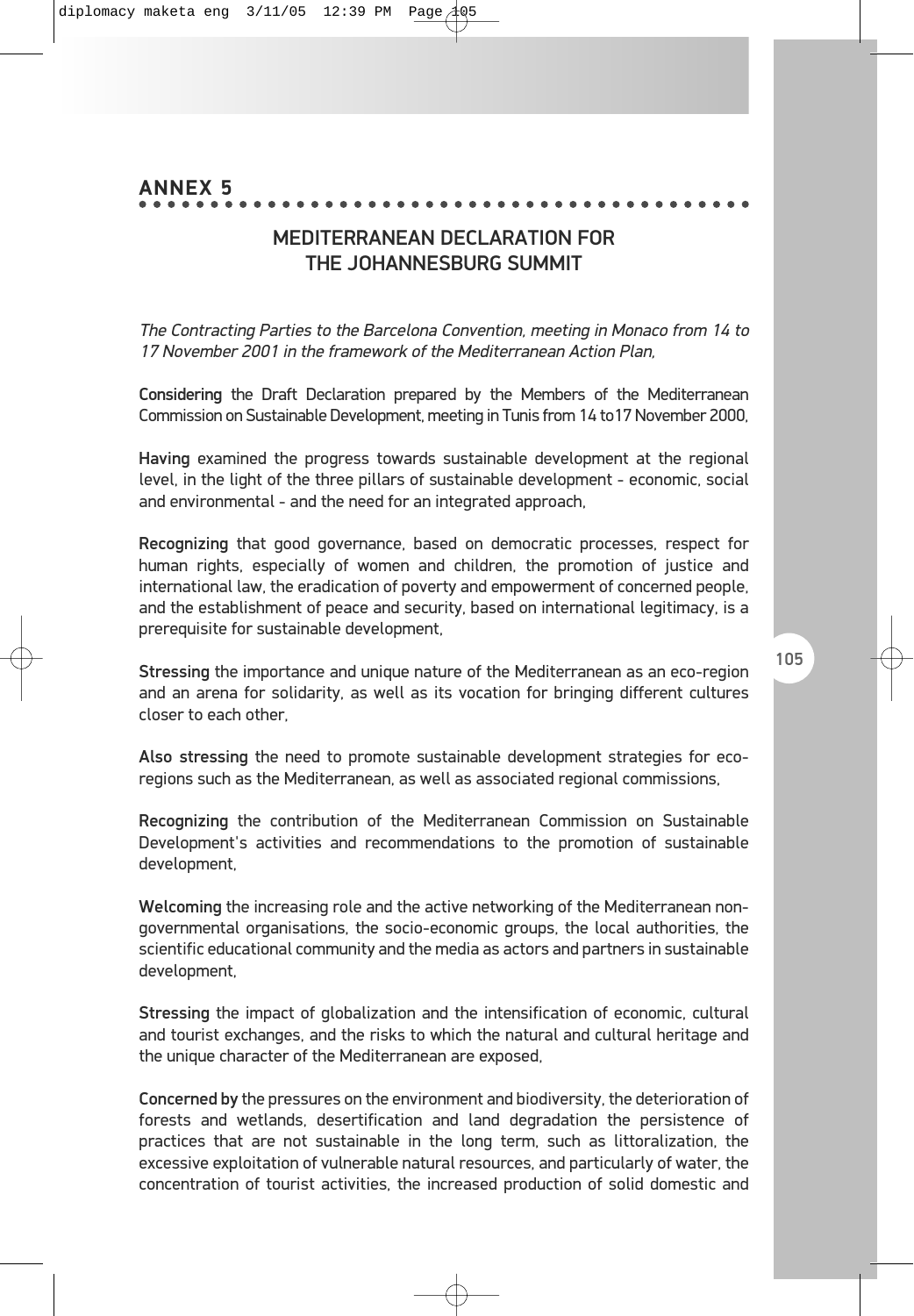industrial waste, the growing consumption of fossil fuels, contributing to the greenhouse effect, and related natural and technological risks, as well as the spread of non-sustainable production and consumption patterns,

Concerned by the growing disparity between the human and financial resources available and the challenges to be faced,

Agree the following:

### Social development

The widening income gap between countries of the North and South of the region and between rich and poor sectors of society within each country should be addressed. They affirm their commitment to achieve and surpass the 2015 targets for poverty reduction of the Millennium Summit, by designing and implementing appropriate regional and national gender equitable policies, strategies and programmes to address poverty effectively. This will include issues emerging from migration trends and economic transitions, which have created new forms of poverty.

Health protection and development and the wise use of healthcare resources are essential components for the sustainable development of the region.

The region needs to invest in capacity building and empowering its young population. Mediterranean countries are committed to review, reform and/or develop sound educational and appropriate information, communication and training strategies to develop the human capital needed to fuel sustainable development. Access by all people to general education should be secured, including education for environment and sustainability.

### Management of natural resources and pollution combating

Actions at international, regional, national and local levels with collaboration between all the actors are needed in order to protect effectively the quality of this unique marine environment, to facilitate integrated management of coastal areas, to promote integrated management of water resources at watershed level, to sustain the precious biodiversity of the region and to combat desertification and land degradation efficiently.

Considering that the Mediterranean region attracts one third of international tourism, sustainable tourism respecting the environment and natural landscapes should be promoted.

Natural and technological risks should be systematically addressed, adopting prevention measures at all governance levels, ensuring safety for people and their property, as well as the natural environment and cultural heritage.

Clean and safe water, land productivity and food security should be addressed at regional and national levels by promoting sustainable agricultural practices and environmentally friendly consumption patterns.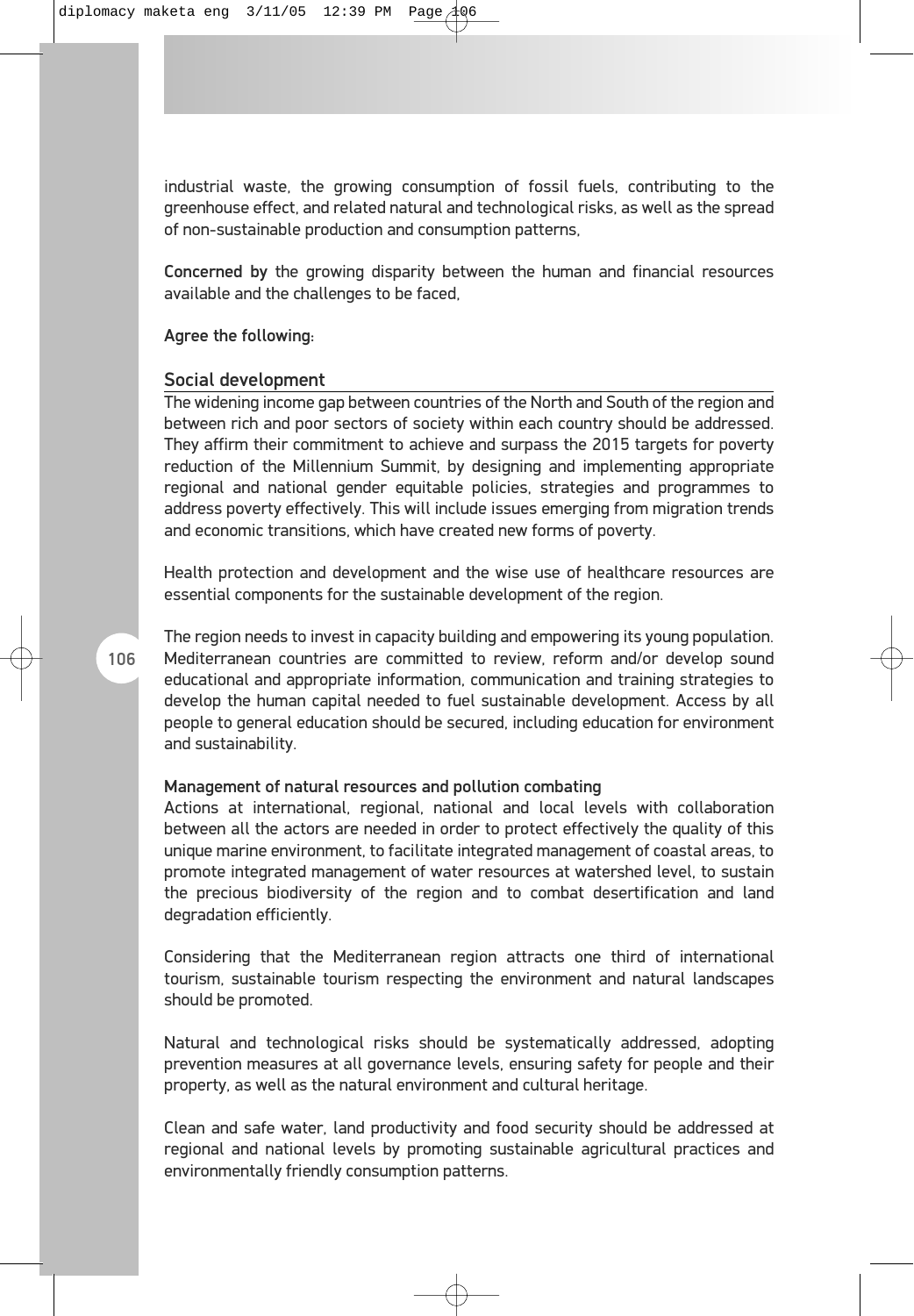The share of environmentally-sound renewable energy, particularly solar, wind and geothermal energy, in total primary energy production and use should be significantly increased, and energy efficiency technologies should be promoted Policies for safe management and, where possible, elimination of industrial pollution and hazardous chemicals in the region should be promoted and implemented.

Monitoring networks, observatories and data collection systems should be efficiently linked for the purpose of analysing long-term trends and elaborating appropriate management policies.

#### Institutional and legal framework

Sustainable development requires that economic, social and environmental considerations be integrated into decision-making processes, planning procedures and law-making at all levels.

Institutional and legal frameworks must provide for public access to environmental information, participation in decision-making and access to justice. The implementation of the precautionary and the polluter pays principles and the principle of common and differentiated responsibility is essential in all relevant policies.

The Contracting Parties support efforts to strengthen global environmental governance and will contribute towards it in the Mediterranean region.

Increasing the effectiveness of the international legal framework foreseen at the Rio Conference requires countries to implement their commitments under the UNCCD, CBD and UNFCCC, as well as to ratify and implement the Rotterdam Convention, the Stockholm Convention, the Cartagena Protocol and the Kyoto Protocol. The progress made on the latter at COP 7 of the UNFCCC, hosted in Marrakech by a southern Mediterranean country, is a valuable contribution to sustainable development, to whose implementation the Mediterranean Action Plan should contribute.

The regional level is extremely important in promoting sustainable development. To this end, the Contracting Parties have renewed the Mediterranean Action Plan, revised the 1976 Barcelona Convention and its Protocols, adopted new Protocols and agreed on a reporting mechanism to monitor progress in implementing their commitments. The Mediterranean Commission on Sustainable Development is proving to be a valuable instrument for promoting partnership with major groups, notably through its working groups on water, tourism, and industry. The Parties are also seeking to strengthen ties between the Euro-Mediterranean Partnership and the Mediterranean Action Plan.

#### Governance, decentralization and participation

The role of Mediterranean regional, national and local levels of governance and participatory decision-making structures should be strengthened.

Countries should facilitate the implementation of recommendations and action plans deriving from local Agendas 21, establishing appropriate institutional frameworks by providing or facilitating access to adequate means by local authorities.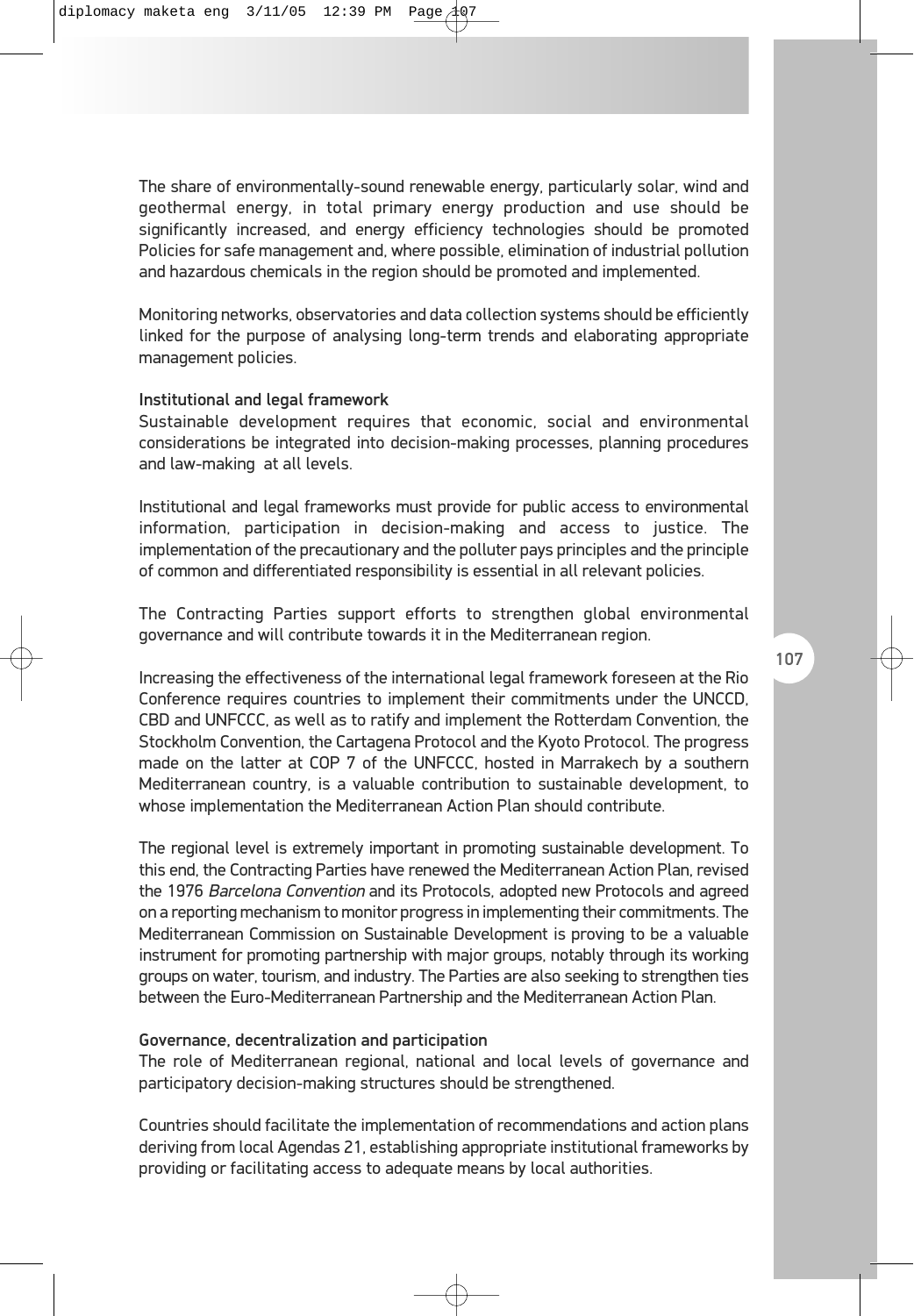All countries and major groups of the region should develop and implement practicable and targeted Sustainability Strategies at various levels of governance, including Integrated Water Resources Management and Integrated Coastal Zone Management, in particular aiming at decreasing pressures on coastal areas.

#### Cooperation, partnership and financing

As globalization is a rapid, irreversible, powerful process, Mediterranean countries are determined to reap its benefits and address effectively any adverse side-effects on social cohesion, environmental quality and cultural identities in order to promote sustainable development, in particular in the framework of the Euro-Mediterranean Partnership, the forthcoming Free-Trade Area and the proposed enlargement of the European Union.

Scientific knowledge on achieving sustainable development and promoting ecoefficiency should be shared and the transfer of environmentally-sound technologies should be encouraged; Mediterranean regional centres have an important role to play in this regard.

Domestic resources, trade liberalization compatible with environmental protection and private financial flows, notably foreign direct investment, are fundamental in generating resources for sustainable development. National financing should be considerably increased while incentives for environmentally and socially responsible investments should be promoted and environmentally damaging subsidies should be gradually removed.

Multilateral and bilateral international or regional funding available under public development aid should be considerably increased and better adapted to the programmes for the protection of the environment and sustainable development in the Mediterranean.

The international community should strive to reach the accepted UN aid target of 0.7 per cent of GNP as soon as possible. The commitment of the European Union Heads of States and Governments, in June 2001, to make concrete progress towards reaching this target before the Johannesburg Summit is welcomed.

New and additional resources of funding and innovative financial mechanisms respecting sustainable development principles, such as debt for nature and sustainable development swaps, as well as the Clean Development Mechanisms in the Kyoto Protocol, should be promoted.

These initiatives constitute innovative mechanisms of solidarity for real and effective Mediterranean partnership.

To this end, the Contracting Parties decide to:

- draw up or revise their own sustainable development strategies in the light of the results of the Johannesburg Summit and the agreements reached above;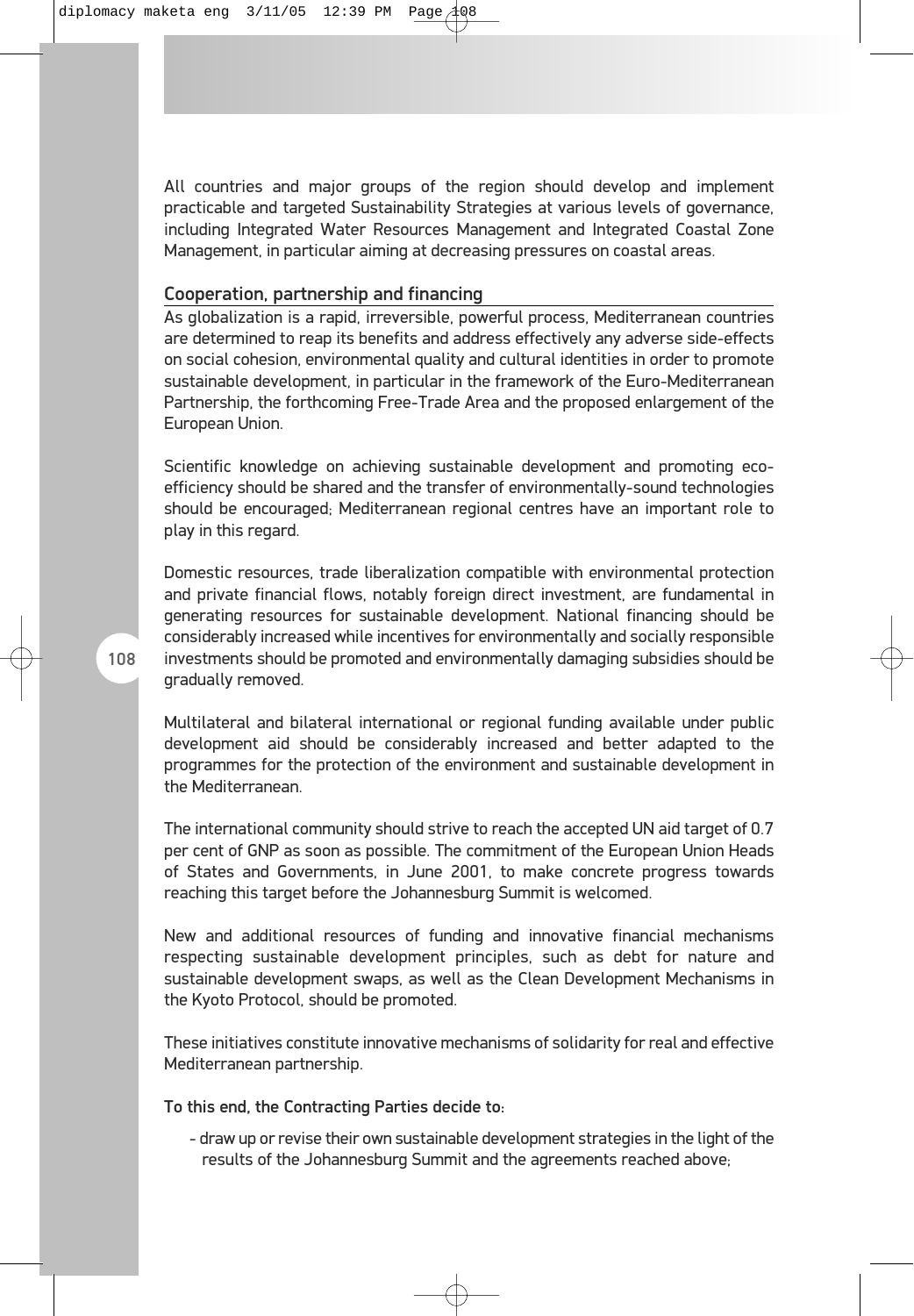- elaborate policies for regional development, including an efficient management of natural capital;
- implement appropriate institutional, fiscal and legal reforms to promote the objectives of the Mediterranean Action Plan as renewed in 1995, with due attention to socio-economic considerations particularly in eastern and southern Mediterranean countries;
- promote the work of the Mediterranean Commission on Sustainable Development and its contribution to the promotion of sustainable development in the Mediterranean region in the framework of the Barcelona Convention, and take the necessary measures to implement its recommendations and proposals for action;
- promote the establishment of information, monitoring and evaluation systems on the State of the Environment and sustainable development at regional, national and local levels;

and Invite:

The Mediterranean Governments to increase the resources devoted to meet these commitments;

The international organizations and the European Community to improve allocated resources, increase synergies and mutual support between their programmes of intervention in the Mediterranean, so as to meet more effectively the needs of the region;

The United Nations to consider the needs and resources of eco-regions, such as the Mediterranean, when addressing sustainable development issues.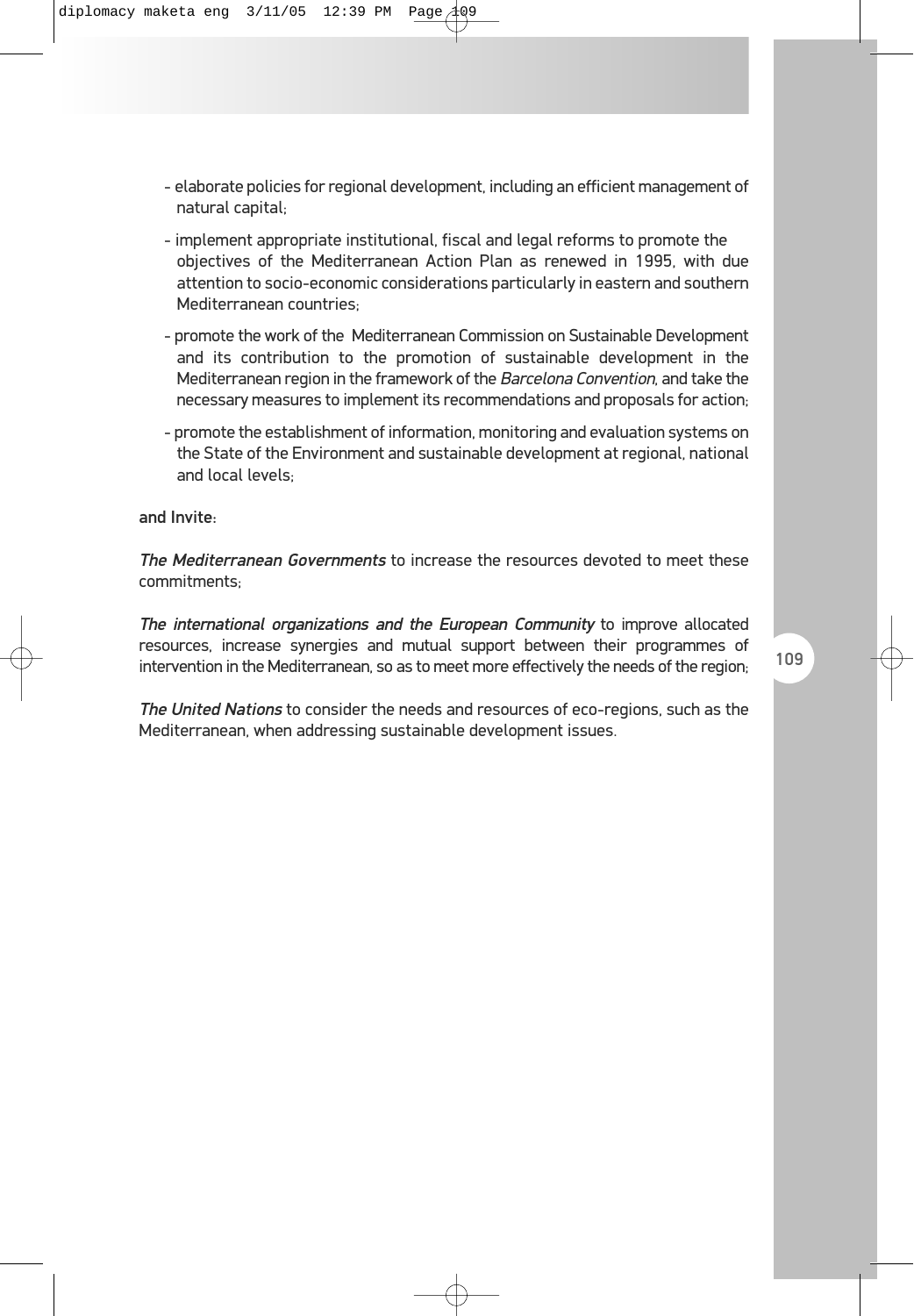# MEDITERRANEAN NGO DECLARATION FOR JOHANNESBURG

# Nice, 12/1/02

Non-governmental organisations active in the Mediterranean region met in Nice on the 11 and 12 January 2002 to agree on a first regional input to the preparations for the Johannesburg World Summit on Sustainable Development. The Mediterranean is a region with a long history of cultural exchange and cooperation, but, on the other hand, currently, large groups of people in the region are threatened by conflicts, insecurity, social exclusion and violation of human rights and of fundamental freedoms.

Sustainable development in the Mediterranean can be seen as a major contribution to make this region, with its clear ecological and cultural identity but with enormous differences in prosperity and perspectives, into a good example of the coexistance of different peoples and cultures sharing common resources and a common future.

## PROGRESS SINCE RIO

The Mediterranean region gathering 22 countries at the crossroads of Africa, Europe and West Asia has, in the last10 years, made progress in the implementation of Agenda 21:

- Civil society has become stronger and more involved. Several sub-regional and local authorities have started local agenda processes. Regional cooperation in different ways, including science and capacity building, has improved.
- marine pollution has been stabilized and sometimes reduced,
- innovative institutional tools have been implemented in the Region: the Mediterranean Action Plan, started in 1975, has been renovated and the Mediterranean Commission for Sustainable Development (MCSD), unique in the world has been created.
- Progress can be recognized on access to drinking water, water-treatment, in nutrition and the state of public health

However some shortcomings exist:

- Income gaps, between countries and inside countries, have widened
- The pressures on spaces and resources are increasing (coastal zones, water, soils),
- Urbanization and consumption patterns are largely uncontrolled and the use of renewable energies is still marginal. These shortcomings undermine the progress made in recent years on, for example, public health.
- The Euro-Mediterranean Partnership, which is supposed to promote mutual development in a region of 700 million inhabitants, is so far still too focussed exclusively on security, traditional economic development and free-trade.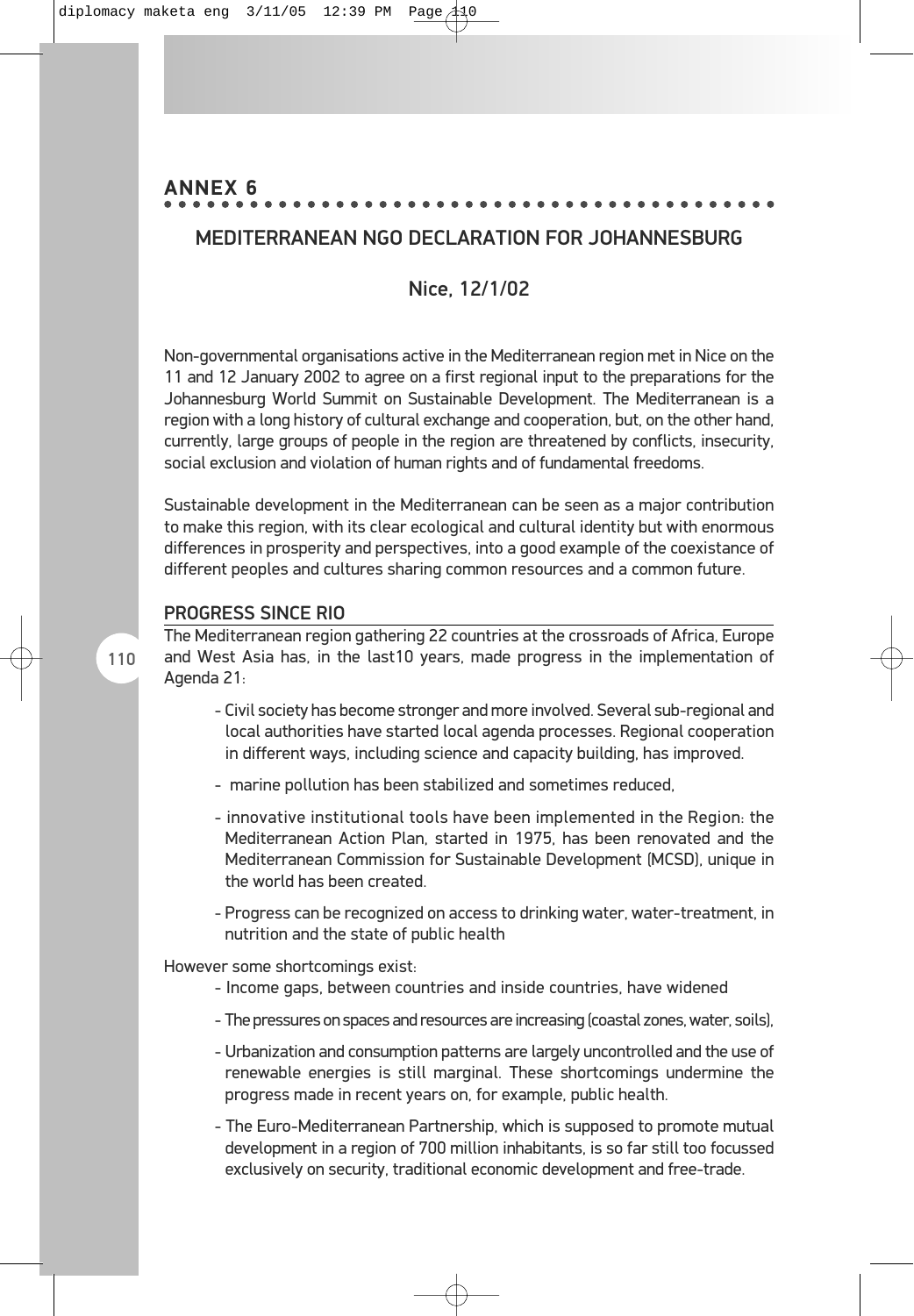- Failure to fulfill the Rio commitments has exacerbated the socio-economic crisis, increased vulnerability and made democracy more fragile.

## MEDITERRANEAN VIEWPOINTS FOR THE JOHANNESBURG SUMMIT

## GOOD GOVERNANCE ESSENTIAL AT ALL LEVELS

Achieving sustainable development requires democracy and good governance at all levels.

- Principle 10 of the Rio Declaration, providing for public access to information, participation in decision making and access to justice in environmental matters, needs to be fully implemented in all countries. This starts with openness and transparency from authorities and business towards civil society.
- ñ Good governance also means adequate implementation of environmental and social law, the eradication of corruption in government, the public and private sectors and decisive action against environmental and social crime.
- All countries should set up effective National Commissions for Sustainable Development and strengthen the roles and capacities of local and sub-regional authorities to formulate and implement sustainable development.
- Regional organisations can dramatically increase their effectiveness if they follow a participatory model. The Mediterranean Commission on Sustainable Development is so far the only body following this principle in our region. We call upon all multilateral bodies, in particular the UN and EU, to promote regional cooperation with a clear role and participation for civil society.
- On the global level, the institutional framework is fragmented. We call for reform and strengthening of UNEP and coordinated implementation of all Multilateral Environmental Agreements. We welcome the initiative for UNEP to establish a civil society participatory process. The Global Environmental Civil Society Forum could serve as a model for other UN bodies.
- Developing countries must have equal rights and facilities in the decision making of International Financial Institutions.

## ERADICATION OF POVERTY

The fight against poverty must be at the center of sustainable development policies, which requires top-level political consensus.

- Aid policies and policies for implementing Agenda 21, must include special programmes for eradicating poverty and these must take account of the economic, social and political causes of poverty.
- The link between environmental damage and the rise in poverty must be recognised, and measures and programmes combining the fight against poverty and the sustainable management of natural resources must be encouraged.
- Programmes combatting poverty must closely involve civil society and the private sector. Access for young people to decent and productive employment must be a priority.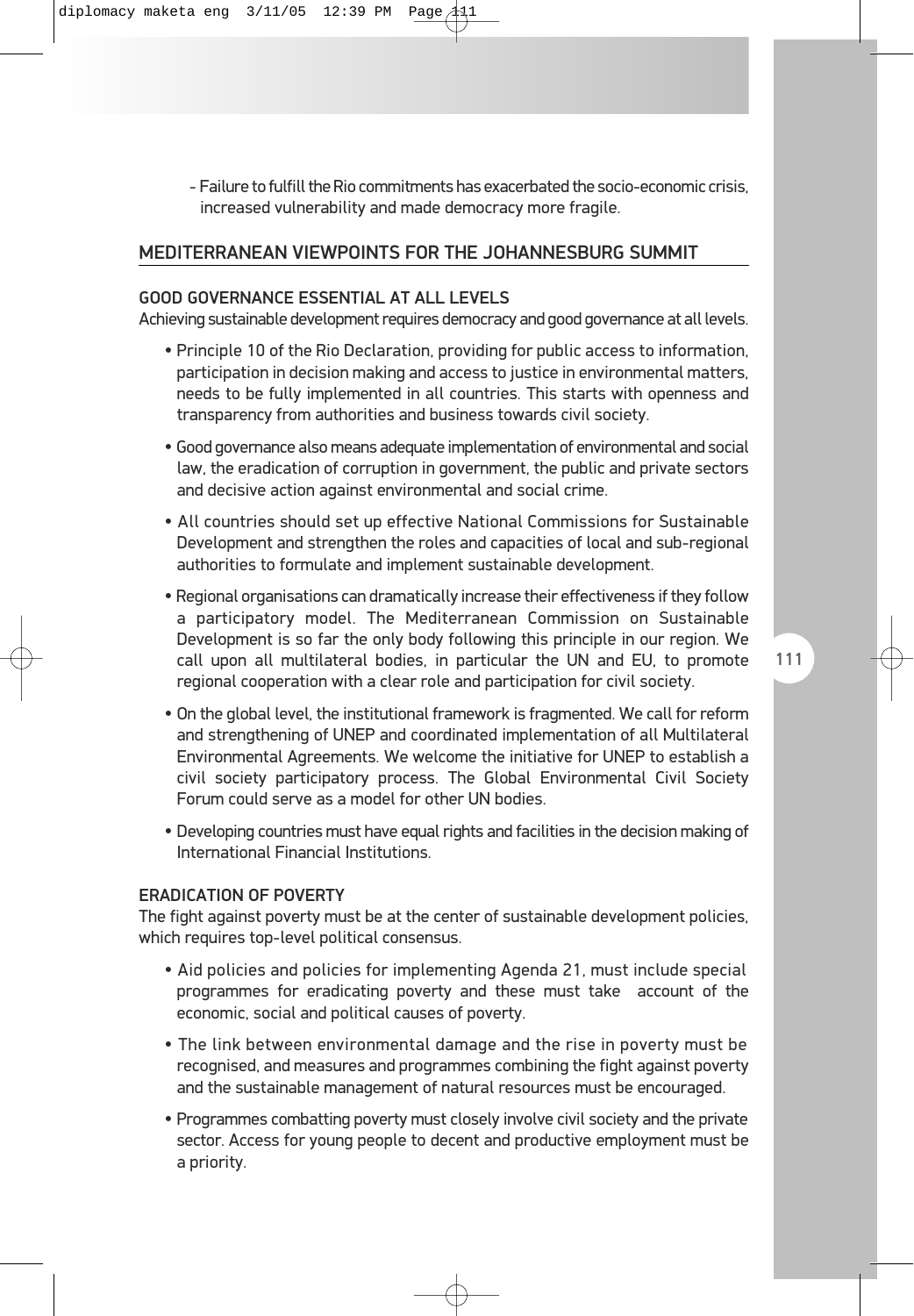• Objectives for erradicating poverty must be quantified and demanding and an international observance system must be set up in order to evaluate progress made in the fight against poverty.

#### FAIR TRADE

The Mediterranean region is an example of unequal trade relations that benefit the developed countries and leave developing countries behind.

We strongly support two important measures UN Secretary General Kofi Anan proposes for the Johannesburg Summit, as they are very relevant in particular to the Mediterranean region:

- "Removing trade-distorting subsidies and improving access of products and services of developing countries to the markets of developed countries, in particular in sectors in which developing countries have competitive advantage, such as the agricultural and textile sectors.
- Assisting developing countries, in particular LDC's, in their efforts to fully integrate into the world trade system and participate effectively in multilateral trade negotiations." Such assistance is equally necessary for developing countries in the Mediterranean region.
- Global as well as regional trade agreements should focus on strengthening local economies (SMEs), establishing fair trade with equity and benefit-sharing, promoting sustainable production and consumption patterns and fighting poverty. This also means that the current overwhelming influence of multinational corporations needs to be addressed.

We call for the WSSD to recognize the need for a convention on Corporate Accountability. The WTO has failed to establish an international framework for fair trade. In consequence, the WTO has to be reformed to ensure the full participation of developing countries and civil society actors, as well as to allow for full southern access to markets in industrialized countries.

MOBILIZING FINANCIAL RESOURCES AT ALL LEVELS FOR SUSTAINABLE DEVELOPMENT

- All countries should be able to mobilize sufficient and stable public and domestic resources at the national and local levels for sustainable development, taking into account that in the longer term these will prove to be very beneficial investments.
- Specific funds are required to finance local Agenda 21 activities as well as microcredits for the private sector and local communities.
- ñ Cooperation between local authorities and public-private partnership should be developed.

Given the massive differences in economic prosperity between countries, committed substantial support from developed to developing countries remains necessary: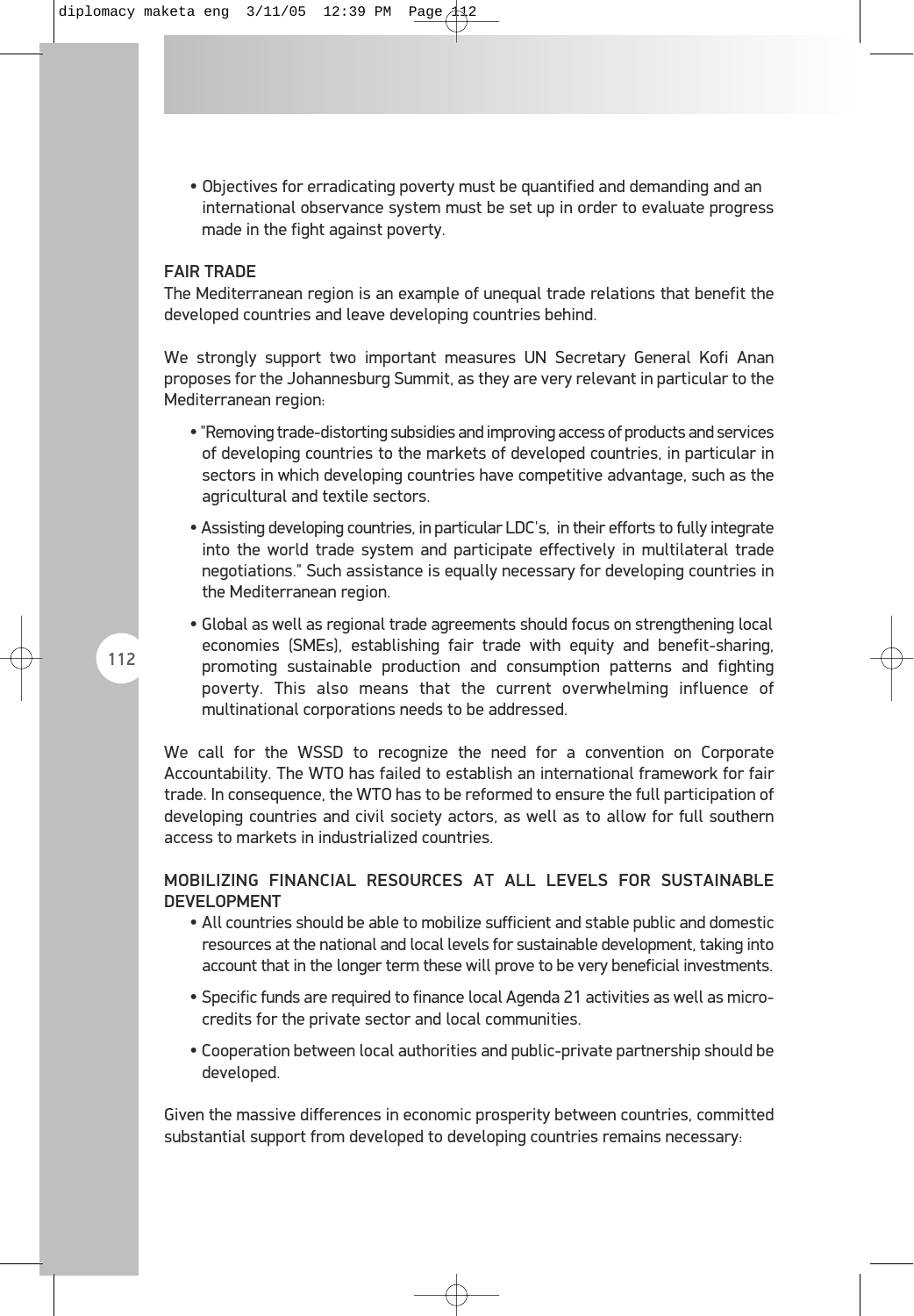- Official Development Aid should finally reach, at least, the 0,7% GDP UN target. The use of ODA must be improved by transparent and participatory priority formulation and impact assessments, in relevant cases on a multi-lateral level, as well as capacity building for the beneficiaries.
- Debt swaps for sustainable development activities should be encouraged.
- In the process of compensating for loss of public income by the abolition of customs duties (a result of market liberalisation) fiscal measures that promote the polluter pays principle, including the abolition of environmentally perverse subsidies and the introduction of innovative environmentally positive taxation should be introduced.
- The introduction of international taxes to increase financial resources for sustainable development in developing countries has to be considered.
- Credit facilities for long-term investments in favour of sustainable development need setting up.
- Financial support should be secured to allow the implementation of the Convention to Combat Desertification and Drought, and more generally of the whole set of the International Conventions with impact in favor of sustainable development.

## ACHIEVING SUSTAINABLE CONSUMPTION AND PRODUCTION PATTERNS

Economic growth must be radically de-coupled from environmental degradation, a step that involves developing comprehensive policy frameworks on sustainable production and consumption. This must be based on:

- equal access for all peoples to natural resources, while respecting the limited carrying capacity of nature;
- maintaining and improving the quality of biodiversity; and the right of people for a clean and healthy environment;
- the implementation of the precautionary principle is essential in all relevant policies;
- developed countries must acknowledge that their over-consumption of natural resources has created an ecological debt to the south;
- countries must promote sustainable agricultural practices and integrated water resource management at catchment area level, ensuring equitable access to the resource, while taking into account ecological needs.

## EDUCATION

Awareness raising, education and the emergence of a culture of sustainable development is fundamental to achieving sustainable development. Capacity building and training for young people is essential. New and revised strategies and means of awareness raising, education, training, and communication are essential for the effective management of human resources and capacity building for the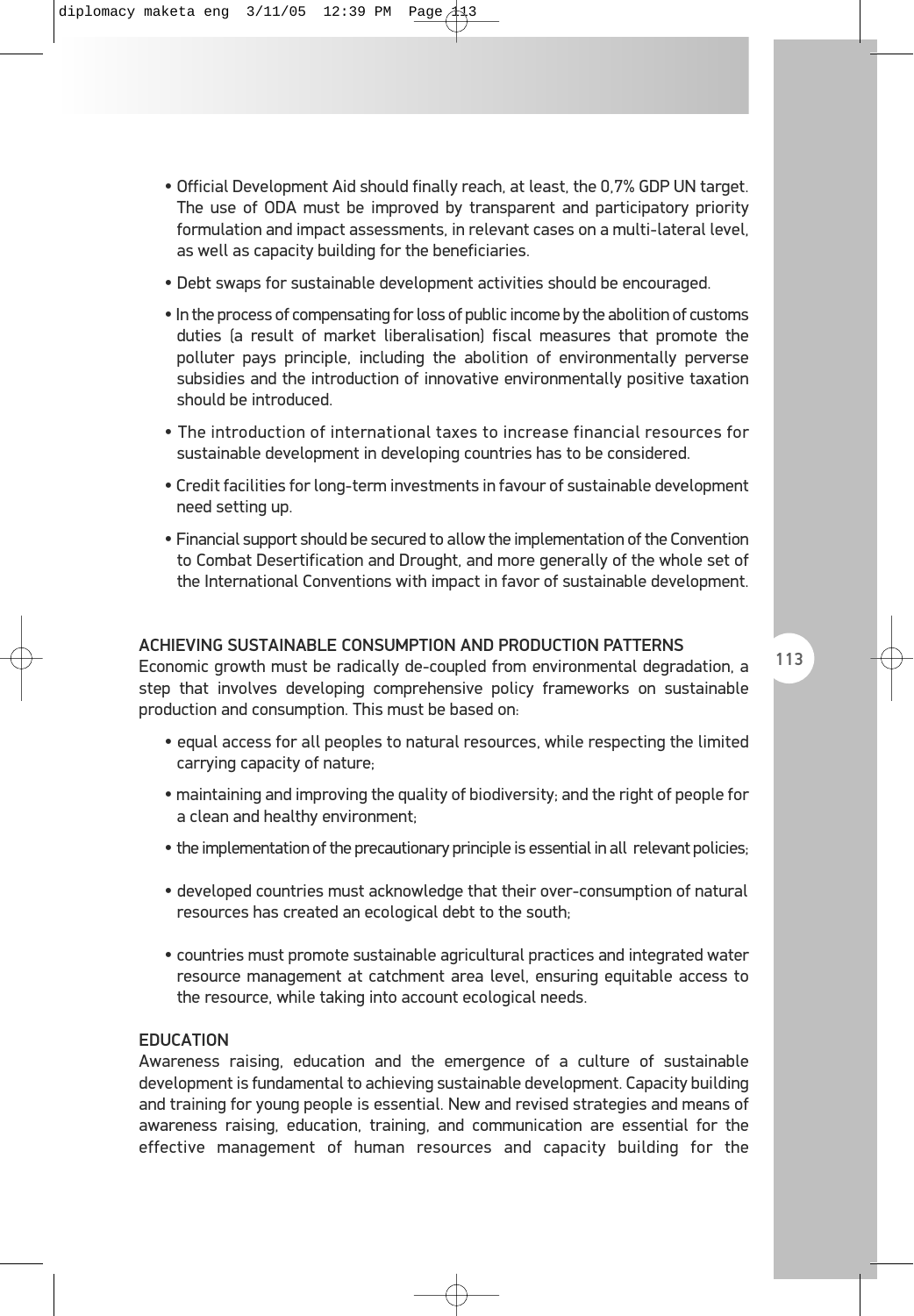underprivileged, in order to achieve sustainable development. As well as access to general education for all, environmental education should be systematically developed for all ages using formal and informal approaches. The same is true as regards vocational training for decision makers and administrators. A network structure of resources is essential, equipped with the necessary human, financial and technical means for implementing initiatives and encouraging international partnerships and exchanges for young people. The generation, enhancement, widespread diffusion, exchange and sharing of knowledge, experience and technology is an essential part of sustainable development.

#### TECHNOLOGY TRANSFER

- The generation, enhancement and exchange of scientific knowledge and knowhow is necessary for achieving sustainable development.
- The efficient transfer of both traditional and modern, cleaner, ecoefficient and appropriate technologies between countries is necessary.

#### IN CONCLUSION

Efforts undertaken at an international level, and properly carried forward by nations, civil society, the private sector and local authorities, must be supported by the major regions of the world, and particularly by "ecoregions" such as the Mediterranean, standing as it does at the crossroads of Africa, Europe and West Asia. The implementation of sustainable development can be a powerful leading vector in the future of this region, whose North/South fracture could be transformed into a reconciliation which could serve as an example for the rest of the world.

Mediterranean NGOs support the idea of a "Global Deal" involving clear commitments and concrete actions leading to poverty eradication, sustainable production and consumption patterns as well as improvement of governance and democratic processes at all levels.

The global deal should involve multi-stakeholder initiatives to help meet agreed international targets. It should lead to a type of globalisation which is equitable, inclusive and which contributes to sustainable development.